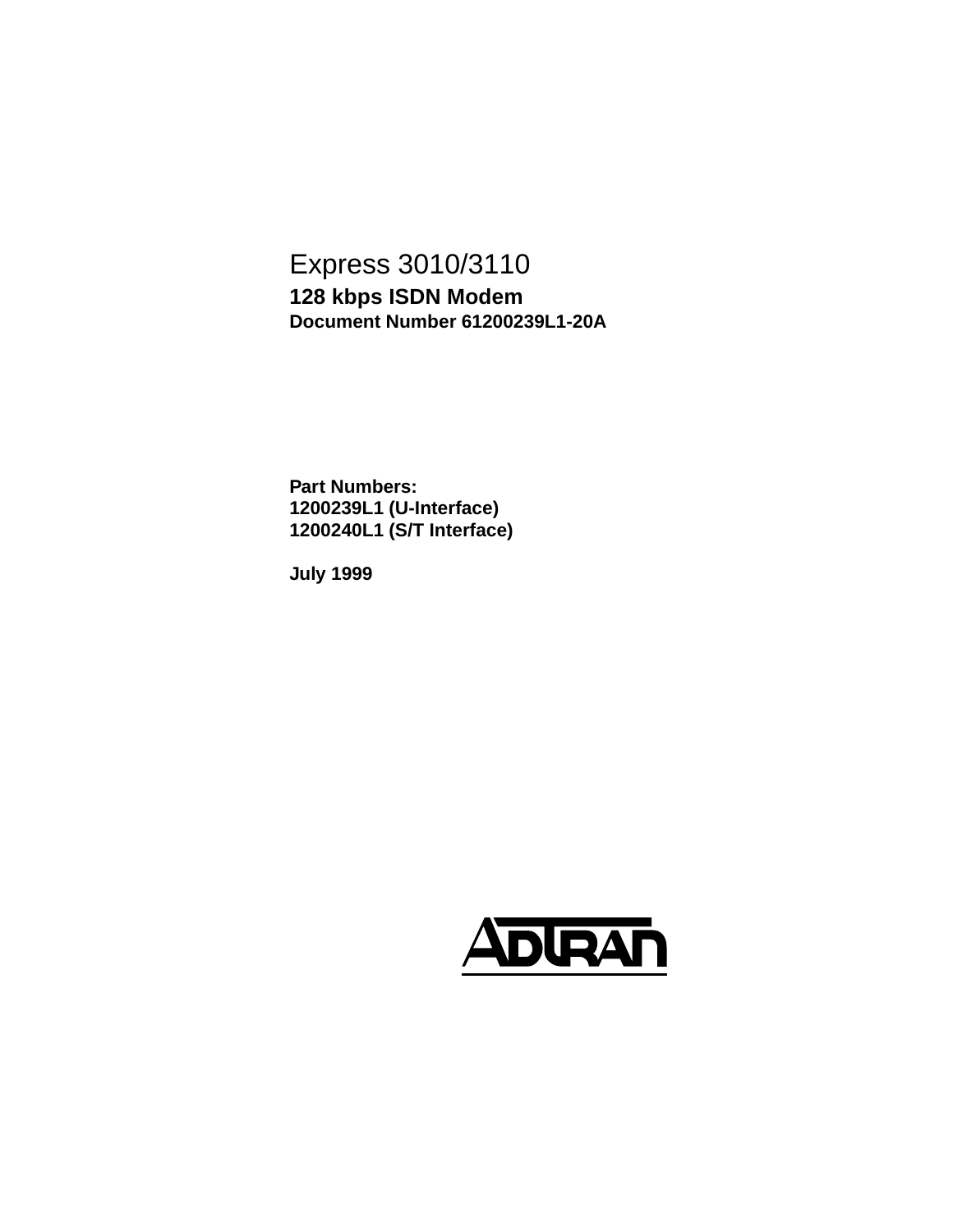#### **Trademarks:**

Expert ISDN is a trademark of ADTRAN, Inc. (patent number 5,715,241) Express 3010 and Express 3110 are trademarks of ADTRAN, Inc. Macintosh is a registered trademark of Apple Computer, Incorporated. Windows is a registered trademark and Windows NT is a trademark of Microsoft Corporation. HyperTerminal is a registered trademark of Hilgraeve, Inc.

Hayes is a registered trademark of Hays Microcomputer Products, Inc. 5ESS is a registered trademark of LUCENT.

DMS-100 is a trademark of Northern Telecom.

The Express 3010 and 3110 incorporate Synchronous Data Compression based on either IBM or hi/fn proprietary intellectual property depending on the time of manufacture. The following trademarks and copyrights are applicable:

Stacker LZS Compression Copyright (c) 1989 Carnegie Mellon University. All rights reserved.

Redistribution and use in source and binary forms are permitted provided that the above copyright notice and this paragraph are duplicated in all such forms and that any documentation, advertising materials, and other materials related to such distribution and use acknowledge that the software was developed by Carnegie Mellon University. The name of the University may not be used to endorse or promote products derived from this software without specific prior written permission. This software is provided "as is" and without any express or implied warranties, including, without limitation, the implied warranties of merchantability and fitness for a particular purpose.

hi/fn Electronics 5993 Avenida Encinas Carlsbad, CA





901 Explorer Boulevard P. O. Box 140000 Huntsville, AL 35814-4000 (256) 963-8000 1999 ADTRAN, Inc. All Rights Reserved Printed in U.S.A.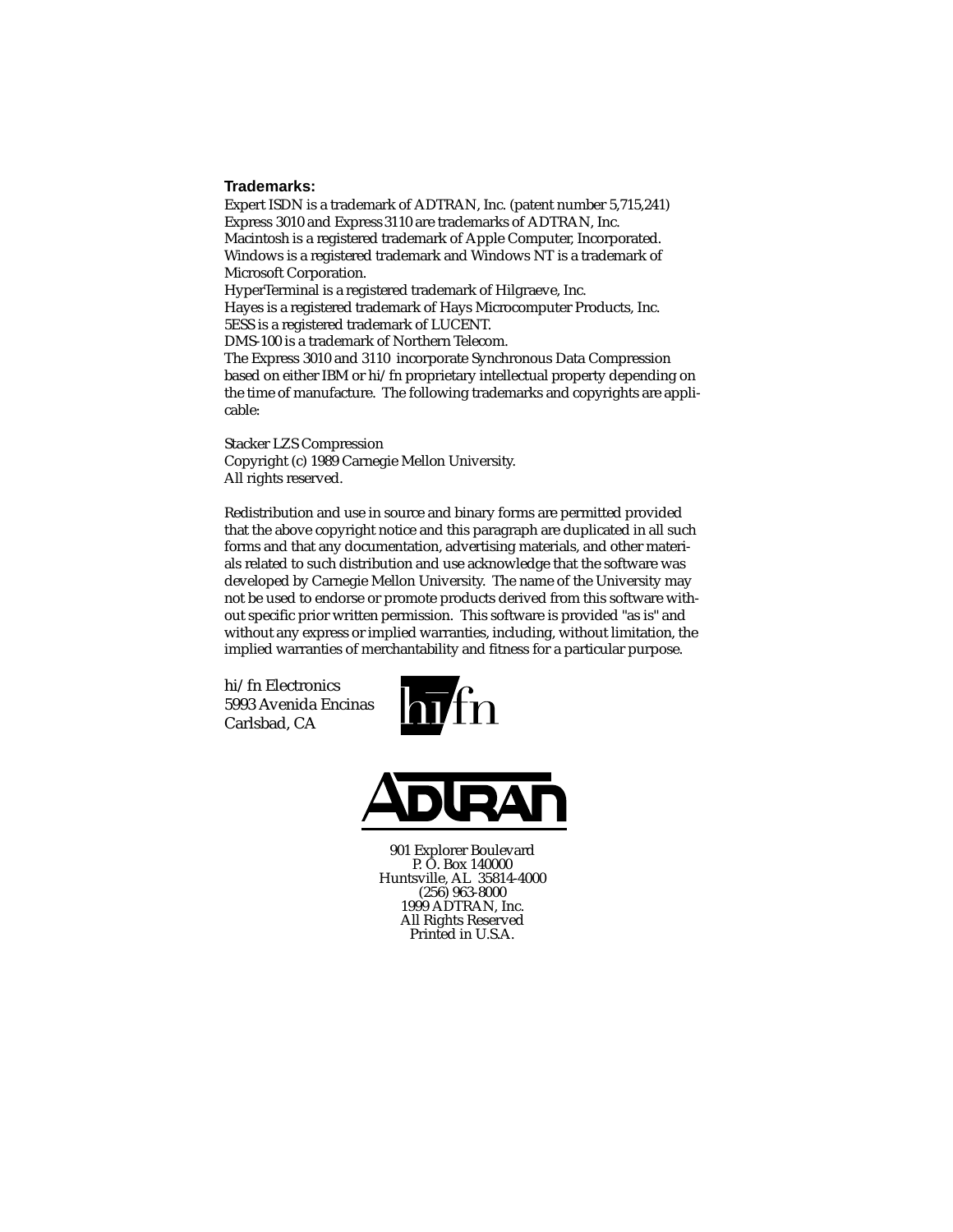#### **FCC regulations require that the following information be provided in this manual:**

- 1. This equipment complies with Part 68 of the FCC rules. On the bottom of the equipment housing is a label that shows the FCC registration number and Ringer Equivalence Number (REN) for this equipment. If requested, provide this information to the telephone company.
- 2. If this equipment causes harm to the telephone network, the telephone company may temporarily discontinue service. If possible, advance notification is given; otherwise, notification is given as soon as possible. The telephone company will advise the customer of the right to file a complaint with the FCC.
- 3. The telephone company may make changes in its facilities, equipment, operations, or procedures that could affect the proper operation of this equipment; advance notification and the opportunity to maintain uninterrupted service is given.
- 4. If experiencing difficulty with this equipment, please contact ADTRAN for repair and warranty information. The telephone company may require this equipment to be disconnected from the network until the problem is corrected or it is certain the equipment is not malfunctioning.
- 5. This unit contains no user serviceable parts.
- 6. An FCC compliant telephone cord with a modular plug is provided with this equipment. In addition, an FCC compliant cable appropriate for the dial backup option ordered is provided with this equipment. This equipment is designed to be connected to the telephone network or premises wiring using an FCC compatible modular jack, which is Part 68 compliant.
- 7. The following information may be required when applying to the local telephone company for leased line facilities.

| <b>Service</b> | <b>Digital Facility</b> | <b>Service Order</b> | <b>Network</b> |  |
|----------------|-------------------------|----------------------|----------------|--|
| <b>Type</b>    | Interface Code          | Code                 | <b>Jacks</b>   |  |
| ISDN.          | 021S5                   | 6 OF                 | $RI-49C$       |  |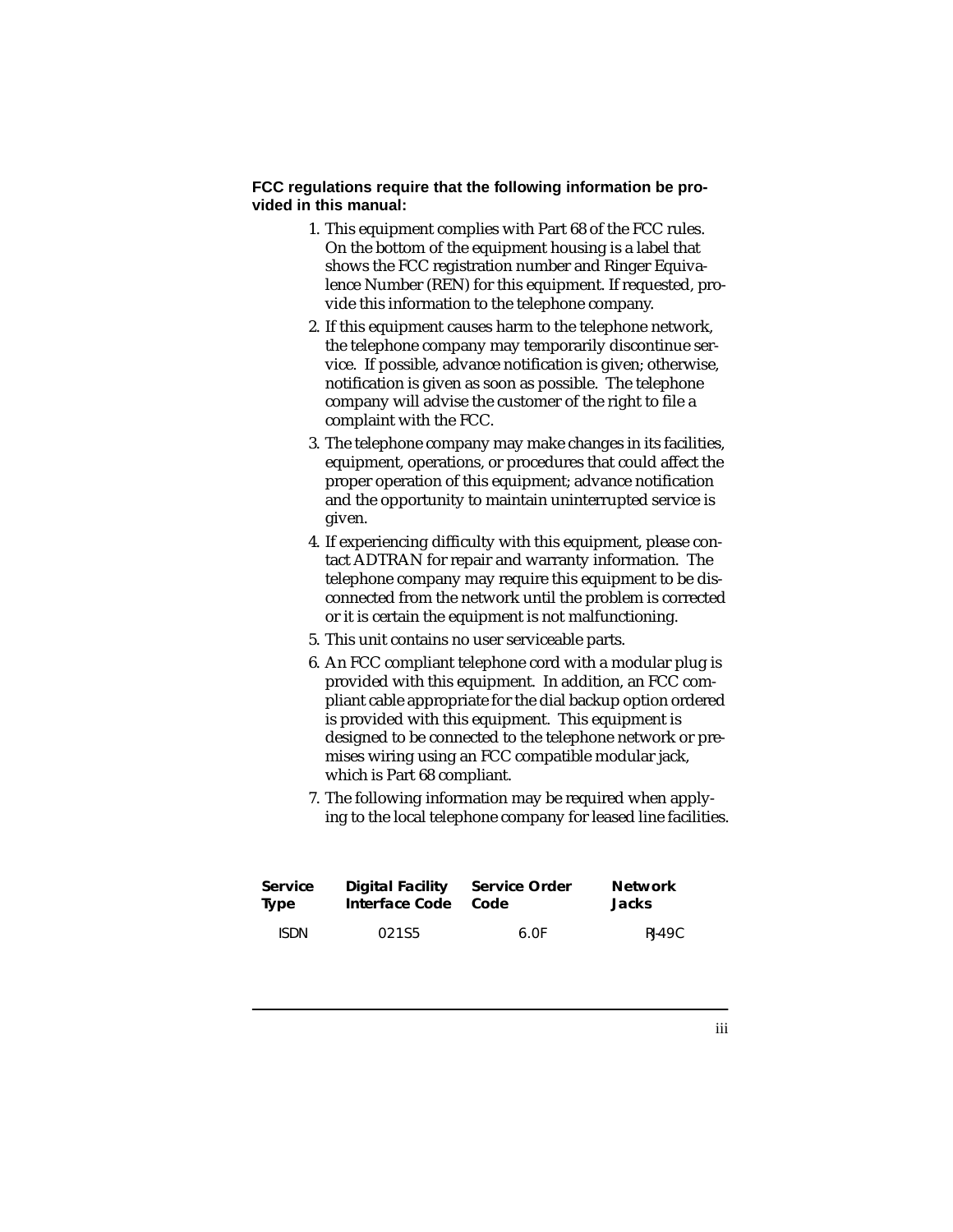#### **FEDERAL COMMUNICATIONS COMMISSION RADIO FRE-QUENCY INTERFERENCE STATEMENT:**

This equipment has been tested and found to comply with the limits for a Class B digital device, pursuant to Part 15 of the FCC Rules. These limits are designed to provide reasonable protection against harmful interference when the equipment is operated in a commercial environment. This equipment generates, uses, and can radiate radio frequency energy and, if not installed and used in accordance with the instruction manual, may cause harmful interference to radio or TV reception. The user is encouraged to try to correct the interference by one or more of the following measures:

- Reorient or relocate the receiving antenna.
- Increase the separation between the equipment and receiver.
- Connect the equipment into an outlet on a circuit different from that to which the receiver is connected.
- Consult the dealer or an experienced radio/TV technician for help.



*Change or modifications to this unit not expressly approved by ADTRAN will void the user's authority to operate the equipment.*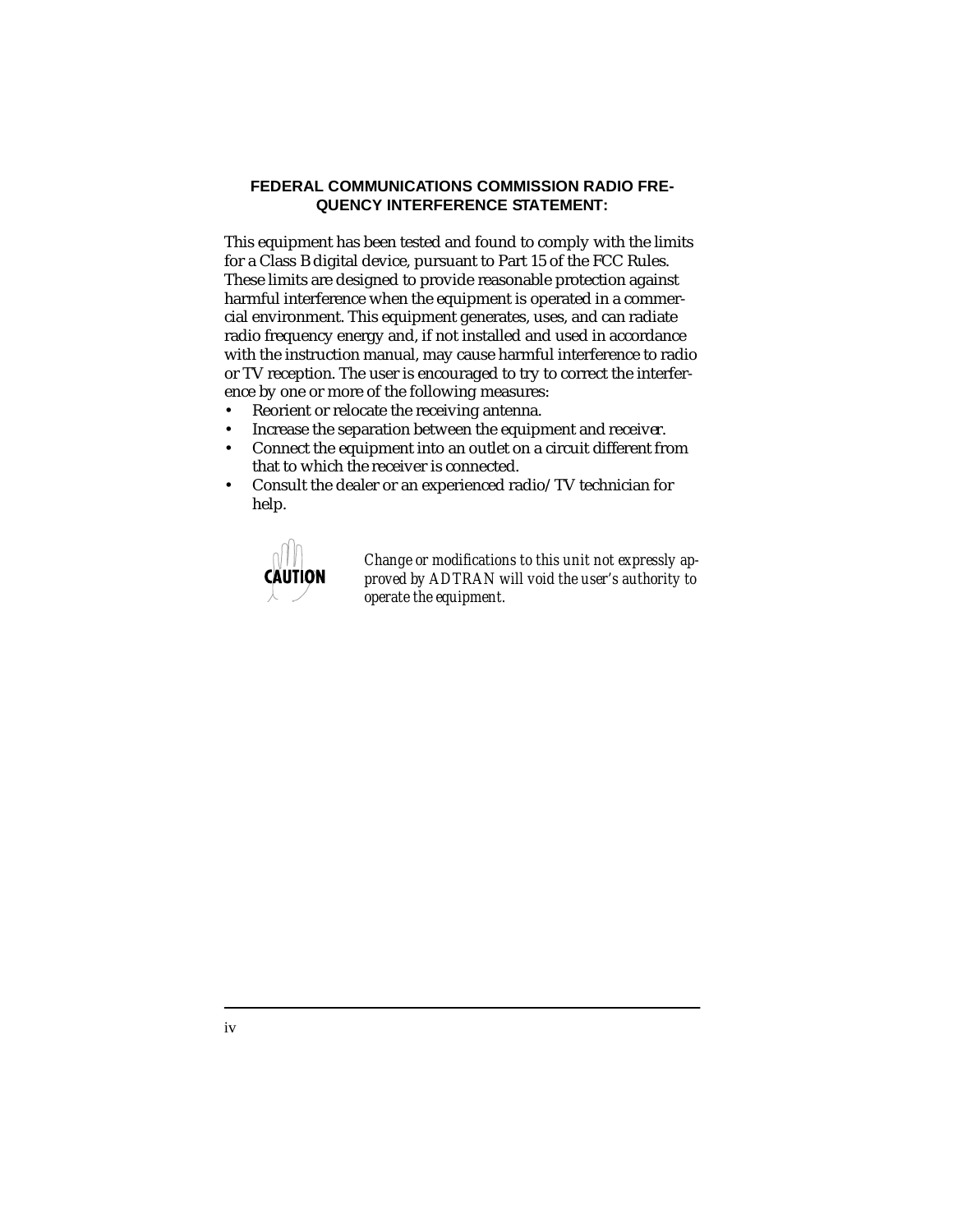## **ADTRAN YEAR 2000 (Y2K) READINESS DISCLOSURE**

ADTRAN has established a Year 2000 program to ensure that our products and operations will correctly function in the new millennium. ADTRAN warrants that all products meet Year 2000 specifications regardless of model or revision. Information about ADTRAN's Year 2000 compliance program is available at the following:

| Web Site                     | www.adtran.com                       |
|------------------------------|--------------------------------------|
| <b>Product Matrix</b>        | www.adtran.com/Y2Kfax.html           |
| <b>Faxback Document Line</b> | $(256)$ 963-8200                     |
|                              | Y2K plans and product certifications |
|                              | are listed in the matrix             |
| Y2K Project Line             | $(256)$ 963-2200                     |
| E-mail                       | year 2000@adtran.com                 |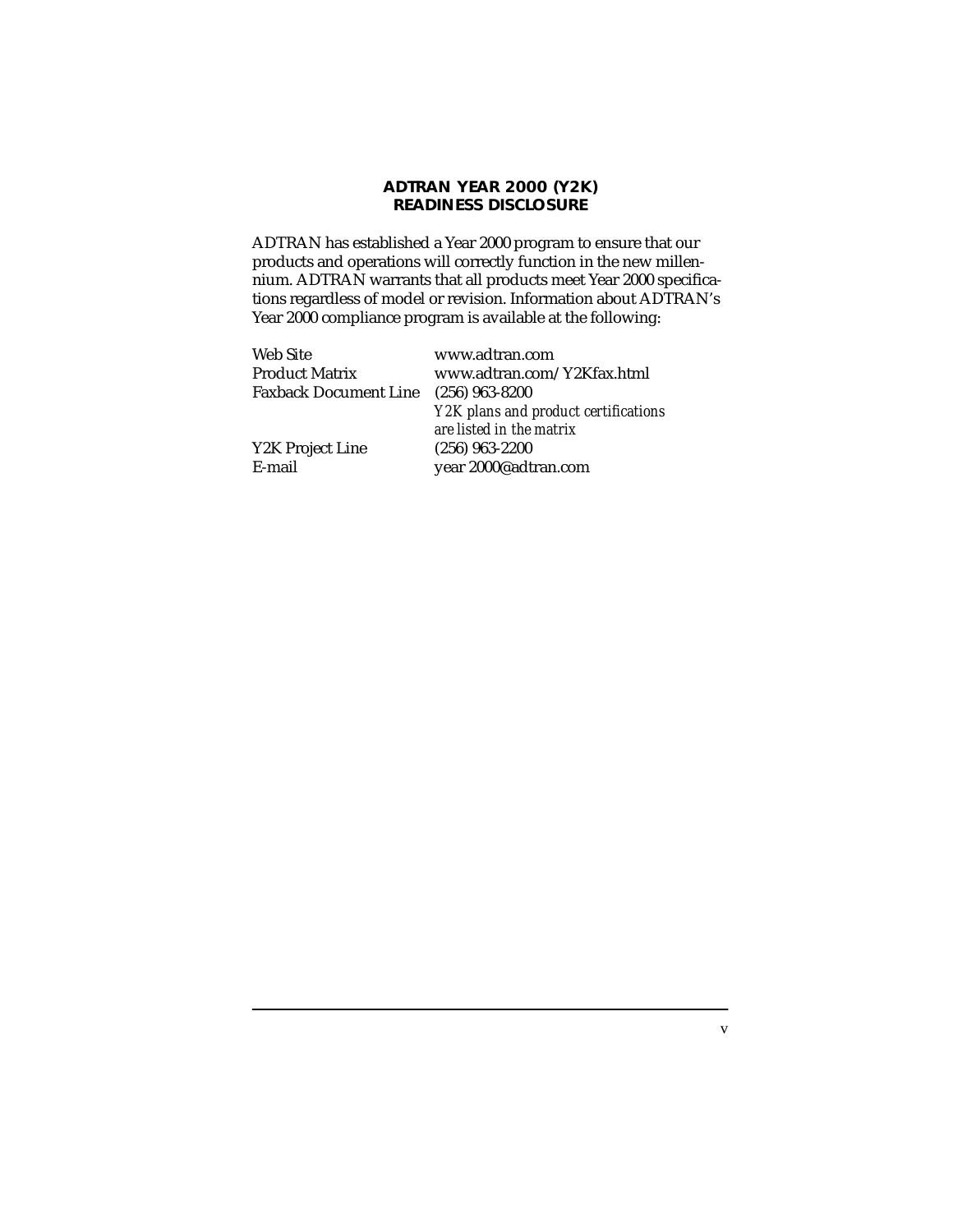## **CANADIAN EMISSIONS REQUIREMENTS**

This digital apparatus does not exceed the Class A limits for radio noise emissions from digital apparatus as set out in the interferencecausing equipment standard entitled "Digital Apparatus," ICES-003 of the Department of Communications.

Cet appareil nuerique respecte les limites de bruits radioelectriques applicables aux appareils numeriques de Class A prescrites dans la norme sur le materiel brouilleur: "Appareils Numeriques," NMB-003 edictee par le ministre des Communications.

#### **CANADIAN EQUIPMENT LIMITATIONS**

Notice: The Canadian Industry and Science Canada label identifies certified equipment. This certification means that the equipment meets certain telecommunications network protective, operational, and safety requirements. The Department does not guarantee the equipment will operate to the user's satisfaction.

Before installing this equipment, ensure that it is permissible to be connected to the facilities of the local telecommunications company. The equipment must also be installed using an acceptable method of connection. In some cases, the company's inside wiring associated with a single-line individual service may be extended by means of a certified connector assembly (telephone extension cord). Compliance with the above conditions may not prevent degradation of service in some situations.

Repairs to certified equipment should be made by an authorized Canadian maintenance facility designated by the supplier. Any repairs or alterations made by the user to this equipment, or equipment malfunctions, may give the telecommunications company cause to request the user to disconnect the equipment.

Users should ensure for their own protection that the electrical ground connections of the power utility, telephone lines, and internal metallic water pipe system, if present, are connected together. This precaution may be particularly important in rural areas.



*Users should not attempt to make such connections themselves, but should contact the appropriate electric inspection authority, or an electrician, as appropriate.*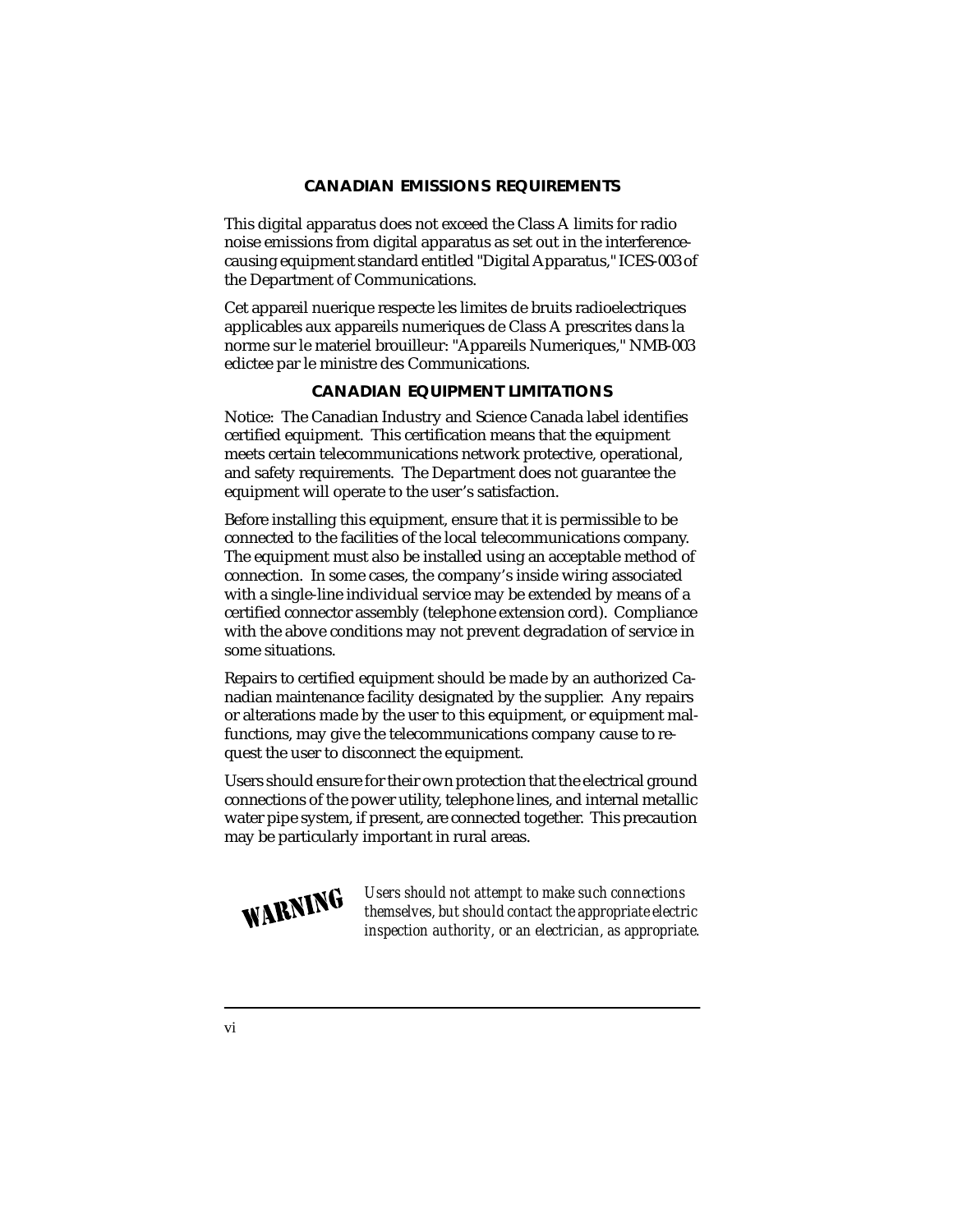The **Load Number** (LN) assigned to each terminal device denotes the percentage of the total load to be connected to a telephone loop which is used by the device, to prevent overloading. The termination on a loop may consist of any combination of devices subject only to the requirement that the total of the Load Numbers of all devices does not exceed 100.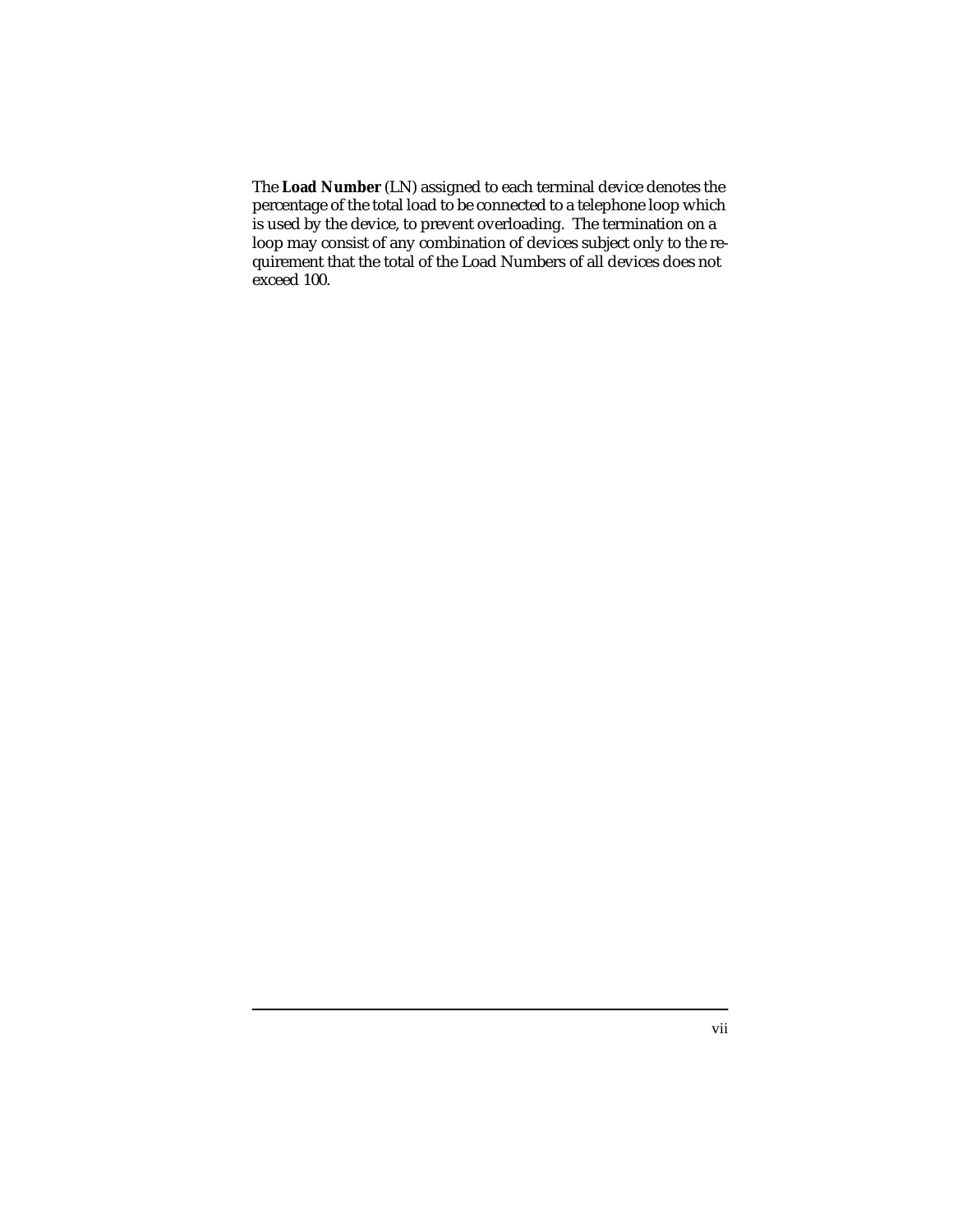### **IMPORTANT SAFETY INSTRUCTIONS**

When using your telephone equipment, basic safety precautions should always be followed to reduce the risk of fire, electric shock and injury to persons. The precautions are listed below.

- 1. Do not use this product near water (for example, near a bath tub, wash bowl, kitchen sink or laundry tub, in a wet basement or near a swimming pool).
- 2. Avoid using a telephone (other than a cordless type) during an electrical storm. There may be a remote risk of electric shock from lightning.
- 3. Do not use the telephone to report a gas leak in the vicinity of the leak.
- 4. Use only the power cord, power supply, and/or batteries indicated in the manual. Do not dispose of batteries in a fire. They may explode. Check local codes for any special disposal instructions.
- 5. Use a suitably approved and certified power supply that has a minimum output rating of 12 VDC, 800 mA, with a maximum output power rating of 240 VA (W) (1200240L1). Use a "Listed" Class 2 power supply.

SAVE THESE INSTRUCTIONS.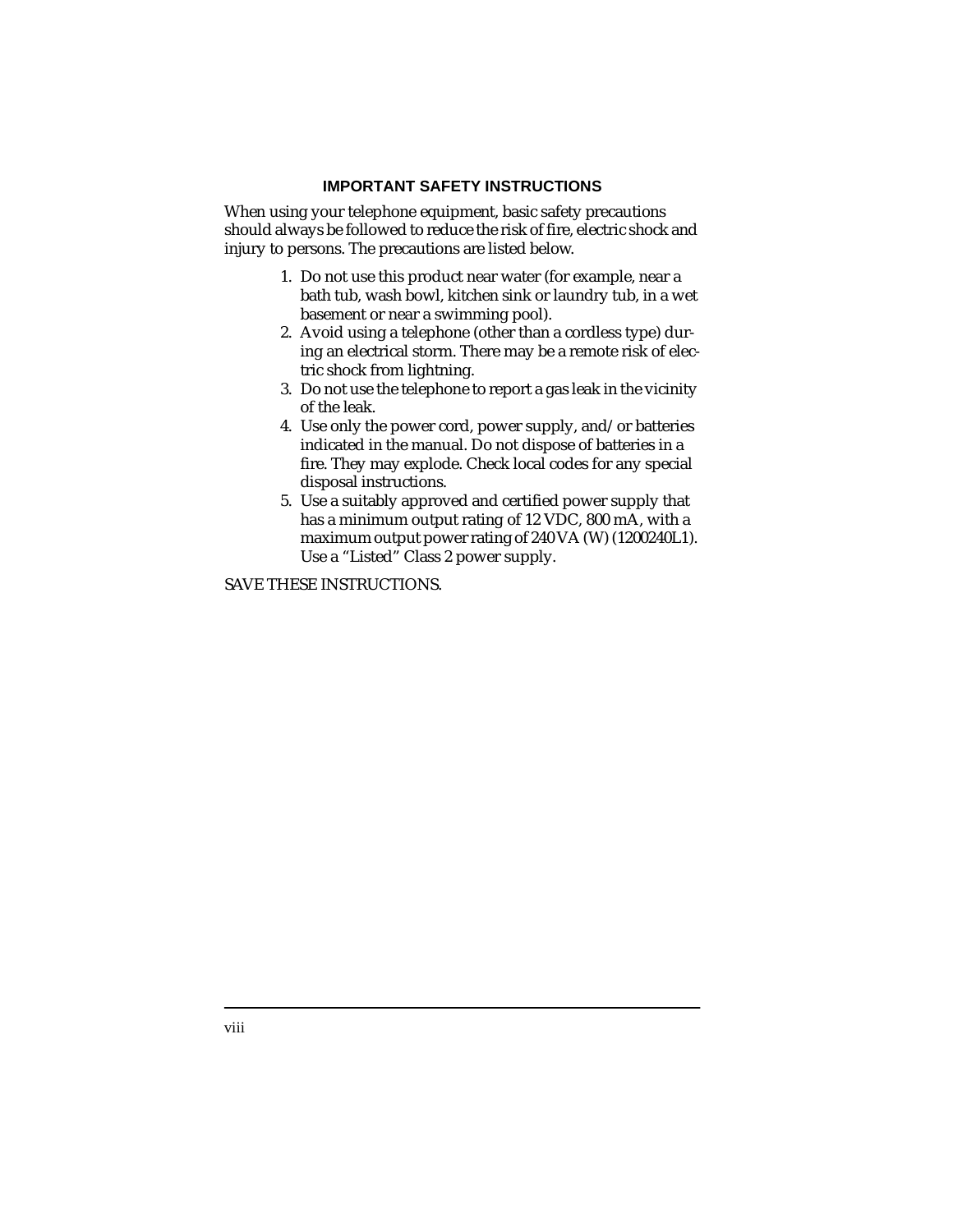### **AFFIDAVIT REQUIREMENTS FOR CONNECTION TO DIGITAL SERVICES**

- An affidavit is required to be given to the telephone company whenever digital terminal equipment without encoded analog content and billing protection is used to transmit digital signals containing encoded analog content which are intended for eventual conversion into voiceband analog signals and transmitted on the network.
- The affidavit shall affirm that either no encoded analog content or billing information is being transmitted or that the output of the device meets Part 68 encoded analog content or billing protection specifications.
- End user/customer will be responsible to file an affidavit with the local exchange carrier when connecting unprotected CPE to a 1.544 Mbps or subrate digital service.
- Until such time as subrate digital terminal equipment is registered for voice applications, the affidavit requirement for subrate services is waived.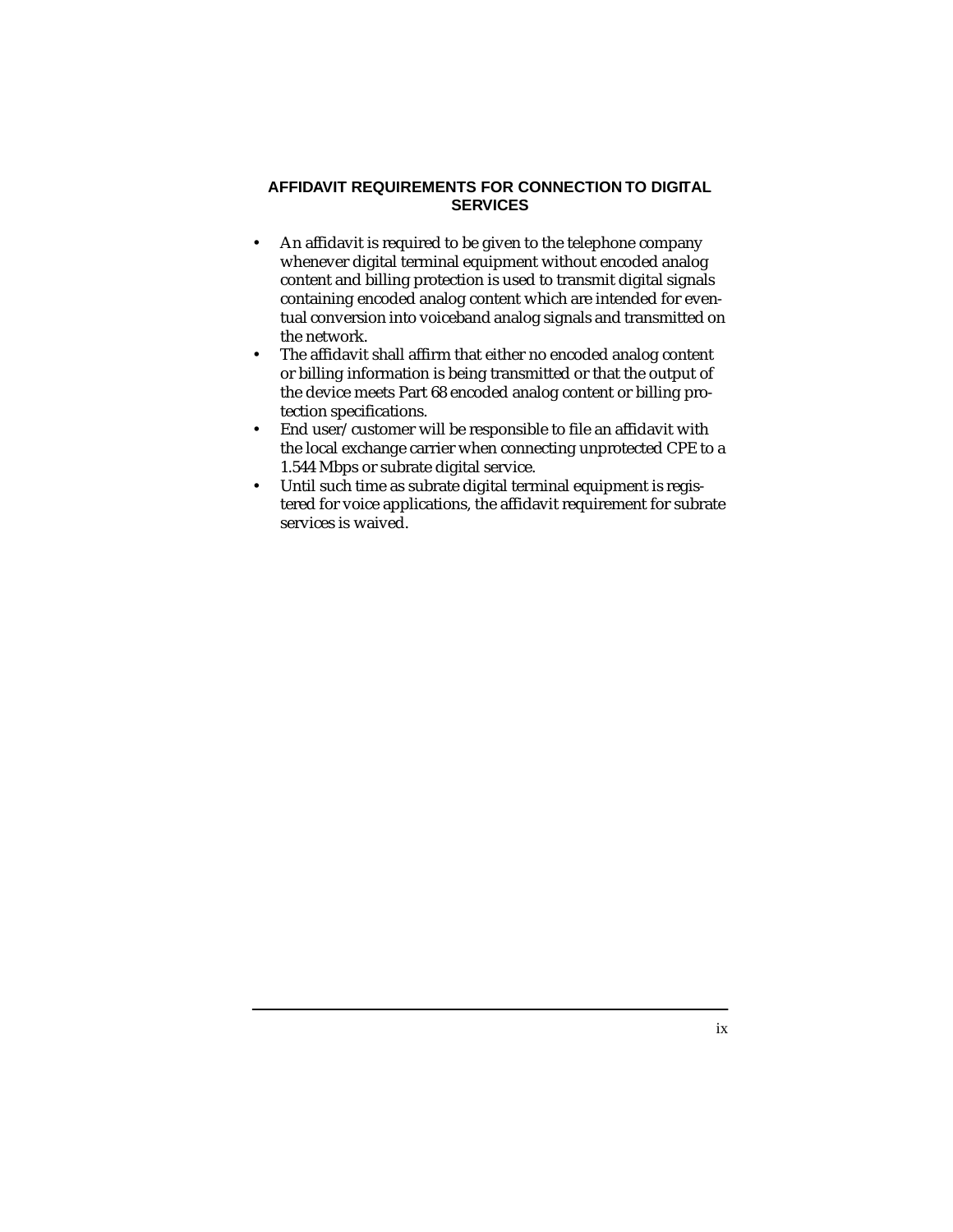#### **AFFIDAVIT FOR CONNECTION OF CUSTOMER PREMISES EQUIPMENT TO 1.544 MBPS AND/OR SUBRATE DIGITAL SERVICES**

For the work to be performed in the certified territory of

| (telco name) |  |
|--------------|--|
|              |  |
| State of     |  |
| County of    |  |

I, \_\_\_\_\_\_\_\_\_\_\_\_\_\_\_\_\_\_\_\_\_\_\_\_\_\_\_\_\_\_\_ (name),

\_\_\_\_\_\_\_\_\_\_\_\_\_\_\_\_\_\_\_\_\_\_\_\_\_\_\_\_\_\_\_\_\_ (business address),

\_\_\_\_\_\_\_\_\_\_\_\_\_\_\_\_\_\_\_\_\_\_\_\_\_\_\_\_\_\_\_\_\_ (telephone number)

being duly sworn, state:

I have responsibility for the operation and maintenance of the terminal equipment to be connected to 1.544 Mbps and/or

\_subrate digital services. The terminal equipment to be connected complies with Part 68 of the FCC rules except for the encoded analog content and billing protection specifications. With respect to encoded analog content and billing protection:

( ) I attest that all operations associated with the establishment, maintenance, and adjustment of the digital CPE with respect to encoded analog content and billing protection information continuously complies with Part 68 of the FCC Rules and Regulations.

( ) The digital CPE does not transmit digital signals containing encoded analog content or billing information which is intended to be decoded within the telecommunications network.

( ) The encoded analog content and billing protection is factory set and is not under the control of the customer.

I attest that the operator(s)/maintainer(s) of the digital CPE responsible for establishment, maintenance, and adjustment of the encoded analog content and billing information has (have) been trained to perform these functions by successfully having completed one of the following (check appropriate blocks):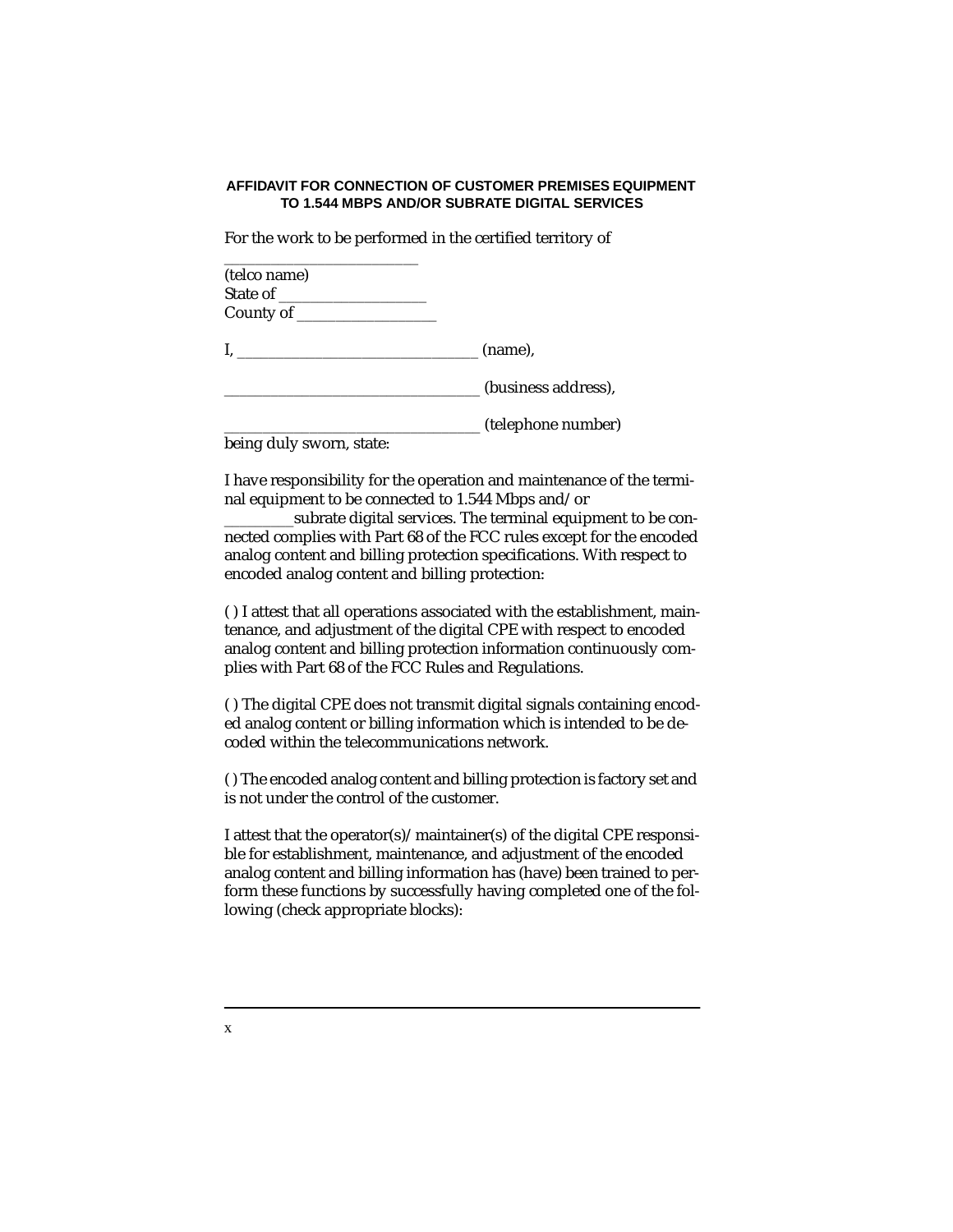( ) A. A training course provided by the manufacturer/grantee of the equipment used to encode analog signals; or

( ) B. A training course provided by the customer or authorized representative, using training materials and instructions provided by the manufacturer/grantee of the equipment used to encode analog signals; or

( ) C. An independent training course (e.g., trade school or technical institution) recognized by the manufacturer/grantee of the equipment used to encode analog signals; or

( ) D. In lieu of the preceding training requirements, the operator(s)/ maintainer(s) is (are) under the control of a supervisor trained in accordance with \_\_\_\_\_\_\_\_\_\_\_\_\_\_\_\_\_\_ (circle one) above.

I agree to provide \_\_\_\_\_\_\_\_\_\_\_\_\_\_\_\_\_\_\_\_\_\_(telco's name) with proper documentation to demonstrate compliance with the information as provided in the preceding paragraph, if so requested.

\_\_\_\_\_\_\_\_\_\_\_\_\_\_\_\_\_\_\_\_\_\_\_\_\_\_\_\_\_\_Signature

\_\_\_\_\_\_\_\_\_\_\_\_\_\_\_\_\_\_\_\_\_\_\_\_\_\_\_\_\_\_Title

\_\_\_\_\_\_\_\_\_\_\_\_\_\_\_\_\_\_\_\_\_\_\_\_\_\_\_\_\_\_Date

Transcribed and sworn to before me on:

\_\_\_\_\_\_\_\_\_\_\_\_\_\_\_\_\_\_\_\_\_\_\_\_\_\_\_\_\_\_

\_\_\_\_\_\_\_\_\_\_\_\_\_\_\_\_\_\_\_\_\_\_\_\_\_\_\_\_\_\_

Month\_\_\_\_\_\_\_\_, Date\_\_\_\_\_\_\_, Year\_\_\_\_\_\_\_.

Notary Public

My commission expires: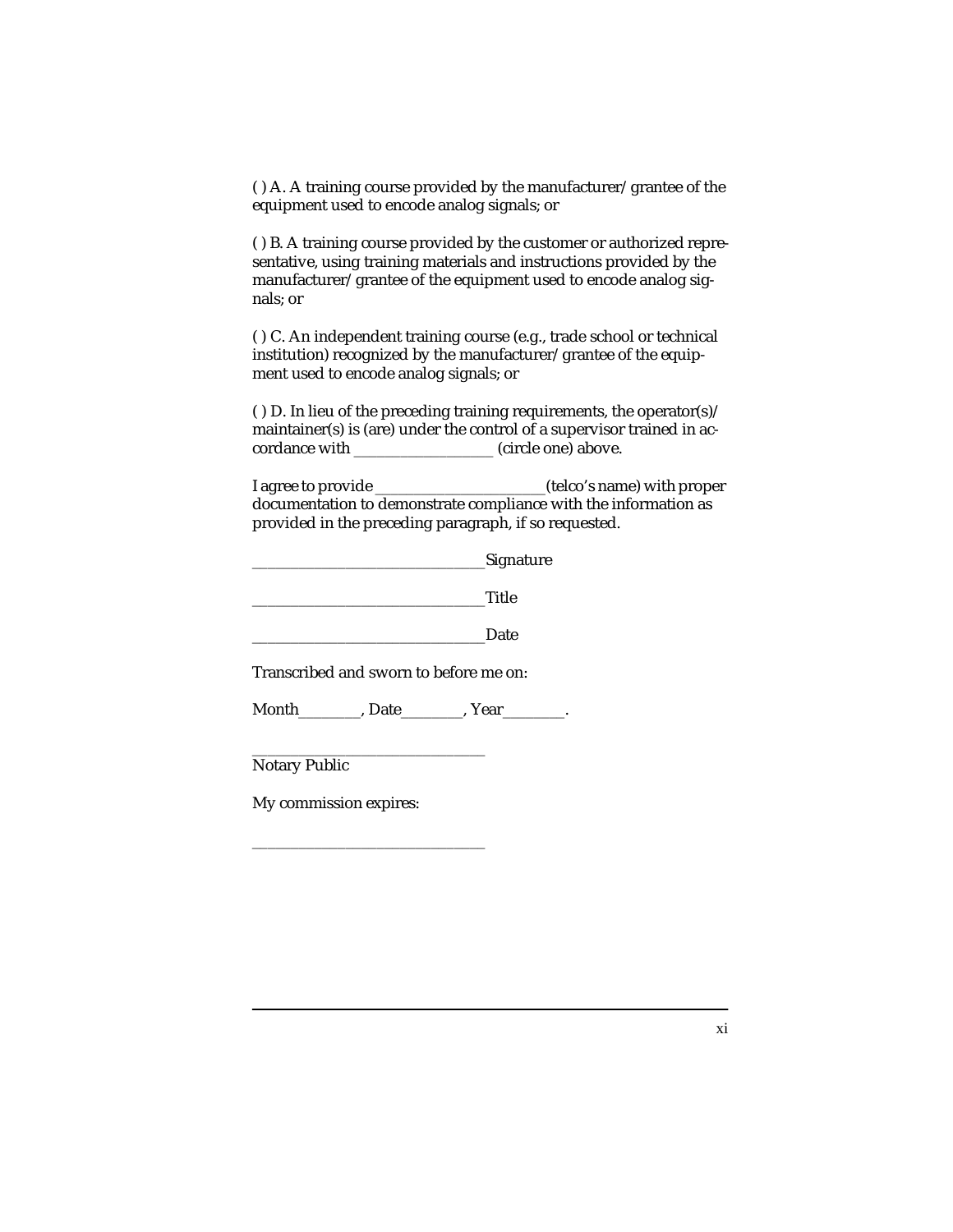**WARRANTY:** ADTRAN warrants that items manufactured by ADTRAN and supplied under Buyer's order shall be free from defects in materials and workmanship and will conform to applicable specifications and drawings. ADTRAN's liability herein, whether based upon breach of warranty or contract or negligence in manufacture, shall be limited to replacement or repair at ADT-RAN's election of all such defective or nonconforming items, provided that this warranty shall apply only where Buyer has given ADTRAN written notice of such defects or nonconformity within five (5) years\* after delivery by ADTRAN of such items to Buyer. ADTRAN shall have the right prior to return to inspect at Buyer's plant any items claimed to be defective or nonconforming.

\*Note: The following items carry warranty period as shown.

- 1. Items not of ADTRAN manufacture will carry the remaining warranty and related terms and conditions of the original manufacturer.
- 2. Encapsulated U-Repeater and Encapsulated DDS Repeater - 2 years.

The foregoing constitutes the sole and exclusive remedy of the Buyer and exclusive liability of ADTRAN AND IS IN LIEU OF ANY AND ALL OTHER WARRANTIES EXPRESSED OR IM-PLIED OR STATUTORY AS TO MERCHANTABILITY, FITNESS FOR PURPOSE SOLD, DESCRIPTION, QUALITY, PRODUC-TIVENESS OR ANY OTHER MATTER. Without limiting the foregoing, in no event shall ADTRAN be liable for the loss of use or profit or other collateral, special or consequential damages.

**RETURNS:** Return authorization must be obtained from ADT-RAN prior to return of any items, including those for repair. Buyer's right to repair or replacement are governed by this Warranty. Issuance of credit for returned items shall be made at ADTRAN's discretion upon Buyer's request. All returns for credit accepted by ADTRAN are subject to a restocking fee.

**SHIPPING:** The cost of shipping the equipment from Buyer's facility back to ADTRAN shall be paid by the Buyer. The cost for return shipping of the equipment by surface carrier shall be paid by ADTRAN. ADTRAN will utilize other means of express shipment at the request of the Buyer. The cost of shipping shall be paid by the Buyer if express shipment is requested. In-warranty equip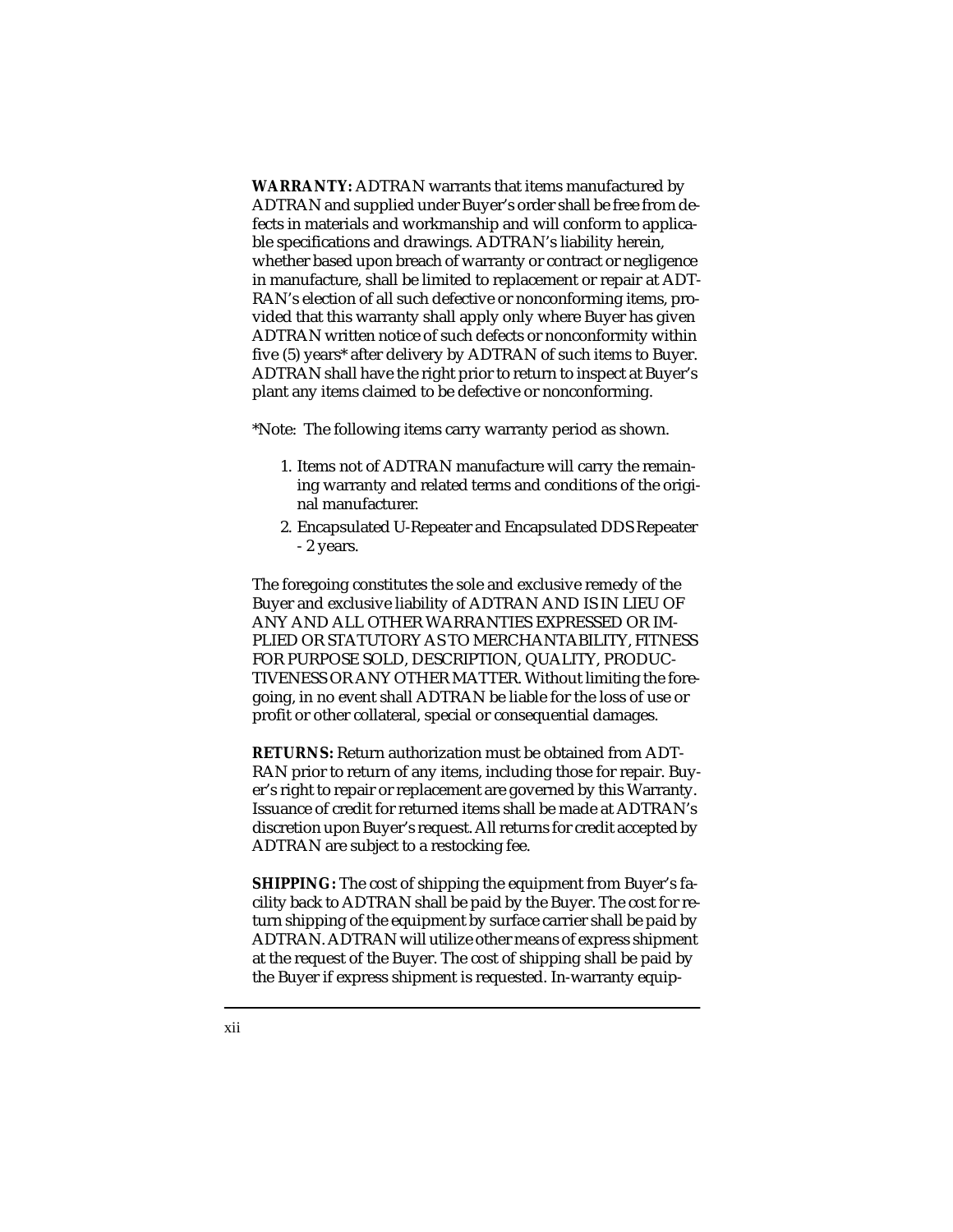ment returned for repair that is found not defective will carry a nominal charge to cover handling cost.

**OUT OF WARRANTY:** The cost of out-of-warranty repairs including return shipment are subject to a charge as quoted by ADTRAN. The cost of the repair will be invoiced and the return of the item will be made using the most economical shipment means available. ADTRAN will use other means of express shipment at the request of the Buyer. In this case, the cost of shipping shall be paid by the Buyer.

**ALTERATION TO EQUIPMENT PURCHASED:** Modification or alteration to purchased equipment by Buyer, other than that specifically authorized by this Agreement or by ADTRAN, shall VOID AND NULLIFY, in its entirety, all warranty conditions as set forth in Warranty paragraph.

**ENGINEERING CHANGES:** ADTRAN reserves the right to make progress and design changes in standard product items ordered without prior approval or notification to Buyer and without incurring any obligations or liability to make the same changes in items previously manufactured.

**DATA RIGHTS:** Rights to any intellectual property residing in the products or any data furnished hereunder are not granted except by specific written permission by an authorized representative of ADTRAN. Buyer shall have no right to copy or reproduce in whole or part any data furnished hereunder without the prior written consent of ADTRAN.

**PATENT AND COPYRIGHT INDEMNITY:** ADTRAN warrants that the equipment and documentation furnished under this Agreement shall be free and clear of infringement of any patent or copyright covering the structure or composition of such articles or documentation. In the event of a claim, suit or action against Buyer alleging such infringement, ADTRAN shall save Buyer and its affiliates, agents or customers harmless from liability as finally determined by a court of competent jurisdiction, for such infringement, provided that Buyer gives ADTRAN notice promptly of such claim, suit or action, and shall have given ADTRAN full and exclusive control of the defense thereof, and that ADTRAN shall have sole right to settle or compromise such claim, suit or action.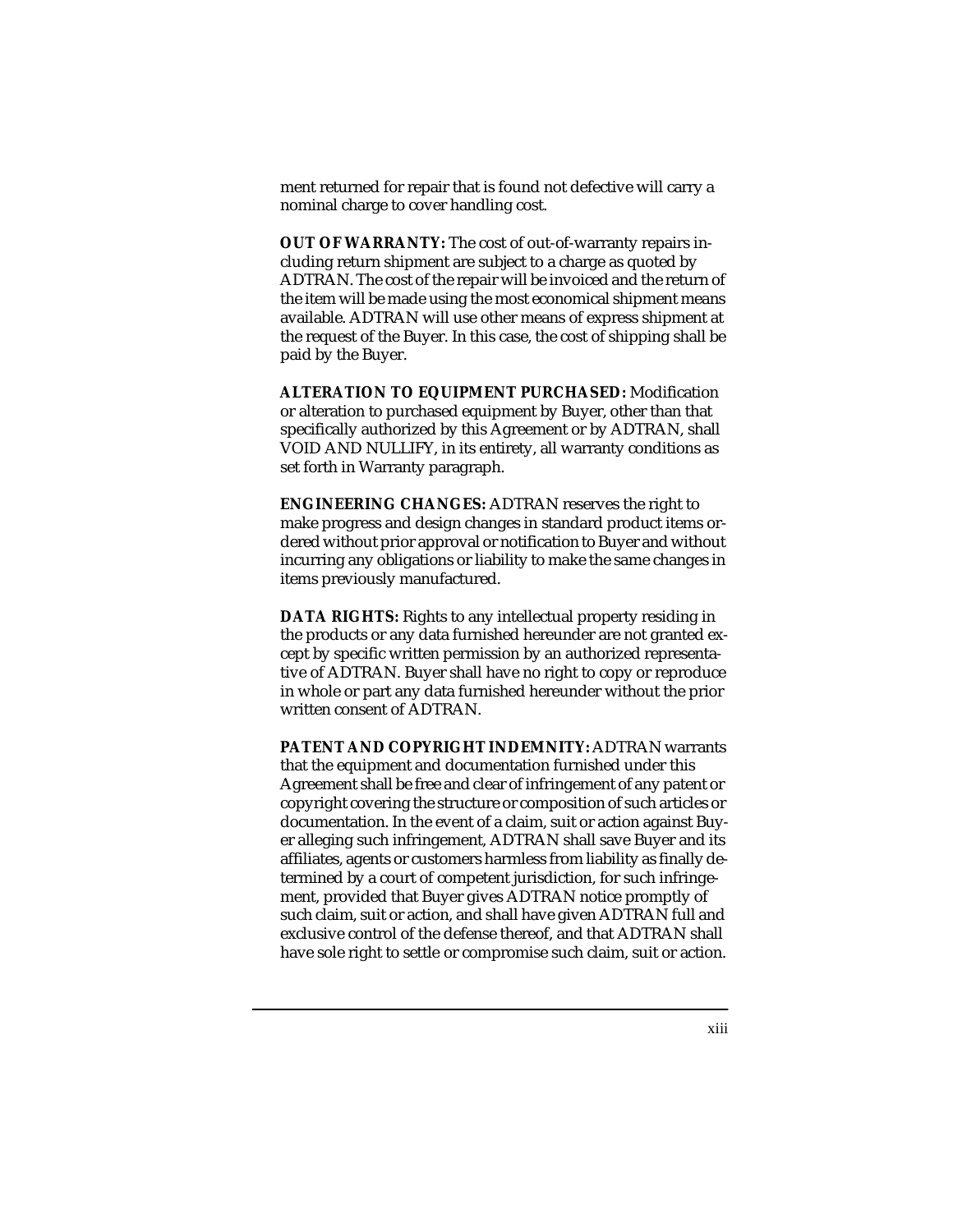In the event of a claim, suit or action against ADTRAN alleging infringement by the use of any such equipment or documentation, furnished under this Agreement, in combination with other articles or in carrying out any process covered by a patent owned or controlled by any other person, in which independent use of the equipment under this Agreement would not be an infringement. Buyer shall save ADTRAN harmless from liability, as finally determined by a court of competent jurisdiction, for such infringement, provided that ADTRAN shall have given Buyer full and exclusive control of the defense thereof, and that Buyer shall have the sole right to settle claim, suit or action.

Except as herein provided in this indemnity paragraph, neither Buyer nor ADTRAN makes any warranty to the other with respect to any claim, suit or action of any third party by way of infringement and neither party shall be responsible to the other for any loss, cost or damages consequential or otherwise, that may be suffered by the other as a result of any such claim, suit or action.

#### **Telephone Company Contacts for ISDN Service in U.S.A.:**

| Ameritech ISDN Repair      | 1-800-TEAMDATA                                                                    |
|----------------------------|-----------------------------------------------------------------------------------|
| <b>Bell Atlantic South</b> | 1-800-570-ISDN                                                                    |
| <b>Bell South</b>          | 1-800-247-2020                                                                    |
| Cincinnati Bell            | 1-513-241-6900                                                                    |
| <b>Bell Atlantic North</b> | 1-800-GET-ISDN<br>1-800-430-ISDN (New England<br>Area)<br>Support: 1-888-676-4736 |
| Pac Bell                   | 1-800-4PB-ISDN                                                                    |
| Rochester Tel              | 1-716-777-1811 (Repair)<br>1-716-777-2000 (Order)                                 |
| Southwestern Bell          | 1-800-792-4736                                                                    |
| US West                    | 1-800-223-7508 (Repair)<br>1-800-244-1111 (Order)                                 |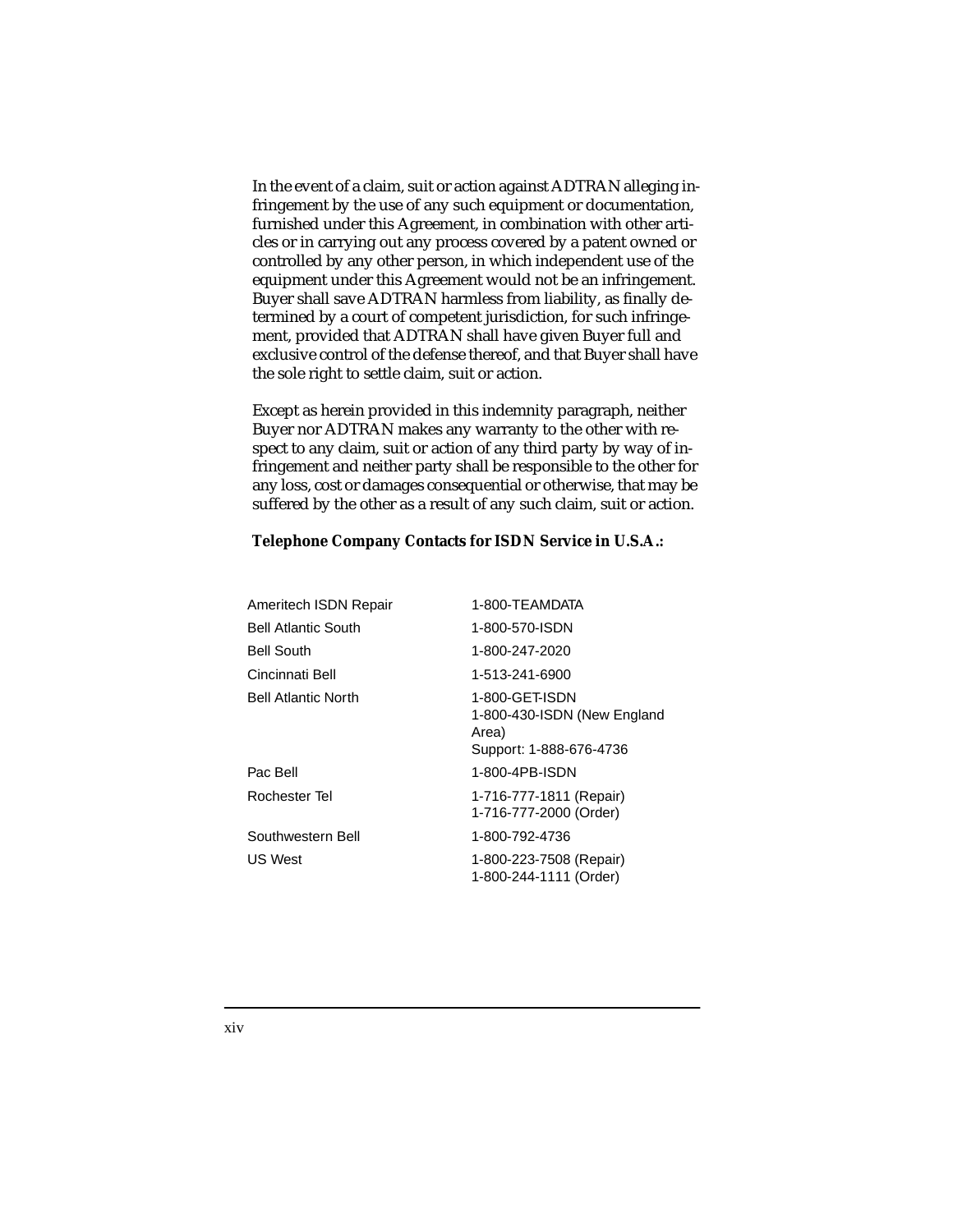# Table of Contents

|                                                                     | $1 - 2$ |  |  |  |  |  |
|---------------------------------------------------------------------|---------|--|--|--|--|--|
| General Requirements (PC and Macintosh)  1-2                        |         |  |  |  |  |  |
|                                                                     |         |  |  |  |  |  |
|                                                                     |         |  |  |  |  |  |
|                                                                     |         |  |  |  |  |  |
| Recommended Operating Protocols  1-4                                |         |  |  |  |  |  |
|                                                                     |         |  |  |  |  |  |
|                                                                     |         |  |  |  |  |  |
|                                                                     |         |  |  |  |  |  |
|                                                                     |         |  |  |  |  |  |
|                                                                     |         |  |  |  |  |  |
|                                                                     |         |  |  |  |  |  |
|                                                                     |         |  |  |  |  |  |
|                                                                     |         |  |  |  |  |  |
|                                                                     |         |  |  |  |  |  |
|                                                                     |         |  |  |  |  |  |
|                                                                     |         |  |  |  |  |  |
|                                                                     |         |  |  |  |  |  |
|                                                                     |         |  |  |  |  |  |
|                                                                     |         |  |  |  |  |  |
|                                                                     |         |  |  |  |  |  |
|                                                                     |         |  |  |  |  |  |
| Auto-Detect SPIDs/Switch Type (Expert ISDN) (Express 3010 Only) 2-6 |         |  |  |  |  |  |
|                                                                     |         |  |  |  |  |  |
|                                                                     |         |  |  |  |  |  |
| VT 100 Terminal Status Buffer  2-9                                  |         |  |  |  |  |  |
|                                                                     |         |  |  |  |  |  |
| <b>Chapter 3</b>                                                    |         |  |  |  |  |  |
|                                                                     |         |  |  |  |  |  |
|                                                                     |         |  |  |  |  |  |
|                                                                     |         |  |  |  |  |  |
| ISDN Phone Number (Local Directory Number)  3-2                     |         |  |  |  |  |  |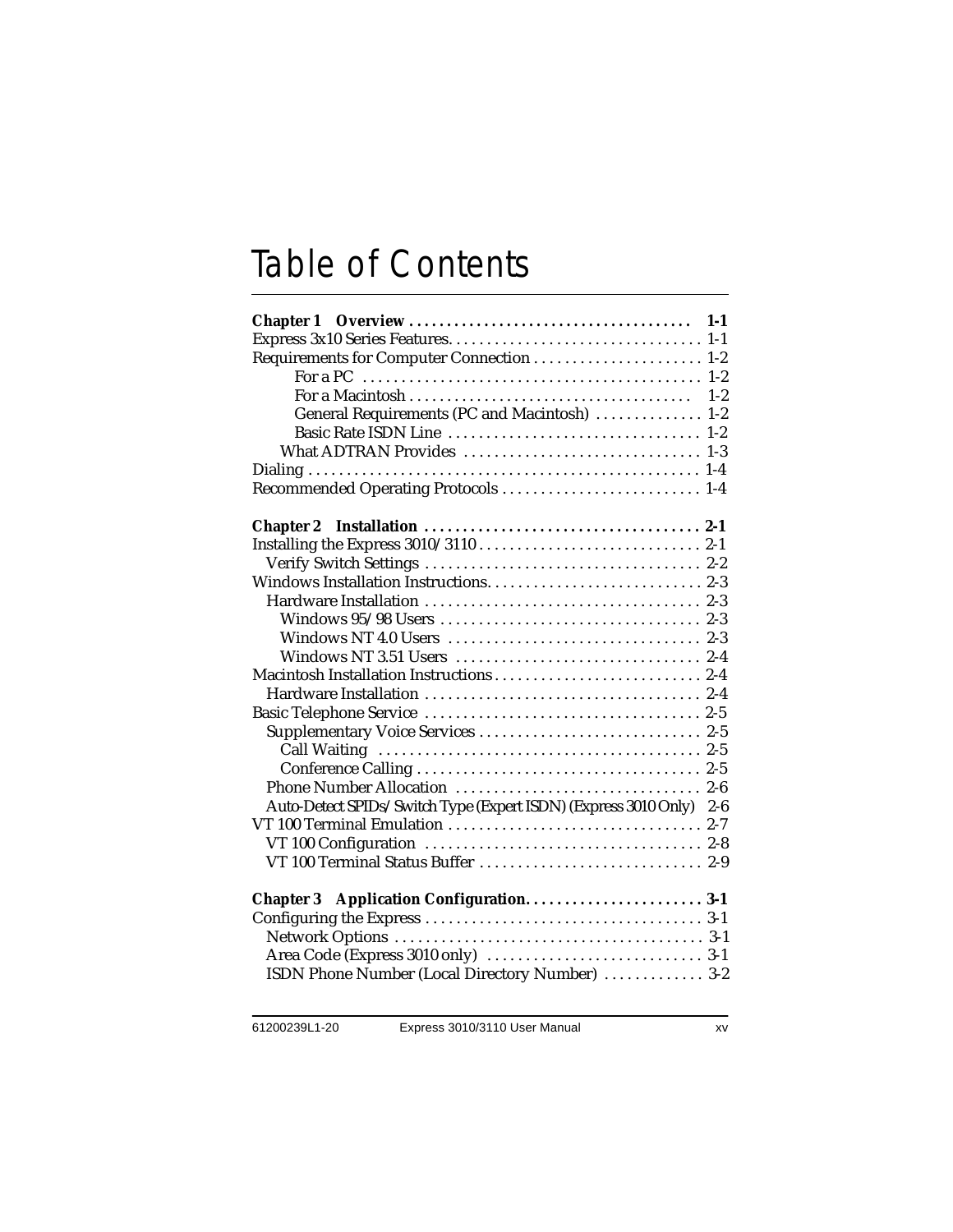| Auto-Detect SPIDs/Switch (Express 3010 only) 3-2                   |  |
|--------------------------------------------------------------------|--|
|                                                                    |  |
|                                                                    |  |
|                                                                    |  |
|                                                                    |  |
|                                                                    |  |
|                                                                    |  |
|                                                                    |  |
|                                                                    |  |
|                                                                    |  |
|                                                                    |  |
|                                                                    |  |
| Speech/Audio calls to POTS 3-5                                     |  |
|                                                                    |  |
|                                                                    |  |
|                                                                    |  |
|                                                                    |  |
|                                                                    |  |
|                                                                    |  |
|                                                                    |  |
|                                                                    |  |
|                                                                    |  |
|                                                                    |  |
| Options for both Leased and Switched ISDN Service  3-8             |  |
|                                                                    |  |
|                                                                    |  |
| Transmit Clock for Synchronous Data 3-8                            |  |
|                                                                    |  |
| Flow Control for Asynchronous Data 3-10                            |  |
|                                                                    |  |
|                                                                    |  |
|                                                                    |  |
| Point-to-Point Protocol (PPP) Async-to-Sync 3-11                   |  |
|                                                                    |  |
|                                                                    |  |
|                                                                    |  |
|                                                                    |  |
| Multilink Point-to-Point Protocol 3-13                             |  |
|                                                                    |  |
| Configuring the Express Using profiles (Quick Setup) $\ldots$ 3-14 |  |
|                                                                    |  |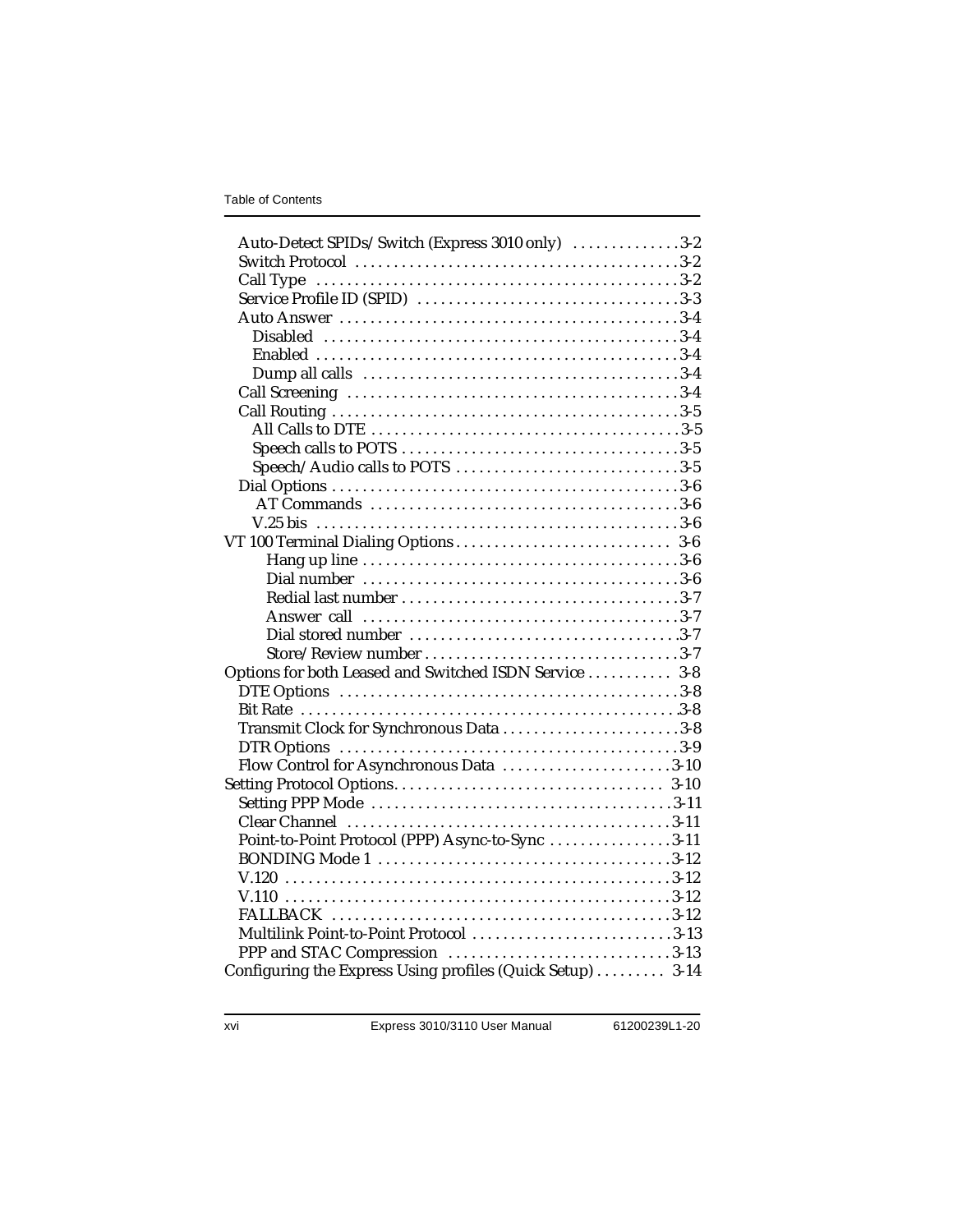| Configuring the Express for V.25 bis In-band Dialing  3-23                                             |
|--------------------------------------------------------------------------------------------------------|
|                                                                                                        |
|                                                                                                        |
|                                                                                                        |
|                                                                                                        |
|                                                                                                        |
|                                                                                                        |
|                                                                                                        |
|                                                                                                        |
| Loopback Disable = V54 Accepted  3-26                                                                  |
| Near-End Block Errors/Far-End Block Errors (NEBE/FEBE)                                                 |
| Chapter 4 Upgrading Software  4-1                                                                      |
| Using HyperTerminal to Upgrade Software  4-1                                                           |
|                                                                                                        |
| Connecting an Internal Analog Modem  5-2                                                               |
| Power/Line LED Flashes and 1 and 2 LEDs are Off  6-1<br>Power/Line LED, 1, and 2 LEDs Flash Green  6-2 |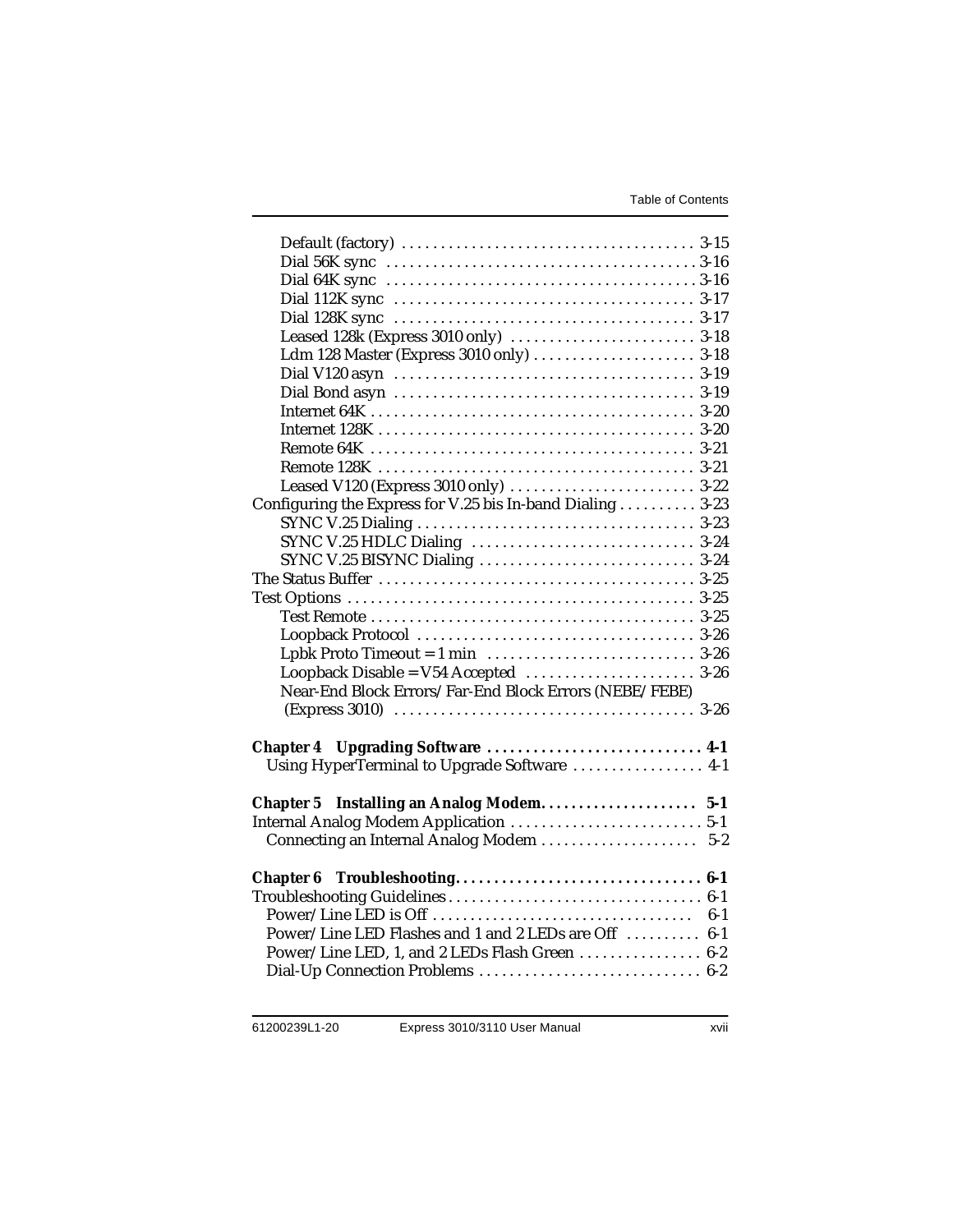| Auto-detect Switch/SPIDs Remains at Link Down  6-3 |                                             |  |  |  |  |
|----------------------------------------------------|---------------------------------------------|--|--|--|--|
|                                                    | Appendix A AT Commands and S-Registers  A-1 |  |  |  |  |
|                                                    |                                             |  |  |  |  |
|                                                    |                                             |  |  |  |  |
|                                                    |                                             |  |  |  |  |
|                                                    |                                             |  |  |  |  |
| <b>Index</b>                                       |                                             |  |  |  |  |

xviii Express 3010/3110 User Manual 61200239L1-20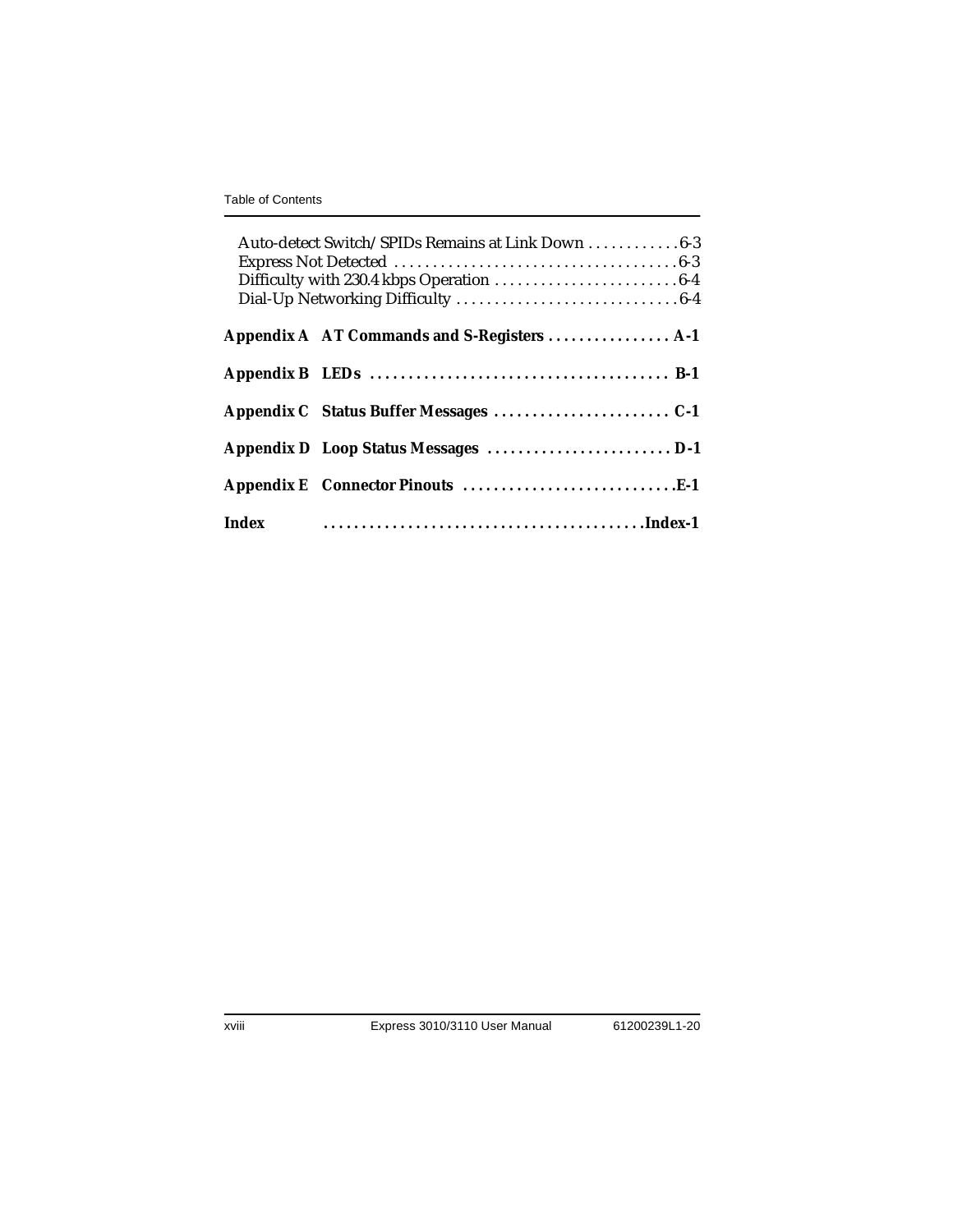# List of Figures and Tables

| Figure 2-1. Standard ISDN Internet/Remote Access Application 2-1 |
|------------------------------------------------------------------|
| Figure 2-2. Dip Switches on Rear Panel  2-2                      |
| Figure 2-3. Telephone Connection Port 2-6                        |
| Figure 2-4. VT 100 Terminal Configuration Menu  2-8              |
| Figure 2-5. VT 100 Terminal Status Buffer Menu  2-9              |
|                                                                  |
| Figure 5-1. Internal Analog Modem Application  5-1               |
|                                                                  |
|                                                                  |
|                                                                  |
|                                                                  |

|  |  |  | Table 1-1 Recommended Operating Modes  1-5 |  |  |
|--|--|--|--------------------------------------------|--|--|
|--|--|--|--------------------------------------------|--|--|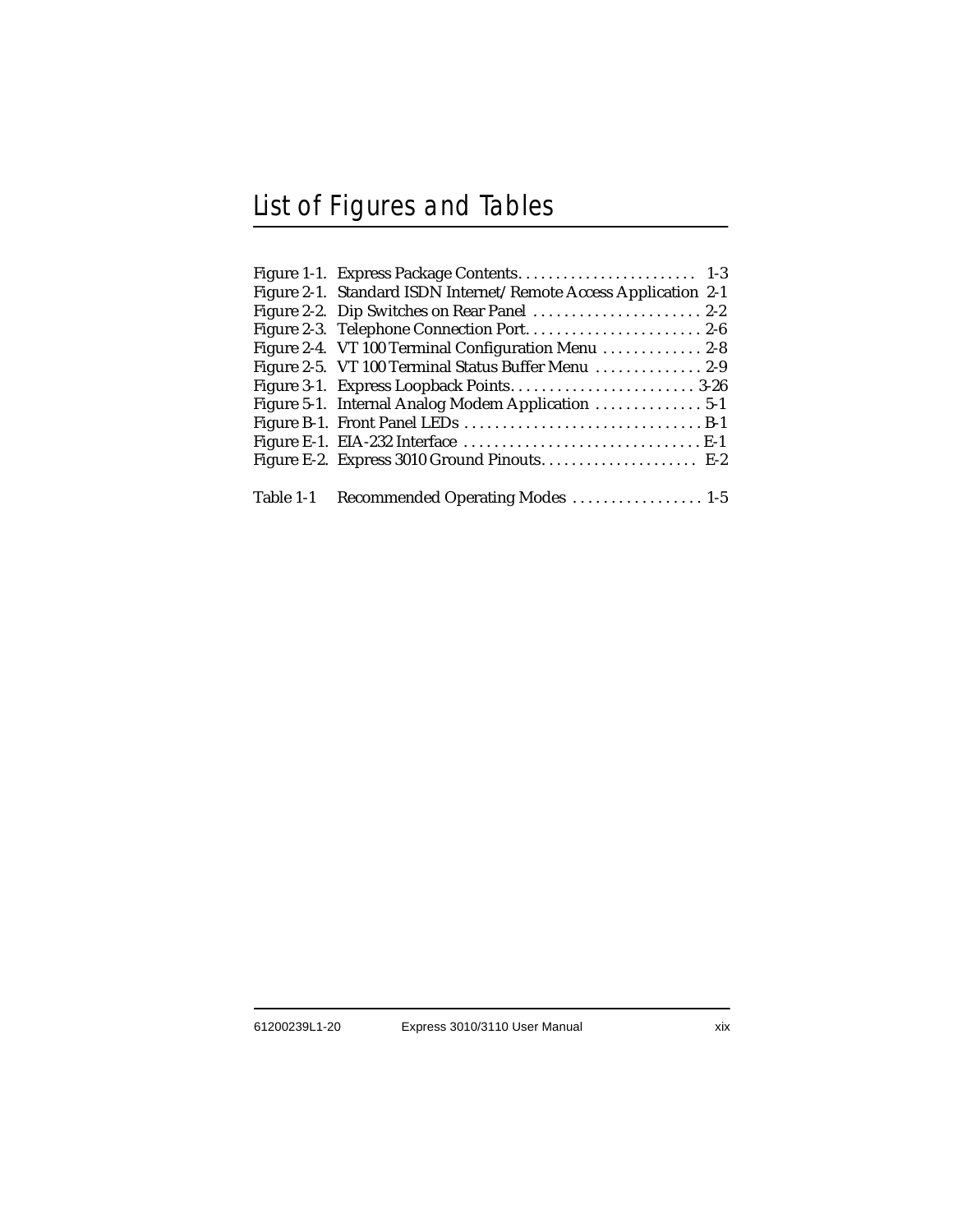List of Figures and Tables

xx Express 3010/3110 User Manual 61200239L1-20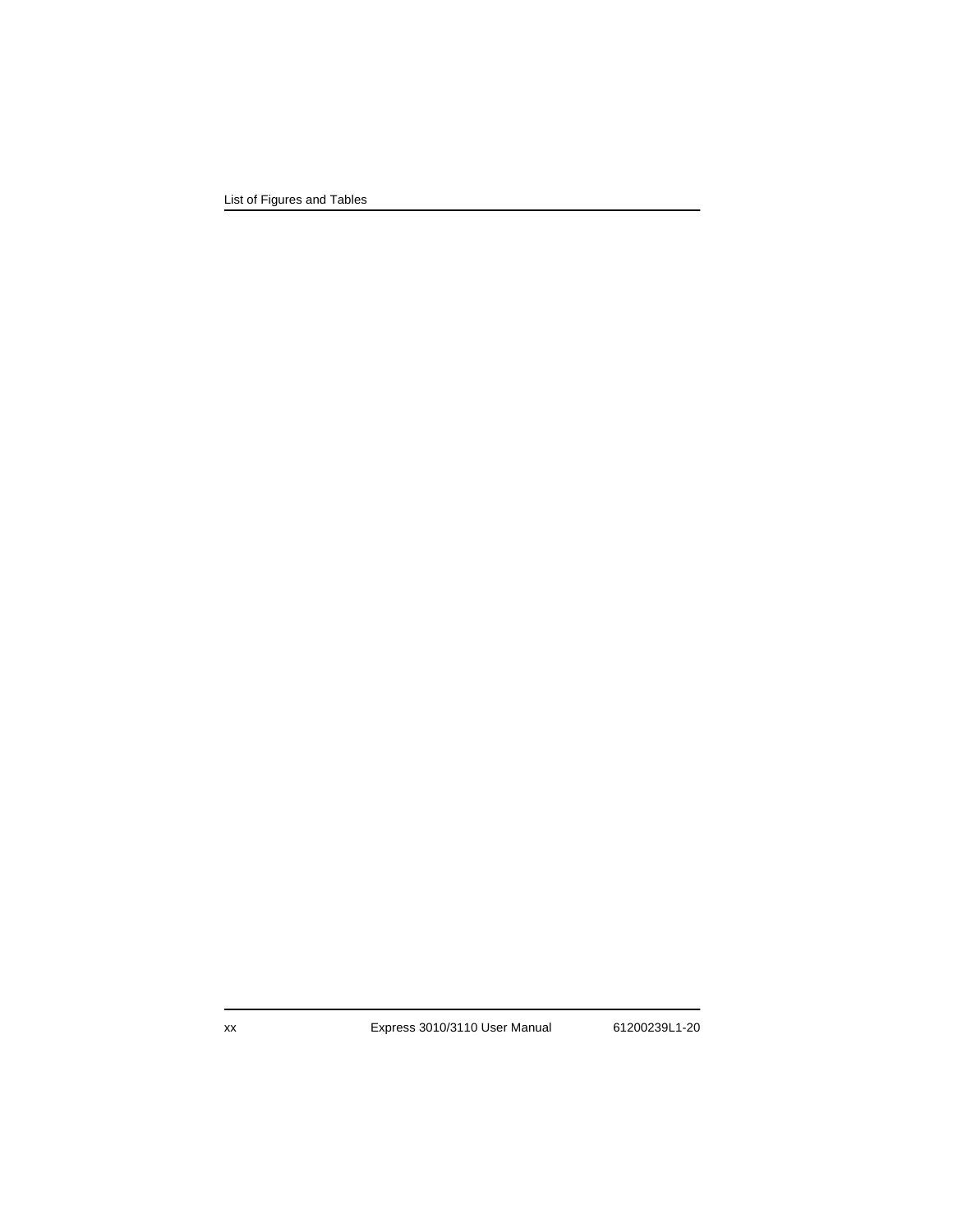# Chapter 1 **Overview**

The Express 3x10 series™ modems are versatile ISDN modems that convert a synchronous or asynchronous DTE port to a Basic Rate ISDN circuit at speeds up to 128 kbps. The Express 3010 presents a U-interface to the ISDN network. The Express 3110 presents an S/T interface to the ISDN network.

Key features offered by both the Express 3010 and Express 3110 are listed below.

# **EXPRESS 3X10 SERIES FEATURES**

- Two ports for phone or analog service
- Synchronous DTE rates to 128 kbps
- Asynchronous data rates up to 230.4 kbps
- Custom calling features and Caller ID support
- Automatic SPID and Switch Detection using ADTRAN Expert ISDN (covered under patent number 5,715,241), or Auto SPID download where available for the Express 3010
- LZS® technology from hi/fn™ for compression up to 230.4 kbps
- Remote configuration
- Windows<sup>®</sup> Plug and Play compatibility
- Multilink PPP, Bonding Mode 1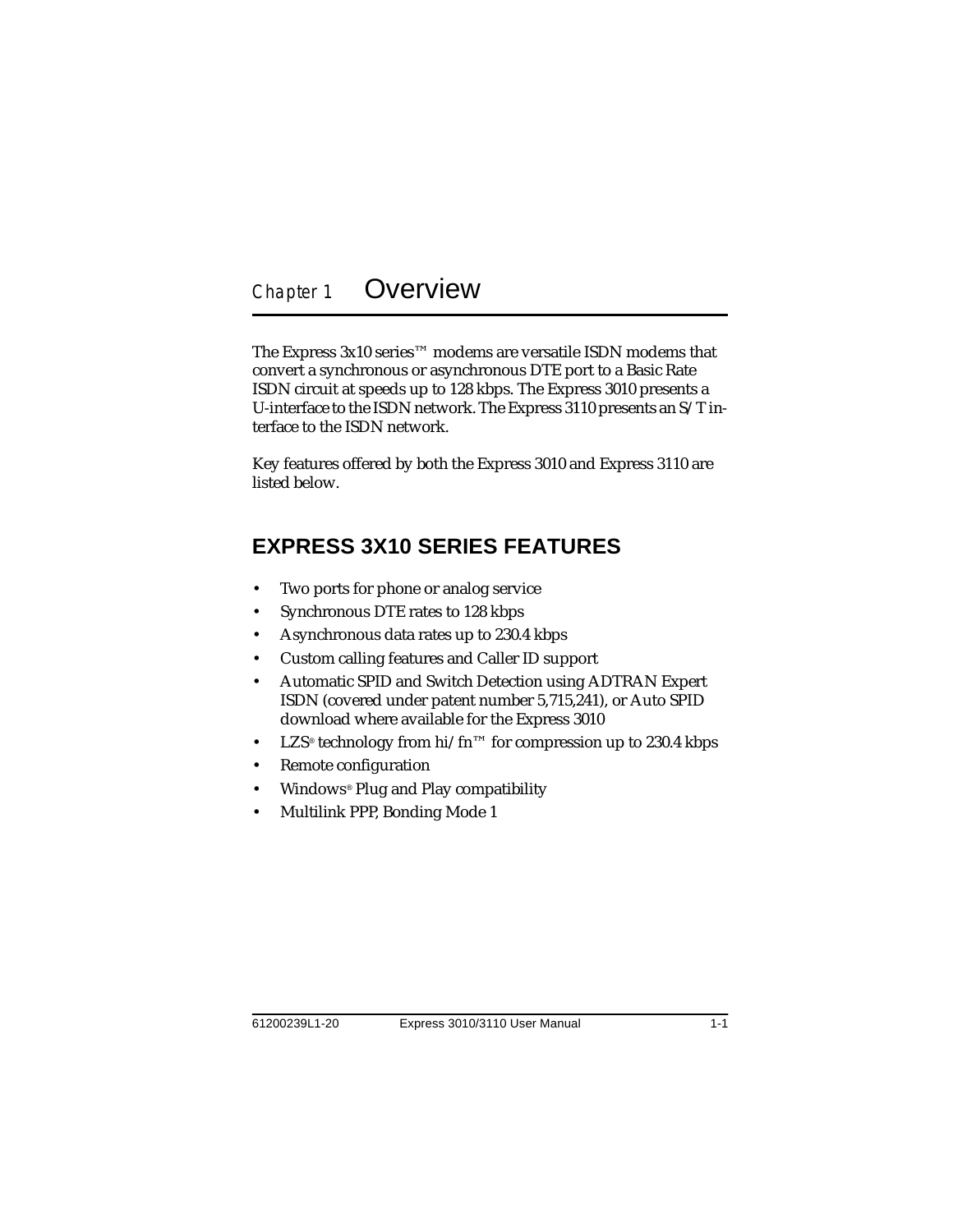## **REQUIREMENTS FOR COMPUTER CONNECTION**

#### **For a PC**

- Personal computer 386 or higher
- Windows 95/98 or Windows NT 3.51 or higher

#### **For a Macintosh**

- Power Mac or 68020 Processor
- Macintosh high-speed modem cable

## **General Requirements (PC and Macintosh)**

- 16550 UART high speed serial port (16650 UART required for data speed of 230.4 kbps)
- EIA-232 serial cable with a DB25 connector for the Express and the other end matching the COM port on the computer (do not use a null modem cable)
- One Basic Rate ISDN line (two ISDN phone numbers, sometimes referred to as local directory numbers)



*Single ISDN phone number and point-to-point lines are not recommended for use with the Express.*

## **Basic Rate ISDN Line**

When ordering your ISDN line from the telephone company, request **EZ-ISDN 1** (Capability Package U) to ensure that it is set up properly. EZ-ISDN 1 is recommended by the industry for most home office/ small business applications. If EZ-ISDN is not available from your service provider, order **Generic Data S**. For more information regarding ordering ISDN, see the ADTRAN document *Ordering ISDN Service User Guide* part number 60000.015-8, or contact the telephone company for alternative line configurations. The *Ordering ISDN Service User Guide* is available on the ADTRAN home page at **http://www.adtran.com** or by calling ADTRAN.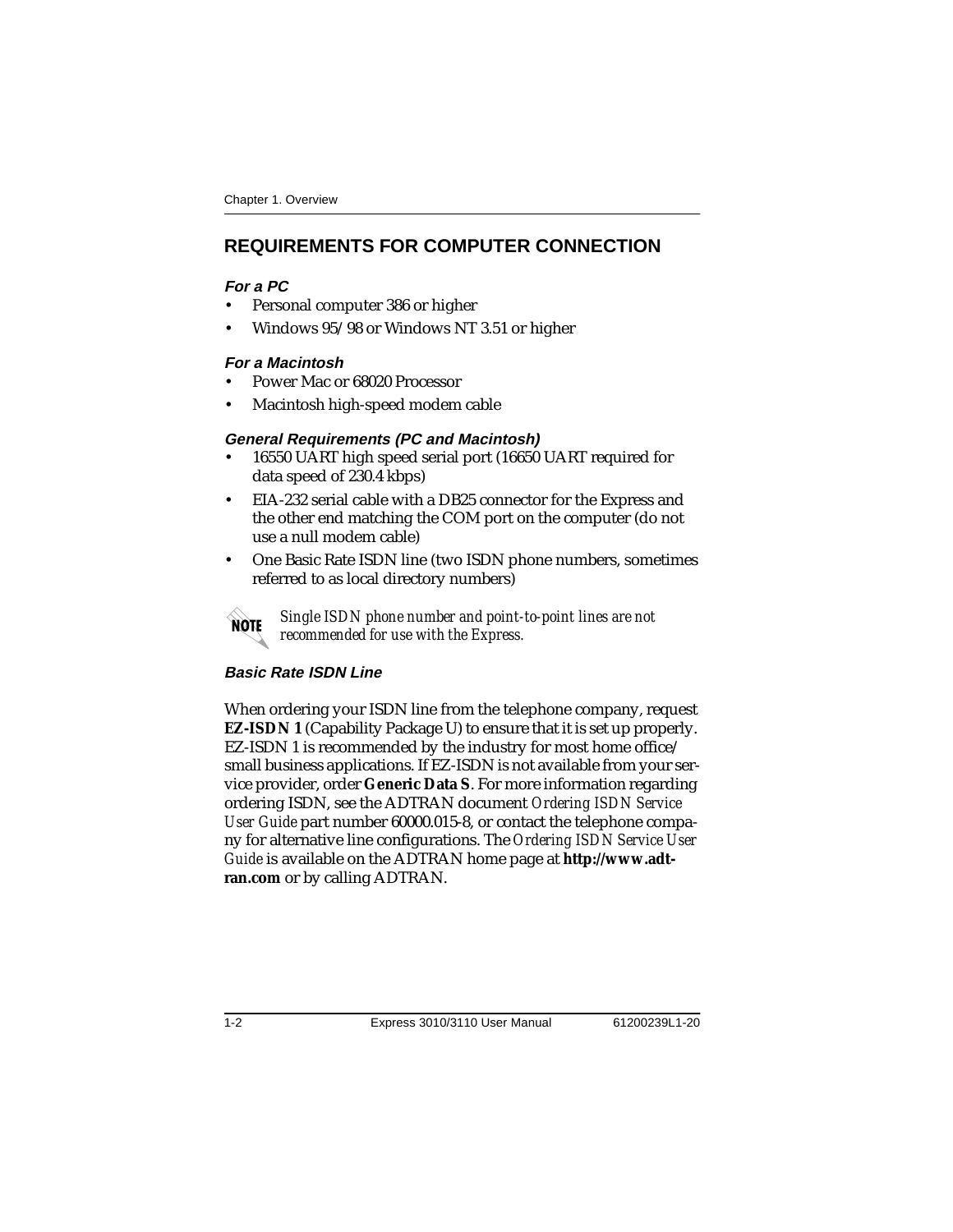## **What ADTRAN Provides**

The ADTRAN Express is packaged with the following contents (see Figure 1-1).

- Express unit
- AC power supply
- RJ-45 to RJ-11 telephone cable



**Figure 1-1. Express Package Contents**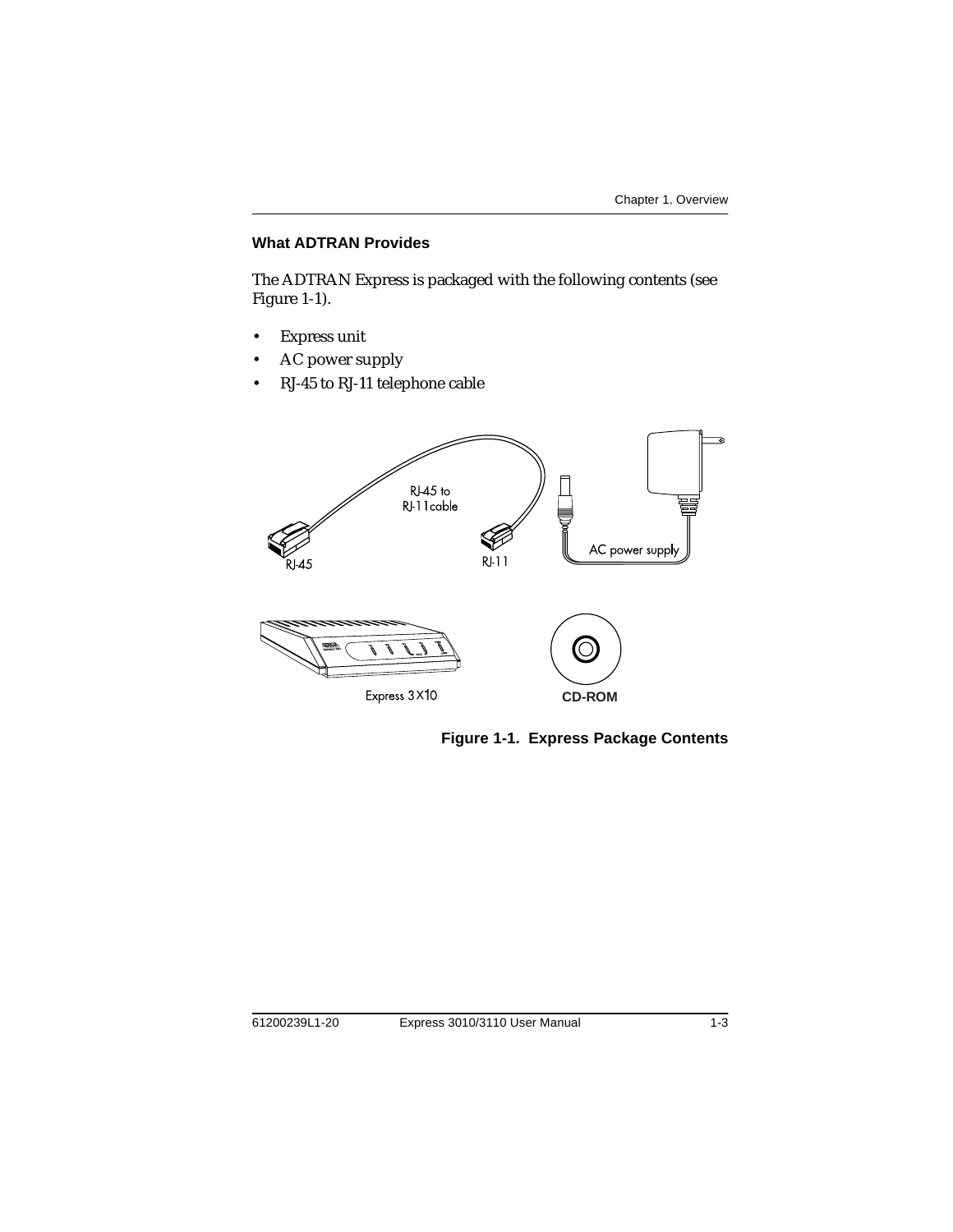## **DIALING**

Dialing from the Express is accomplished in the following ways:

- Using a VT 100 terminal connected to the rear panel EIA-232 port. (See *VT 100 Terminal Emulation* on page 2-7, *Configuring the Express* on page 3-1, and *Configuring the Express for V.25 bis In-band Dialing* on page 3-23.)
- Over the DTE interface using the AT command set. (See *AT Commands and S-Registers* on page A-1.)
- V.25 bis in-band (used in applications such as LAN/WAN bridging). (See *Configuring the Express for V.25 bis In-band Dialing* on page 3-23.)
- When DTR is raised. Routers can be configured when bandwidth on their dedicated line is exceeded. In high-traffic times, this allows the Express to dial out over the ISDN for an extra 128 kbps of bandwidth-on-demand.

## **RECOMMENDED OPERATING PROTOCOLS**

The Express supports a wide range of operating modes. Many combinations of circuit type, protocol, and data rate may be selected. The combinations shown in Table 1-1 on page 1-5 are recommended.

Table 1-1 shows that a given data rate may be achieved by more than one protocol/rate adaption selection. The table is organized so that selections with the least transport delay are closer to the top of the table for any given circuit type. Therefore, choose a protocol and rate closer to the top of the protocol rate list for a given circuit type.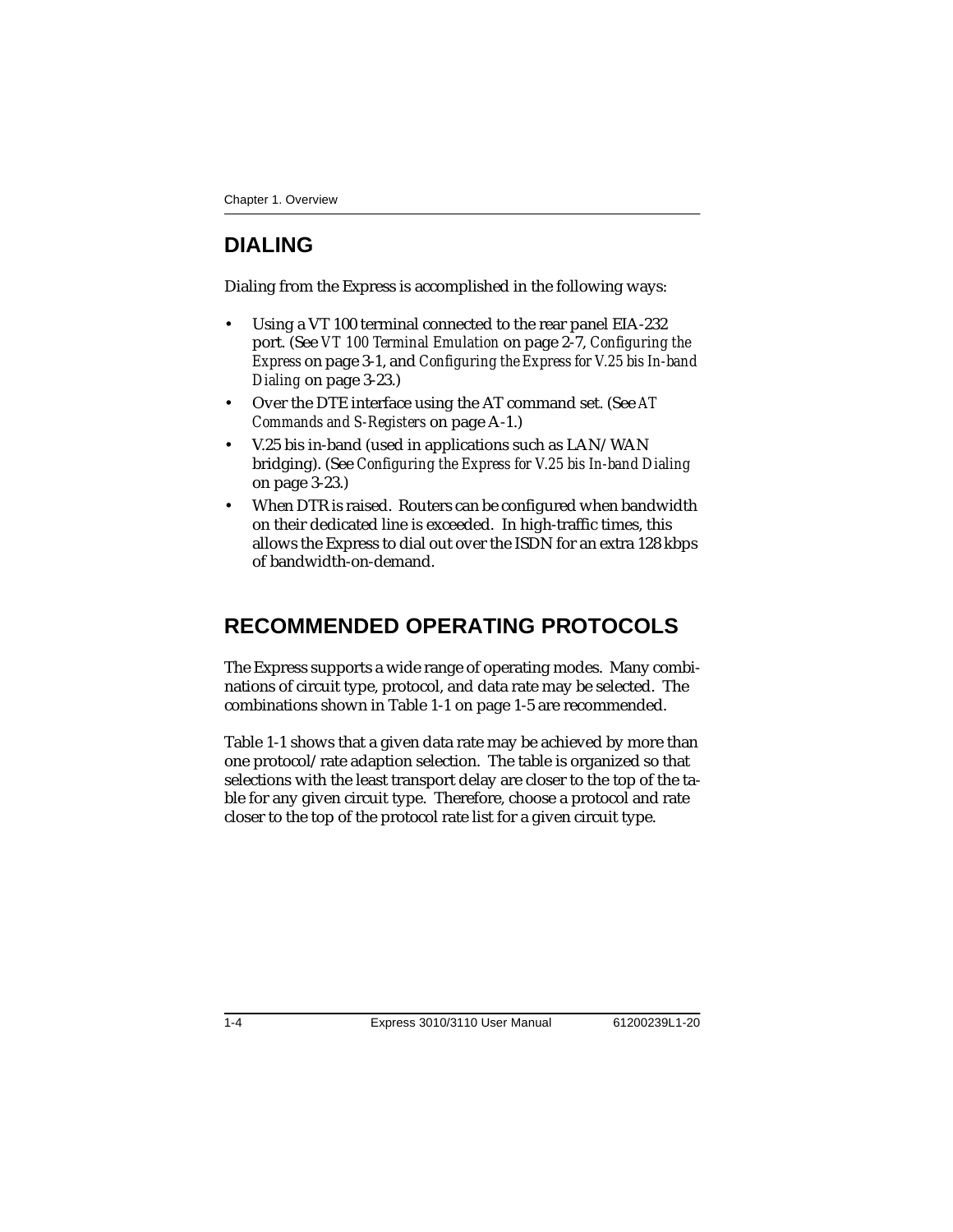| Call Type             | Protocol           | Async             |              | Sync/ Rates Supported (bps) |       |       |                   |                   |                 |                 |
|-----------------------|--------------------|-------------------|--------------|-----------------------------|-------|-------|-------------------|-------------------|-----------------|-----------------|
| DIAL-64K              | <b>BONDING</b>     | Sync              | 56000        | 64000                       |       |       |                   |                   |                 |                 |
|                       | Clear Chan         | Sync              | 48000        | 56000                       | 64000 |       |                   |                   |                 |                 |
|                       | PPP                | Sync              | 2400         | 4800                        | 9600  | 19200 | 38400 56000 64000 |                   |                 |                 |
|                       | V.110              | Sync              | 2400         | 4800                        | 9600  | 19200 | 38400             |                   |                 |                 |
|                       | V.120              | Sync              | 9600         | 19200                       | 38400 | 48000 |                   |                   |                 |                 |
|                       | PPP async-<br>sync | Async 1200        |              | 2400                        | 4800  | 9600  |                   | 19200 38400 57600 |                 | 115200f 230400f |
|                       | <b>BONDING</b>     | Async 2400        |              | 4800                        | 9600  | 19200 | 38400 57600       |                   |                 |                 |
|                       | V.110              | <b>Async</b> 1200 |              | 2400                        | 4800  | 9600  | 19200 38400       |                   |                 |                 |
|                       | V.120              | <b>Async</b> 1200 |              | 2400                        | 4800  | 9600  |                   | 19200 38400 57600 | 115200f 230400f |                 |
| DIAL-56K              | <b>BONDING</b>     | Sync              | 56000        |                             |       |       |                   |                   |                 |                 |
|                       | Clear Chan         | Sync              | 48000        | 56000                       |       |       |                   |                   |                 |                 |
|                       | PPP                | Sync              | 2400         | 4800                        | 9600  | 19200 | 38400             | 56000             |                 |                 |
|                       | V.110              | Sync              | 2400         | 4800                        | 9600  | 19200 |                   |                   |                 |                 |
|                       | V.120              | Sync              | 9600         | 19200                       | 38400 | 48000 |                   |                   |                 |                 |
|                       | PPP async-<br>sync | Async 1200        |              | 2400                        | 4800  | 9600  | 19200             | 38400 57600       |                 | 115200f 230400f |
|                       | <b>BONDING</b>     | <b>Async</b> 2400 |              | 4800                        | 9600  | 19200 | 38400 57600       |                   |                 |                 |
|                       | V.110              | <b>Async</b> 1200 |              | 2400                        | 4800  | 9600  | 19200             |                   |                 |                 |
|                       | V.120              | <b>Async</b> 1200 |              | 2400                        | 4800  | 9600  |                   | 19200 38400 57600 |                 | 115200f 230400f |
| DIAL-64K*2            | <b>BONDING</b>     | Sync              | 128000       |                             |       |       |                   |                   |                 |                 |
|                       | <b>MPPP</b>        | Sync              | 128000       |                             |       |       |                   |                   |                 |                 |
|                       | <b>MPPP</b>        |                   | Async 115200 |                             |       |       |                   |                   |                 |                 |
|                       | <b>BONDING</b>     |                   | Async 115200 |                             |       |       |                   |                   |                 |                 |
| DIAL-56K*2            | <b>BONDING</b>     | Sync              | 112000       |                             |       |       |                   |                   |                 |                 |
|                       | <b>MPPP</b>        | Sync              | 112000       |                             |       |       |                   |                   |                 |                 |
|                       | <b>MPPP</b>        |                   | Async 115200 |                             |       |       |                   |                   |                 |                 |
|                       | <b>BONDING</b>     |                   | Async 115200 |                             |       |       |                   |                   |                 |                 |
| LEASED 64K Clear Chan |                    | Sync              | 48000        | 56000                       | 64000 |       |                   |                   |                 |                 |
| <b>EASED</b><br>128K  | Clear Chan         | Sync              | 128000       |                             |       |       |                   |                   |                 |                 |

## **Table 1-1. Recommended Operating Modes**

*1.All asynchronous rates support flow control*

*2.All dial-up modes support front panel, DTR, AT command, and V.25 bis dialing methods.*



*3.Rates marked with f require flow control.*

*4.Given a choice between two protocols, pick the protocol closer to the top of the list for the circuit type.*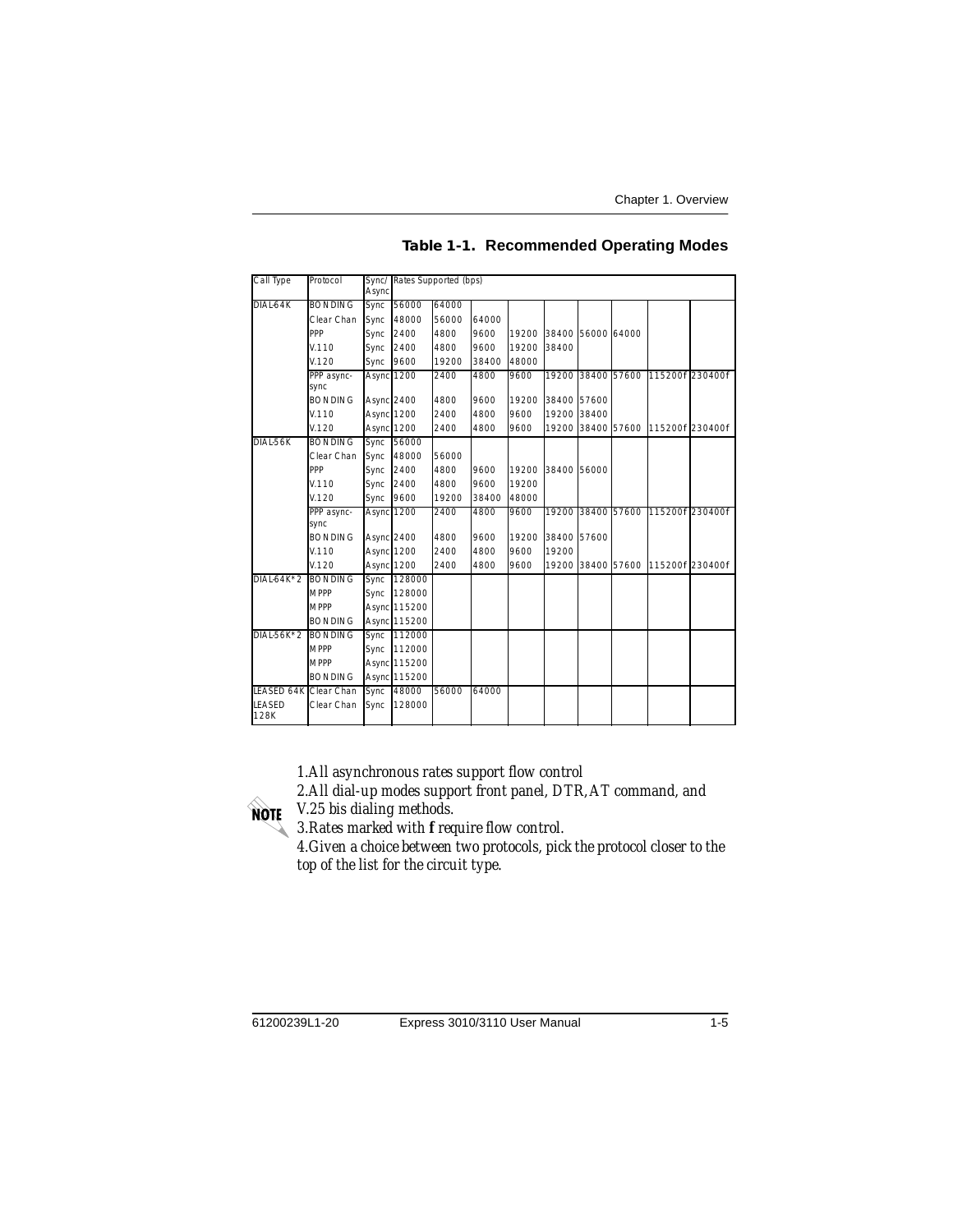Chapter 1. Overview

1-6 Express 3010/3110 User Manual 61200239L1-20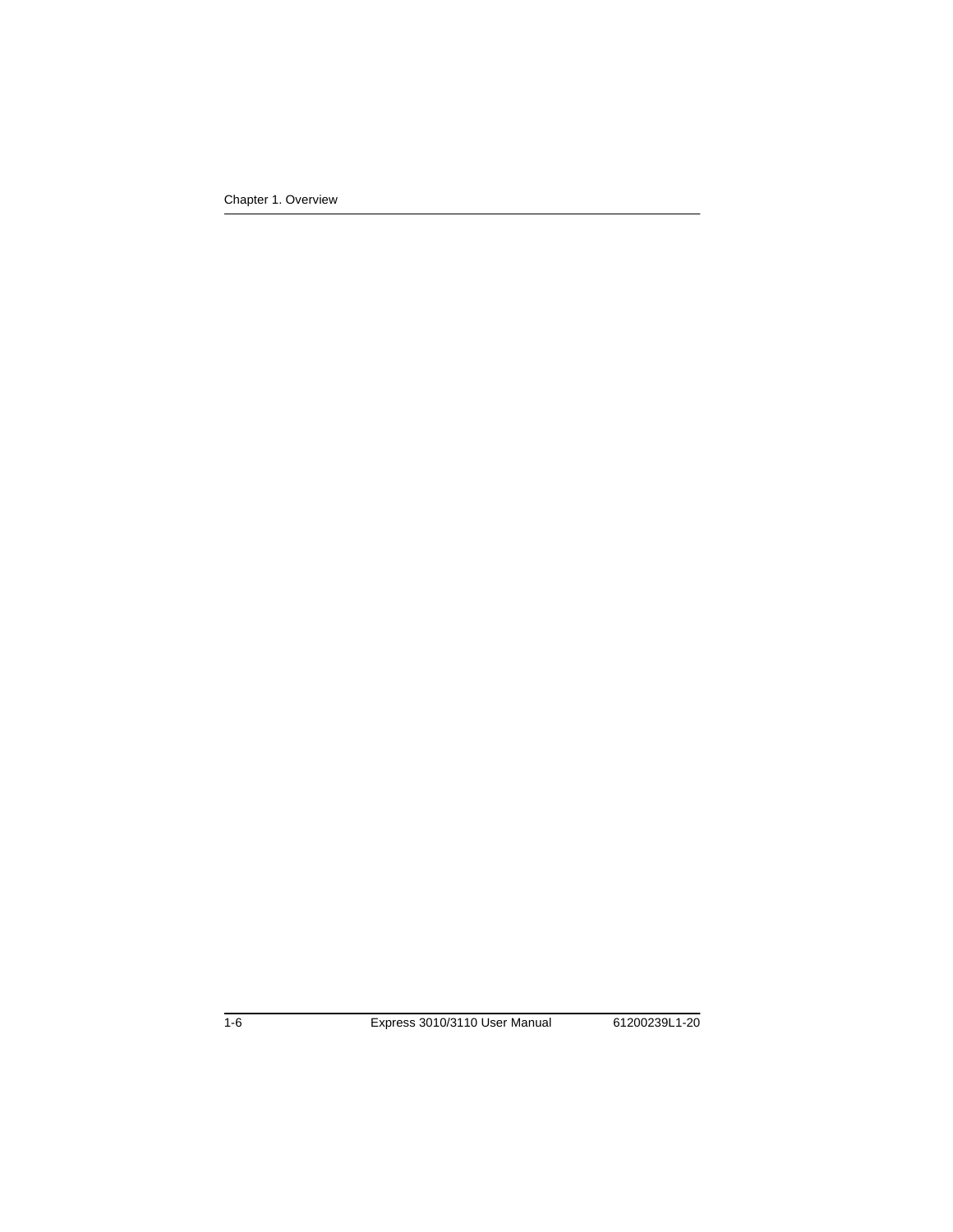# Chapter 2 Installation

## **INSTALLING THE EXPRESS 3010/3110**

This section describes how to connect the Express 3010/3110 to a computer. Figure 2-1 depicts the final hardware configuration (see also *Windows Installation Instructions* on page 2-3 and *Macintosh Installation Instructions* on page 2-4).



**Figure 2-1. Standard ISDN Internet/Remote Access Application**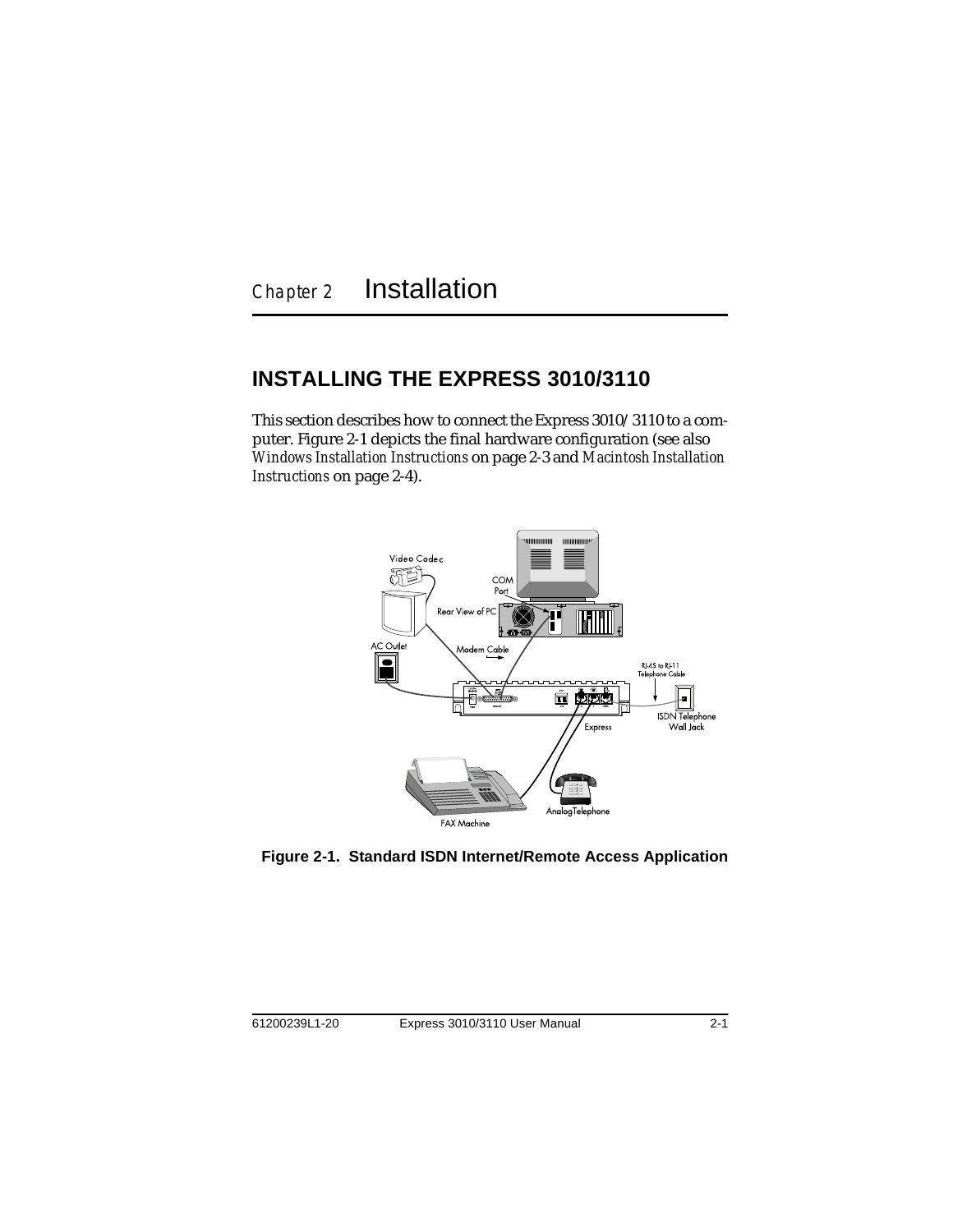## **Verify Switch Settings**

Dip switches 1 and 2 located on the rear panel of the Express 3010/ 3110 allow you to physically configure certain settings. Figure 2-2 shows the location of the dip switches on the rear panel of the unit.

The factory default position for all switches is down (On) during initial installation.

**SW 1:** Off (Up) = 230.4 kbps On (Down) = Autobaud (speeds up to 115.2 kbps)

If switch 1 is set to the Off position, the unit is set to operate at a DTE rate of 230.4 kbps. A special COM port using a 16650 UART is required while in this mode. If switch 1 is set to the On position, the unit will automatically adapt to the DTE rate (up to 115.2 kbps).

**SW 2:** Off (Up) = Factory Default On (Down) = Normal (previous settings saved)

If switch 2 is set to the Off position (up), the unit continues to use the factory default settings until switch 2 is set to the On position (down). Also, area code, phone numbers, SPIDS, and stored numbers are cleared.

NOTE *If both switches are up, the unit is offline in Command Mode.*



**Figure 2-2. Dip Switches on Rear Panel**

2-2 Express 3010/3110 User Manual 61200239L1-20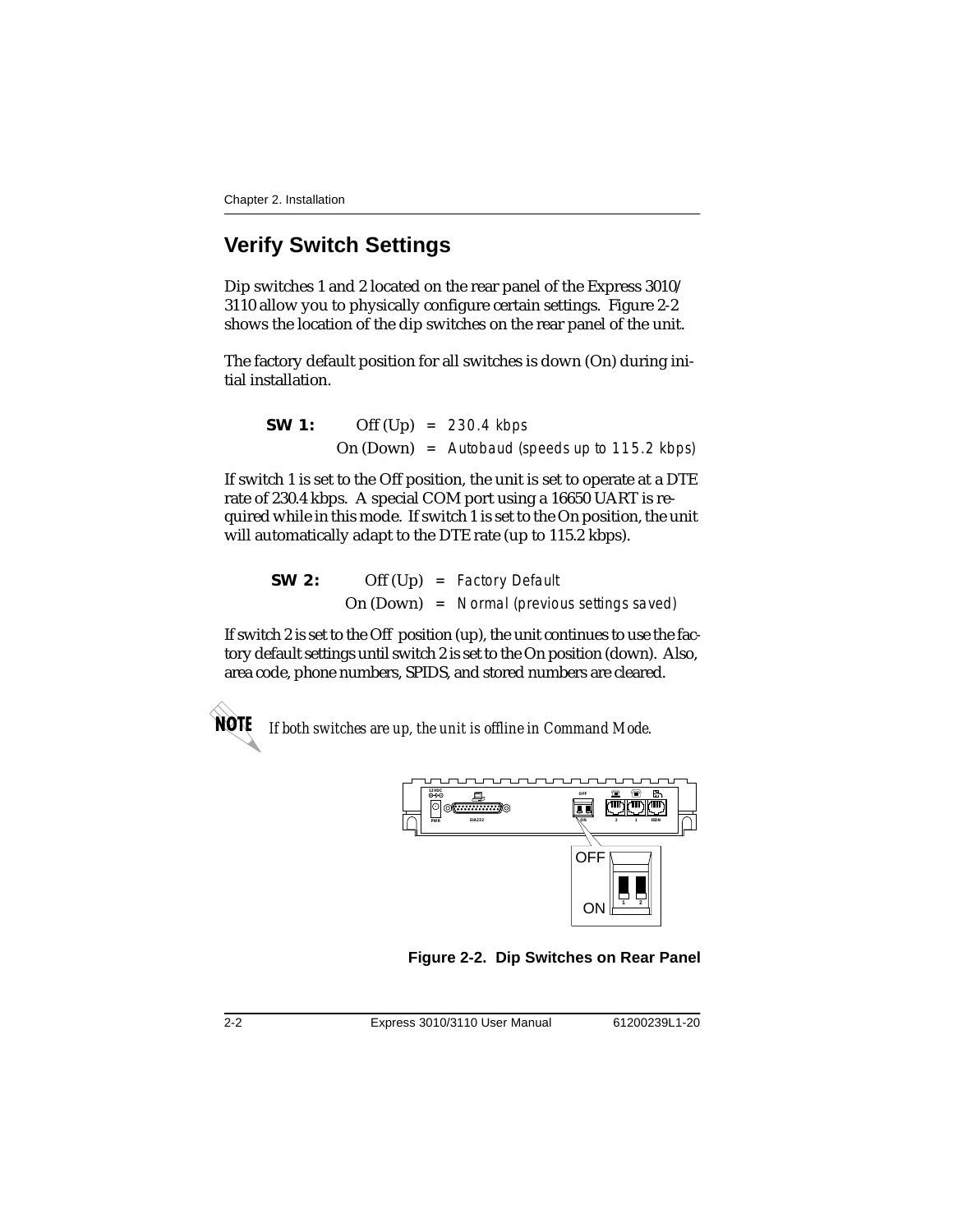## **WINDOWS INSTALLATION INSTRUCTIONS**

## **Hardware Installation**

- 1. With the computer's power off, connect the **EIA232** serial port on the Express to an available COM port on the computer.
- 2. Plug the Express's AC power cord into the port labeled **PWR**. Plug the other end into a 120 V electrical outlet. The Express is now powered on.
- 3. Plug the RJ-45 connector (large end) of the RJ-45 to RJ-11 telephone cable into the jack labeled **ISDN** on the rear of the Express.
- 4. Plug the RJ-11 connector (small end) of the RJ-45 to RJ-11 telephone cable into the ISDN telephone wall jack.
- 5. Power on the computer.

## **Windows 95/98 Users**

1. Windows 95/98 automatically detects and installs the necessary driver for the Express. Follow the on screen instructions.

#### **Windows NT 4.0 Users**

- 1. Double click on the **My Computer** icon, then on the **Control Panel** icon.
- 2. Double click on the **Modems** icon.
- 3. If there is no other modem installed on the computer, the **Install New Modem** window appears. If another modem is already installed on the computer, click the **Add** button to display the **Install New Modem** window.
- 4. Click the **Next** button and Windows NT will attempt to automatically detect the Express.
- 5. To complete the installation, follow the on screen instructions.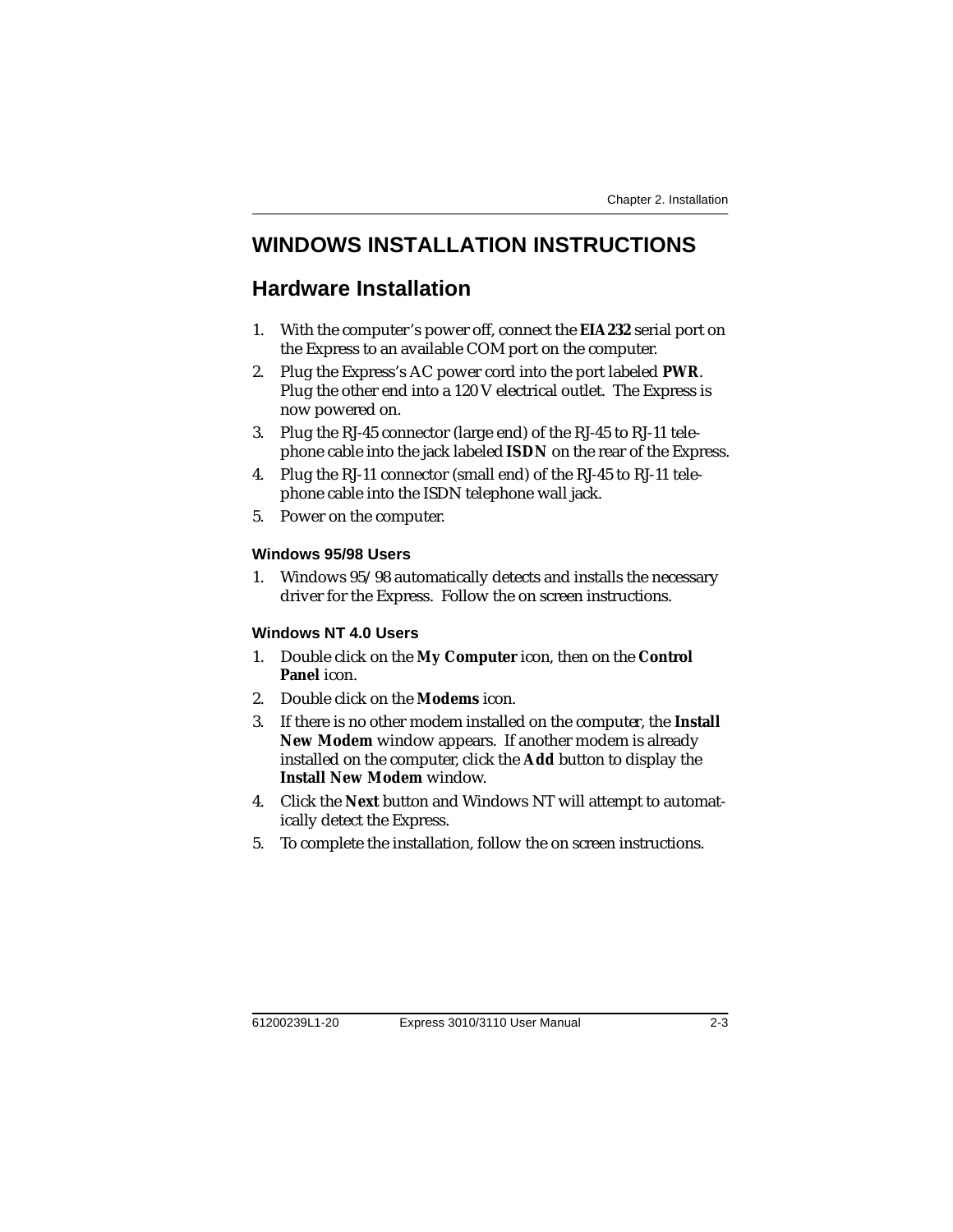#### **Windows NT 3.51 Users**

- 1. Locate the **modem.inf** file. This file is normally located in the **c:\winnt35\system32\ras** directory. See the Windows NT documentation for instructions on installing the Remote Access Service.
- 2. To recover your files in case of a user mistake, create a backup of the modem.inf file.
- 3. Using Notepad, open the **adtran.inf** file (on the Express CD).
- 4. Copy the contents of the **adtran.inf** file into the Windows clipboard.
- 5. Open the modem.inf file.
- 6. Paste the contents of the clipboard (**adtran.inf**) to the end of the **modem.inf** file.
- 7. Save the new altered **modem.inf** and close the file.
- 8. Restart the system.

## **MACINTOSH INSTALLATION INSTRUCTIONS**

## **Hardware Installation**

1. With the Macintosh's power off, connect the **EIA232** serial port on the Express to an available communications port on the Macintosh.

*Be sure to use a Macintosh high-speed modem cable. Macintosh high-speed modem cables are available at any electronics store that carries Macintosh equipment.*

- 2. Plug the Express's AC power cord into the port labeled **PWR**. Plug the other end into a 120 V electrical outlet. The Express is now powered on.
- 3. Plug the RJ-45 connector (large end) of the RJ-45-to-RJ-11 telephone cable into the jack labeled **ISDN** on the rear of the Express.
- 4. Plug the RJ-11 connector (small end) of the RJ-45 to the RJ-11 telephone cable into the ISDN telephone wall jack.
- 5. Power on the Macintosh.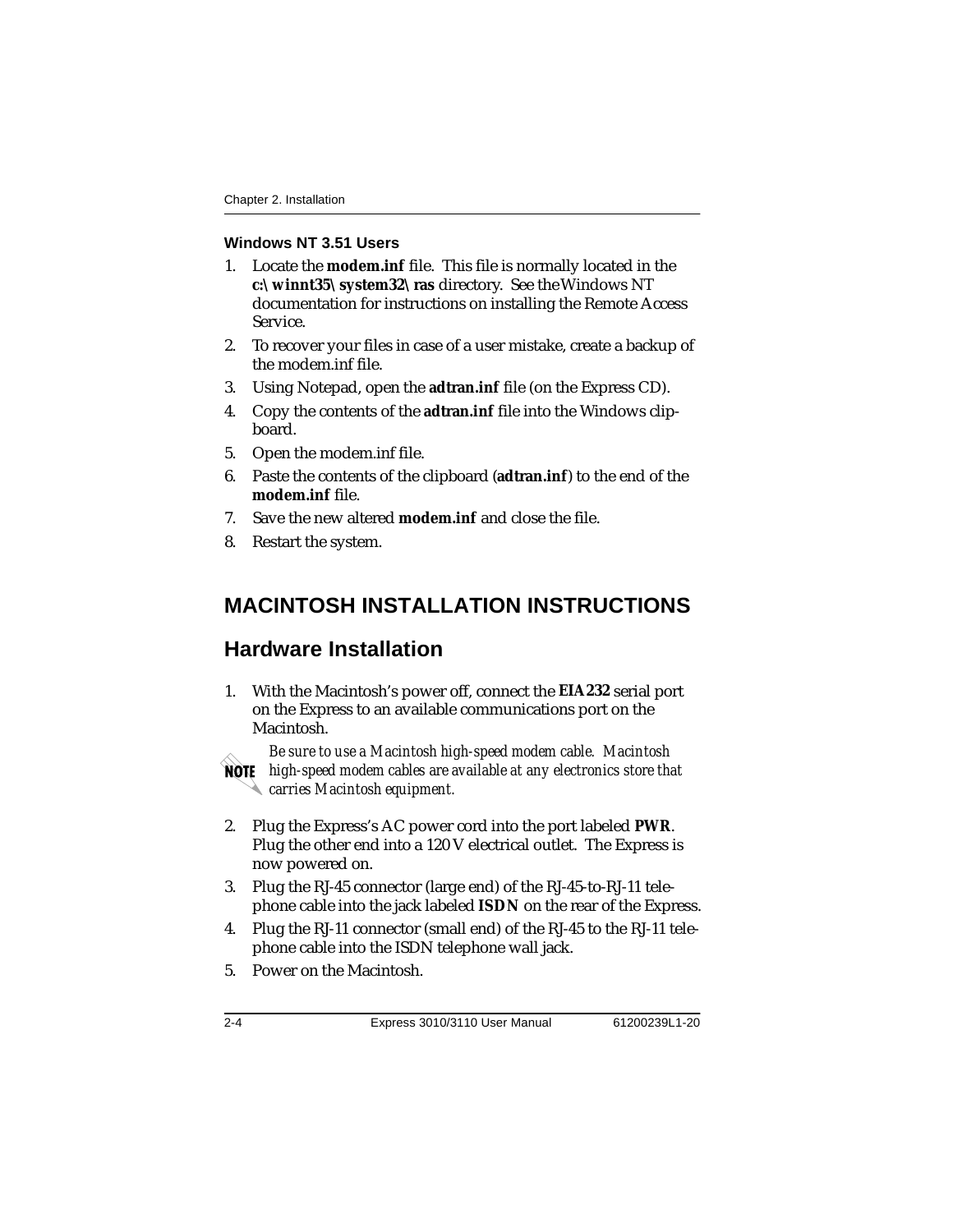# **BASIC TELEPHONE SERVICE**

In addition to the computer connection, two analog devices such as a telephone, Fax, modem, answering machine, or caller ID box can be connected using the two POTS interfaces on the rear panel (RJ-11 jacks labeled **1**  and **2** with an illustration of a telephone above the jack).

# **Supplementary Voice Services**

Supplementary services such as call forwarding, caller ID, call return, call holding, three- or six-way conference calling, call transfer, call rejection, and call waiting are fully supported by the Express 3010/3110 on a touch-tone telephone. These services are available only if included in the ISDN line configuration and are implemented using the standard commands provided by the telephone company.

## **Call Waiting**

Call Waiting permits one voice call to be placed on hold while answering another voice call. Use the flash-hook to place the active call on hold and answer an incoming call. Hanging up terminates both calls. The call waiting tone can be disabled and enabled on a per-call basis. To disable call waiting (using a touch-tone phone), press **\*70**. To enable call waiting, hang up. (The Express defaults to call waiting.)

#### **Conference Calling**

Conference Calling (also known as three-way calling) permits a conversation between three parties, each at different locations.

After establishing a voice call, flash-hook to put the first party on hold and receive a second dial tone. Dial the second party. Flash-hook again to conference the two calls.

*When connecting to a National ISDN 1 switch, call conferencing, message waiting, and call transferring are assigned a unique feature identifier number. This number may not be the same in all areas. S-registers 90 through 93 contain the feature identifier numbers for conference and transfer. If these features do not work, contact your ISDN provider.*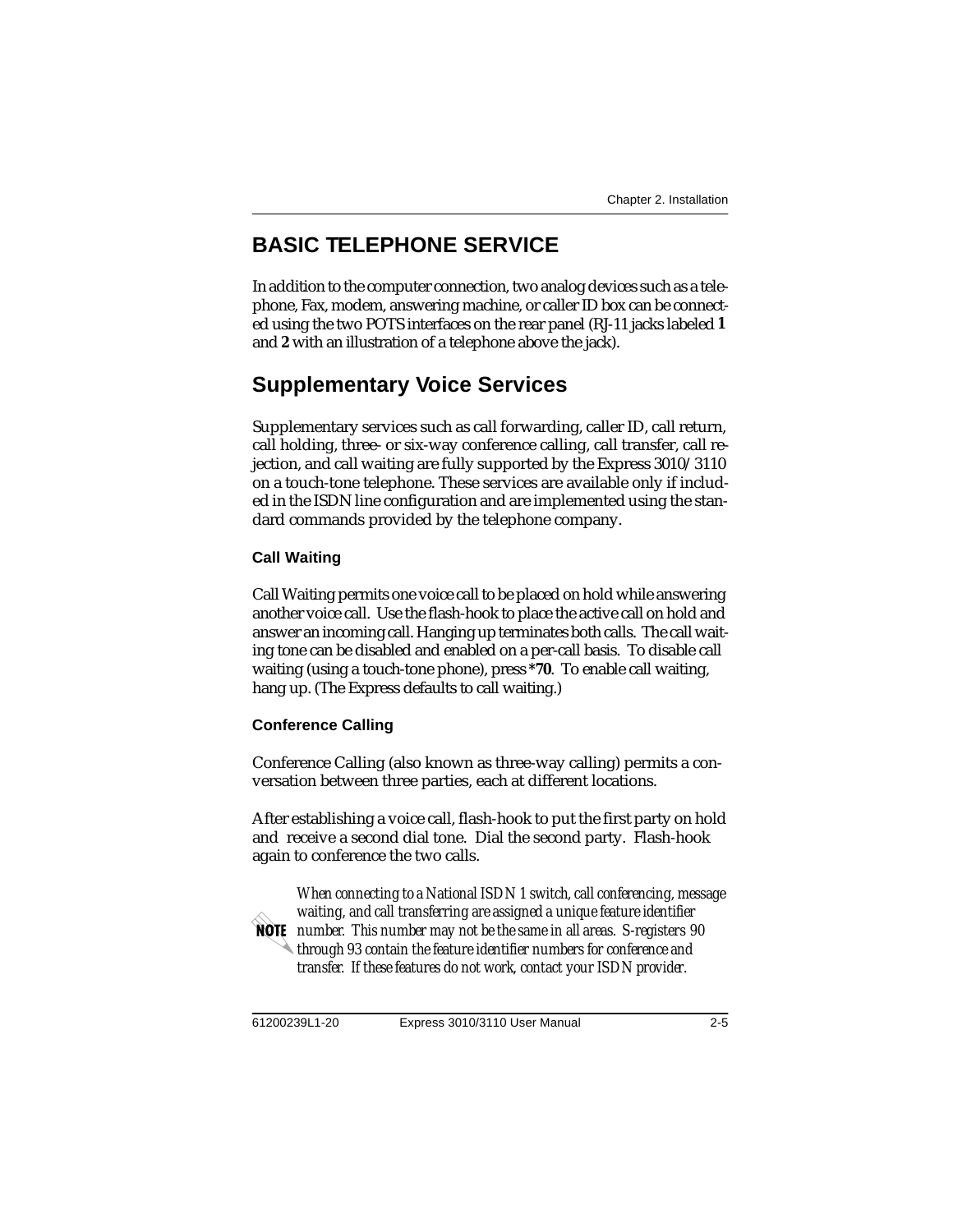Chapter 2. Installation

## **Phone Number Allocation**

The Express allocates ISDN phone number 1 to POTS port 1. Connect the primary telephone to POTS port 1 (see Figure 2-3).



**Figure 2-3. Telephone Connection Port**

ISDN phone number 2 is shared by the EIA-232 port and POTS port 2; therefore only one port can be used at a time.



*ISDN data calls and external modem applications must be placed to ISDN phone number 2.*

## **Auto-Detect SPIDs/Switch Type (Expert ISDN) (Express 3010 Only)**

Auto-detection of SPIDs and Switch Type greatly reduces the likelihood of time-consuming problems occurring during installation of the Express. It evaluates common SPID formats based on the area code and phone numbers and reports success after placing a test call.

The switch type and SPID numbers can be detected automatically through the Express interface by using the following steps:

- 1. Type **AT!V** to activate the VT 100 screen.
- 2. Type **Ctrl+C** to activate the Configuration menu.
- 3. Enter the area code and ISDN phone numbers given by the ISDN service provider.
- 4. Enter "Enabled" under the Auto-Detect SPIDS/switch selection.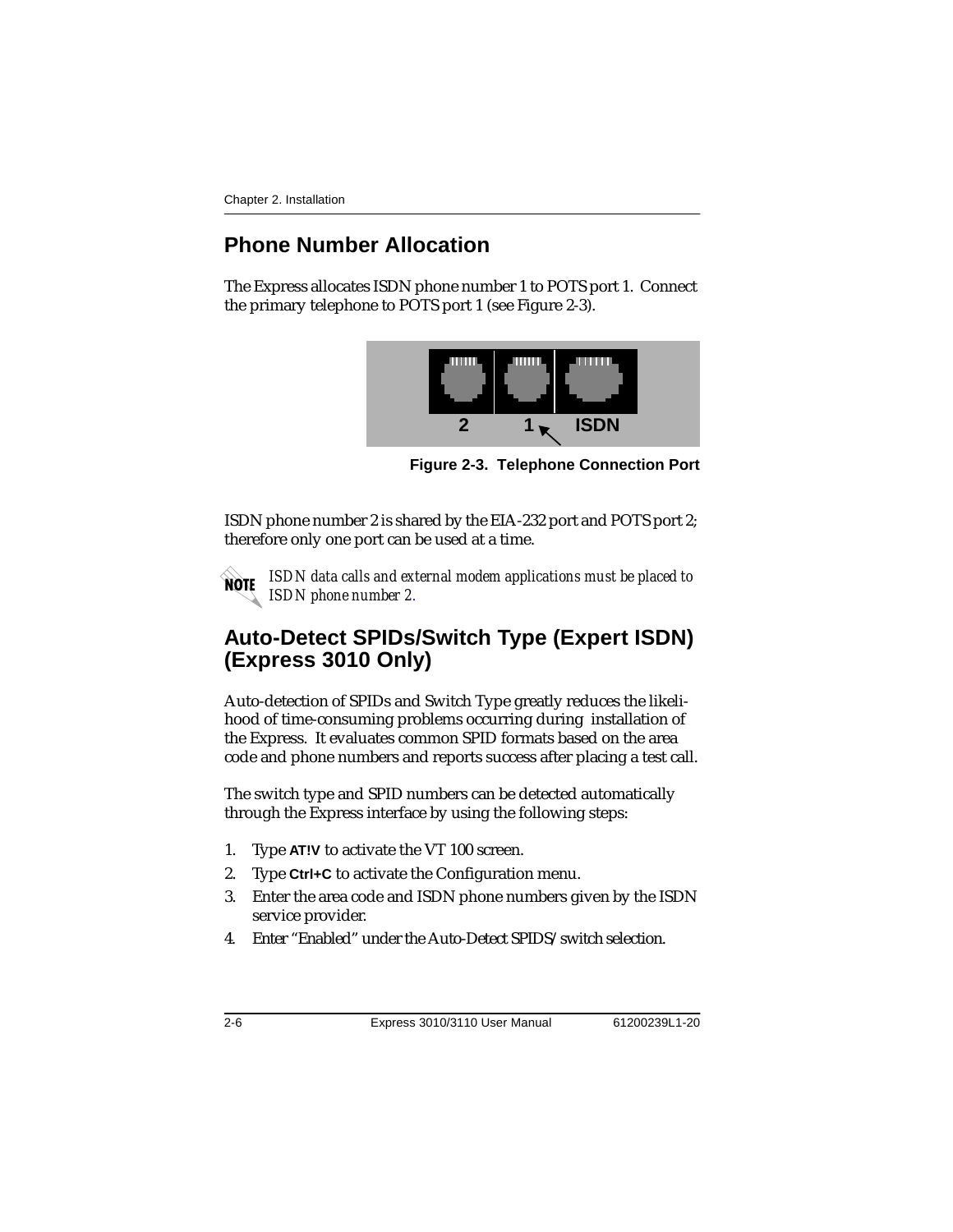After installation is complete, the Express 3010/3110 resets the ISDN line for a clean start. Therefore, the PWR/LINE LED may not be on solid (indicating link up) for a few more seconds. In the few cases where the procedure does not succeed, a window will pop up, prompting you to enter the SPIDs.

## **VT 100 TERMINAL EMULATION**

The Express 3010/3110 can be configured using any communications package supporting VT 100 terminal emulation. Instructions for VT 100 configuration are given in *VT 100 Configuration* on page 2-8 and in Chapter 3, *Application Configuration*. The main branches of the VT 100 menu tree and their hot keys (the keys you press to go to a particular menu) are as follows:

| Menu:         | Hot Keys:    |
|---------------|--------------|
| CONFIG        | $(CtrI + C)$ |
| DIAL          | $(CtrI + D)$ |
| <b>STATUS</b> | $(CtrI + V)$ |
| TFST          | $(CtrI + T)$ |
|               |              |



*Ensure that the communications package is configured to pass these Control Sequences through to the Express.*

To exit a menu, you can press **Ctrl + X**. The **Ctrl + X** command also places the unit back on-line if a call is connected.

Some features in the Express 3010/3110 do not immediately take effect upon selection. This prevents unintentional reconfiguration of the Express 3010/3110 during an active call. Items such as **Protocol** and **Call Type** take effect *only* at the beginning of a new call.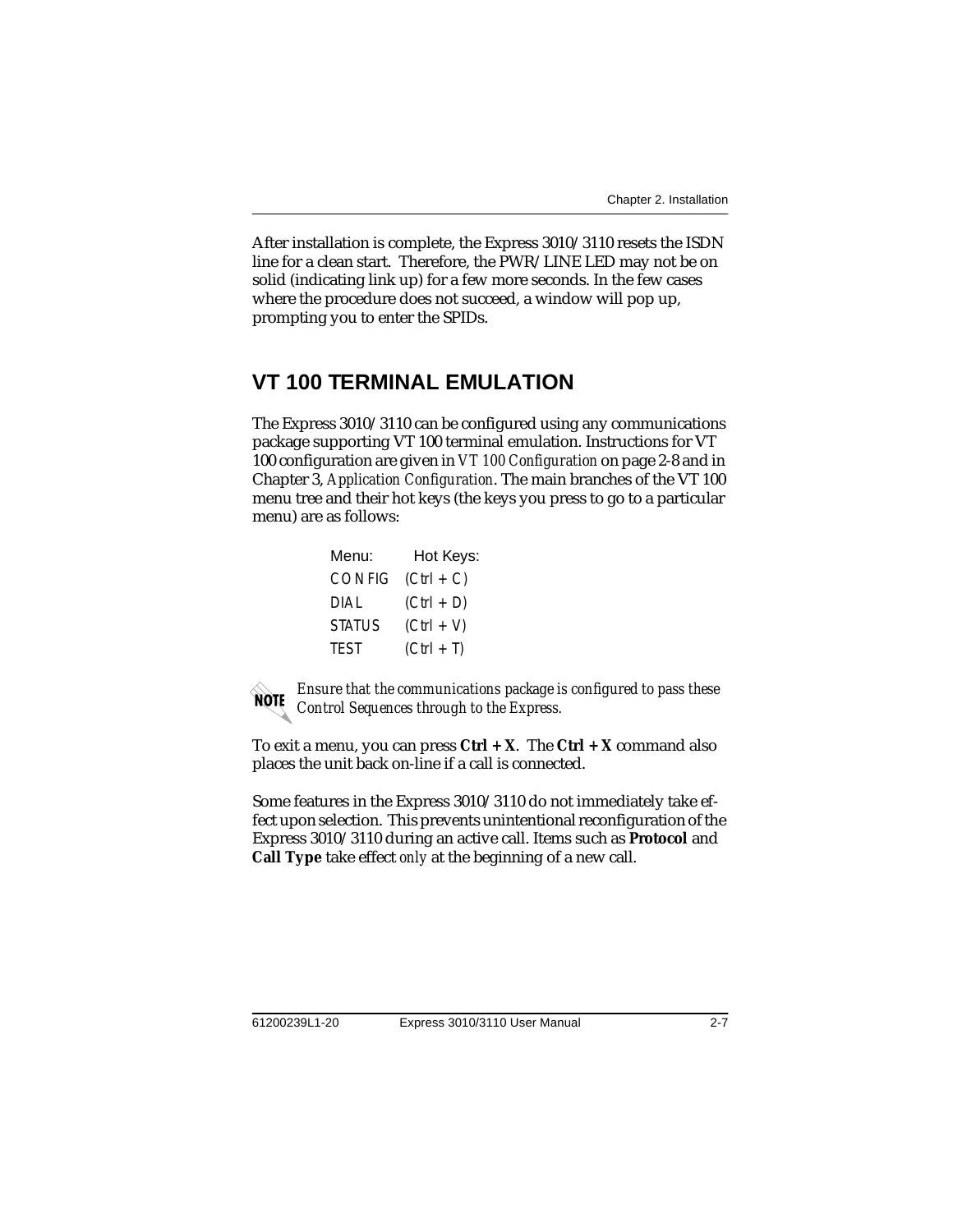Chapter 2. Installation

# **VT 100 Configuration**

After connecting a VT 100 terminal, press **AT!V** followed by **Enter.**  The Configuration screen is the first screen displayed (see Figure 2-4).

| Express 3010 Configuration Menu                   |                                                                  |                                 |  |  |  |
|---------------------------------------------------|------------------------------------------------------------------|---------------------------------|--|--|--|
|                                                   | 1) Network Options = Dial Line                                   | 16) DSR Options = DSR Forced On |  |  |  |
| 2)                                                | Area Code $=$                                                    | 17) Flow Control = No Flow Ctrl |  |  |  |
| 3)                                                | ISDN Phone Number $1 = 5551000$                                  | 18) $Protocol = V.110$          |  |  |  |
| 41                                                | ISDN Phone Number $2 = 5553000$                                  | 19) Profiles                    |  |  |  |
|                                                   | 5) Auto-Detect SPIDs/Switch = Disabled 20) Configure Remote Unit |                                 |  |  |  |
|                                                   | 6) Switch Type = National ISDN1                                  | 21) Remote Num. Password = 1111 |  |  |  |
|                                                   | 7) Call Type = Data 64K                                          |                                 |  |  |  |
|                                                   | 8) SPID $1 = 0555100001$                                         |                                 |  |  |  |
|                                                   | 9) $SPID 2 = 0555300001$                                         |                                 |  |  |  |
|                                                   | 10) Auto Answer = Enabled                                        |                                 |  |  |  |
|                                                   | 11) Call Screening = Answer Any                                  |                                 |  |  |  |
|                                                   | 12) Call Routing = Speech/Audio->POTS                            |                                 |  |  |  |
|                                                   | 13) Dial options = AT commands                                   |                                 |  |  |  |
|                                                   | 14) DTE options = Asynchronous                                   |                                 |  |  |  |
|                                                   | 15) DTR Options = Ignore DTR                                     |                                 |  |  |  |
|                                                   |                                                                  |                                 |  |  |  |
|                                                   |                                                                  |                                 |  |  |  |
| Enter SFLECT<br><b>Esc. NO CHANCE</b><br>Select = |                                                                  |                                 |  |  |  |
|                                                   |                                                                  |                                 |  |  |  |
|                                                   |                                                                  |                                 |  |  |  |
|                                                   |                                                                  |                                 |  |  |  |
|                                                   |                                                                  |                                 |  |  |  |
|                                                   | CLI-V STATUS<br>Ct1-T TEST<br>Ct1-C CONFIC                       | Ct1-D DIAL<br>CLI-X EXIT        |  |  |  |
|                                                   |                                                                  |                                 |  |  |  |

**Figure 2-4. VT 100 Terminal Configuration Menu**

Press the number corresponding to the item you want to configure. The possible settings display. Press the number of the setting you desire. See Chapter 3, *Application Configuration*, for details on configuration.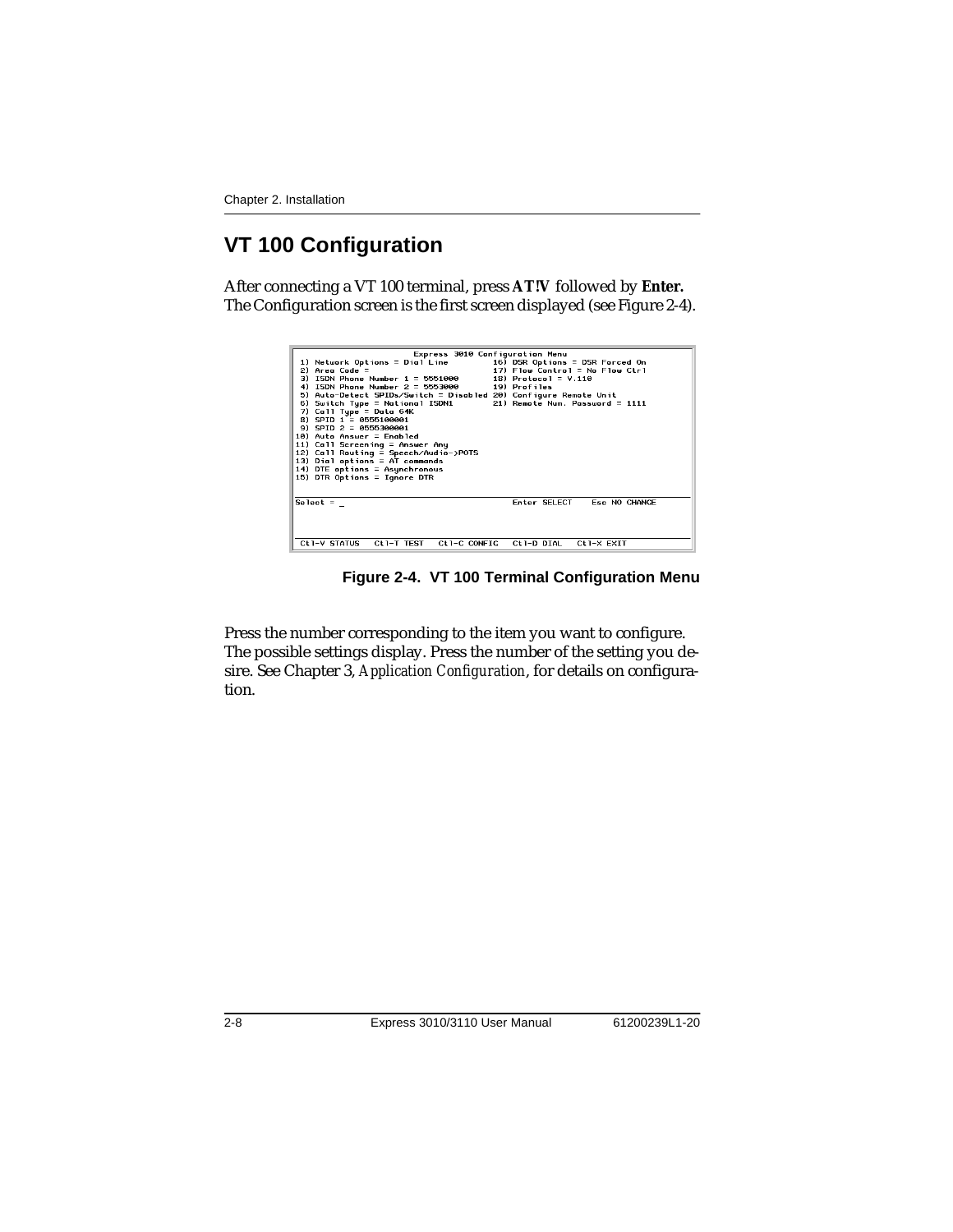## **VT 100 Terminal Status Buffer**

The status buffer can be displayed at any time after entering the menu structure. Pressing **Ctrl** + **V** displays the Express 3010/3110 Status menu. The last 20 status messages generated during the operation of the unit are displayed with relevant status items. See Figure 2-5 on page 2-9. Status messages provide information about call progress, ISDN link status and error conditions. The most recent status message appears as Status 1, with the remaining status messages appearing in descending order. The status buffer messages and their descriptions are listed in the appendix *Status Buffer Messages* on page C-1*.*

Press **Ctrl** + **C** to return to the Configuration menu.

|                  |                  | Express 3010 Status Menu                             |
|------------------|------------------|------------------------------------------------------|
| UNIT/LOOP STATUS |                  | STATUS BUFFFR                                        |
|                  |                  |                                                      |
| Call Type        | = Data 64K       | $1 = NT$ Wake Up Tone                                |
| DTE Rate         | 9600             | $2 = EMPTY$                                          |
| Self Test        | $=$ Passed       | <b>EMPTY</b><br>з<br>$\equiv$                        |
| Software Rev     | $=$ $\times$ .01 | <b>EMPTY</b><br>$\equiv$<br>4                        |
| Checksum         | $= b860$         | $=$ EMPTY<br>5                                       |
| Serial Number    | Ξ                | <b>EMPTY</b><br>6<br>÷.                              |
| Loop Status      | $=$ Link Down    | $7 = EMPTY$                                          |
| Num Dialed       | $=$ No Call      | <b>EMPTY</b><br>8<br>$\equiv$                        |
| <b>RTS</b>       | 0n<br>٠          | <b>EMPTY</b><br>9<br>$\equiv$                        |
| <b>CTS</b>       | 0n<br>Ξ          | <b>EMPTY</b><br>10<br>$\equiv$                       |
| <b>DCD</b>       | $=$ Off          | <b>EMPTY</b><br>11<br>Ξ                              |
| <b>DTR</b>       | $= 0n$           | $12 = EMPTY$                                         |
|                  |                  | 13<br><b>EMPTY</b><br>$\equiv$                       |
|                  |                  | $=$ EMPTY<br>14                                      |
|                  |                  | 15<br><b>EMPTY</b><br>$\equiv$                       |
|                  |                  | <b>EMPTY</b><br>16<br>$=$                            |
|                  |                  | 17<br><b>EMPTY</b><br>$\equiv$                       |
|                  |                  | <b>EMPTY</b><br>18<br>$\equiv$                       |
|                  |                  | $=$ EMPTY<br>19                                      |
|                  |                  | 20<br>$=$ EMPTY                                      |
|                  |                  |                                                      |
| Ct1-V STATUS     | Ct1-T TEST       | Ct1-C CONFIC<br>Ct1-D DIAL<br>Ct1-X EXIT<br>00:03:59 |

**Figure 2-5. VT 100 Terminal Status Buffer Menu**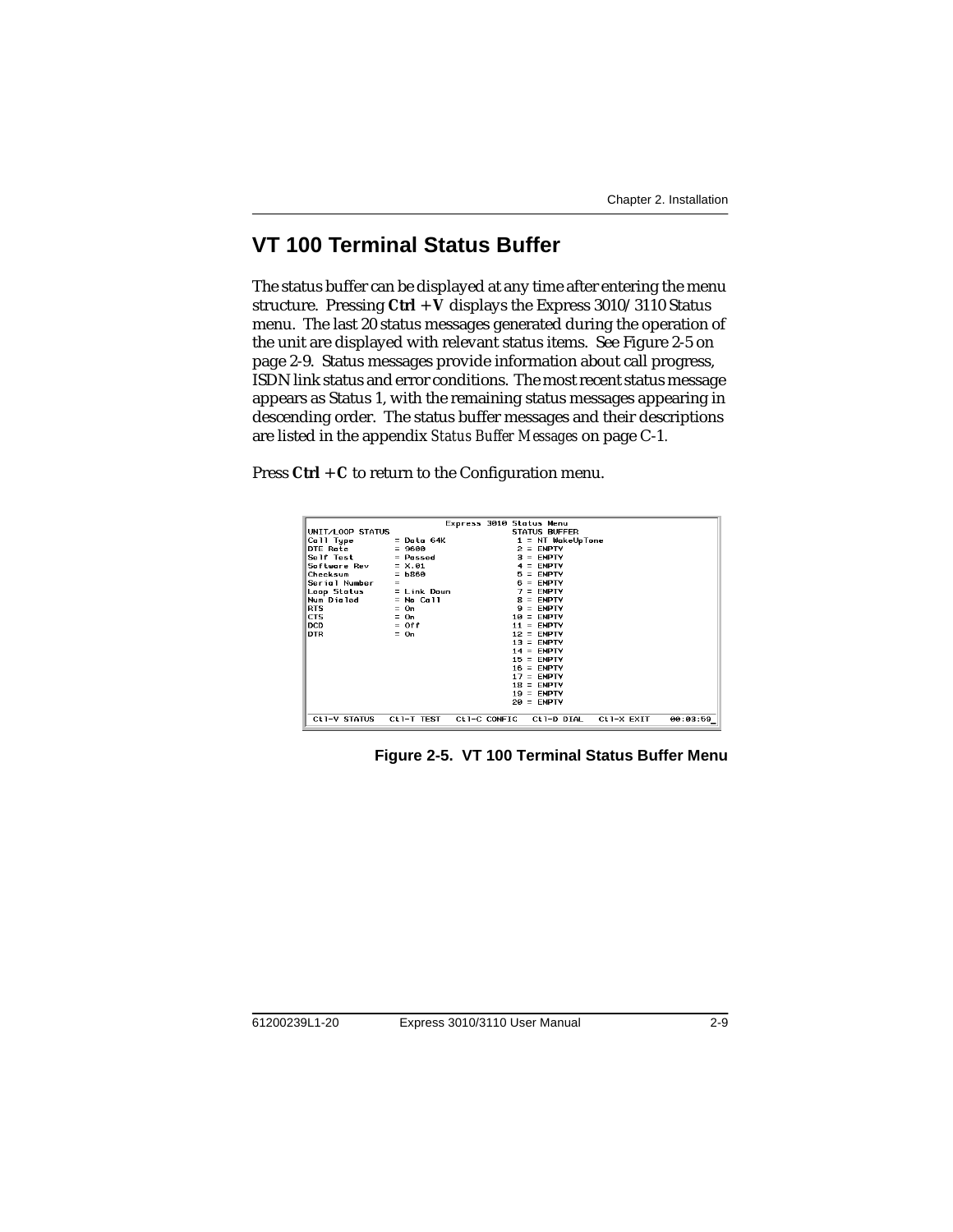Chapter 2. Installation

2-10 Express 3010/3110 User Manual 61200239L1-20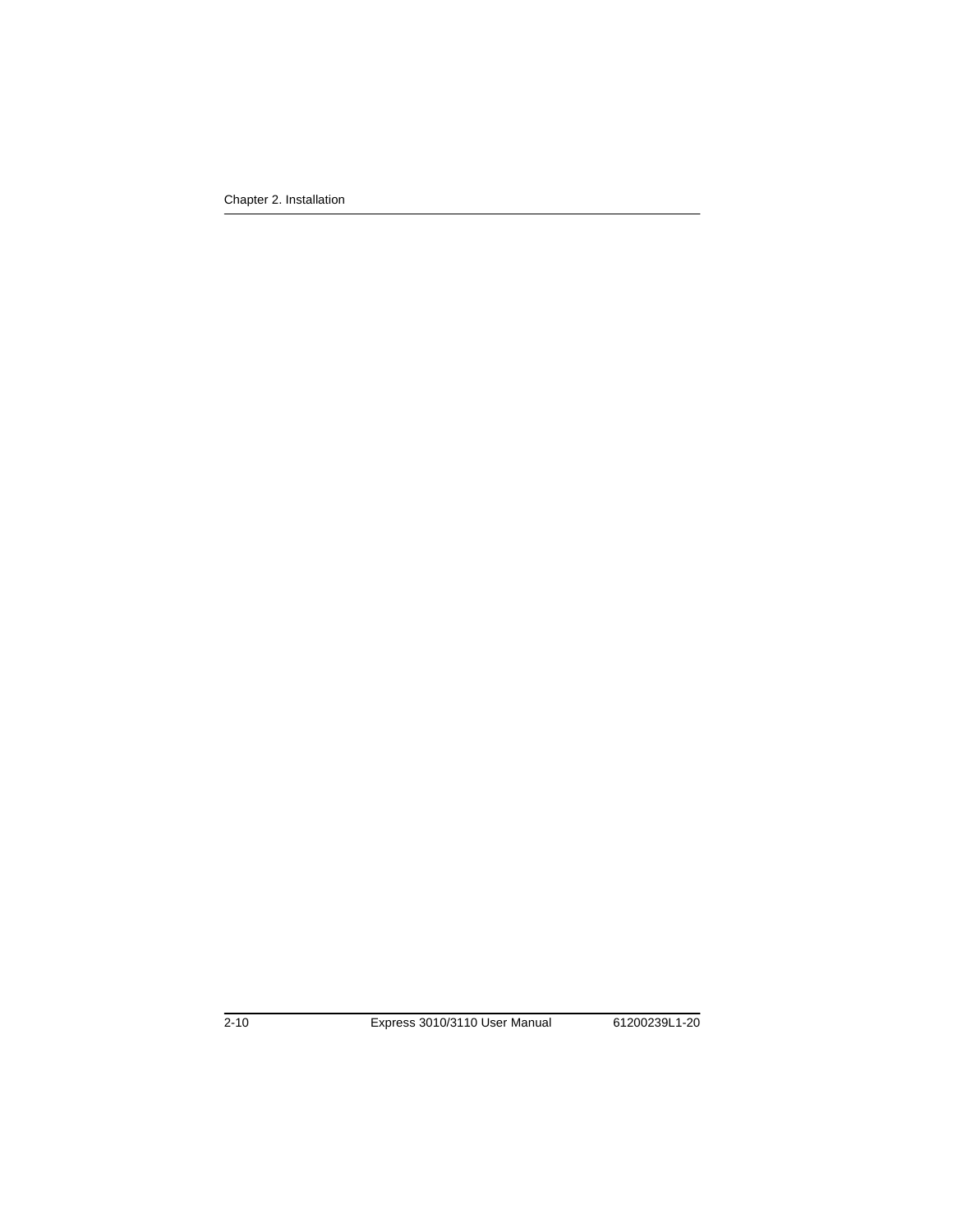# Chapter 3 Application Configuration

There are two methods for configuring the Express 3100: (1) by VT 100 terminal or (2) by AT commands. Before configuring the Express for any application, the Express should be properly connected as described in the Chapter 2.

Technical notes, documents, and scripts can be found on the ADTRAN web home page at **http://www.adtran.com**. This documentation explains how to use ADTRAN products in specific applications on PC and Macintosh platforms.

### **CONFIGURING THE EXPRESS**



*It is important to note that some features in the Express do not immediately take effect upon selection. This prevents unintentional reconfiguration of the Express during an active call. Items such as Protocol and Call Type take effect only at the beginning of a new call.*

### **Network Options**

To place ISDN modem calls, the unit must be configured for **Dial Line**. Perform the following steps to configure for Dial Line operation:

- 1. Go to the Configuration screen.
- 2. Press the number corresponding to **Network Options** and press **Enter** to view the **Network Options** choices: **Dial Line** and **Leased Line**.
- 3. Press the number corresponding to **Dial Line** and press **Enter** to select **Dial Line**.

# **Area Code (Express 3010 only)**

Enter the area code when using the AutoSPID/switch option.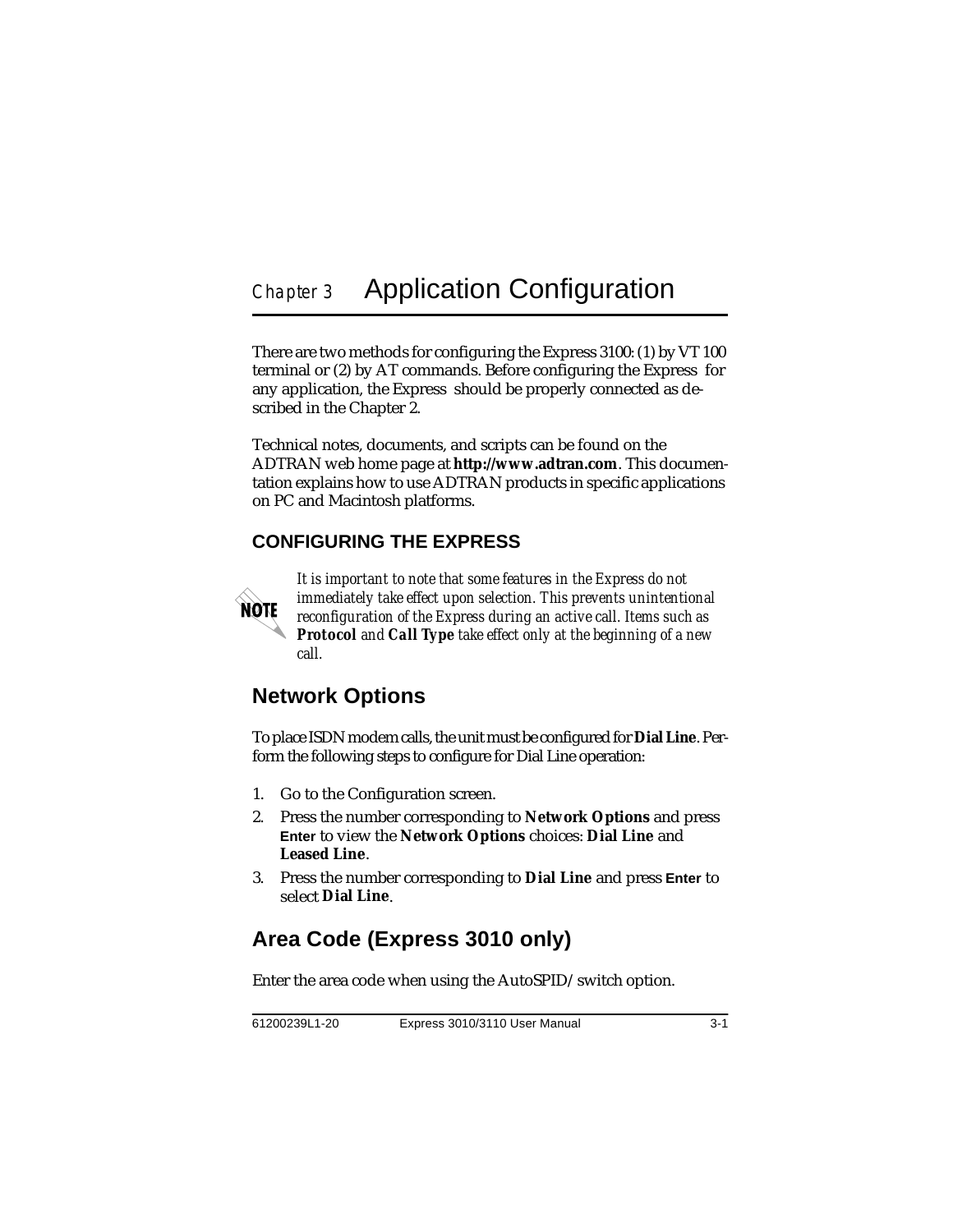# **ISDN Phone Number (Local Directory Number)**

This option allows the entry of 0, 1, or 2 LDNs. The LDN is used when placing or receiving calls. The LDN is the local phone number assigned to the line.

**LDN 1 = 5 5 5 1 2 1 2**

**LDN 2 = 5 5 5 1 2 1 2**

### **Auto-Detect SPIDs/Switch (Express 3010 only)**

This can be set to **Active** or **Disabled**. If set to **Active,** the SPID and switch type for your ISDN switch are automatically detected. If set to **Disabled**, no automatic detection takes place.

# **Switch Protocol**

Find out what kind of ISDN switch your local CO is using by asking your telephone administrator or your telephone company representative. The Express can be configured for a Northern Telecom DMS-100, LUCENT 5ESS® CO switch, a switch conforming to the National ISDN-1 standard (usually an LUCENT 5ESS, NTI DMS-100™, or Siemens EWSD), or an NEC Switch.

Press the number corresponding to **Switch Protocol** and press **Enter** to display the **Switch Protocol** options: **LUCENT 5ESS**, **DMS-100**, **National ISDN1**, **NEC** (Express 3110), and **EuroISDN** (Express 3110). Press the number corresponding to the desired option and press **Enter**  again.

# **Call Type**

The Call type can be configured four different ways, depending on the type of service used. Press the number corresponding to **Call Type** and press **Enter** to display the Call Type options: **Speech, Audio, Data 56k,** and **Data 64k**. Press the number corresponding to the desired option, and then press **Enter**.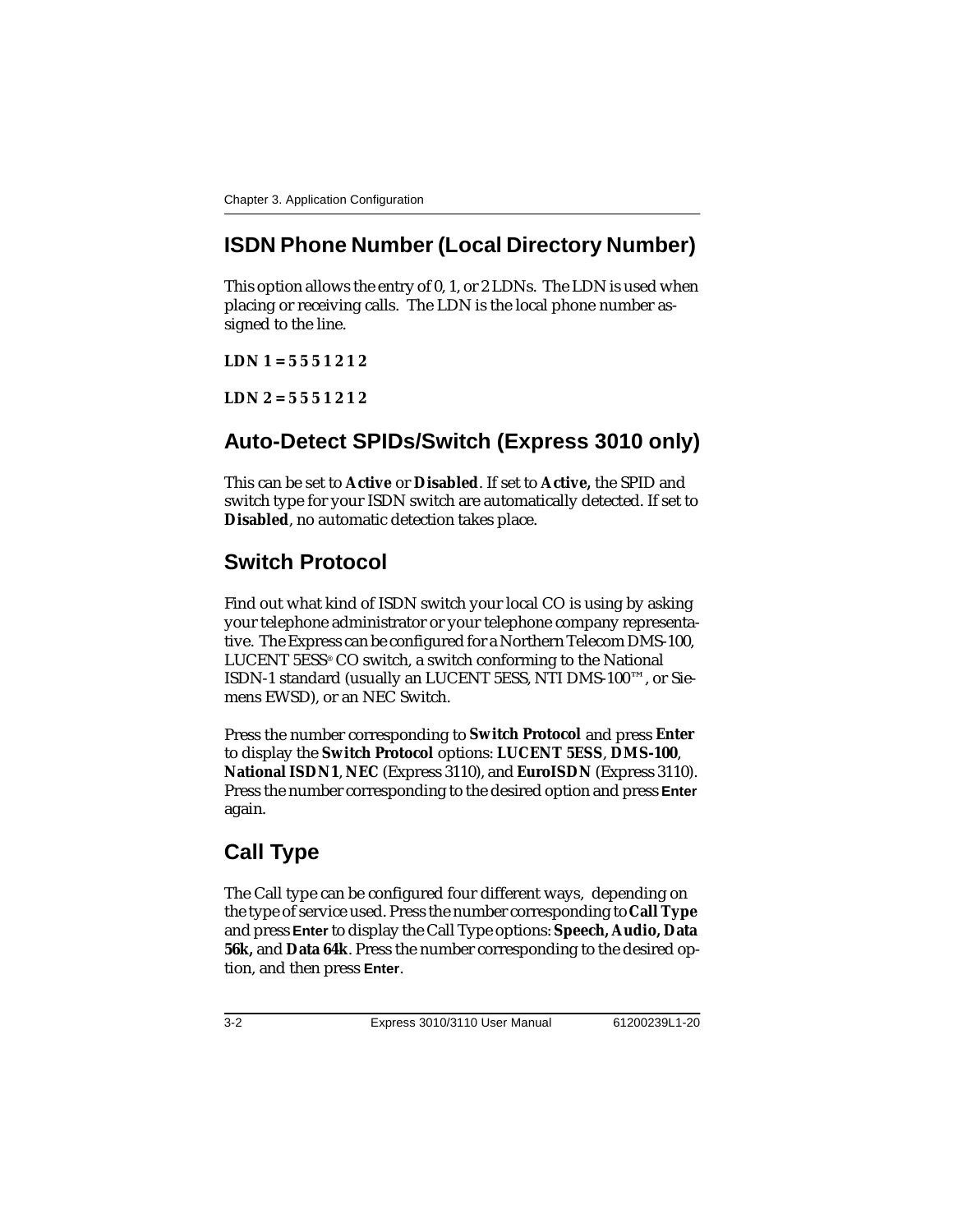### **Service Profile ID (SPID)**

The SPID is a sequence of digits used to identify ISDN terminal equipment to the ISDN switch. The SPID is assigned by the local phone company when the ISDN line is installed and it usually looks similar to the phone number. Obtain SPIDs from your telephone administrator or local telephone representative.

The number of SPIDs required (0, 1, or 2) depends on how your ISDN line is configured. For instance, a point-to-point line has no SPID. Multipoint lines may have one or two SPIDs. The Express uses the presence of SPID 1 to determine if the line is multipoint. If the line has only one SPID, then it must be entered in SPID 1. Outside of North America, the SPID format may not be used.

Example:

### **SPID 1 = 2 5 6 5 5 5 1 2 3 4 0 1 0 1 SPID 2 = 2 5 6 5 5 5 4 3 2 1 0 1 0 1** PREFIX SUFFIX

*National ISDN-1 switches require the addition of a two-digit terminal identifier (TID) at the end of the SPID.*



*Disconnect the network interface from the unit before initially entering or altering the SPIDs and LDNs.*

Press the number corresponding to SPID 1 and press **Enter** to display the field for entering or changing SPID1. Type the SPID and press **Enter**.

Press the number corresponding to SPID 2 and press **Enter** to display the field for entering or changing SPID2. Type the SPID and press **Enter**.

*The switch type and SPID numbers can be detected automatically through the Express interface by doing the following:*



*(1) Type AT!V to activate the VT 100 screen; (2) Type Ctrl+C to activate the Configuration menu; (3) Enter the area code and ISDN phone numbers given by the ISDN service provider; (4) Enter Enabled under the Auto-Detect SPIDS/switch selection.*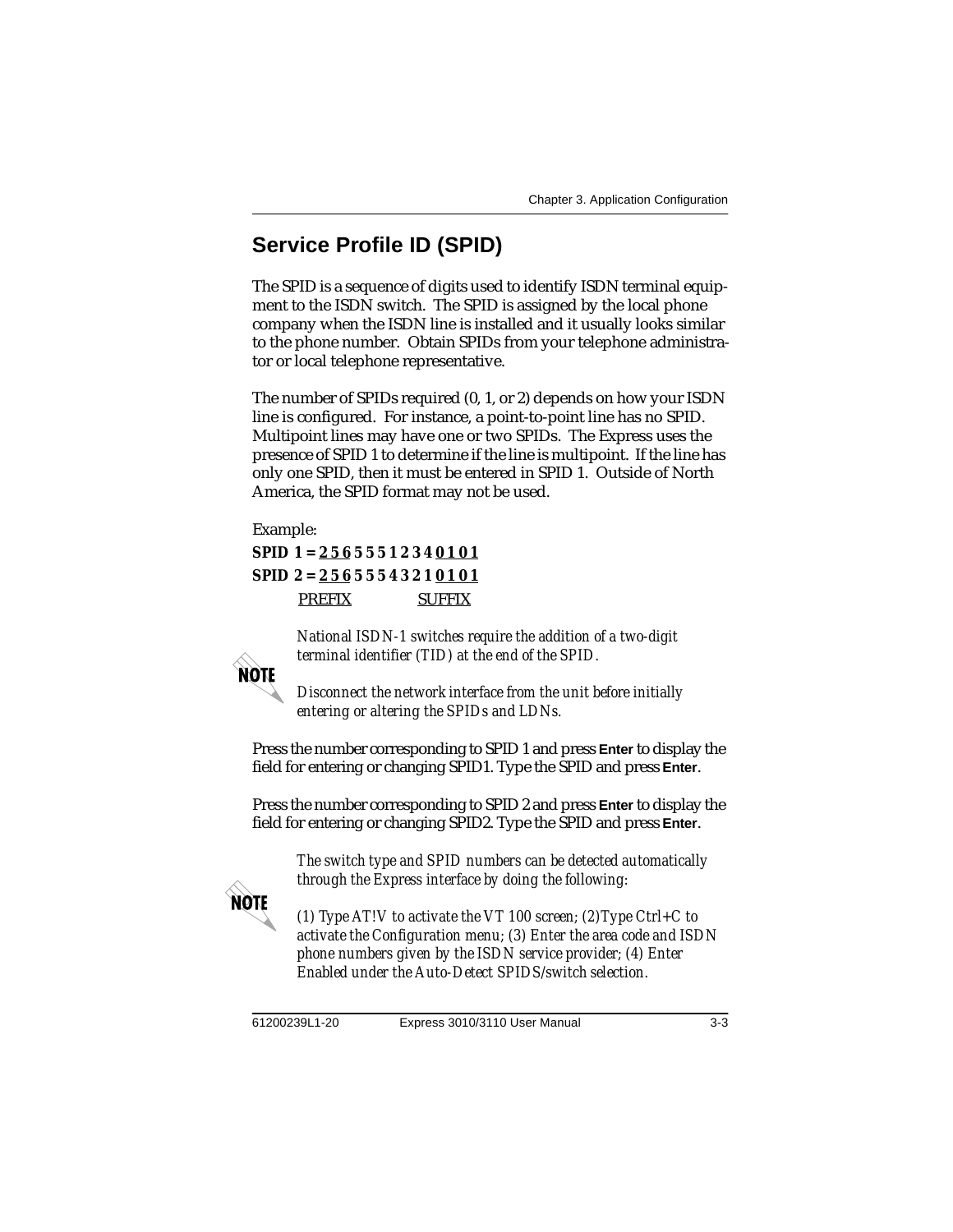## **Auto Answer**

Press the number corresponding to **Auto Answer** and press **Enter** to view the **Auto Answer** options: **Disabled, Enabled,** and **Dump All Calls**. Press the number corresponding to the desired options; then press **Enter**.

#### **Disabled**

When **Disabled** is selected, the Express will not answer the call. An AT answer command (ATA) must be issued to the Express before it accepts the incoming call. The ringing call can be dumped using the **Hang up line** command.

#### **Enabled**

When **Enabled** is selected, the Express will accept an incoming data call on the primary phone number (SPID1, LDN1). If that call is a BONDING call, then another incoming call is accepted on the secondary phone number (SPID2, LDN2).

#### **Dump all calls**

When **Dump all calls** is selected, the Express will not accept any incoming calls, keeping the line clear for outgoing calls.

# **Call Screening**

**Call Screening** allows the Express to answer all incoming calls (**1) Answer Any**) (default) or only calls originating from phone numbers stored in the **DIAL** menu as stored numbers SN0 through SN9 (**2) Anwer if SN0 .. 9**).

When **Call Screening** is set to answer any numbers stored in SN0 through SN9, an incoming call is not answered if the Call ID received from the switch does not match a stored number. Depending on the switch type, the Call ID may be presented in either a seven- or ten-digit format. The Express displays the Call ID for all dumped calls in the Status buffer.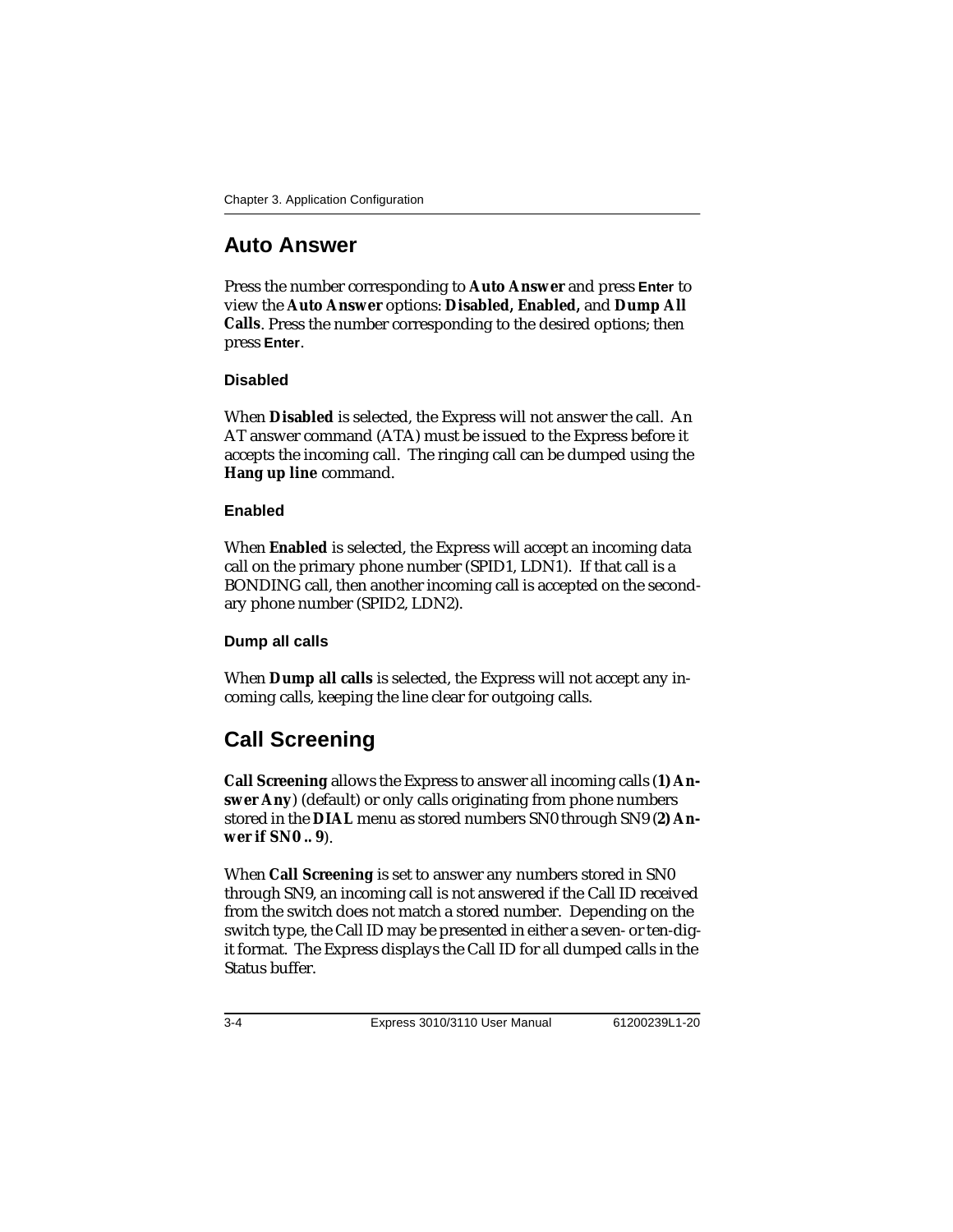Because different switches handle calls and Call ID differently, use the following procedure to determine if your switch uses a seven- or tendigit Call ID format or phone number.

- 1. Press the number corresponding to **Call Screening** and press **Enter** to view the **Call Screening** options.
- 2. Select **Ansr if SN0 . . 9**.
- 3. Store your seven-digit number in SN0.
- 4. Place a call to the Express with the stored number to see if it answers.
- 5. If the Express does not answer the call, look at the Call ID message in the Status buffer. More than likely, the Call ID number is a ten-digit number.
- 6. Re-store the number in SN0 as it is displayed in the Call ID message, and test **Call Screening** again.

### **Call Routing**

These options specify how the Express is to route incoming voice calls. Press the number corresponding to **Call Routing** and press **Enter** to view the **Call Routing** options: **All Calls to DTE**, **Speech calls to POTS**, and **Speech/Audio calls to POTS**.

#### **All Calls to DTE**

This option routes all calls to the EIA-232 port, regardless of call type.

#### **Speech calls to POTS**

This option routes calls with a Speech Call Type to the POTS ports. Calls with Data 56k, Data 64k, and Audio are routed to the EIA-232 port.

#### **Speech/Audio calls to POTS**

This option routes calls with Speech and Audio Call Types to the POTS ports. Calls with Data 56k and Data 64k are routed to the EIA-232 port.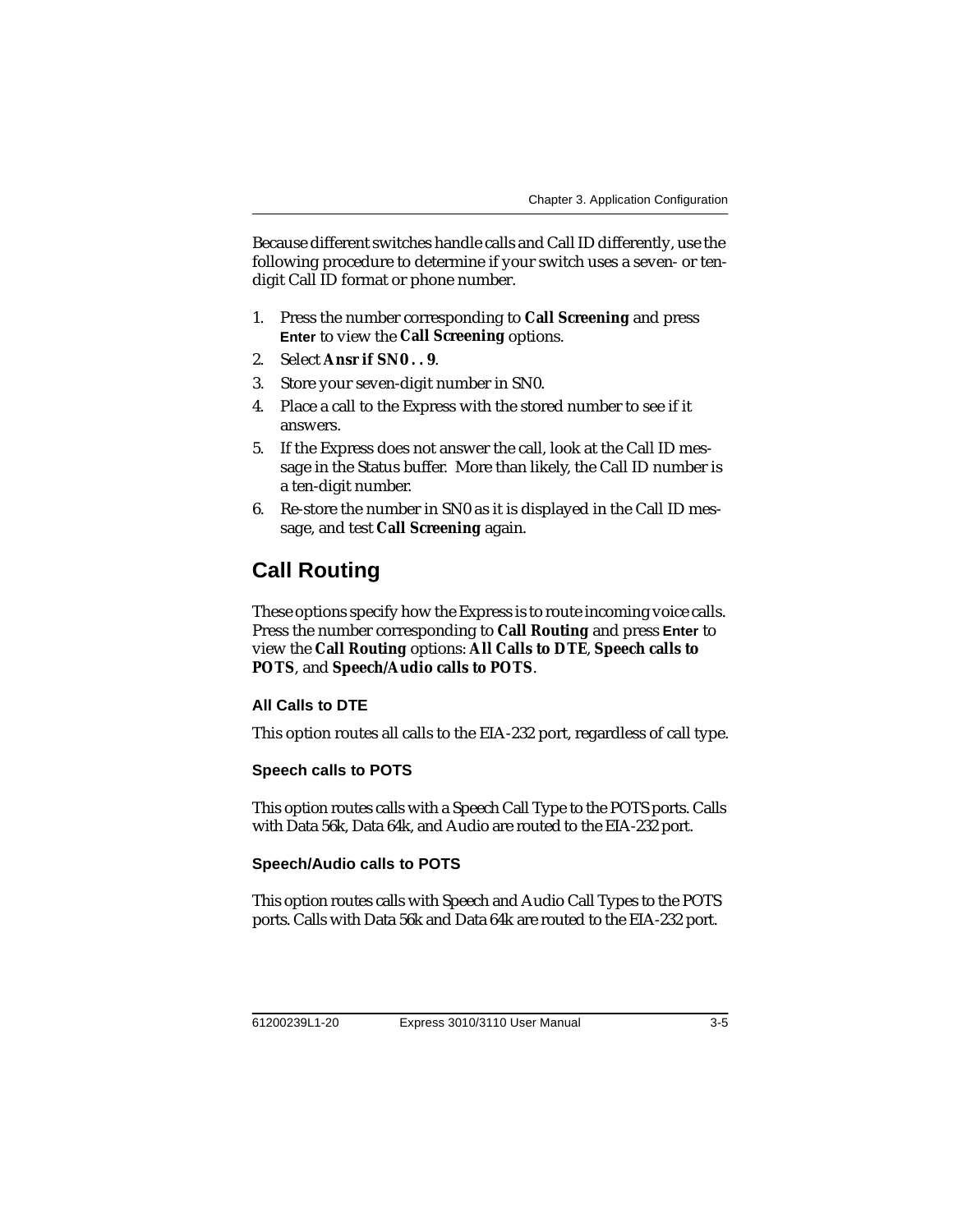# **Dial Options**

Press the number corresponding to **Dial Options** and press **Enter** to view the **Dial Options**: **AT Commands** and **V.25 bis**. Press the number corresponding to the desired option; then press **Enter**. The selected option will not take effect until exiting the VT 100 interface (**Ctrl+X**).

#### **AT Commands**

Configuring the Express for **AT commands** enables in-band dialing over the DTE interface using asynchronous AT commands. **AT commands** can be used to set up the Express as well as establish and end a call.

#### **V.25 bis**

Configuring the Express for **V.25 bis** enables in-band dialing over the DTE interface using asynchronous or synchronous V.25 bis commands. **V.25 bis** can be used to establish and end a call.

See the section *Configuring the Express for V.25 bis In-band Dialing* on page 3-23 for more information.

# **VT 100 TERMINAL DIALING OPTIONS**

After starting the terminal emulation package, type **AT!V** and press **Enter**. Enter the Express Dial menu by pressing **Ctl + D**.

#### **Hang up line**

Terminates current call.

#### **Dial number**

Allows a number to be entered and dialed. Pressing **Enter** after entering a number causes the Express to dial the number and save the dialed number in storage location 9 for redialing purposes.

3-6 Express 3010/3110 User Manual 61200239L1-20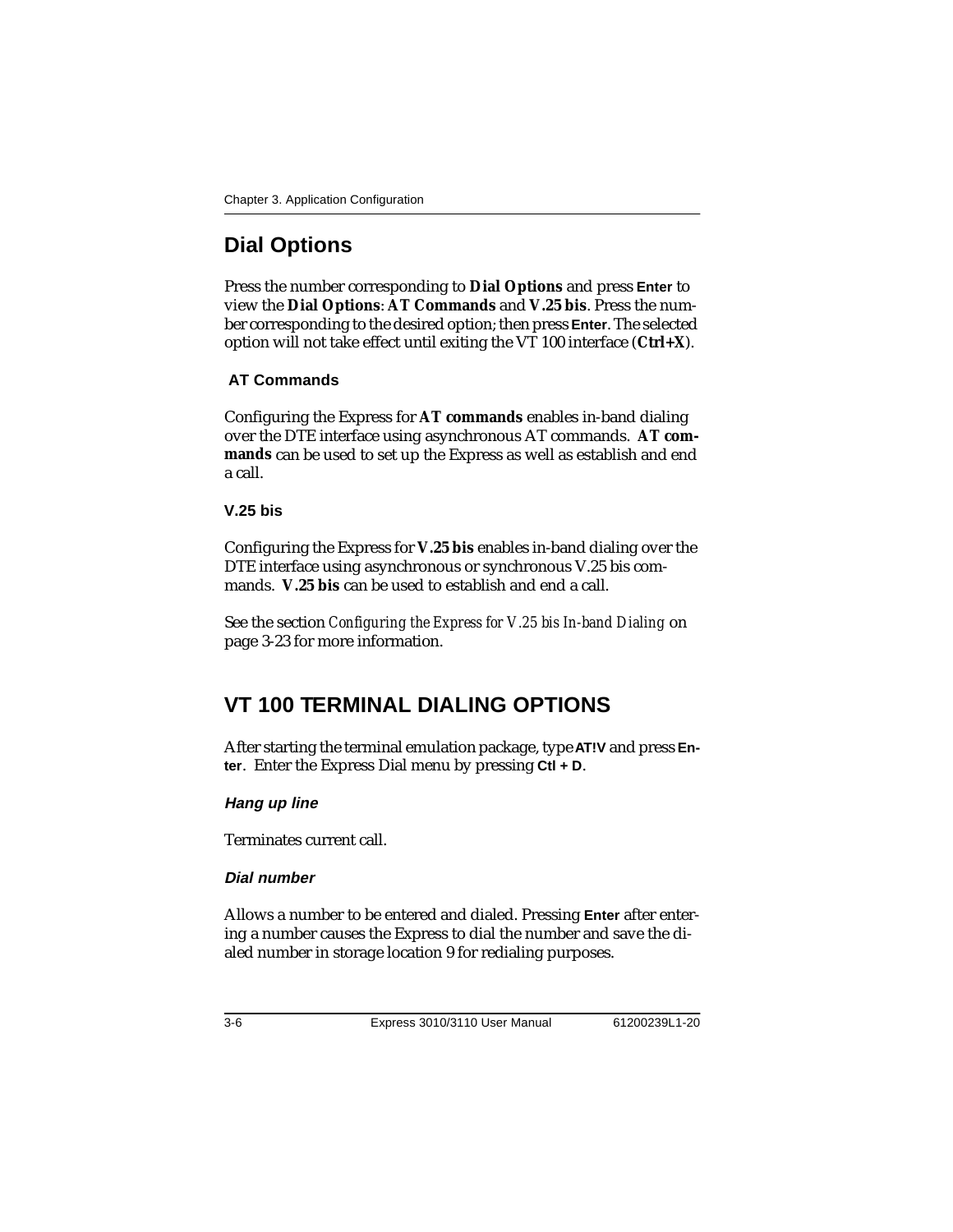#### **Redial last number**

Allows redial of the last number called or attempted. This number was saved in storage location 9 from the last attempted phone call.

#### **Answer call**

Allows selective answer of incoming calls when the Auto Answer is configured for disable. Auto Answer is described in the section *Auto Answer* on page 3-4*.*

#### **Dial stored number**

Allows the dialing of one of ten stored phone numbers.

#### **Store/Review number**

Permits entry and review of stored numbers.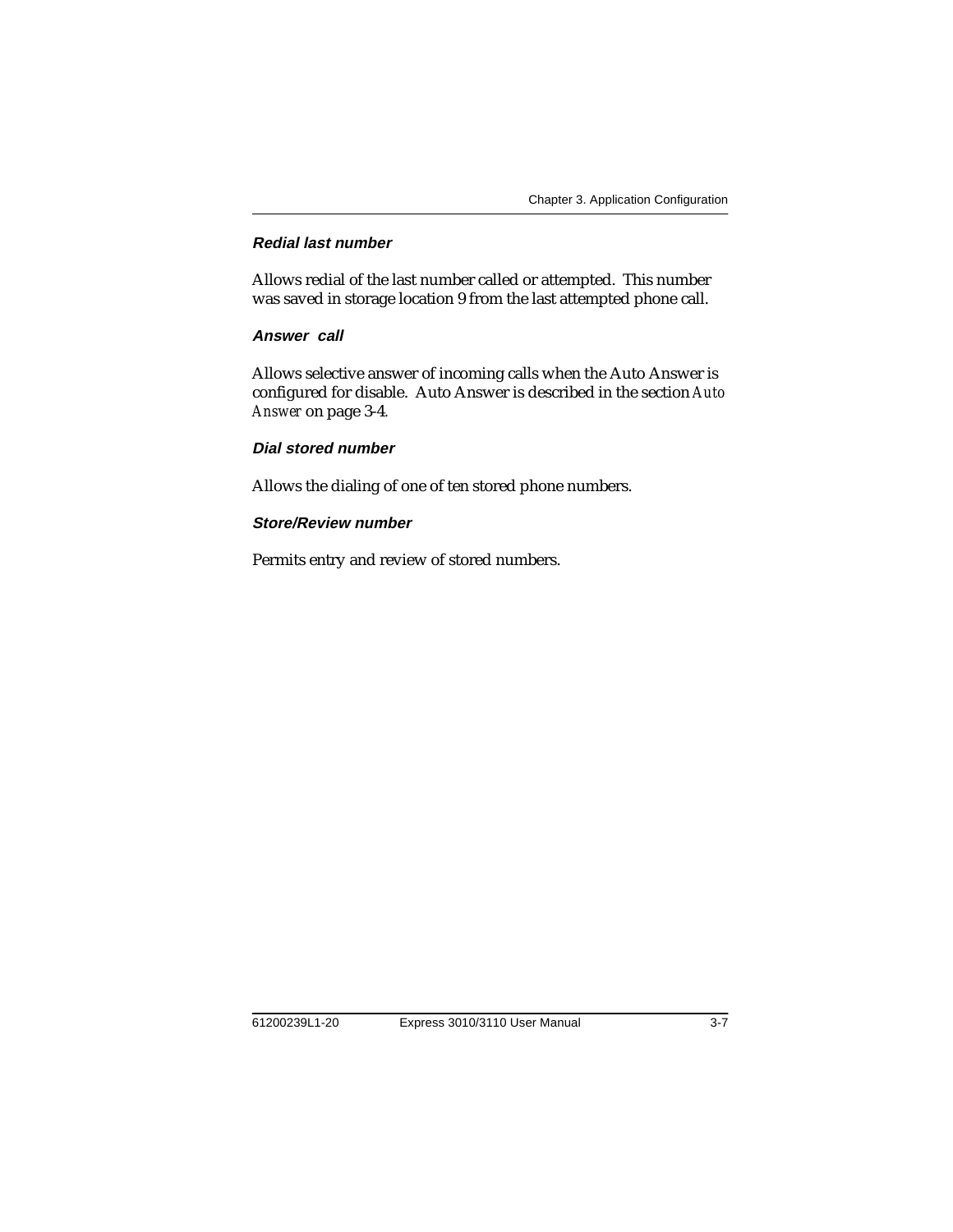### **OPTIONS FOR BOTH LEASED AND SWITCHED ISDN SERVICE**

This section describes the options that apply to both leased digital service and dial operation. To access these options, first go to the Configuraton menu.

# **DTE Options**

Press the number corresponding to **DTE Options** and press **Enter** to display the **DTE** options: **Asynchronous and Synchronous**. Select the desired option.

### **Bit Rate**

Press the number corresponding to **Bit Rate** and press **Enter** to display the **Bit Rate** options.

The **Bit Rate** can be set synchronously for 2400, 4800, 9600, 19200, 38400, 48000, 56000, 64000, 112000, and 128000 bps. The Express will autobaud to the asynchronous DTE rate.

# **Transmit Clock for Synchronous Data**

Press the number corresponding to **Transmit Clock** and press **Enter** to display the **Transmit Clock** options: **Normal** and **External**. Select the desired option.

Selecting the **Normal** option causes the Express to be the synchronous DTE interface transmit timing source. Transmit data is timed from the transmit clock provided by the Express on the DTE connector. **Normal** clock is the normal mode of operation for the Express.

With the **External** option selected, the Express slaves to an external transmit timing source. The external clock is provided to the Express by the external transmit clock signal at the DTE. This signal is echoed by the Express to the transmit clock signal on the DTE port.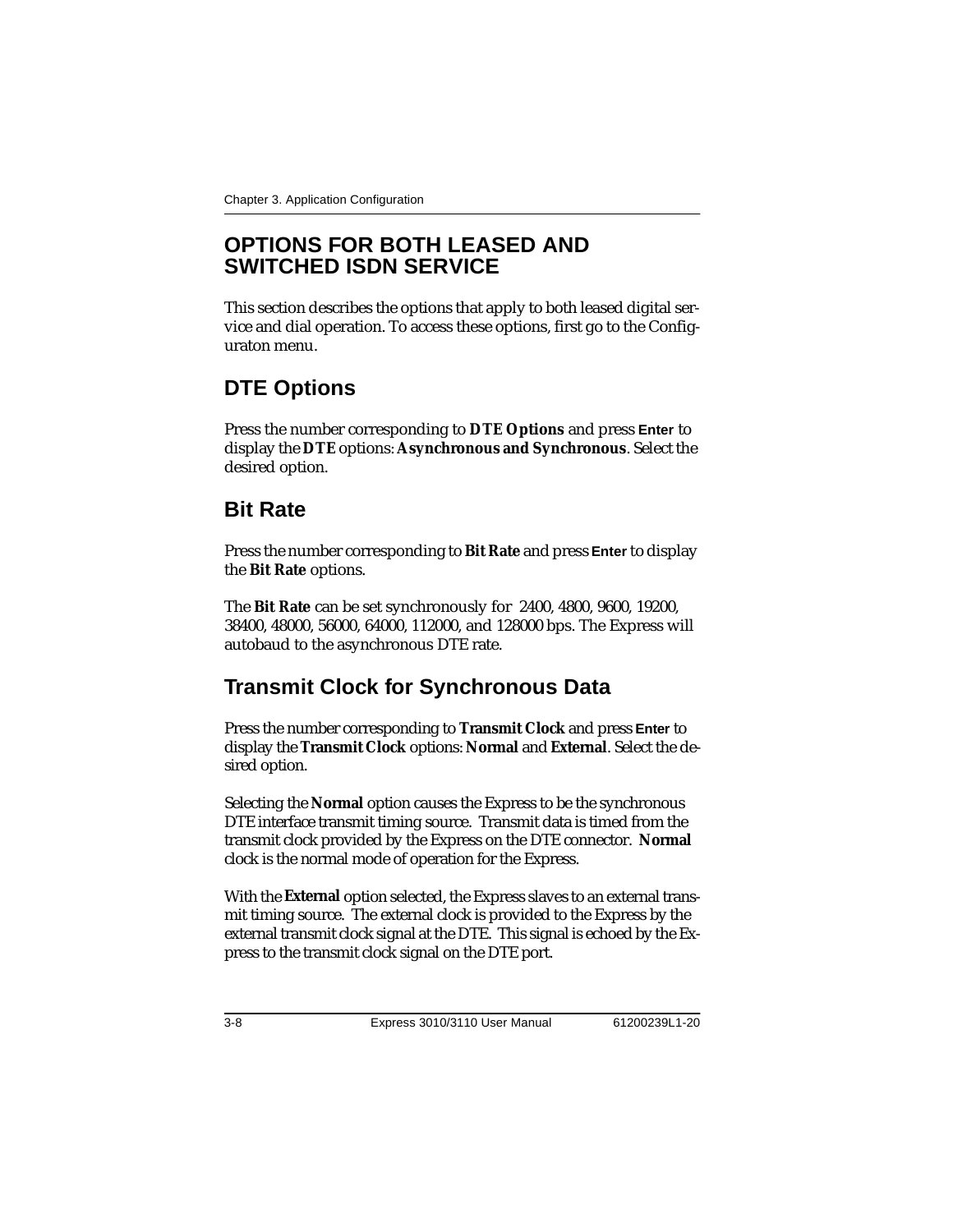This option is provided for situations where equipment connected to the Express DTE connector cannot slave to the Express-provided clock. The Express uses the U-interface as the frequency standard when it must provide a synchronous receive or transmit clock. When using the Express in a Tail Circuit application, it may be necessary to add delay to accommodate clock jitter. Entering a number from **0-255** under **TxRxDelay** will yield the size of the delay buffer, which is approximately 8x the number selected in bytes.

### **DTR Options**

Press the number corresponding to **DTR Options** and press **Enter** to display the **DTR** options.

Selecting **Ignore DTR** causes the Express to disregard the state of the data terminal ready (DTR) pin. **Cmd when Off** forces the unit into the AT command processor mode when DTR is not asserted. To return on-line, DTR must be asserted, followed by the AT0 command. **Idle when Off** forces the unit to end the current call when DTR is no longer asserted. **Off>On dial #0** allows one call attempt to be automatically established when the DTR signal goes from inactive to active. While DTR is active, dialing is also possible through the built-in menu system. When DTR goes inactive, any outgoing or incoming call present is disconnected. **Off>On dial #0** uses the phone number in stored number register 0 to establish the call. To store a number for automatic dialing, see the section *Configuring the Express for V.25 bis In-band Dialing* on page 3-23. Selecting **Dial #0 if On** allows calls to be automatically established when the DTR signal is in the active state. The unit attempts to establish a call using SN0 until the call is established or DTR goes inactive. Selecting **Answer if On** only allows the unit to answer an incoming call if the DTR signal is asserted.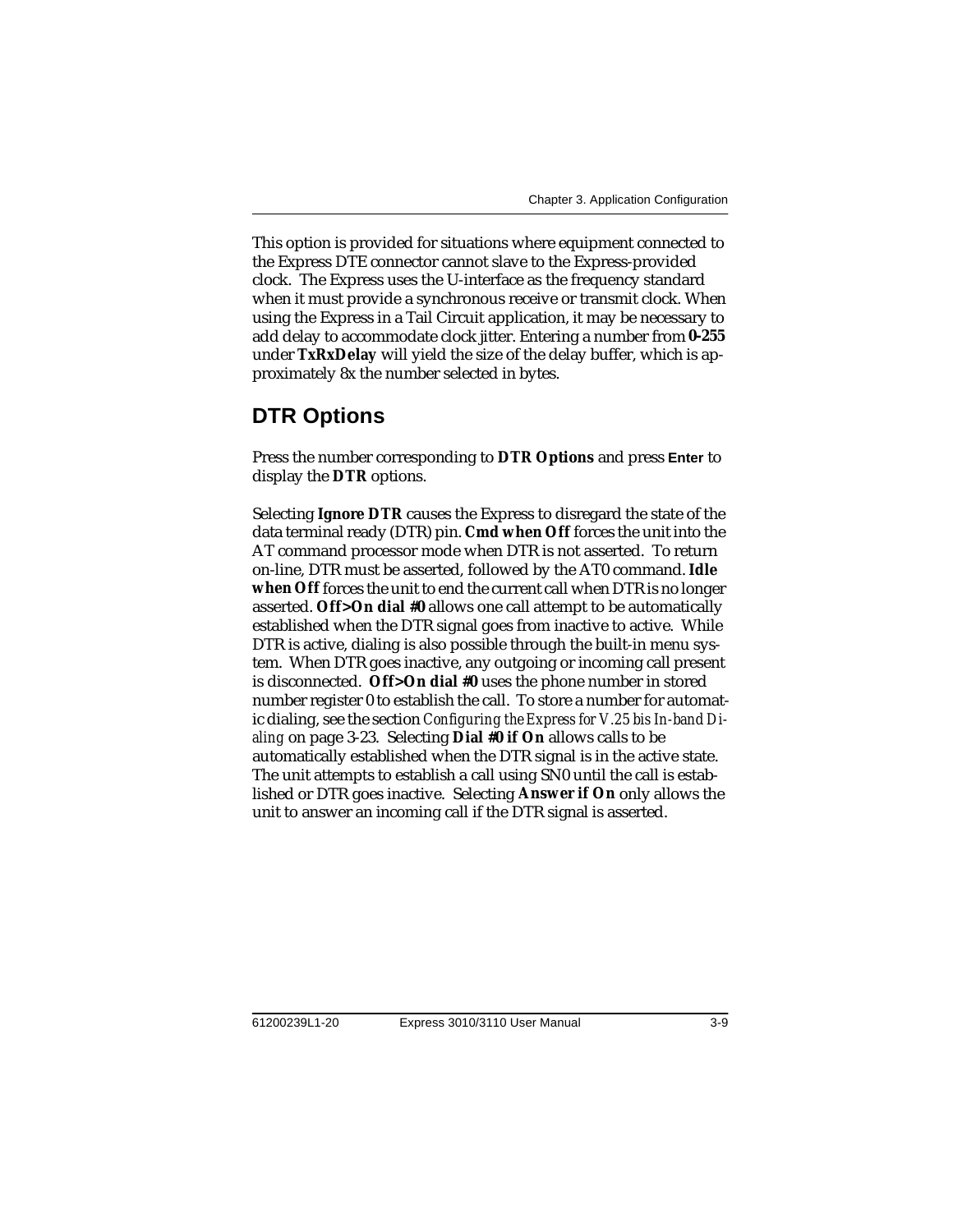### **Flow Control for Asynchronous Data**

Press the number corresponding to **Flow Control** and press **Enter** to display the **Flow Control** options.

Selecting **Hardware Flow Control** allows RX data to be presented to the DTE interface only when RTS is asserted. **Software Flow** control uses XON/XOFF to control data transferred between the DTE and the Express. Selecting **No Flow Ctrl** disables flow control.

# **SETTING PROTOCOL OPTIONS**

The Express communicates with many different types of telecommunication equipment including other Express units, ISDN terminal adapters, BONDING mode 1-compatible inverse multiplexers, and PPP-compatible bridges/routers.

Communicating between such diverse types of equipment requires the use of various rate adaptation protocols to support various bit rates and DTE settings. The Express supports the following rate adaptation protocols:

- 1. Clear Channel (no rate adaption protocol)
- 2. Point-to point protocol (PPP) asynchronous to synchronous conversion
- 3. BONDING mode 1 (Bandwidth on Demand Interoperability Group)
- 4. CCITT V.120
- 5. CCITT V.110
- 6. FALLBACK
- 7. PPP async-sync

The desired protocol may be selected with AT commands at the DTE port or from the Express built-in menu system. (With the built-in menu system, view these protocol choices by press the number corresponding to **Protocol** and pressing **Enter**.) A description of protocols follows.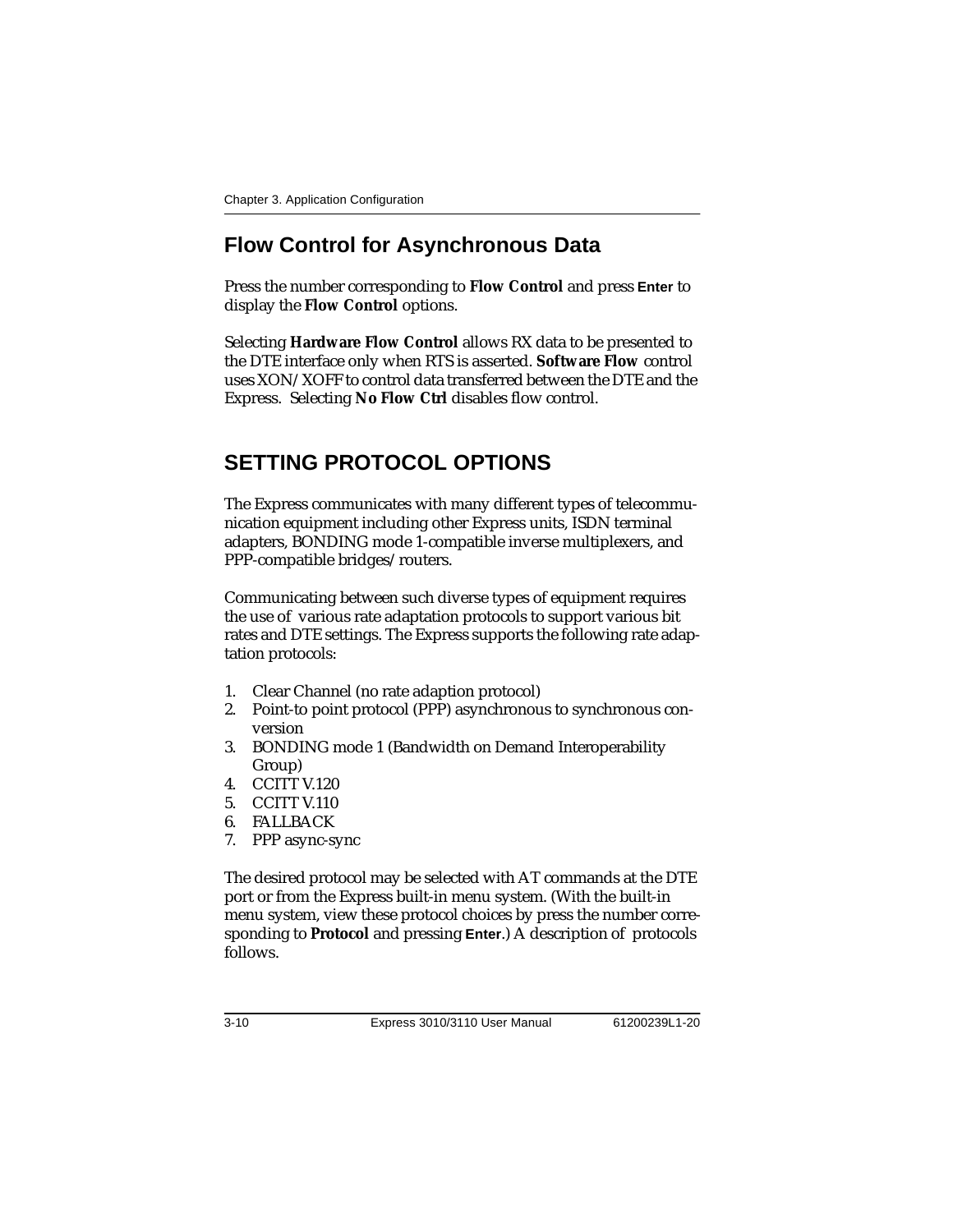See the section *Recommended Operating Protocols* on page 1-3 for more information on recommended modes of operation.

### **Setting PPP Mode**

PPP Mode contains the available options for the PPP async-sync protocol:

- 1. Multilink PPP
- 2. PPP
- 3. PPP with compression

### **Clear Channel**

**Clear channel** provides the entire bearer channel to the DTE without regard to data format or protocol. This provides a rate adaptation at or near the ISDN circuit rate. The primary usage for **Clear Channel** in the dial line mode is for 56 kbps and 64 kbps synchronous. It is useful when the DTE performs its own internal synchronous protocol/rate adaptation or the Express is calling a 4-wire Switched 56 DSU. In the leased line mode, **Clear Channel** can provide synchronous bit rates of 56 kbps, 64 kbps, 112 kbps, and 128 kbps.

# **Point-to-Point Protocol (PPP) Async-to-Sync**

PPP provides a standard method for transporting multi-protocol datagrams over point-to-point links. The ADTRAN PPP async-sync protocol allows the Express and a PC or Macintosh® running PPP software, to communicate with a PPP-compatible bridge or router. The PPP async-sync protocol complies with Internet Engineering Task Force (IETF) RFC 1662.

The asynchronous control character map (ACCM) option is scanned during the negotiation. When the ACCM option is seen in a configure ACK link control packet, it is adopted by the Express. In addition, when the ACCM option is not seen in the configure-request packet from the network, the Express will spoof or add it to the packet.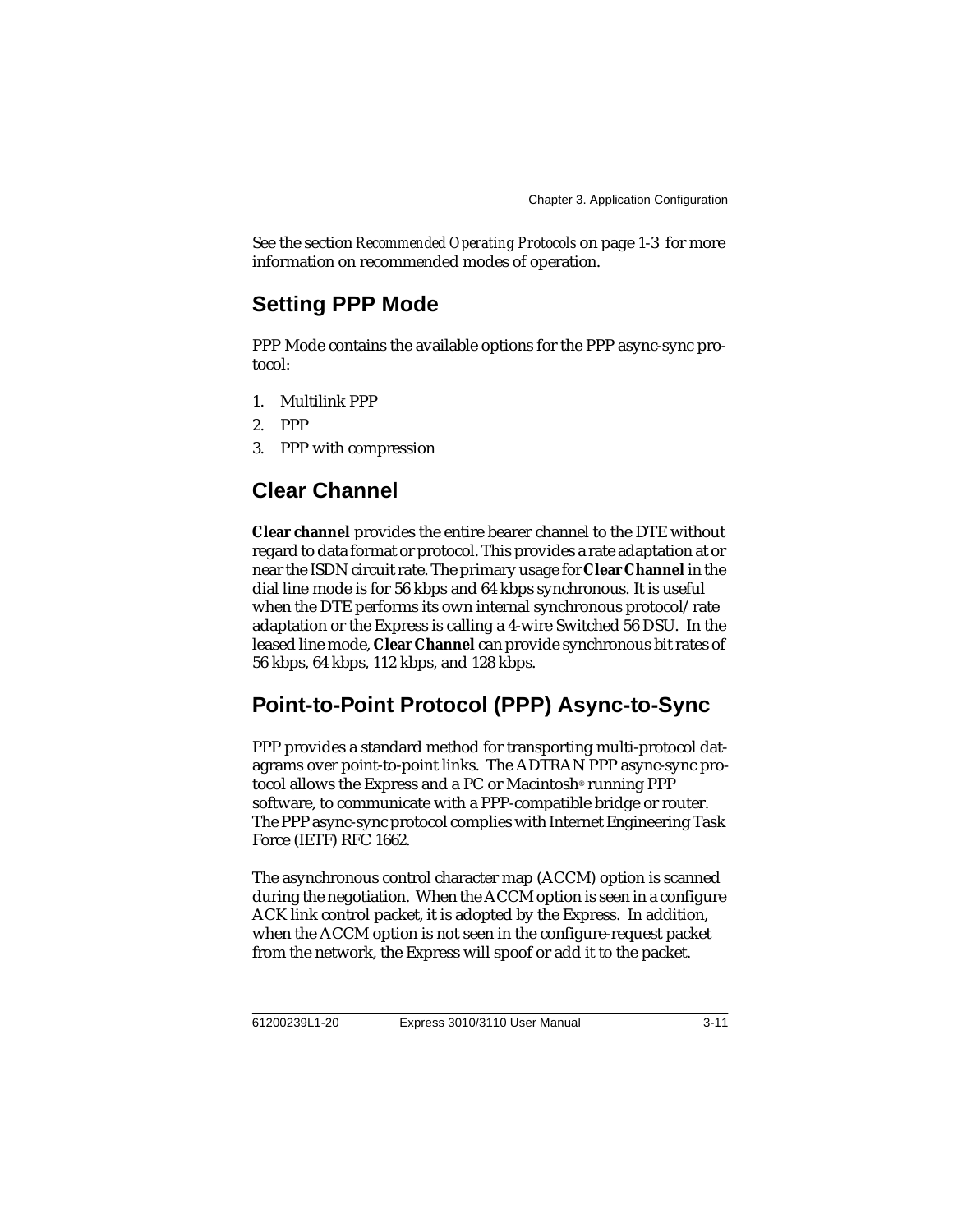# **BONDING Mode 1**

The **BONDING mode 1** protocol allows the Express to communicate at bit rates in excess of 64 kbps to a maximum of 128 kbps. The protocol allows use of both synchronous and asynchronous bit rates. When the Express uses the **BONDING mode 1** protocol, it must make two separate ISDN phone calls to seize control of both ISDN bearer channels. The protocol corrects any delays existing between the two bearer channels and presents a single high-speed data channel to the DTE. For successful high-speed operation, both the near- and far-end DCE need to be configured to use the **BONDING mode 1** protocol. The **BONDING mode 1** protocol negotiation phase has numerous timers to allow transmission delays due to satellite hops, international calls, etc. The timers may be adjusted if necessary by entering into the **BONDING mode 1** submenu.

### **V.120**

The **V.120** protocol is a CCITT- compliant rate adaption method which provides DTE service between the Express and other V.120 compliant devices at DTE rates less than the 64 kbps ISDN Bearer channel rate. V.120 supports synchronous and asynchronous DTE rates. See the section *Recommended Operating Protocols* on page 1-3 and Table 1-1 on page 1-4 for available V.120 rates.

### **V.110**

The **V.110** protocol is a CCITT- compliant rate adaption method which provides DTE service between the Express and other V.110 compliant devices. V.110 supports synchronous and asynchronous DTE rates. See the section *Recommended Operating Protocols* on page 1-3 (in Chapter 1) and Table 1-1 on page 1-4 for available V.110 rates.

# **FALLBACK**

The **FALLBACK** asynchronous rate-adaption protocol provides the capability to automatically establish calls with other ISDN terminal adapters, Switched 56 DSUs, PPP-compatible bridges/routers, as well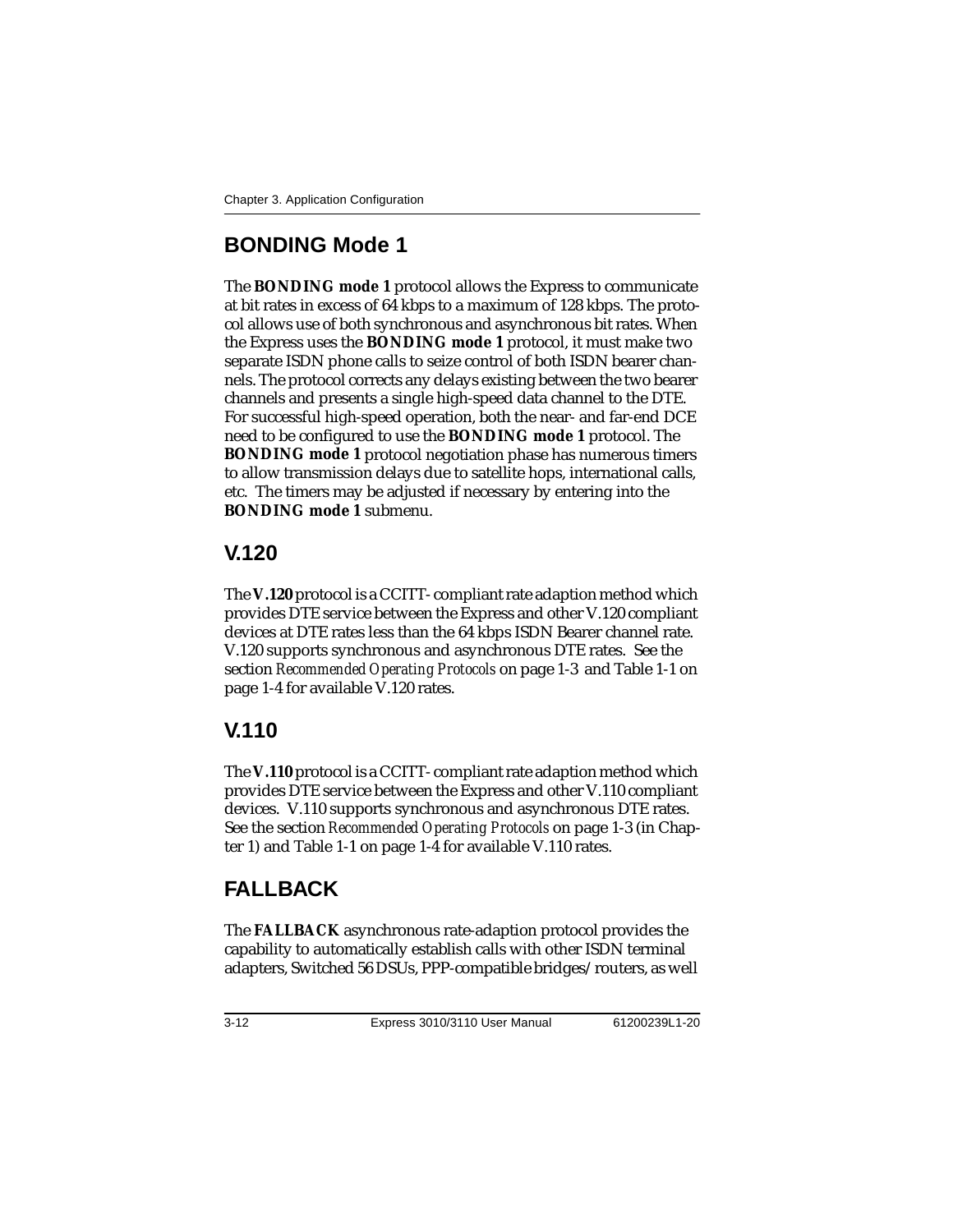as other ISUs using a single configuration. This allows for integrating services without changing the configuration on the Express.

The Express must be optioned as follows for FALLBACK operation:

- Any asynchronous bit rate up to 115.2 kbps which is supported by the DTE.
- Flow control must be enabled and supported by the DTE.

FALLBACK supports the following protocols based on the call type: BONDING mode 1, V.120, and PPP async-sync. When answering calls, the Express uses the incoming call type to determine which rate adaption protocols to support.

When originating calls to unknown units, the ISU begins protocol selection based on the local call type. Data 64k is used for FALLBACK selected from the **Profiles** menu. Upon connection at 64k call type, BONDING, V.120, and PPP async-sync are attempted. If connection is not made at 64k, the Express attempts another call at 56k call type. If connection is made at 56k, V.120, and PPP async-sync are attempted.

### **Multilink Point-to-Point Protocol**

This protocol allows the Express to dial a second number, establishing a second point-to-point link. Once the second PPP is established, multilink PPP is performed over both B-channels. The phone number for the second call should be placed in stored number 1 (SN1). If no number is stored in SN1, the same phone number dialed to establish the first link is used for the second link.

### **PPP and STAC Compression**

When set up to do compression, the Express will negotiate the compression control protocol (CCP) with the network PPP peer. If STAC compression is successfully negotiated with the peer, data packets from the DTE are compressed before being sent out the network. Likewise, compressed packets from the network are decompressed before being transmitted out the DTE.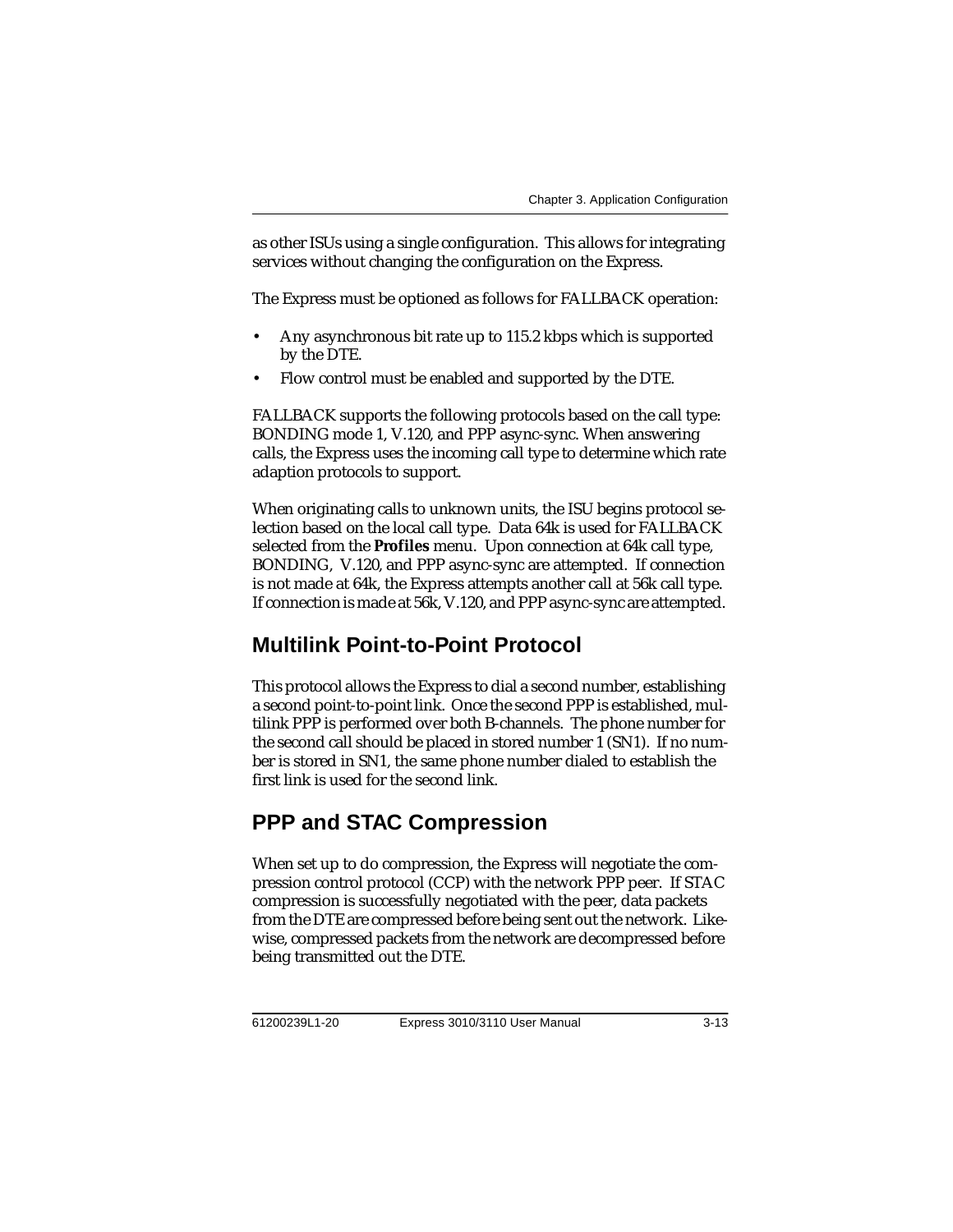### **CONFIGURING THE EXPRESS USING PRO-FILES (QUICK SETUP)**

To configure the DTE Options quickly and easily, use the **Profiles**  menu to automatically set up the most common DTE configurations. Press the number corresponding to **Profiles** and press **Enter** to display the **Profiles** options:

| Default                         | Dial V120 asyn        |
|---------------------------------|-----------------------|
| Dial 56k Sync                   | Dial Bond asyn        |
| Dial 64k Sync                   | Internet 64k          |
| Dial 112k Sync                  | Internet 128k         |
| Dial 128k Sync                  | Remote 64k            |
| Leased 128k (Express 3010 only) | Remote 128k           |
| Ldm 128 Master (Express 3010    | Leased V.120 (Express |
| only)                           | 3010 only)            |

For fine-tuning a particular application and DTE settings, see the section *Options for both Leased and Switched ISDN Service* on page 3-8*.* This section provides detailed step-by-step processes for configuring the DTE Options.

Most Internet service providers supporting ISDN also support PPP protocol. If connecting to an Internet service provider using one Bchannel, select **Internet 64K**, which sets the protocol to PPP. If arrangements have been made with the Internet service provider to use two B-channels, select **Internet 128K**, which uses multilink PPP protocol.

Loading a factory profile has no effect on any SPID(s), ISDN Phone Number(s), or Switch Type settings already configured. The settings that are altered when applying a profile are shown on the following pages.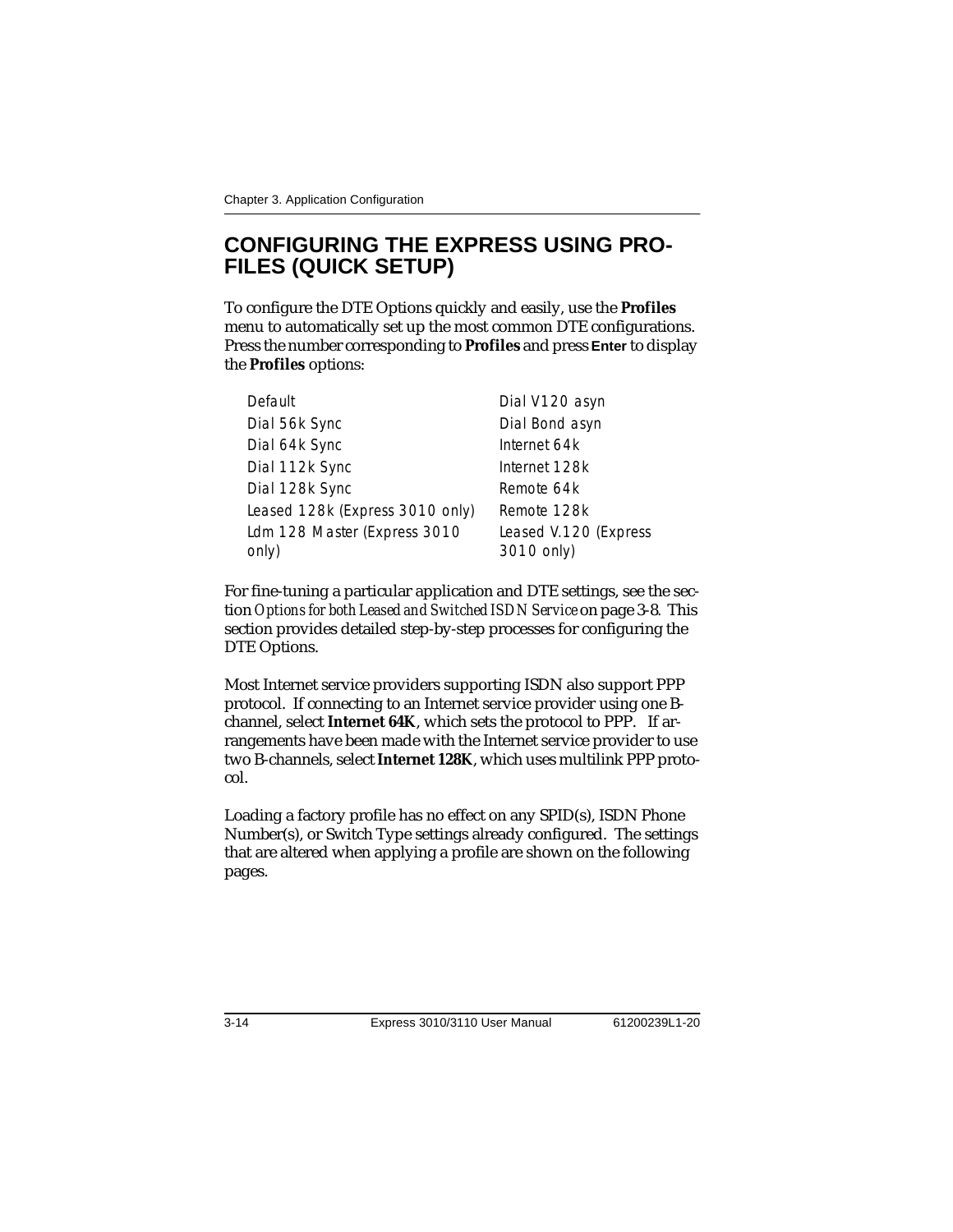#### **Default (factory)**

This option restores the Express to the following factory default setup:

| Service type          | <b>ISDN</b> dial line |
|-----------------------|-----------------------|
| Automatic answering   | Enabled               |
| <b>ISDN</b> call type | Data 64k              |
| Call screening        | Answer Any            |
| Data protocol         | Clear Channel         |
| DTE mode              | Synchronous           |
| DTR option            | Ignore DTR            |
| DTE flow control      | None                  |

The Express can be reset to the factory default settings by setting switch 2 to the off (up) position. See the section *Verify Switch Settings* on page 3-1 for more information.

*Factory default erases all stored phone numbers, SPIDs, and LDNs.*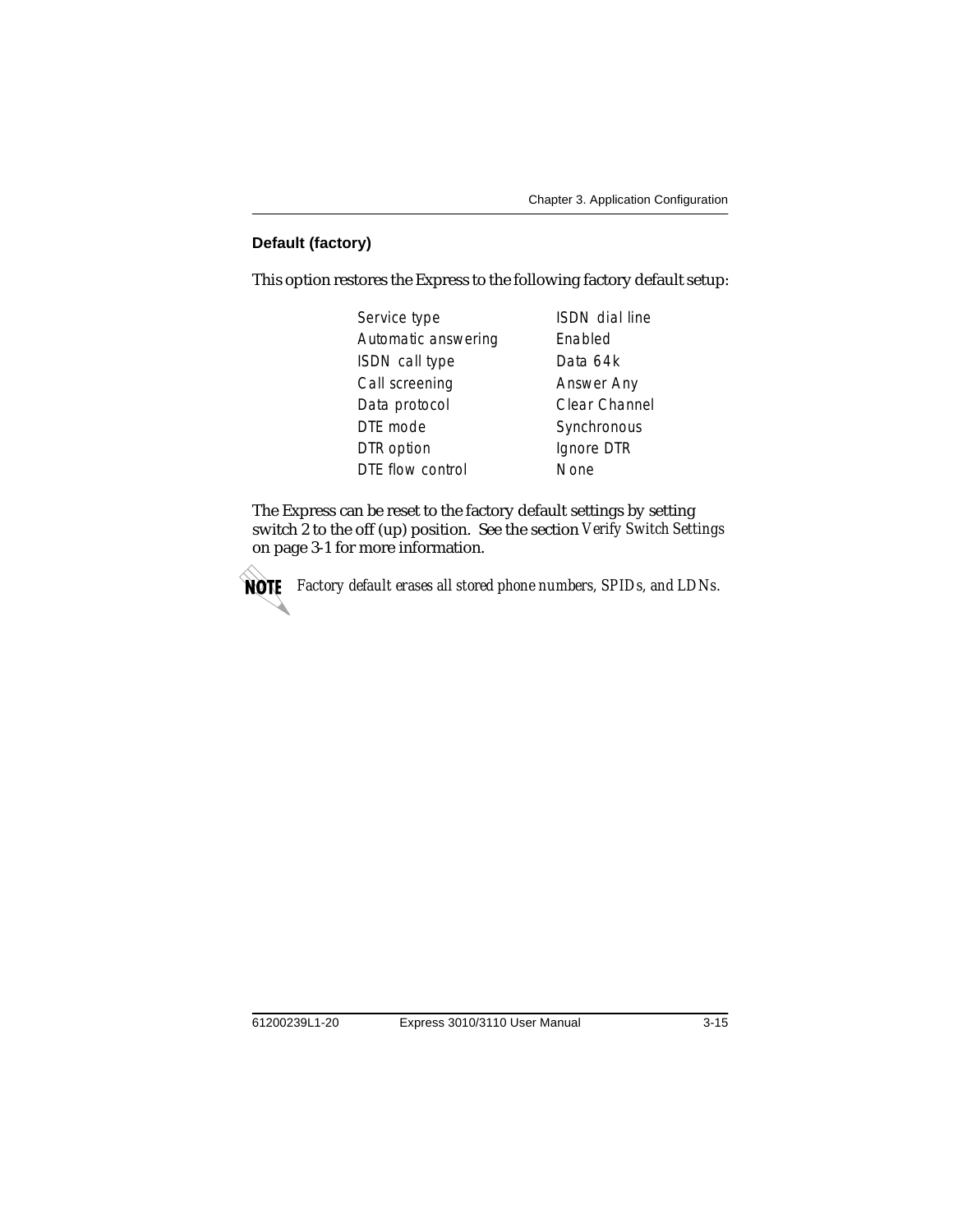#### **Dial 56K sync**

When the Express is configured for **Dial 56K sync** service, the following parameters are automatically preset:

| Service type           | <b>ISDN</b> dial line |
|------------------------|-----------------------|
| Automatic answering    | Enabled               |
| ISDN call type         | 56 kbps data          |
| Data protocol          | Clear channel         |
| DTE mode               | Synchronous           |
| DTE connector bit rate | 56 kbps               |
| DTE flow control       | <b>None</b>           |
| Transmit data clock    | Normal                |

### **Dial 64K sync**

When the Express is configured for **Dial 64K sync** service, the following parameters are automatically preset:

| Service type           | <b>ISDN</b> dial line |
|------------------------|-----------------------|
| Automatic answering    | Enabled               |
| ISDN call type         | 64 kbps data          |
| Data protocol          | Clear channel         |
| DTE mode               | Synchronous           |
| DTE connector bit rate | 64 kbps               |
| DTE flow control       | None                  |
| Transmit data clock    | Normal                |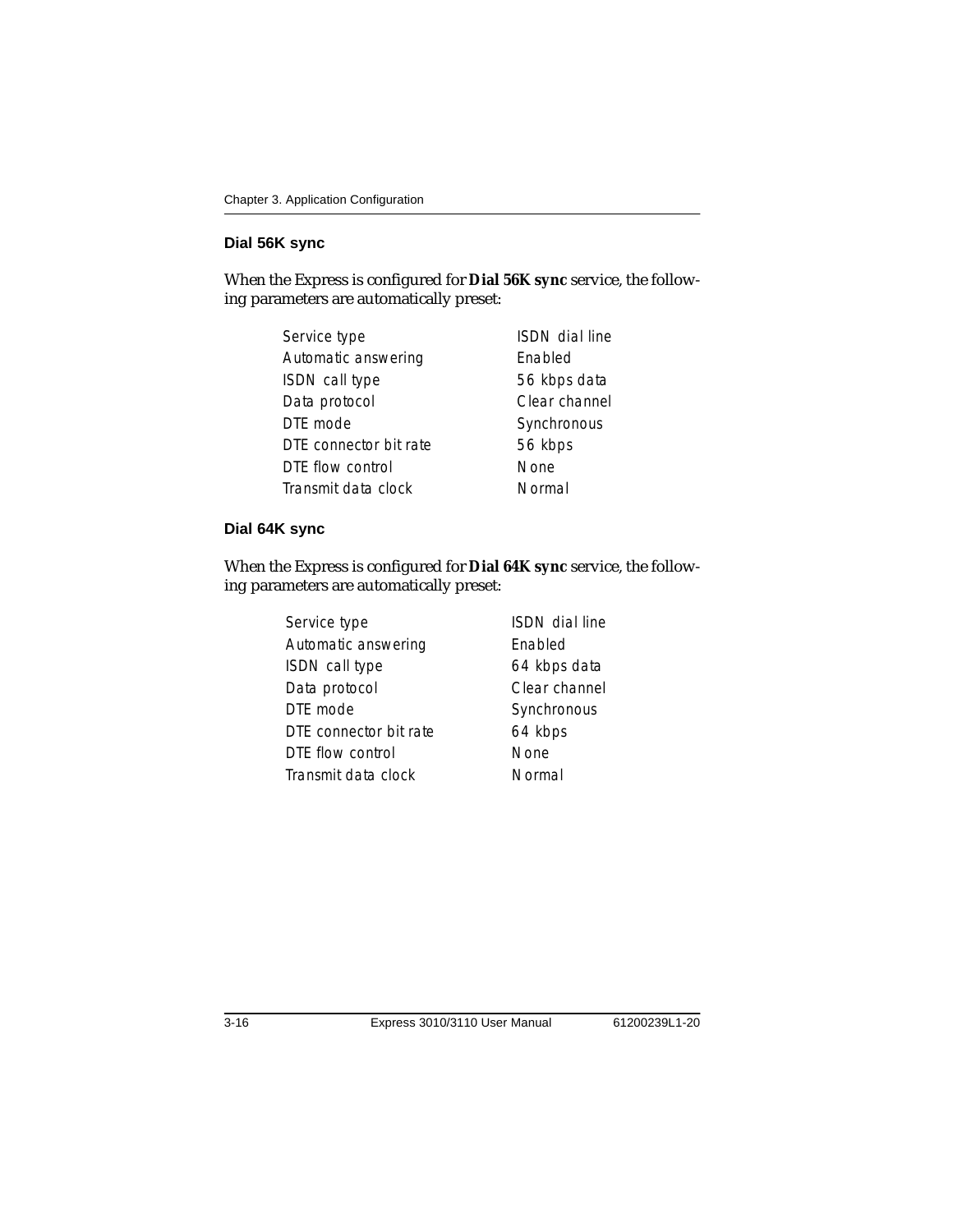#### **Dial 112K sync**

When the Express is configured for **Dial 112K sync** service, the following parameters are automatically preset:

| Service type           | <b>ISDN</b> dial line |
|------------------------|-----------------------|
| Automatic answering    | Enabled               |
| ISDN call type         | 56 kbps data          |
| Data protocol          | <b>BONDING mode 1</b> |
| DTE mode               | Synchronous           |
| DTE connector bit rate | 112 kbps              |
| DTE flow control       | None                  |
| Transmit data clock    | Normal                |

### **Dial 128K sync**

When the Express is configured for **Dial 128K sync** service, the following parameters are automatically preset:

| Service type           | <b>ISDN</b> dial line |
|------------------------|-----------------------|
| Automatic answering    | Enabled               |
| ISDN call type         | 64 kbps data          |
| Data protocol          | <b>BONDING mode 1</b> |
| DTE mode               | Synchronous           |
| DTE connector bit rate | 128 kbps              |
| DTE flow control       | None                  |
| Transmit data clock    | Normal                |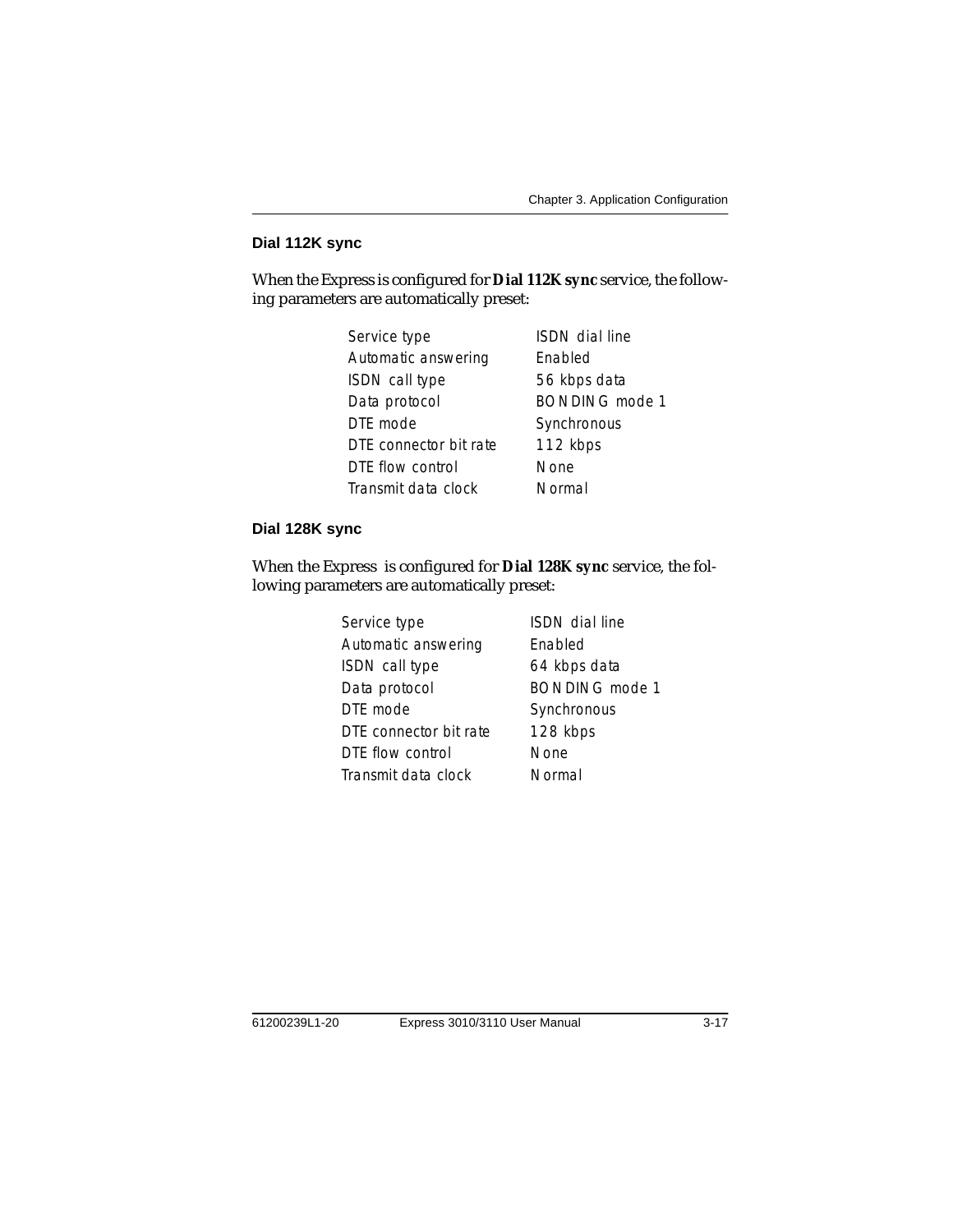#### **Leased 128k (Express 3010 only)**

When the Express is configured for **Leased 128k** service**,** the following parameters are automatically preset:

| Service type        | <b>ISDN</b> leased line |
|---------------------|-------------------------|
| Automatic answering | Enabled                 |
| ISDN call type      | Data 64k                |
| Data Protocol       | Clear Channel           |
| DTE mode            | Synchronous             |
| DTR option          | Ignore DTR              |
| DTE flow control    | No Flow Ctrl            |
|                     |                         |

#### **Ldm 128 Master (Express 3010 only)**

When the Express is configured for **Leased 128 Master** service, the following parameters are automatically preset:

| Service type        | <b>ISDN</b> leased line |
|---------------------|-------------------------|
| Automatic answering | Enabled                 |
| ISDN call type      | Data 64k                |
| Data protocol       | V.120                   |
| DTE mode            | Asynchronous            |
| DTR option          | Ignore DTR              |
| DTE flow control    | Hardware                |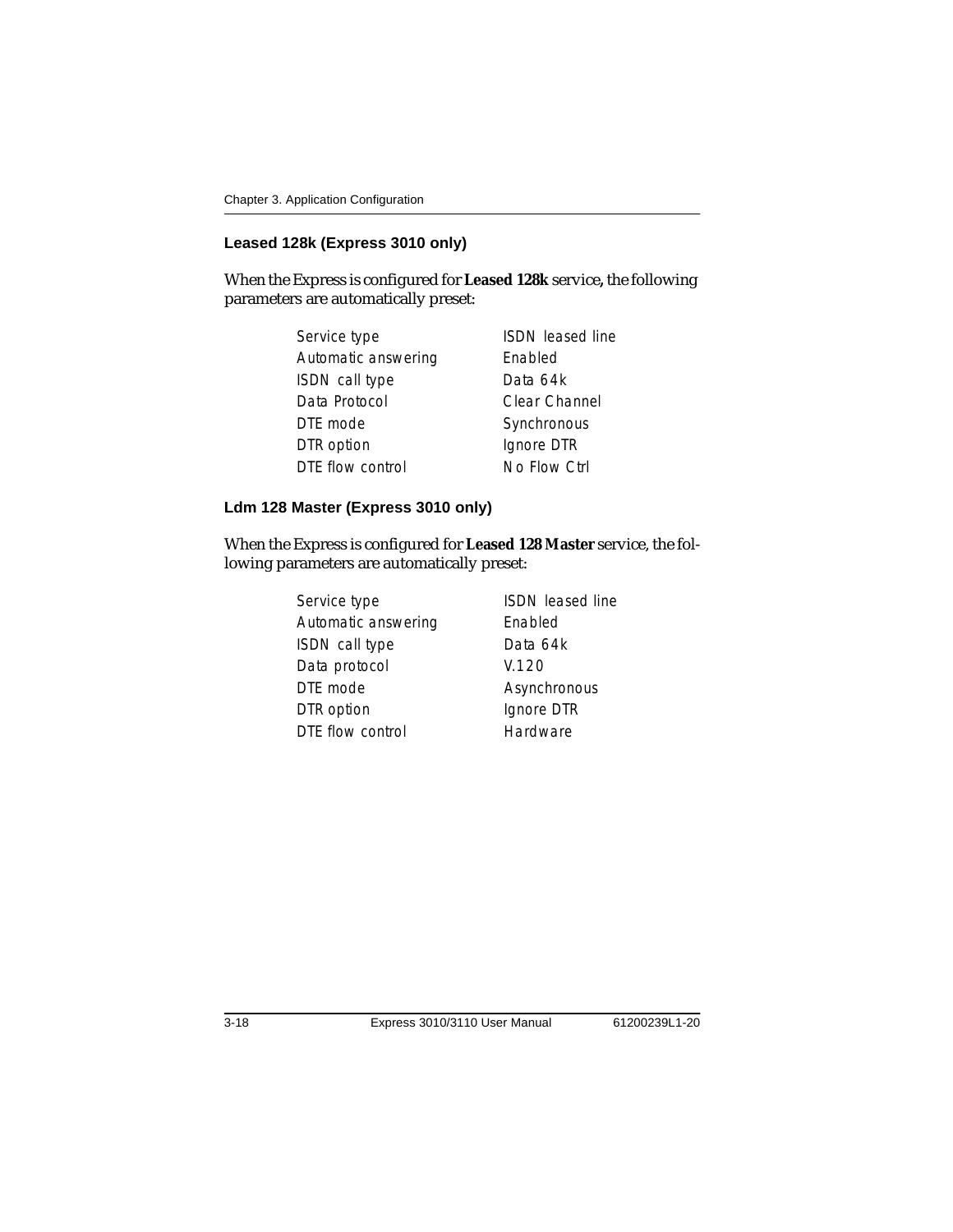#### **Dial V120 asyn**

When the Express is configured for **Dial V120 asyn** service**,** the following parameters are automatically preset:

| Service type           | <b>ISDN</b> dial line |
|------------------------|-----------------------|
| Automatic answering    | Enabled               |
| <b>ISDN</b> call type  | 64 kbps data          |
| Data Protocol          | V.120                 |
| DTE mode               | Asynchronous          |
| DTE connector bit rate | Hardware              |
| DTR option             | Ignore DTR            |
| DTE flow control       | Hardware              |

#### **Dial Bond asyn**

When the Express is configured for **Dial Bond asyn** service, the following parameters are automatically preset:

| Service type        |
|---------------------|
| Automatic answering |
| ISDN call type      |
| Data protocol       |
| DTE mode            |
| DTR option          |
| DTE flow control    |

ISDN dial line Enabled Data 64k Bonding Mode 1 Asynchronous Ignore DTR Hardware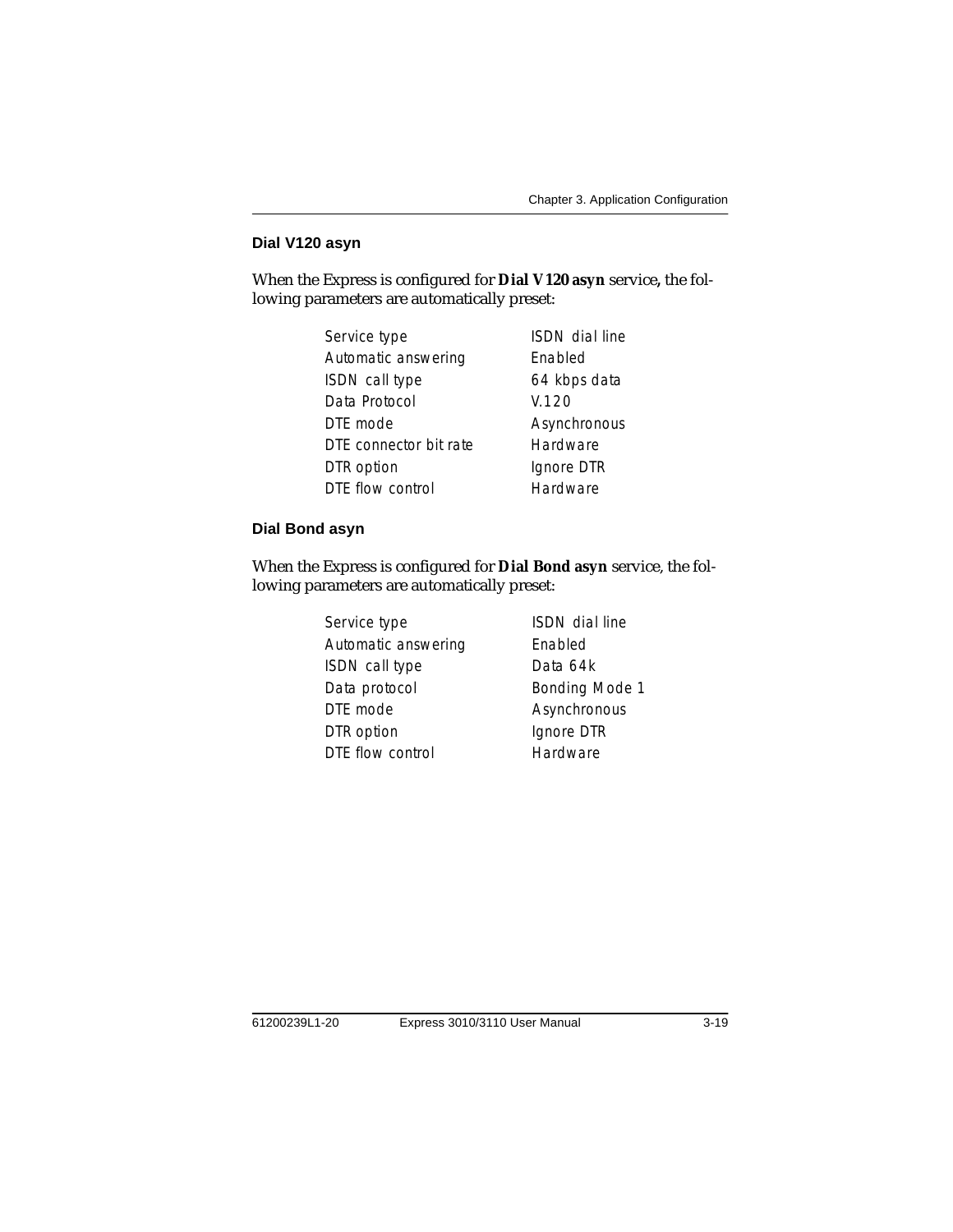#### **Internet 64K**

When the Express is configured for **Internet 64K** service, the following parameters are automatically preset:

| Service type          | <b>ISDN</b> dial line |
|-----------------------|-----------------------|
| Automatic answering   | Enabled               |
| <b>ISDN</b> call type | 64 kbps data          |
| Data protocol         | PPP asyn-sync         |
| PPP Mode              | <b>PPP</b>            |
| DTE mode              | Asynchronous          |
| DTR option            | Ignore DTR            |
| DTE flow control      | Hardware              |

#### **Internet 128K**

When the Express is configured for **Internet 128K** service, the following parameters are automatically preset:

| Service type          | <b>ISDN</b> dial line |
|-----------------------|-----------------------|
| Automatic answering   | Enabled               |
| <b>ISDN</b> call type | 64 kbps data          |
| Data protocol         | PPP asyn-sync         |
| PPP Mode              | Multilink PPP         |
| DTE mode              | Asynchronous          |
| DTR Options           | Ignore DTR            |
| DTE flow control      | Hardware              |

3-20 Express 3010/3110 User Manual 61200239L1-20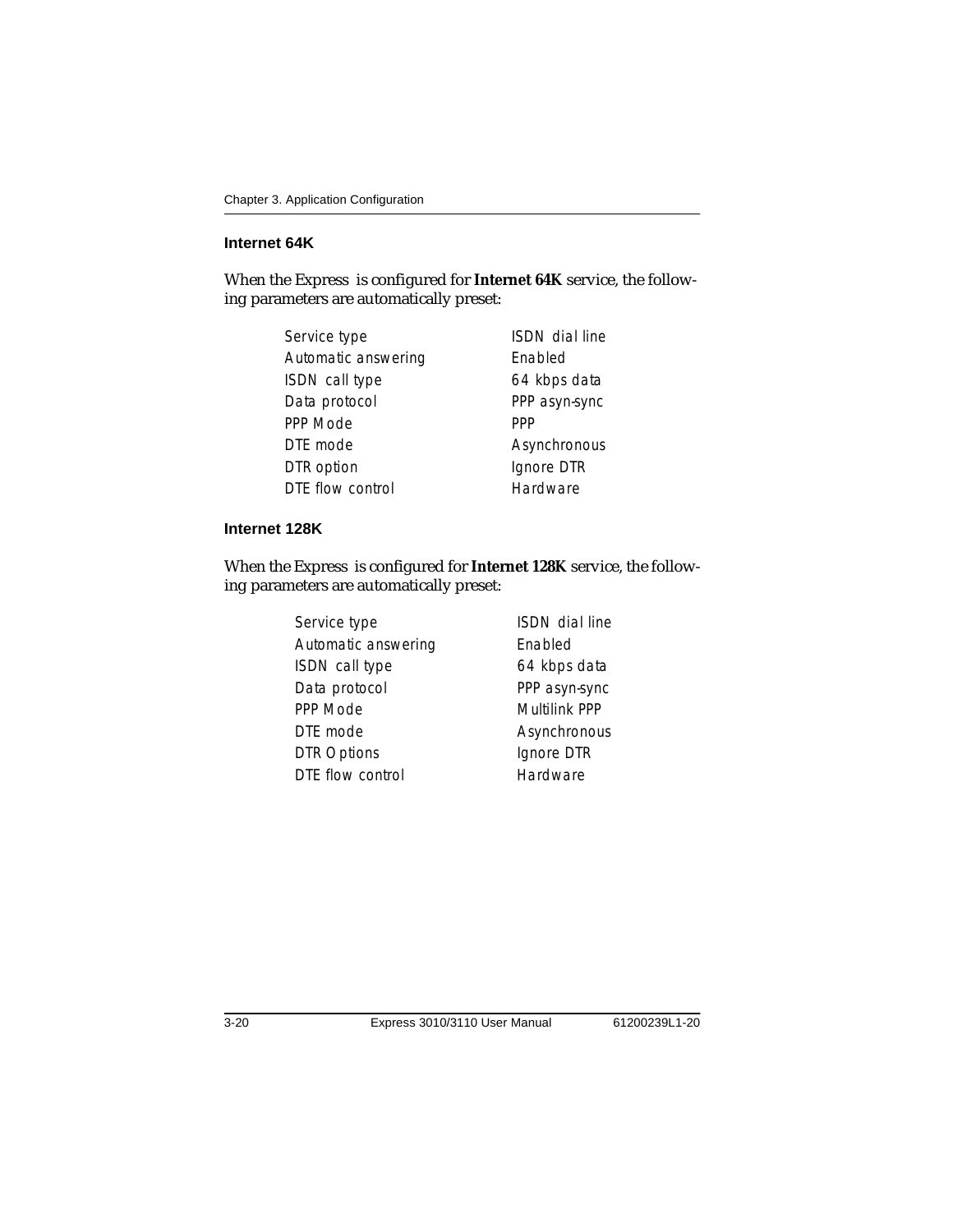#### **Remote 64K**

When the Express is configured for **Remote 64K** service, the following parameters are automatically preset:

| Service type          | <b>ISDN</b> dial line |
|-----------------------|-----------------------|
| Automatic answering   | Enabled               |
| <b>ISDN</b> call type | 64 kbps data          |
| Data protocol         | V.120                 |
| DTE mode              | Asynchronous          |
| <b>DTR Options</b>    | Ignore DTR            |
| DTE flow control      | Hardware              |
| Transmit data clock   | Normal                |

#### **Remote 128K**

When the Express is configured for **Remote 128K** service, the following parameters are automatically preset:

| Service type        | <b>ISDN</b> dial line |
|---------------------|-----------------------|
| Automatic answering | Enabled               |
| ISDN call type      | 64 kbps data          |
| Data protocol       | Bonding Mode 1        |
| DTE mode            | Asynchronous          |
| <b>DTR Options</b>  | Ignore DTR            |
| DTE flow control    | Hardware              |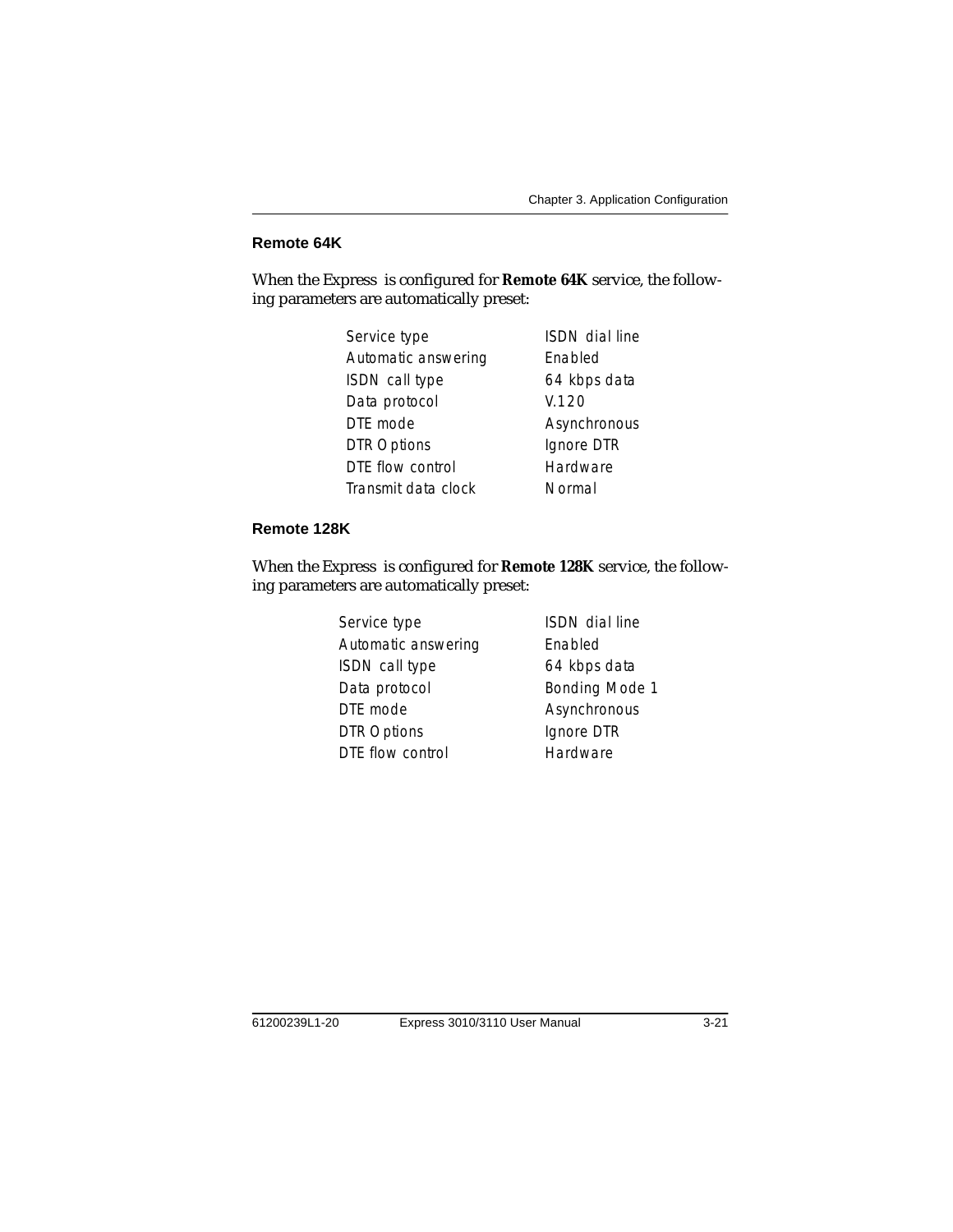### **Leased V120 (Express 3010 only)**

When the Express is configured for **Remote 128K** service, the following parameters are automatically preset:

| Service type        | <b>ISDN</b> leased line |
|---------------------|-------------------------|
| Automatic answering | Enabled                 |
| ISDN call type      | 64 kbps data            |
| Data protocol       | V.120                   |
| DTE mode            | Asynchronous            |
| DTR Options         | Ignore DTR              |
| DTE flow control    | Hardware                |

3-22 Express 3010/3110 User Manual 61200239L1-20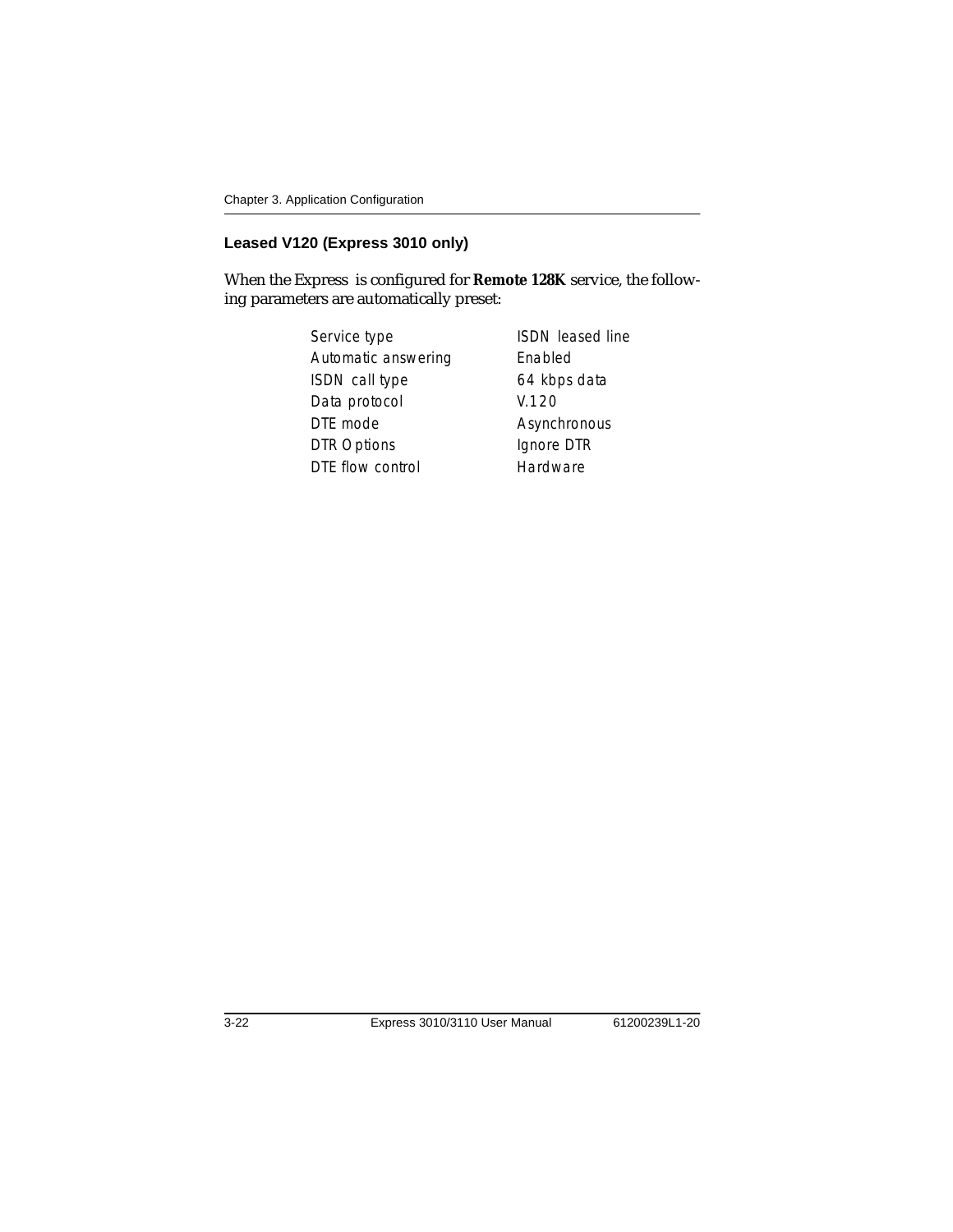### **CONFIGURING THE EXPRESS FOR V.25 BIS IN-BAND DIALING**

V.25 bis dialing is used primarily by DTE with synchronous interfaces. The Express supports the following V.25 bis commands to control automatic calling and answering:

| <b>CRN</b> | Call request (number in command)   |
|------------|------------------------------------|
| <b>CRS</b> | Call request (using stored number) |
| <b>PRN</b> | Program stored number              |
| <b>RLN</b> | List stored number                 |
| CIC.       | Connect incoming call              |
| <b>DIC</b> | Disconnect incoming call           |



*When using stored numbers V.25 bis accesses stored numbers 1 through 9. See the section VT 100 Terminal Dialing Options on page 3-6.*

#### **SYNC V.25 Dialing**

V.25 bis specifies that the characters should be ASCII, 7 bits, with even parity, and one stop bit. However, for versatility the Express allows the data bits, parity, and stop bits to be changed as defined under **Data**  format.

This setting allows for V.25 bis messages in asynchronous (start/stop) data format.

*In synchronous mode, the Express is an ISDN version of a synchronous modem. For configuration or troubleshooting, the unit requires connection to an async VT 100 terminal and the dial option must be set to AT Commands. After the unit is completely configured, set the dial option to V.25 bis and exit the VT 100 terminal interface. The unit is* 

**NOTE** 

*now ready to respond to V.25 bis dialing commands. If it is necessary to reenter the VT 100 interface for re-configuration, troubleshooting or to view the status buffer, perform the following steps: (1) power the unit off, (2) set dip switch 2 to off (up) for factory default AT commands, (3) power the unit back on, (4) set dip switch 2 to on (down), and (5) type*  **AT!V** *to activate the terminal interface.*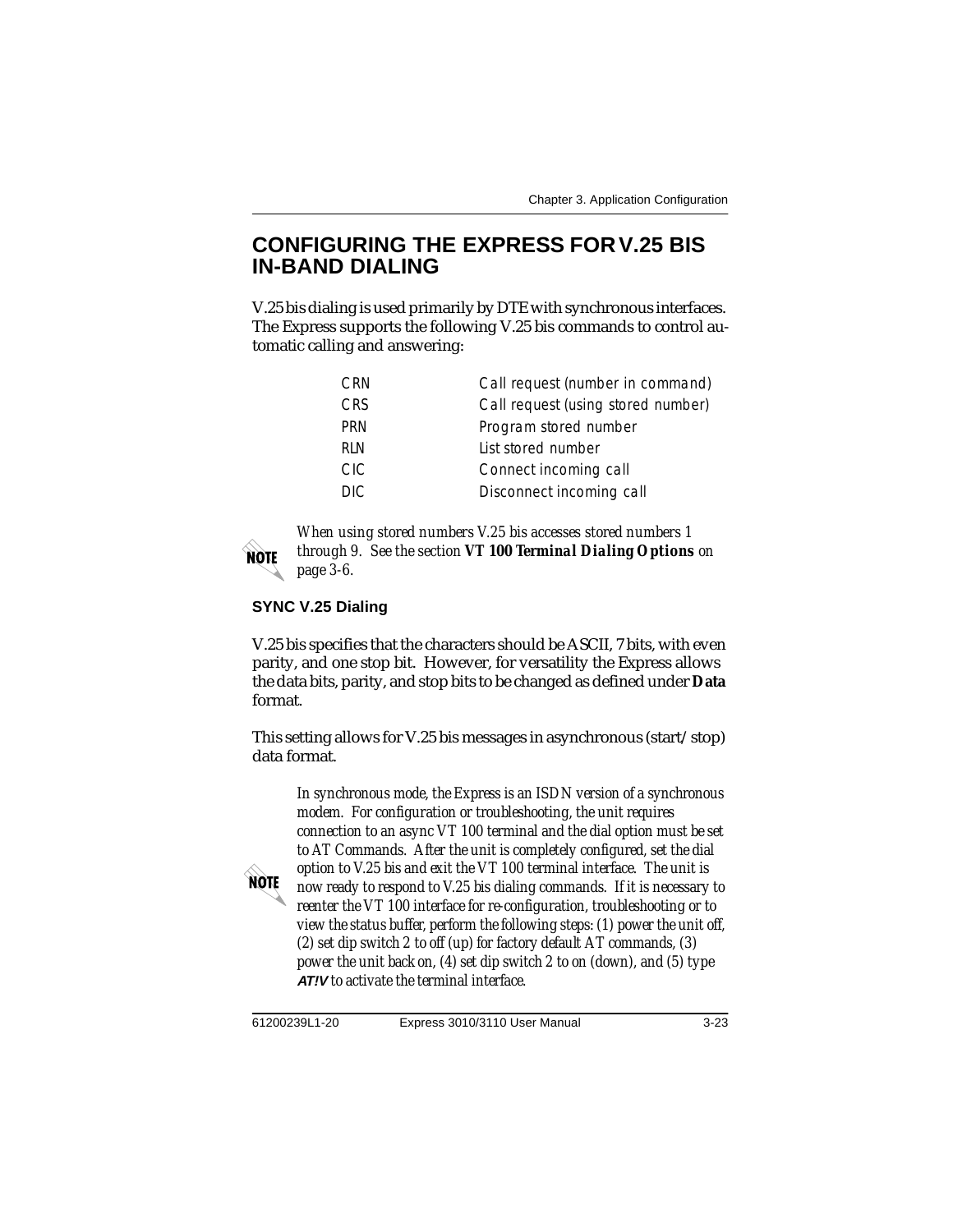#### **SYNC V.25 HDLC Dialing**

Although V.25 bis allows asynchronous data format, asynchronous DTE is more likely to support the AT command set than V.25 bis.

This setting provides V.25 bis messages in bit-synchronous format (for example, HDLC, SDLC, X.25). The bit-synchronous format is the most commonly used by V.25 bis.

This option specifies that the characters should be 7-bit ASCII, with the 8th bit ignored (it may be either 0 or 1).

The first byte of each packet contains all one bits  $(A = FF HEX)$ , and the second byte of each packet (the C byte) is either 13 HEX or 03 HEX if not the final packet.



*Select V.25 HDLC flags if your terminal equipment requires idle state flags.*

#### **SYNC V.25 BISYNC Dialing**

This setting allows for V.25 bis messages in byte-synchronous format (BISYNC). V.25 bis specifies that the characters should be ASCII, 7 bits, and odd parity. This setting allows synchronous DTE which does not use HDLC to support serial in-band dialing.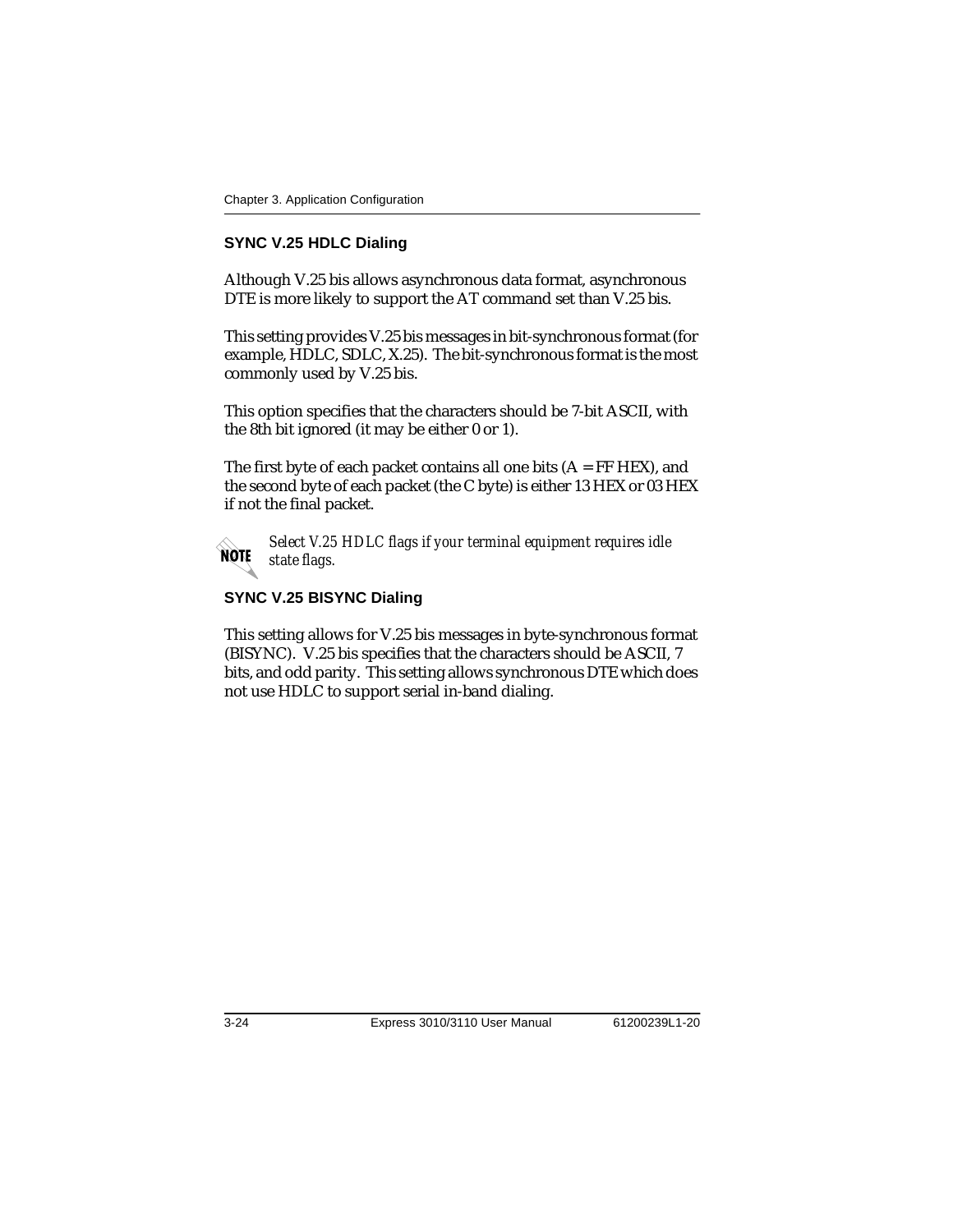## **THE STATUS BUFFER**

The status buffer is discussed in the section *Configure the Express 3010* on page 3-4.

# **TEST OPTIONS**

Press **Ctrl+T** to display the Express Test menu screen. The Express provides the following test options:

- 1. Test Remote
- 2. Loopback Protocol
- 3. Lpbk Proto Timeout=1 min
- 4. Loopback Disable = V54 Accepted
- 5. NEBE/FEBE

Press the number corresponding to the desired option and press **Enter**  to select an option.

#### **Test Remote**

This test causes the Express to issue a V.54 inband loopback command to a far-end unit and BERT test the link using a built-in pattern generator/checker. This allows a circuit to be tested without any extra test equipment. To use this feature, both units must be configured for Clear Channel operation and the far-end unit must be able to respond to V.54 loopback commands. See the section *Setting Protocol Options* on page 3-10 to configure the unit for Clear Channel operation. The builtin 2047 pattern generator/checker displays the number of bytes transmitted on the top line and the number of errored bytes received on the lower line of the front panel display. Pressing **0** clears the counts. Pressing **Cancel** ends the test.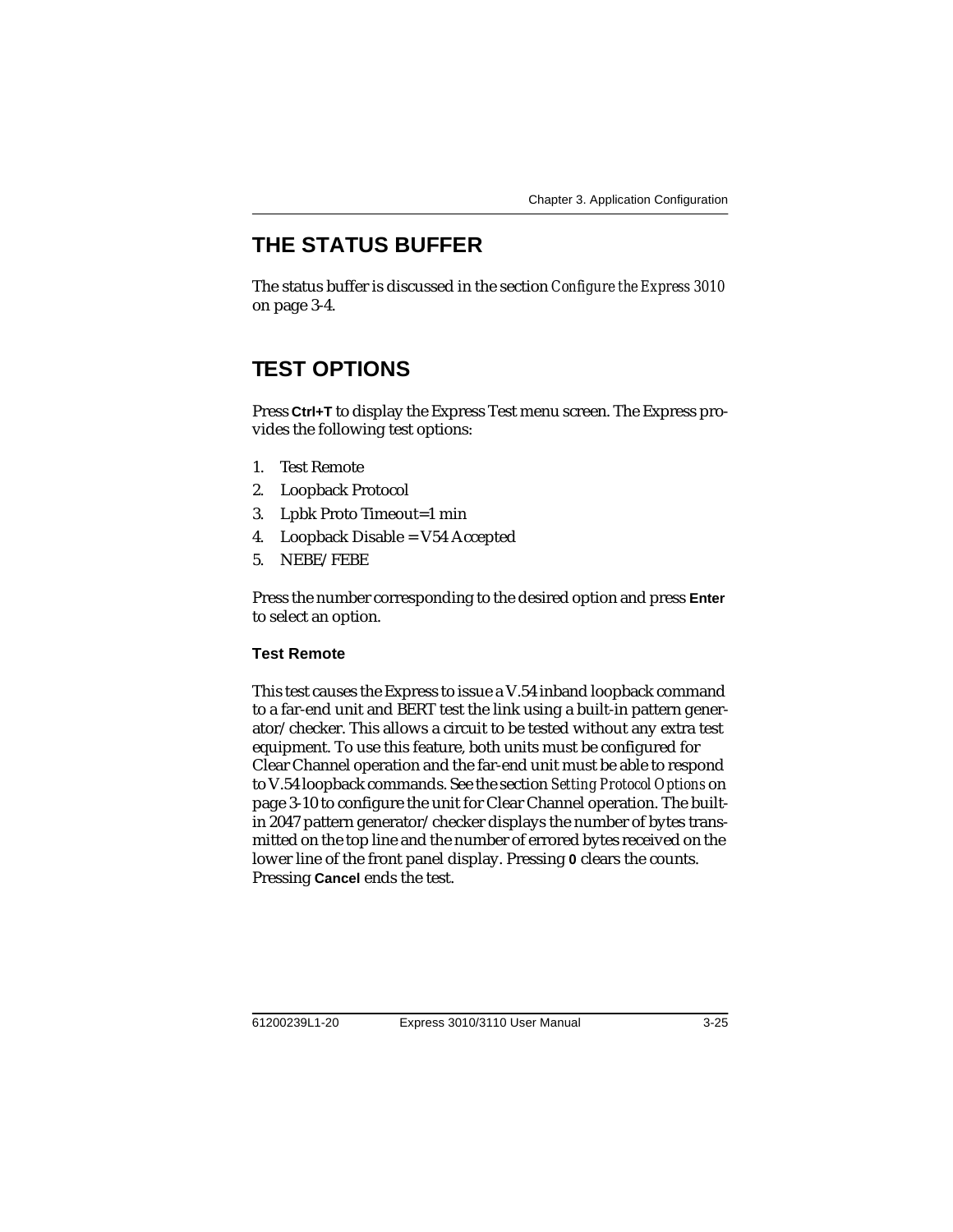#### **Loopback Protocol**

This option allows data to be looped back toward the network after passing through a selected protocol such as BONDING. See Figure 3- 1 for loopback points.



**Figure 3-1. Express Loopback Points**

#### **Lpbk Proto Timeout = 1 min**

This option sets the length of time for the loopback protocol test.

#### **Loopback Disable = V54 Accepted**

The Express responds to V.54 loopback commands.

#### **Near-End Block Errors/Far-End Block Errors (NEBE/FEBE) (Express 3010)**

Use this test to determine the quality of the network connection by viewing the number of near-end block errors (NEBE) and far-end block errors (FEBE) occurring on the ISDN U-interface. A large count indicates problems with network equipment.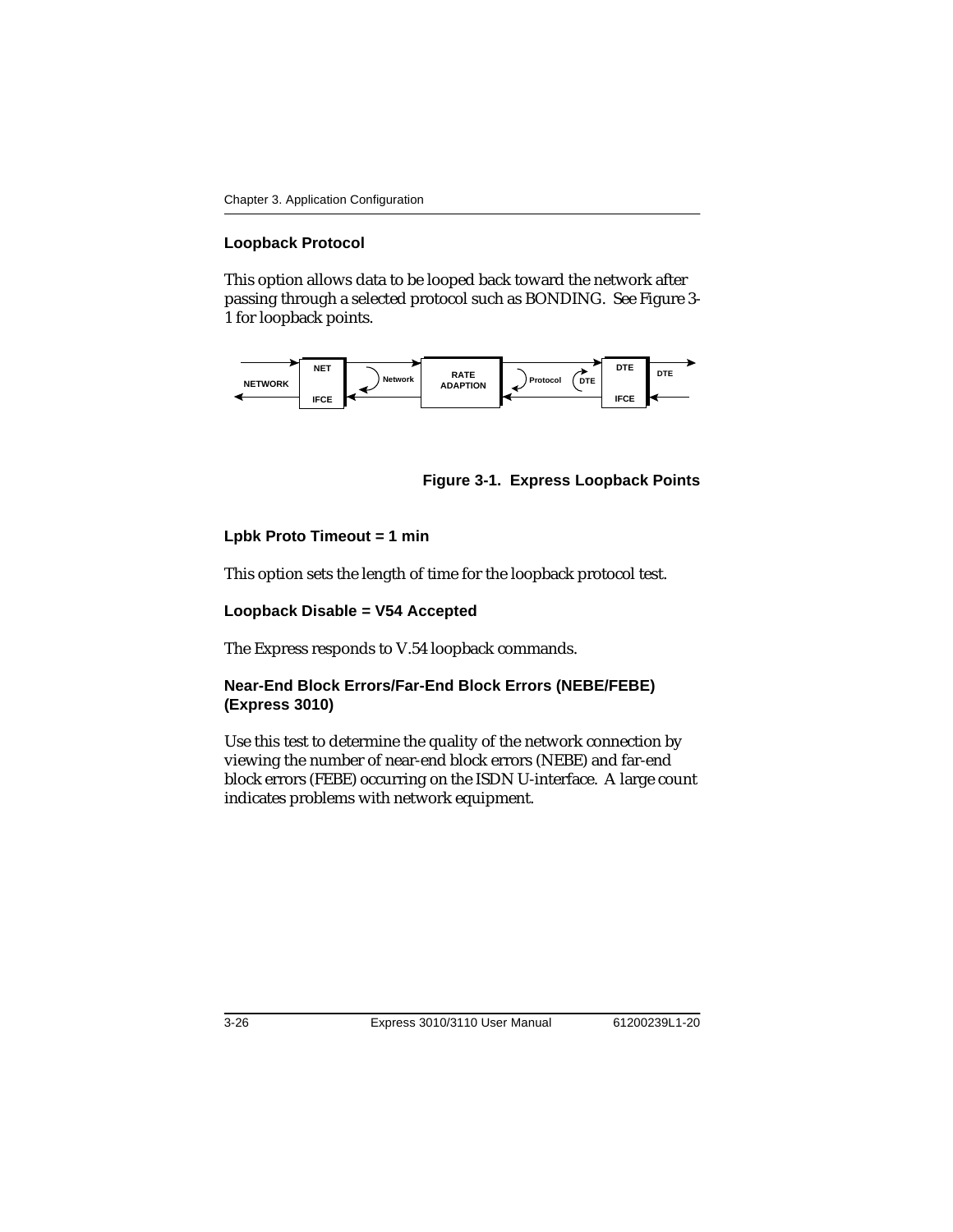# Chapter 4 Upgrading Software

As features are added to the Express, software upgrades may be necessary. The Express has flash memory allowing the software to be upgraded from a file provided by ADTRAN. The current version of the software can be found on the Status menu in the VT 100 Terminal Emulation menus.

The software can be upgraded using HyperTerminal or any terminal emulation package supporting the XMODEM or XMODEM 1K protocols. Please proceed to the appropriate section for further instruction.



*If a terminal emulation package other than HyperTerminal is selected, please see the instructions supplied with the package to set up an XMODEM or XMODEM 1K connection.*

# **Using HyperTerminal to Upgrade Software**

- 1. Download the necessary upgrade files from the ADTRAN web site (www.adtran.com).
- 2. From the **Start** button, choose **Programs**; then choose **Accessories**, then **HyperTerminal**.
- 3. When the **Connection Description** window appears, type in a connection name, select an icon, and click **OK**.
- 4. In the **Connect To** window, select the COM port to which the Express is connected in the **Connect using** field and click **OK**.
- 5. The **COM port Properties** window appears next. Change the **Bits per second** field to **57600** and click **OK**.
- 6. You are now connected. Next type **AT!FLASHLOAD** to initiate the firmware update. The AT command will not be visible since echo is off by default. To enable echo, type **ATE1**.
- 7. Click on the **Transfer** menu; then click **Send File…** .
- 8. Click **Browse** to locate the directory and file to download to the Express.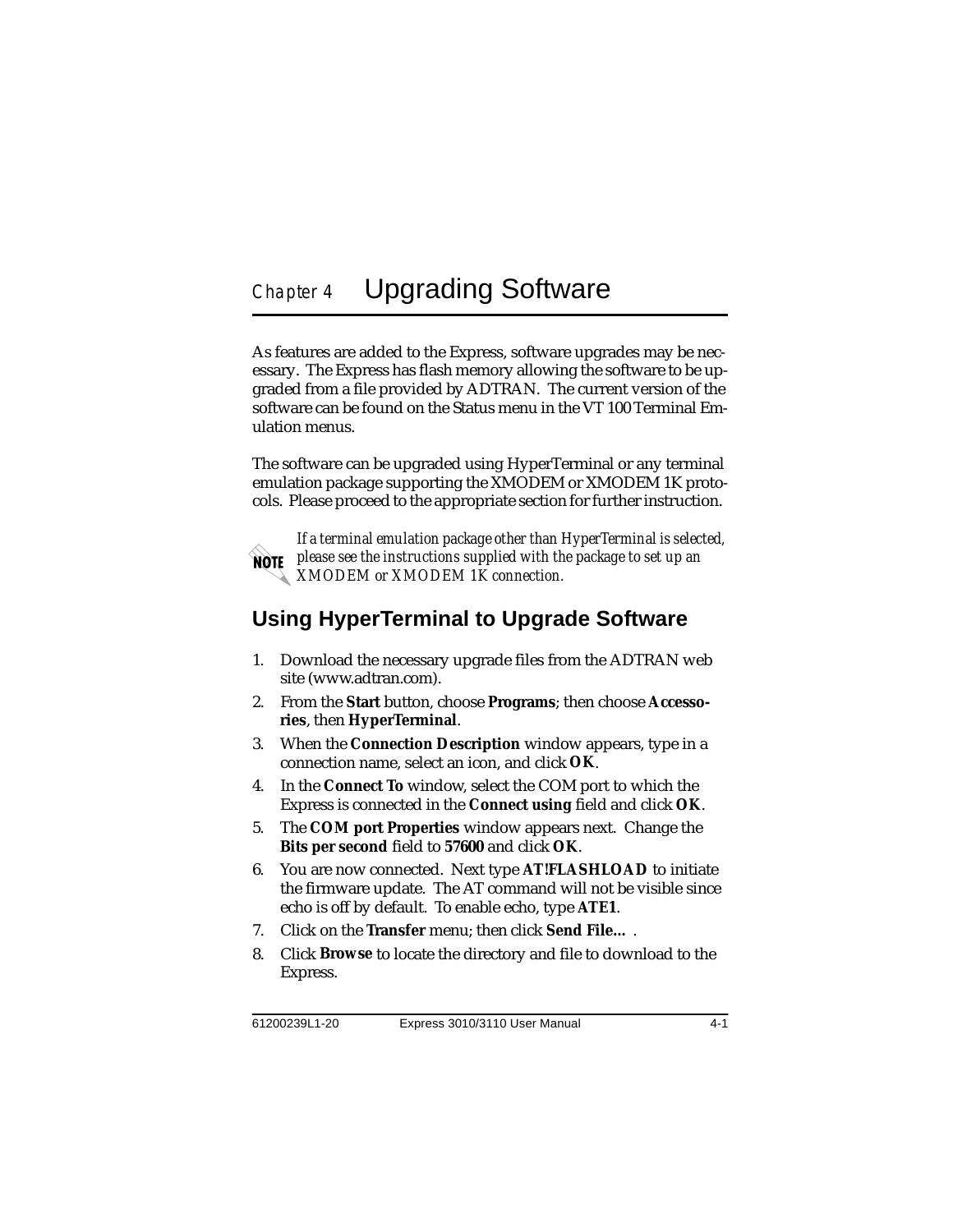#### 9. Change the **Protocol** to **1K Xmodem** and click **Send**.

10. Once the download is complete, exit HyperTerminal, saving the session if desired.

The software upgrade is now complete. If the PWR/LINE, B1 and B2 LEDs are flashing, the software upgrade failed. See *Troubleshooting* on page 6-1 if the software upgrade failed.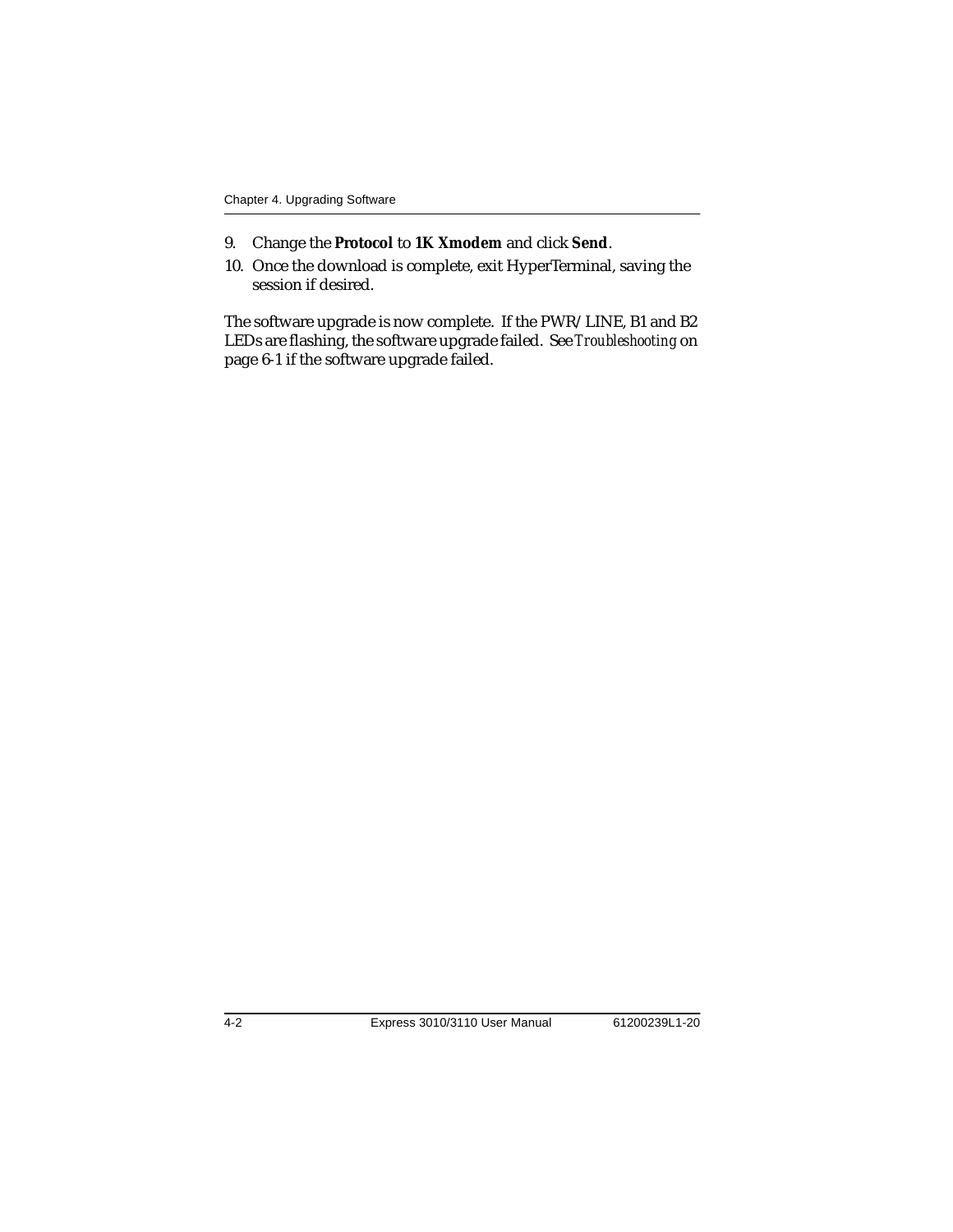# Chapter 5 Installing an Analog Modem

### **INTERNAL ANALOG MODEM APPLICATION**

In order to connect an internal analog modem to the Express the following items are necessary:

- Internal analog modem
- RJ-11 to RJ-11 telephone cable

Figure 5-1 shows how to connect an internal modem to the Express.



**Figure 5-1. Internal Analog Modem Application**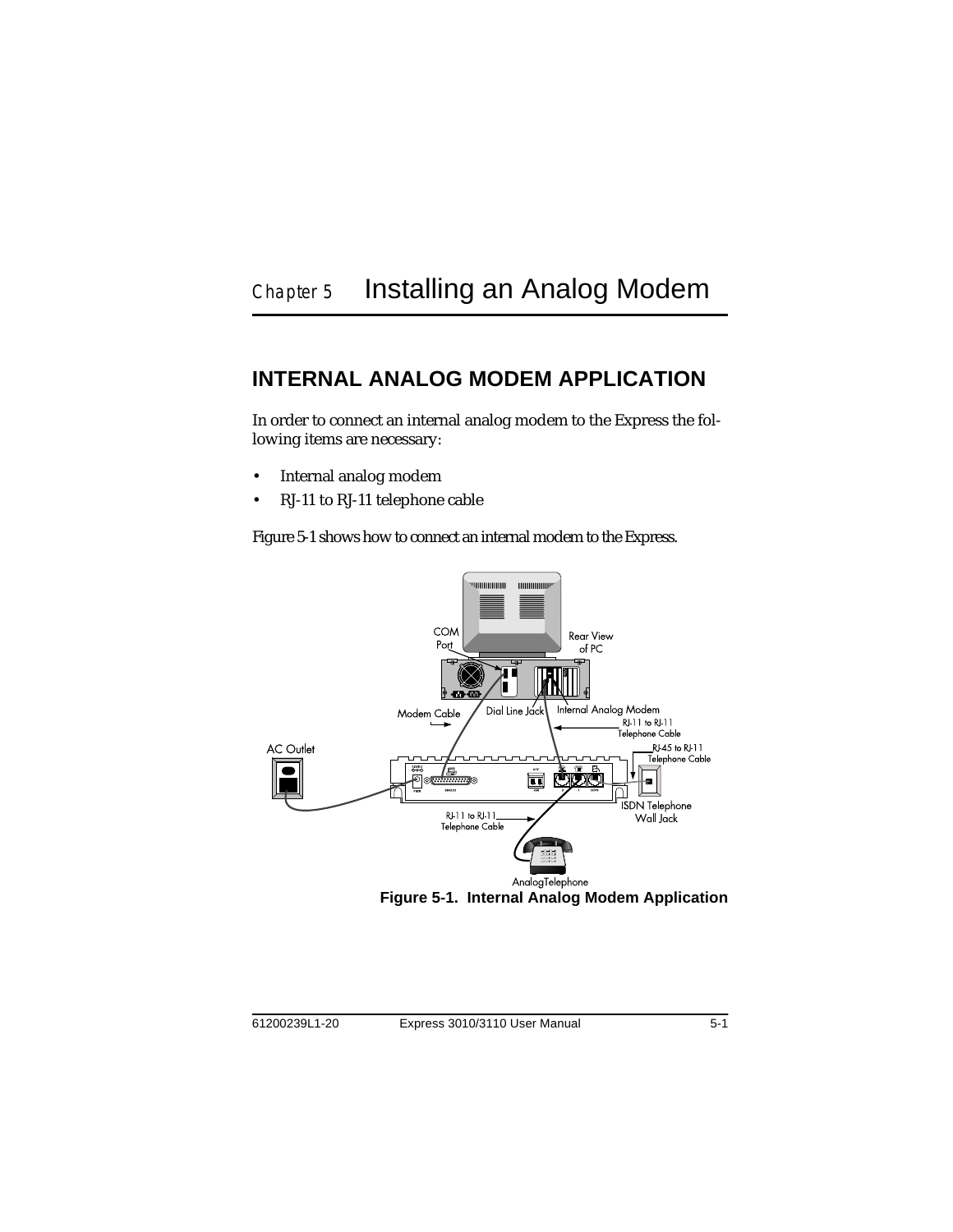When using an internal analog modem and the Express, two COM ports are assigned on the PC. Both COM ports are configured independently. See the manufacturer's documentation for internal analog modem configuration.

### **Connecting an Internal Analog Modem**

To connect an internal analog modem to the Express, use the following procedure:

- 1. Ensure the Express is connected to the PC.
- 2. Connect one end of the RJ-11 to RJ-11 telephone cable to the telephone jack labeled **2** on the Express. Positioned above the jack is an illustration of a telephone above a modem.
- 3. Connect the other end of the RJ-11 to RJ-11 telephone cable to the **Dial Line** or **Line jack** on the internal analog modem.



*See the documentation for the internal analog modem to determine which jack on the internal analog modem is the Dial Line or Line jack.*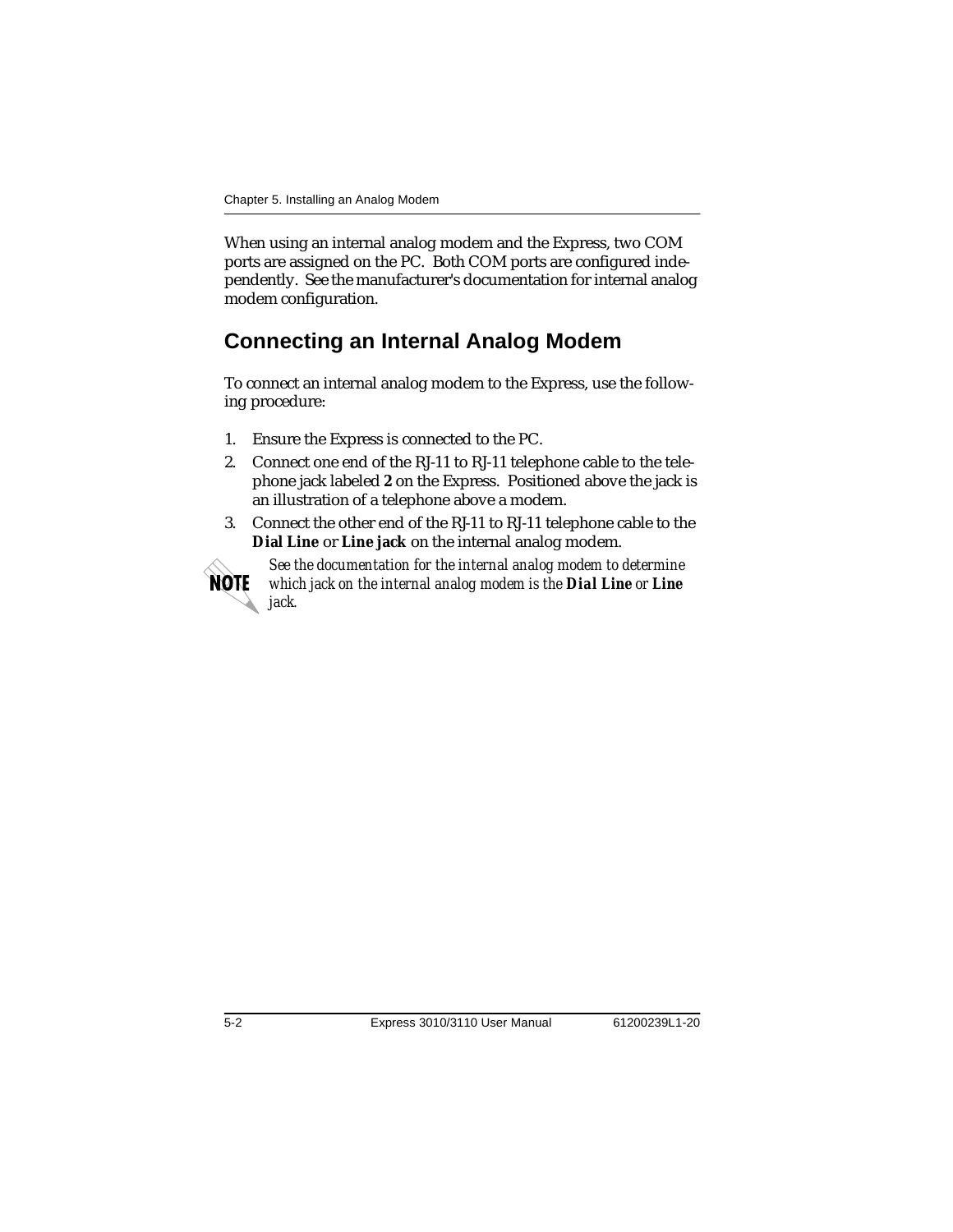# Chapter 6 Troubleshooting

# **TROUBLESHOOTING GUIDELINES**

This section provides troubleshooting techniques to resolve problems that may be encountered while operating the Express. If problems persist contact ADTRAN technical support for assistance (see the inside back cover of this manual).

# **Power/Line LED is Off**

This indicates a problem with the power to the unit. Verify the power cord is connected to the Express and is plugged into a working 120 volt AC electrical outlet.

### **Power/Line LED Flashes and 1 and 2 LEDs are Off**

This indicates a problem with the physical connection of the ISDN line from the local telephone company to the Express.

- 1. Verify the large end of the RJ-45 to RJ-11 telephone cable (included with the Express) is connected to the ISDN connector on the rear panel of the Express.
- 2. Verify the small end of the RJ-45 to RJ-11 telephone cable is connected to the ISDN telephone wall jack installed with Basic Rate ISDN.
- 3. Contact the local telephone service provider.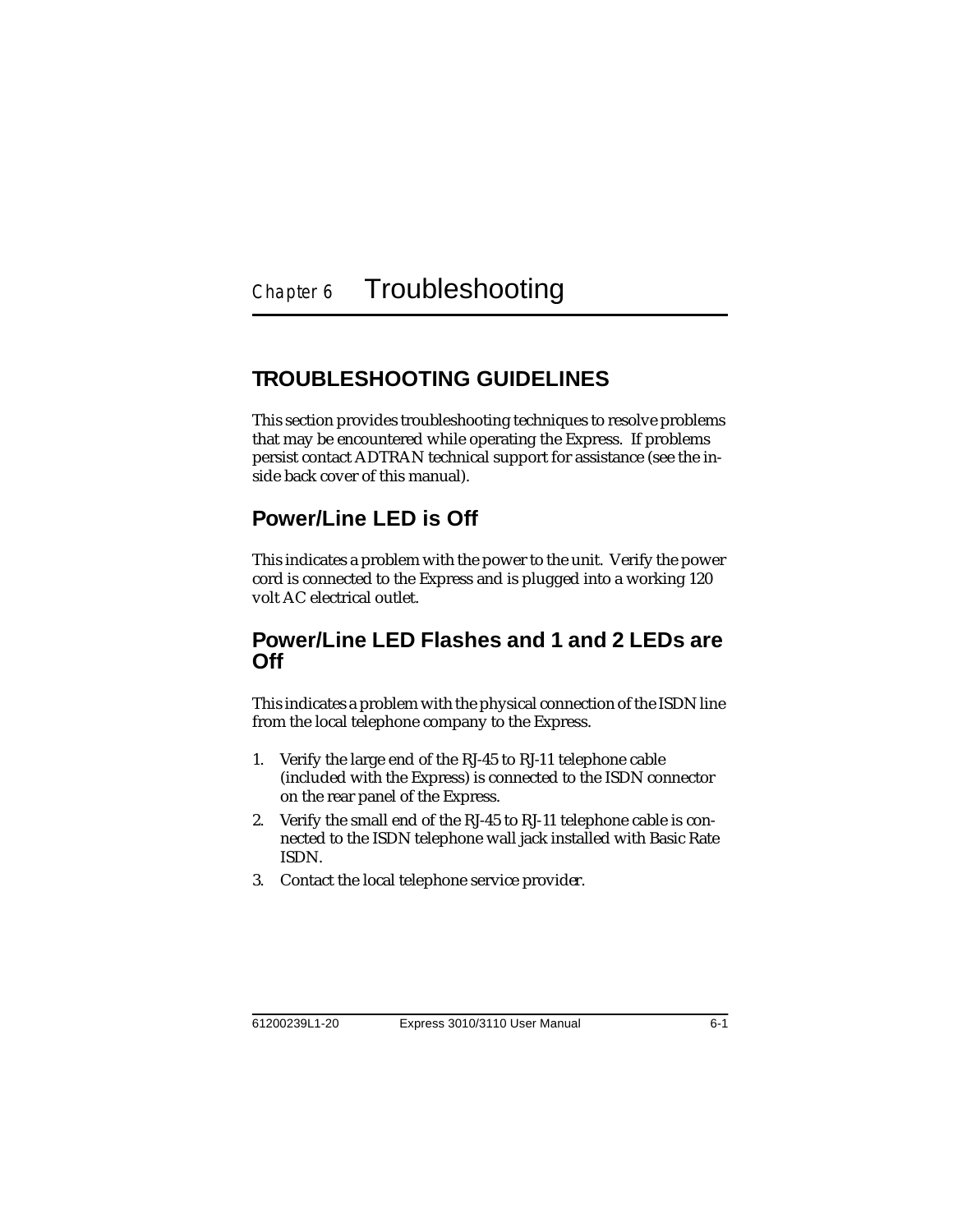### **Power/Line LED, 1, and 2 LEDs Flash Green**

This indicates a configuration problem. Verify the following information is correct:

- Switch Type
- Service Profile Identifiers (SPIDs)
- ISDN Phone Numbers

This information can be viewed by using the Express Configuration program or the Configuration Screen in the VT 100 menu system. The Link Status should indicate **Link Up** if all configuration information is correct and the unit is properly connected. If the link status is good and calls still cannot be placed, review the section *Dial-Up Connection Problems* (below).

Auto-Detect can be enabled at the **Auto-Detect SPIDs/Switch** option in the Configuration screen of the VT 100 menus to automatically detect the SPIDs and the Switch Type.

Look for the following with the COM port setup:

- IRQ conflicts
- Wrong DTE speed

*Power/Line LED, 1, and 2 LEDs flash green sequentially. After a software upgrade, if the Power/Line, 1 and 2 LEDs flash green in* 



*sequence, a problem occurred. Restart the download using the instructions in Chapter 4. If the download fails a second time, contact ADTRAN technical support.*

# **Dial-Up Connection Problems**

Many connection problems can be diagnosed by viewing the status buffer message returned from the ISDN network and the Express. These messages are accessed by choosing the **Status Buffer** button in the **Diagnostics** tab of the ADTRAN Express Configuration window.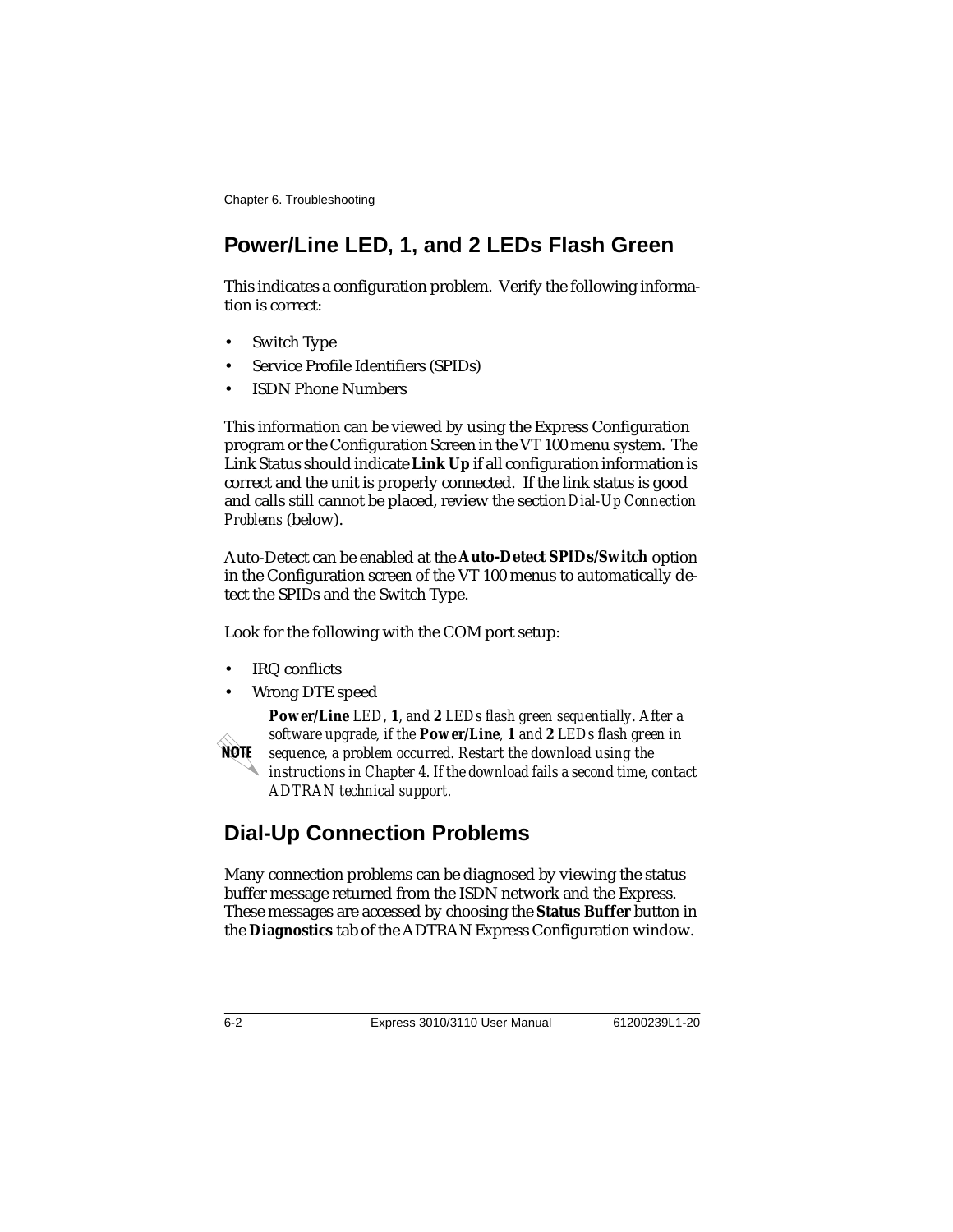The Status buffer can also be accessed using the key sequence **Ctrl+V** in the VT 100 menu system. Issue the AT command **AT!V** from a terminal emulation package such as HyperTerminal to invoke the VT 100 menu system.

Ensure the following to verify the correct protocol is selected:

- PPP or V.120 generally for Internet applications
- V.120 or Multilink PPP for work-at-home

### **Auto-detect Switch/SPIDs Remains at Link Down**

The Link Down condition persisting for longer than five minutes indicates a problem with the ISDN line provided from the telephone company. The ISDN physical layer device has not been able to synchronize to the network. Ensure that the RJ-45 to RJ-11 telephone cable is correctly installed between the Express and the ISDN wall jack and that the Express is powered on. If the wall jack does not have ISDN installed on the two middle pins (tip, ring), the Express will never synchronize to the telephone switching equipment. Call the local telephone company and have them check the ISDN line for correct operation.

### **Express Not Detected**

If the Express Configuration program cannot detect the Express, verify the following:

- 1. The Express is powered on.
- 2. No other applications are running that could be using the COM port to which the Express is attached. A Windows application does not have to be active to tie up a COM port. Be sure to check the Windows 95/98 Taskbar for any suspended applications (such as HyperTerminal) that may be using the COM port. If any are minimized, these must be closed before starting the Express Configuration program.
- 3. If you are operating at 230.4 kbps, Switch 1 to Off (up). Also, confirm that the computer has a 16650 UART.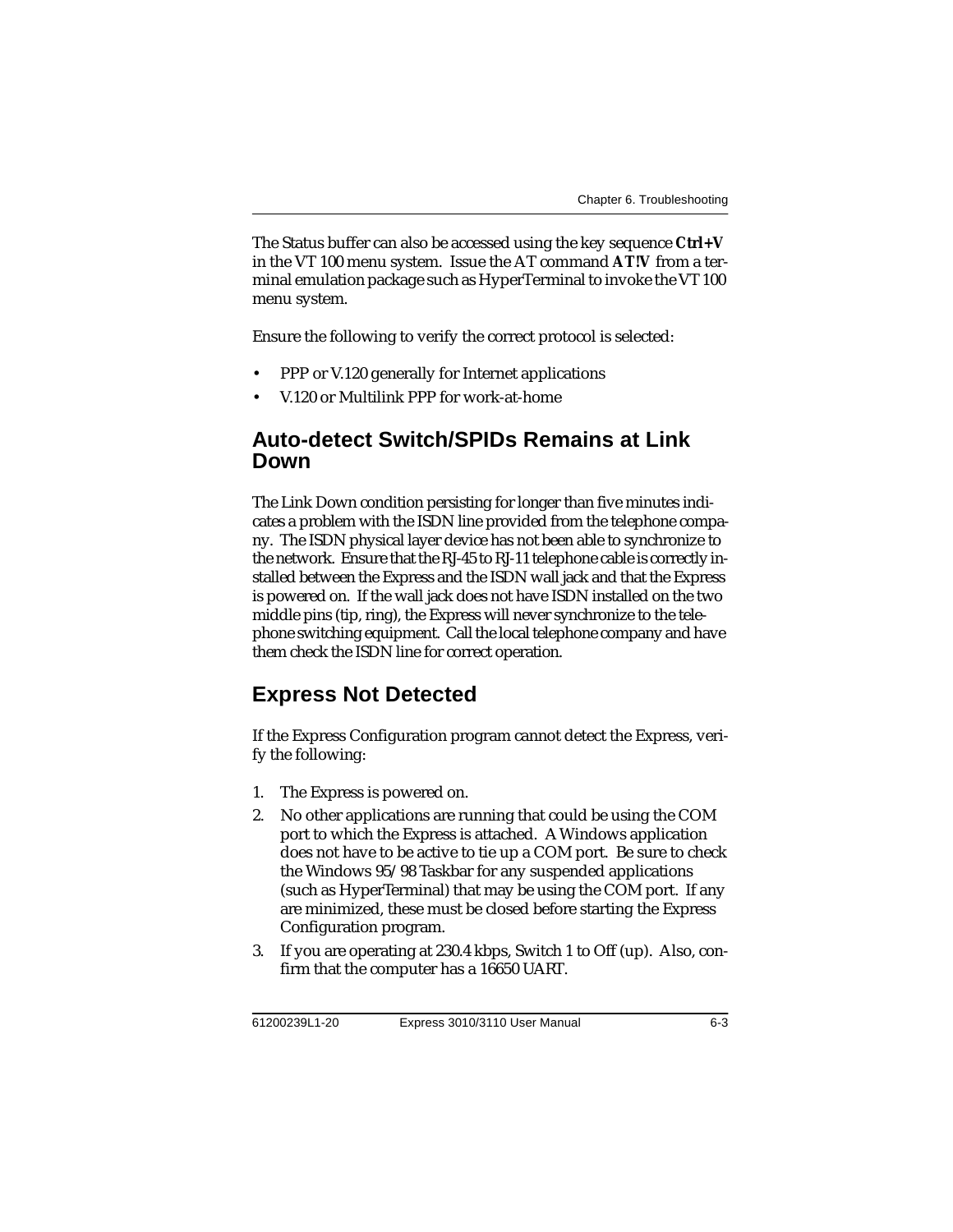### **Difficulty with 230.4 kbps Operation**

If the Express does not work when the DTE rate is set to 230.4 kbps inside Windows, verify the following:

- 1. Verify that switch 1 on the back of the Express is set to Off (up).
- 2. Verify that a high speed serial card with a 16650 UART is being used and the software drivers to support the extended baud rate tables are installed.

### **Dial-Up Networking Difficulty**

If Windows 95/98 Dial-Up Networking cannot talk to the Express, check the modem configuration for the Express. Ensure the bit rate for the DTE is set correctly. If the PC is not equipped with a 16650 UART, then the fastest DTE operation speed is 115.2 kbps. Ensure the speed is not higher than the PC and modem can support.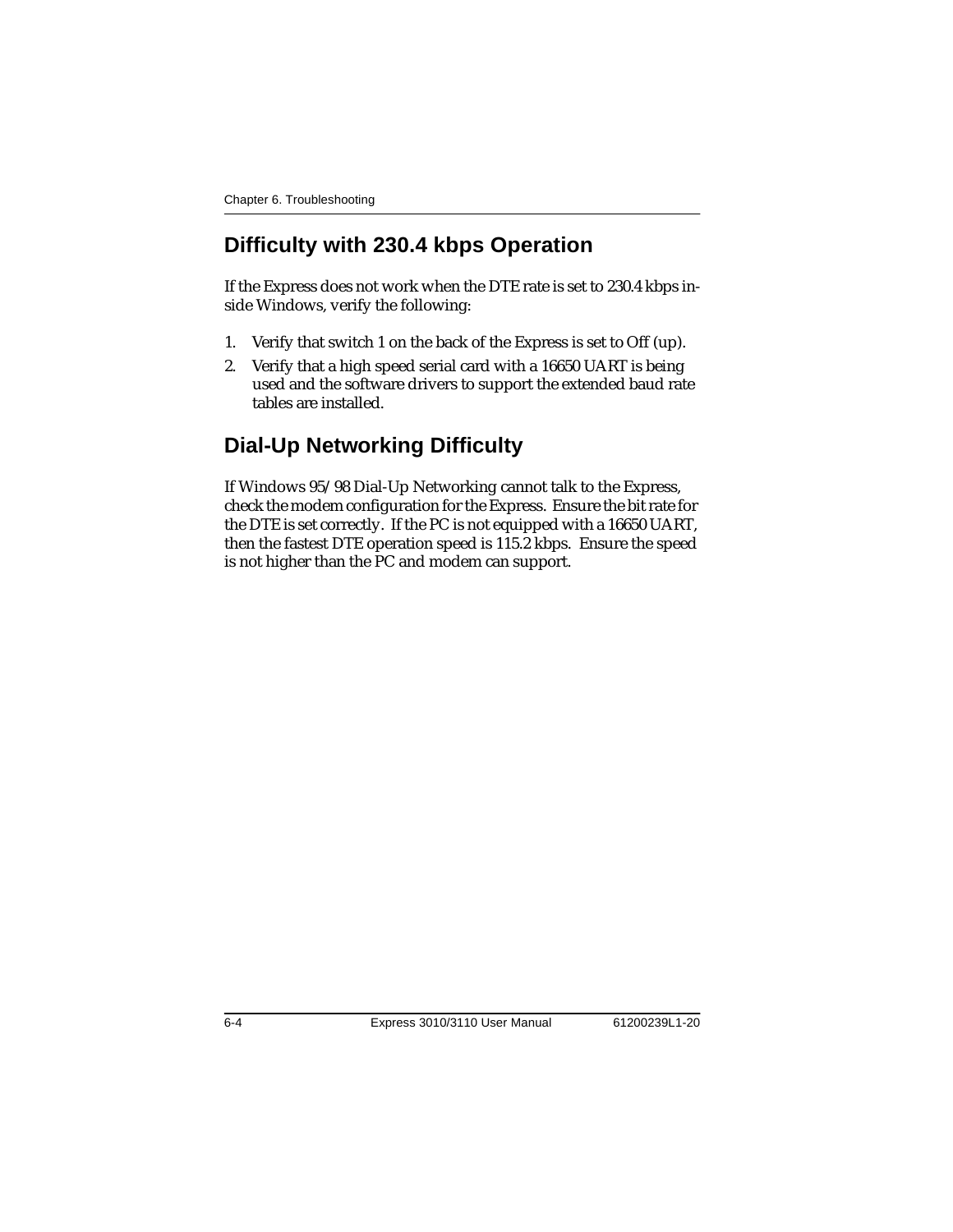# Appendix A AT Commands and S-Registers

While a call is not established, the DTE port accepts AT commands. During this time, the CD signal is inactive. When a call is established, the port is used for data. This data mode is indicated by the CD signal active. The Express can be configured and controlled with AT commands from a serial port similarly to analog modems.

To exit data mode and enter command mode, the serial port must transmit a proper escape sequence to the Express. A specified time delay must occur between the last data character and the first escape sequence character. This is the guard time delay, and it can be changed by writing a value to the S12 register. The default value for the guard time is one second. For a valid escape sequence to occur, the DTE must transmit the escape code character three times in succession with delay between each character being less than the guard time. The default escape sequence is **+++**.

Once command mode is entered, AT commands can be transmitted to the Express to configure most of the options, dial remote Expresss, or initiate tests to check the Express and the network connections. All command lines must begin with the AT character set in either capital or lower case letters. To return an active call to the on-line state type **ATO**.

Commands may be separated with spaces for readability. The maximum length for a command line is 40 characters. Each command line is executed by the Express upon receipt of a terminating character. The default terminating character is a carriage return (ASCII 013), but it can be changed by writing a different value to register S3. Before the terminating character is transmitted, the command line can be edited by using the backspace character (ASCII 008) to erase errors so the proper commands can be entered.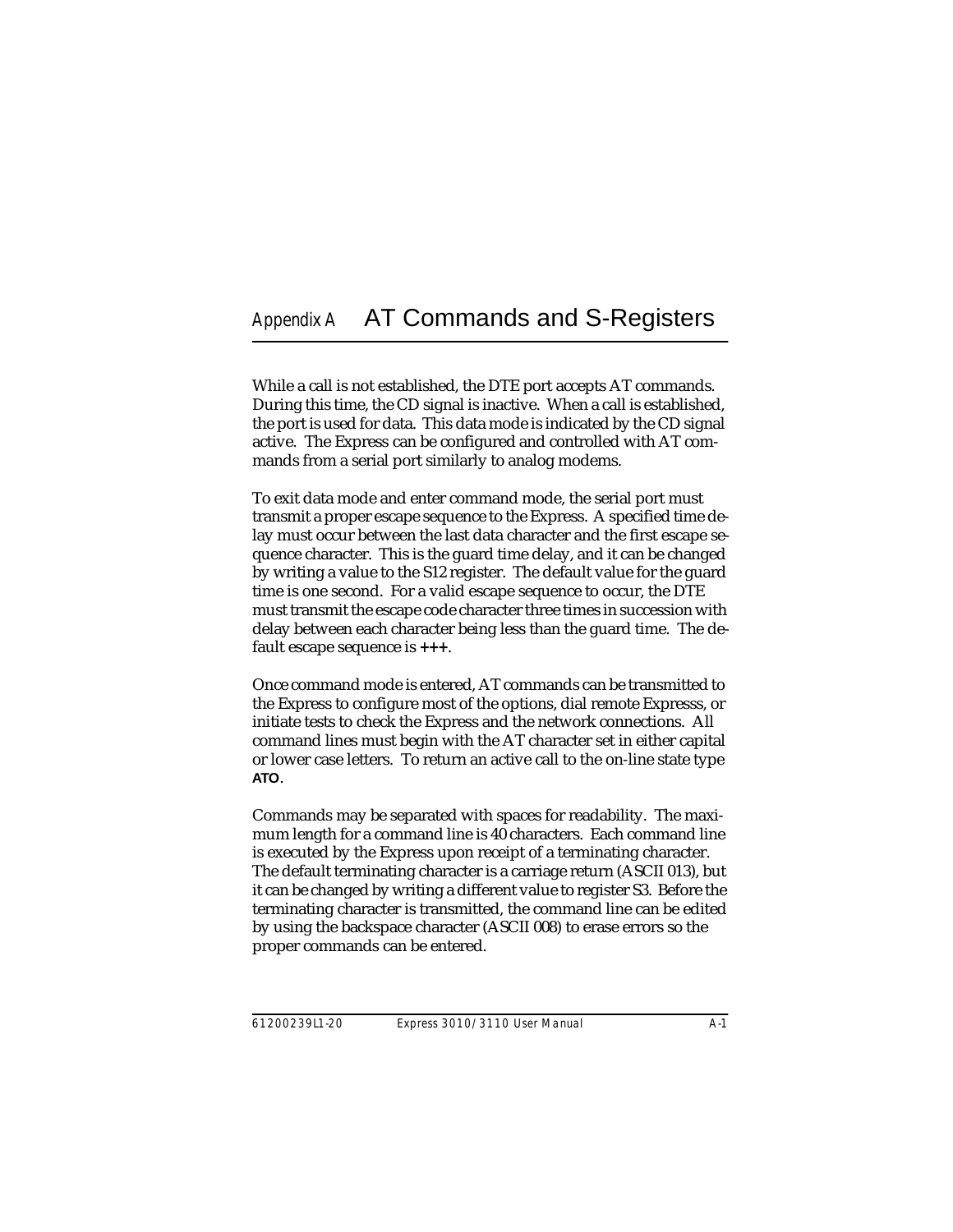### **Using an AT Command**

Type **AT** followed by the letter of the command and numeric value of the setting desired and then press **Enter**. The following command returns the software version of the unit:

ATI1

### **Using S-Registers**

The configuration of the Express can be changed or reviewed with Sregisters. See the section *S-Register List* on page A-9 for a description of each S-register and its corresponding range of values.

### **Reading an S-Register**

Type **ATS** followed by the number of the S-register to be read followed by a question mark and press **Enter**.

ATS0?

### **Reading an S-Register String**

The Express uses S-register strings to store strings of digits for stored phone numbers, SPIDs, etc. Type **ATSS**, followed by the number of the string S-register to be read, followed by a question mark, and press **Enter.**

ATSS80?

# **Changing an S-Register**

Type **ATS**, followed by the number of the S-register to be changed, followed by an equal sign, followed by the numeric value to be assigned to the register, and press **Enter**.

 $ATSO=2$ 

A-2 Express 3010/3110 User Manual 61200239L1-20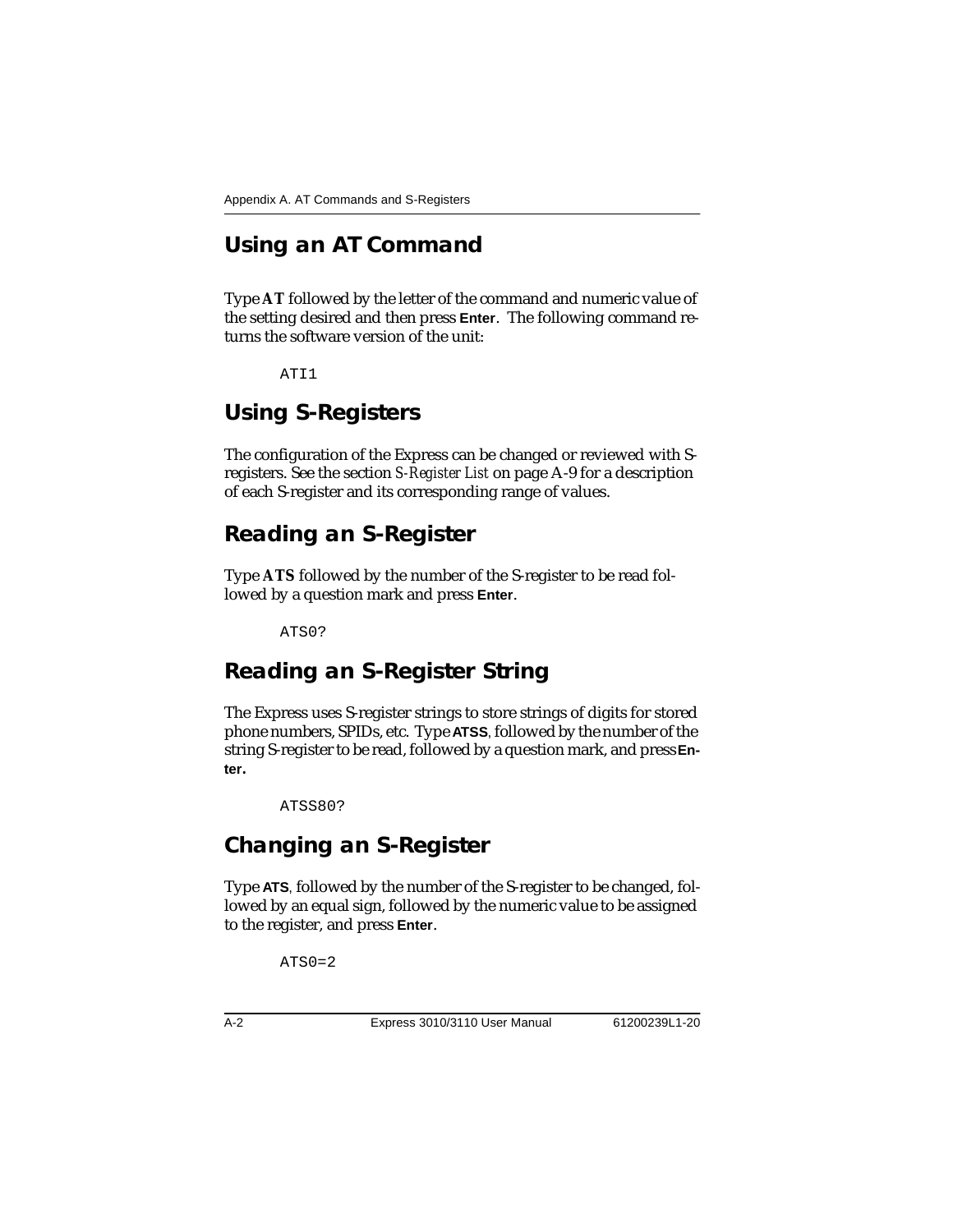## **Changing a String S-Register**

Type **ATSS**, followed by the number of the S-register to be changed, followed by an equal sign, followed by the numeric value to be assigned to the register, and press **Enter**.

ATSS80=5551212

#### **Dialing a Call using the AT Command Processor**

To dial a call using the DTE terminal and AT commands, type **ATD, AT-DT,** or **ATDP** and the telephone number on one line; then press **Enter**.

ATD5551212

To end an active call with the AT command processor, press the break in key sequence **+++** or the redefined key; then type **ATH** and press **Enter** to hang up the line.

| Command      | <b>Function</b>                                                      |  |  |
|--------------|----------------------------------------------------------------------|--|--|
| A            | Answer. Places the Express in answer mode.                           |  |  |
| AT!S         | Displays Status Buffer.                                              |  |  |
| AT!S1        | Displays Link Status                                                 |  |  |
| AT!V         | <b>Configuration Menu</b>                                            |  |  |
| D            | Dial. Precedes the telephone access number<br>[ATD5551212].          |  |  |
| DS           | Dial a stored number [DS3].                                          |  |  |
| Н            | Hang up. Disconnects the current call.                               |  |  |
| IО           | Identify unit. Commands the unit to display model<br>number.         |  |  |
| $\mathsf{I}$ | Identify software. Commands the unit to display<br>software version. |  |  |
| Ο            | On-line. Commands the unit to go back on line                        |  |  |
|              |                                                                      |  |  |

61200239L1-20 Express 3010/3110 User Manual A-3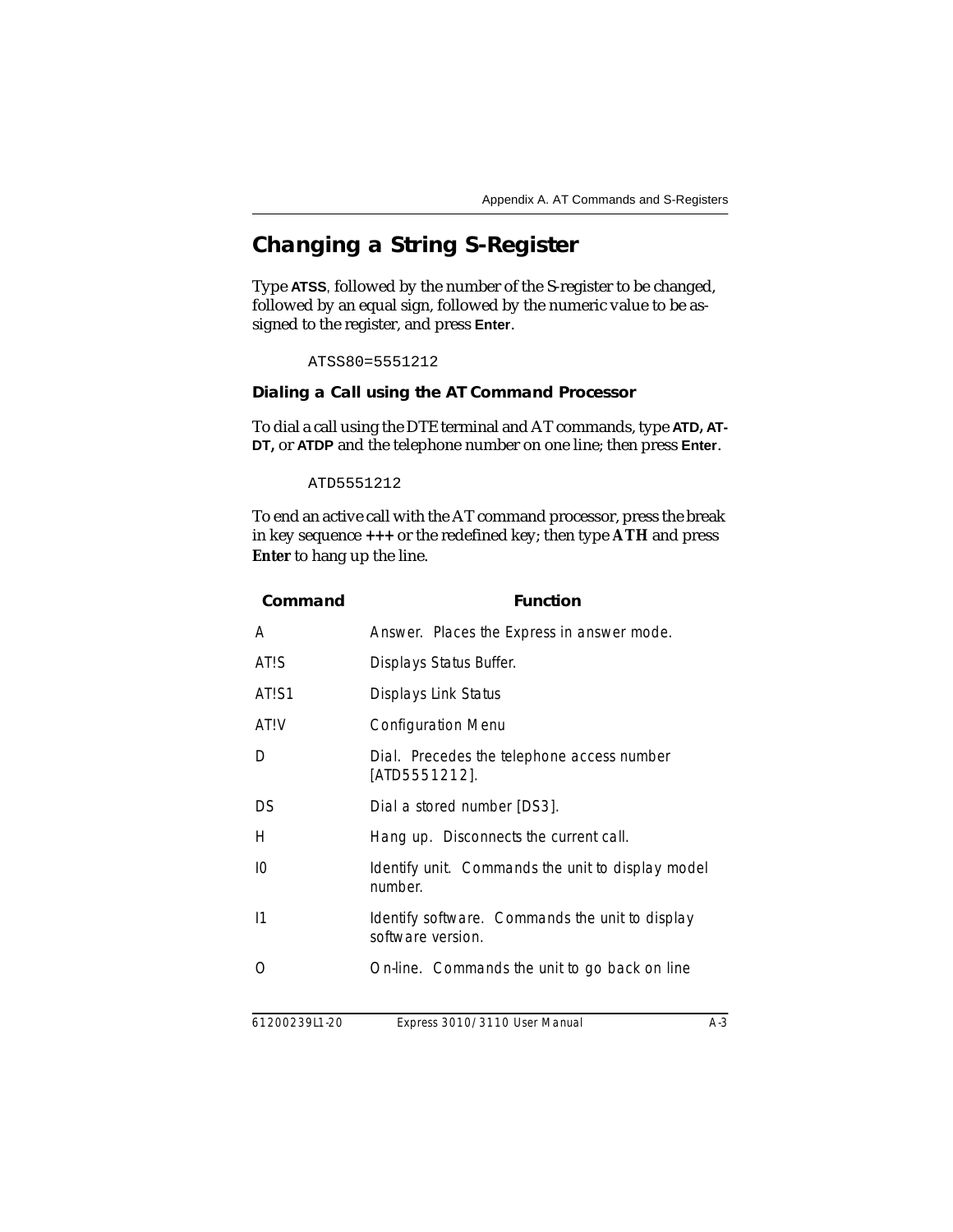| S                                              | S Register.                                                                                          |  |
|------------------------------------------------|------------------------------------------------------------------------------------------------------|--|
| SS                                             | S String register.                                                                                   |  |
| Z                                              | Reset. Resets the AT command processor.                                                              |  |
| &W                                             | Save. Save current configuration to EEPROM.                                                          |  |
| $\_$ U                                         | Resets ISDN interface.                                                                               |  |
| !S                                             | Dumps status buffer contents to the DTE port.                                                        |  |
| $++++$                                         | Break in. Break in AT command processor during an<br>active call. The break in key is defined in S2. |  |
|                                                | Carrier Detect (CD) Control Line Options                                                             |  |
| &CO                                            | CD forced on.                                                                                        |  |
| &C1                                            | CD normal.                                                                                           |  |
| &C2                                            | CD off with local disconnect (LOCD)                                                                  |  |
| &C3                                            | CD off with link down.                                                                               |  |
| Data Terminal Ready (DTR Control Line Options) |                                                                                                      |  |
| &DO                                            | Ignore DTR                                                                                           |  |
| &D1                                            | DTR off forces command.                                                                              |  |
| &D2                                            | Idle when off. DTR off forces idle (On allows auto<br>answer).                                       |  |
| Generic Unit Configurations                    |                                                                                                      |  |
| &FO                                            | Default                                                                                              |  |
| &F1                                            | Configures unit for Dial 56k sync                                                                    |  |
| &F2                                            | Configures unit for Dial 64k sync                                                                    |  |
| &F3                                            | Configures unit for Dial 112k sync                                                                   |  |
| &F4                                            | Configures unit for Dial 128k sync                                                                   |  |
|                                                |                                                                                                      |  |

A-4 Express 3010/3110 User Manual 61200239L1-20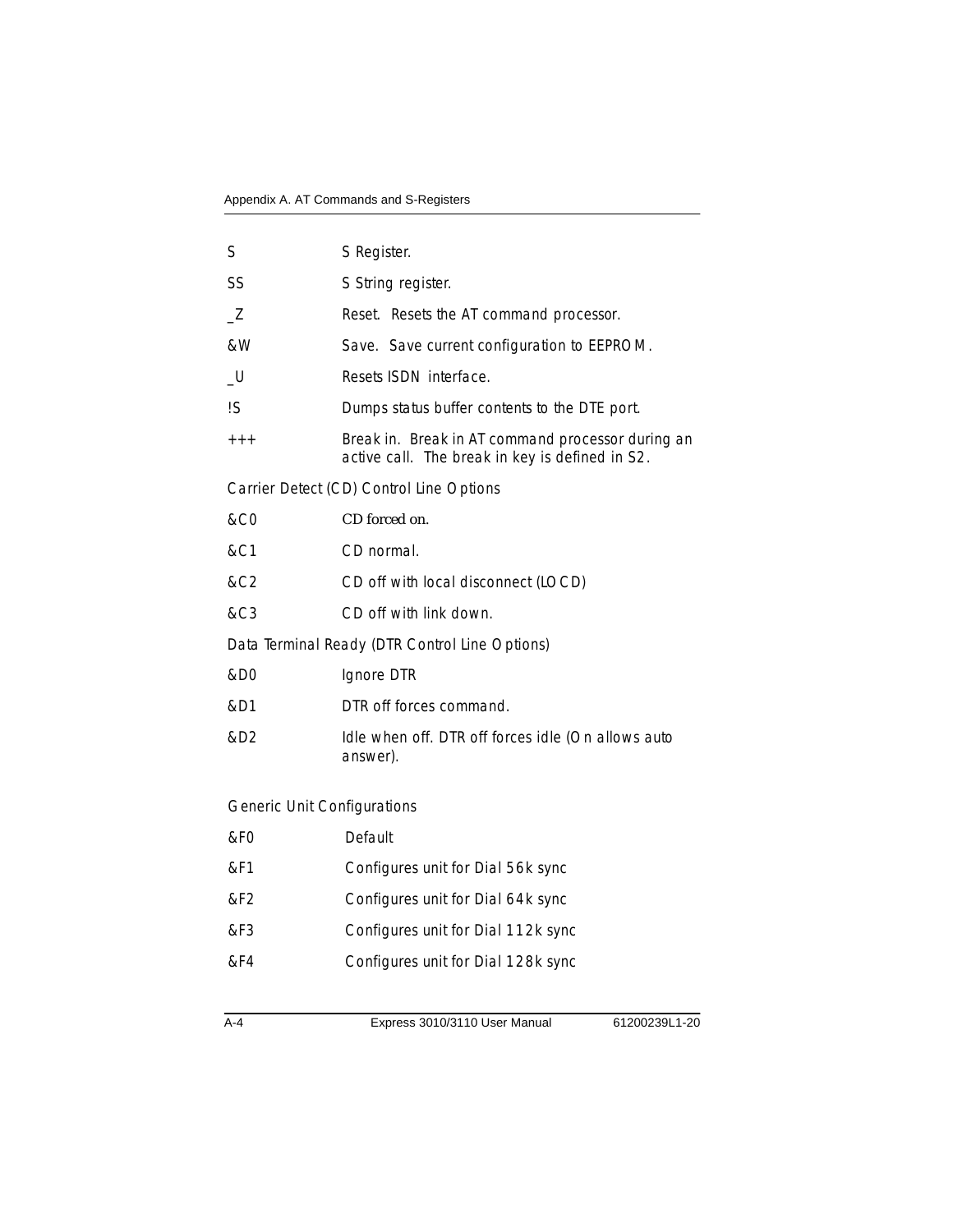| &F5                               | Configures unit for Leased 128k (not in S/T unit)                                      |  |
|-----------------------------------|----------------------------------------------------------------------------------------|--|
| &F6                               | Configures unit for Ldm 128k Master (not in S/T<br>unit)                               |  |
| &F7                               | Configures unit for V120 async                                                         |  |
| &F8                               | Configures unit for Dial Bond async                                                    |  |
| &F9                               | Configures unit for Internet 64k                                                       |  |
| &F10                              | Configures unit for Internet 128k                                                      |  |
| &F11                              | Configures unit for Remote 64k                                                         |  |
| &F12                              | Configures unit for Remote 128k                                                        |  |
| &F13                              | Configures unit for Leased V120                                                        |  |
| <b>Network Options</b>            |                                                                                        |  |
| &LO                               | Dial network                                                                           |  |
| &L1                               | Leased network (not in S/T unit)                                                       |  |
| &L2                               | Leased, backed up by dial network                                                      |  |
| <b>Calling Number Identifiers</b> |                                                                                        |  |
| <b>&amp;NO</b>                    | Number 1. Read far-end phone number 1 if service<br>subscribed from telephone company. |  |
| &N1                               | Number 2. Read far-end phone number 2 if service<br>subscribed from telephone company. |  |
| DTE Data Type Options             |                                                                                        |  |
| &Q0                               | DTE is async                                                                           |  |
| &Q1                               | DTE is sync                                                                            |  |
|                                   | Clear-To-Send (CTS) Control Line Options                                               |  |
| &RO                               | <b>Follows RTS</b>                                                                     |  |
| &R1                               | <b>Forced CTS</b>                                                                      |  |

61200239L1-20 Express 3010/3110 User Manual A-5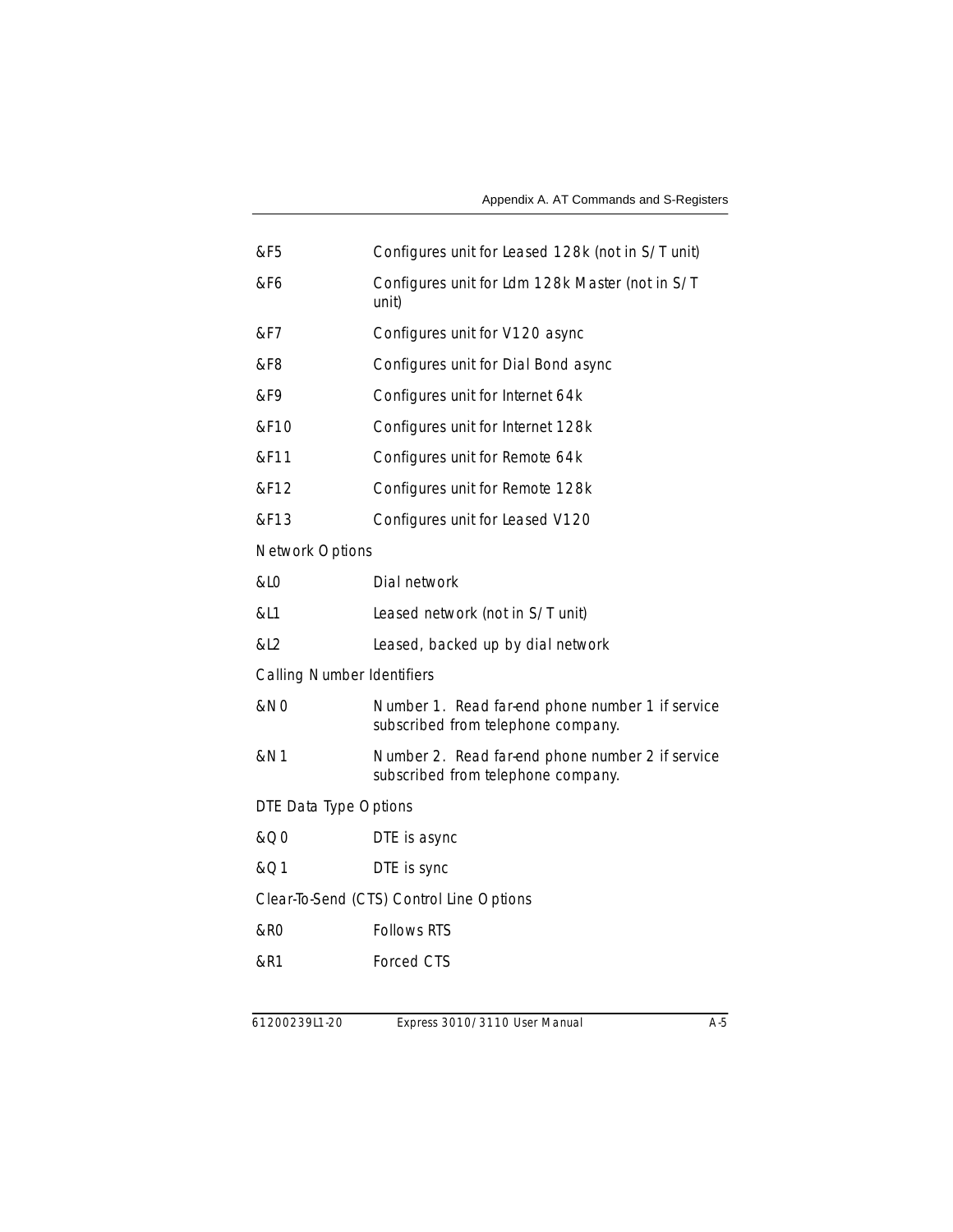| Data Set Ready (DSR) Control Line Options |                                                                                     |  |
|-------------------------------------------|-------------------------------------------------------------------------------------|--|
| <b>&amp;SO</b>                            | DSR forced on                                                                       |  |
| &S1                                       | DSR if call up                                                                      |  |
| &S2                                       | DSR off if link down                                                                |  |
| &S3                                       | DSR off if dial up                                                                  |  |
|                                           | DTE Connector Data Synchronous Data Clocking Options                                |  |
| &XO                                       | Internal transmit clock                                                             |  |
| &X1                                       | External transmit clock                                                             |  |
|                                           | Accessing Stored numbers for Dialing Options*                                       |  |
| &Z0                                       | Stored number 0                                                                     |  |
| &Z1                                       | Stored number 1                                                                     |  |
| &Z2                                       | Stored number 2                                                                     |  |
| &Z3                                       | Stored number 3                                                                     |  |
| &Z4                                       | Stored number 4                                                                     |  |
| &Z5                                       | Stored number 5                                                                     |  |
| &Z6                                       | Stored number 6                                                                     |  |
| &Z7                                       | Stored number 7                                                                     |  |
| &Z8                                       | Stored number 8                                                                     |  |
| &Z9                                       | Stored number 9                                                                     |  |
| Local Echo Options                        |                                                                                     |  |
| EO                                        | Echo off. Does not allow command characters<br>typed to be displayed on the screen. |  |
| E1                                        | Echo on. Allows the command characters typed to<br>be displayed on the screen.      |  |
|                                           |                                                                                     |  |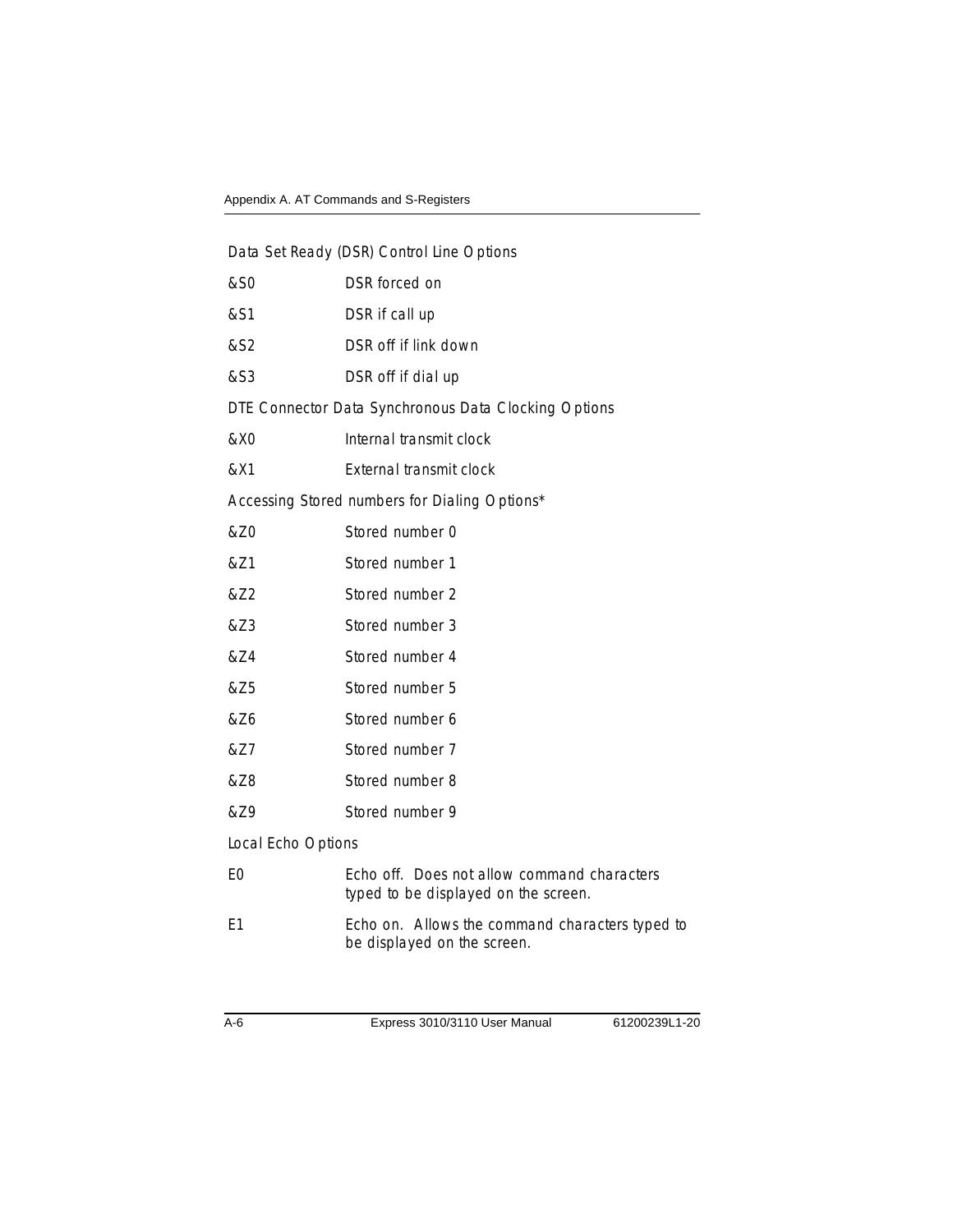Unit Identification

| $\overline{10}$                          | Identifies unit. Commands the unit to display model<br>number.         |  |
|------------------------------------------|------------------------------------------------------------------------|--|
| $\vert$ 1                                | Identifies software. Commands the unit to display<br>software version. |  |
| $\overline{2}$                           | Identifies lists.                                                      |  |
| AT Command Response Message Options      |                                                                        |  |
|                                          | AT Command Response Message Types                                      |  |
| V <sub>0</sub>                           | Numeric response messages                                              |  |
| V <sub>1</sub>                           | Verbal response messages                                               |  |
|                                          | AT Command Connect Message Options                                     |  |
| XO                                       | Simple connect message                                                 |  |
| $X1-7$                                   | Connect messages with bit rate                                         |  |
| Ready-To-Send (RTS) Control Line Options |                                                                        |  |
| DO                                       | 1 mS delay                                                             |  |
| D1                                       | 18 mS delay                                                            |  |
|                                          |                                                                        |  |

| MakeBusy<br>Options |                                               |
|---------------------|-----------------------------------------------|
| - BO                | Make DTE port not busy (same as $$135=0$ )    |
| - B1                | Make DTE port busy (same as $S135=1$ )        |
|                     | Service Profile Identification (SPID) Options |
| - 10                | Access SPID1 for DTE $#1$                     |
| - 11                | Access SPID2 for DTE $#2$                     |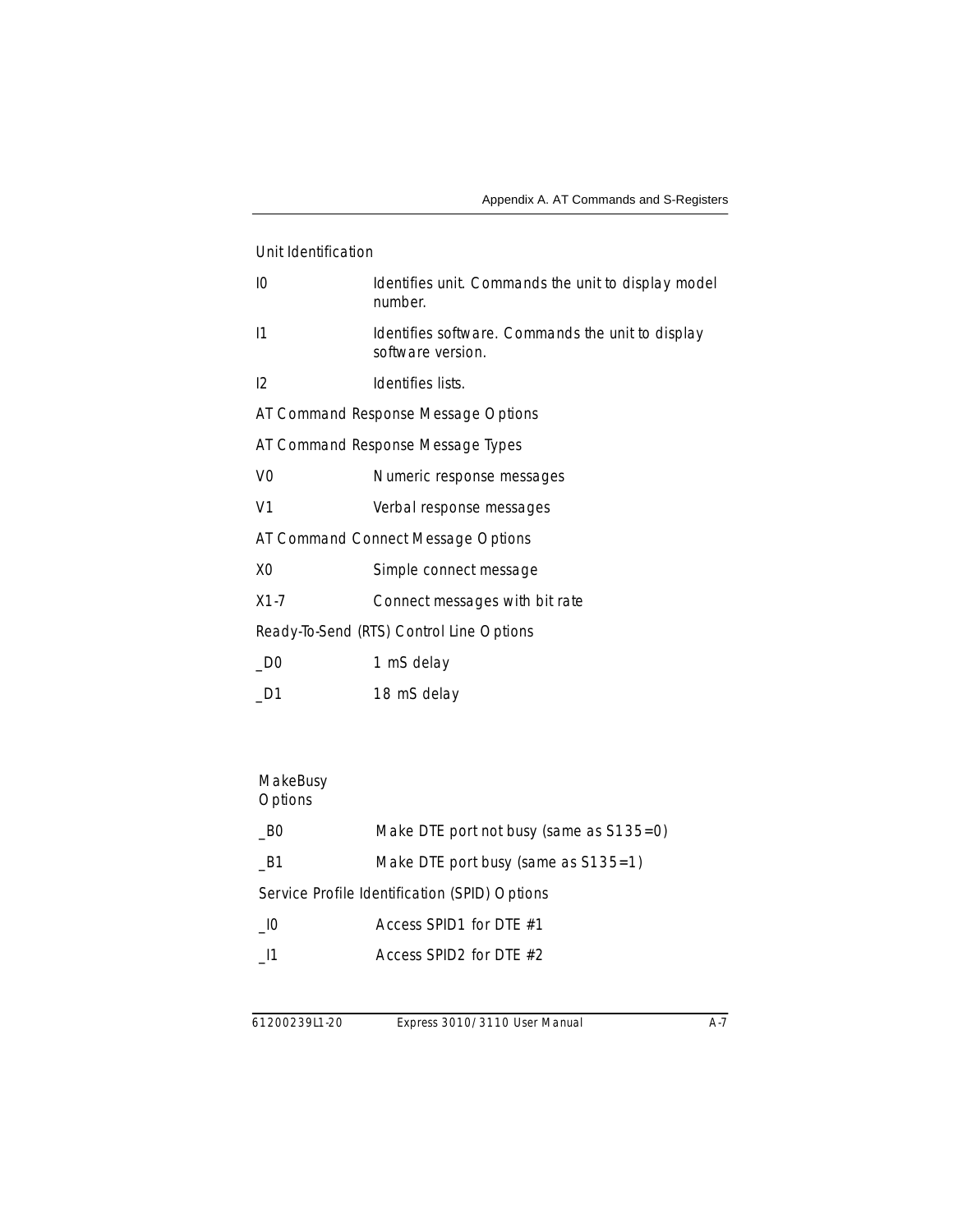| Local Directory Number (LDN) Access Options     |  |
|-------------------------------------------------|--|
| Access LDN1 for DTE #1                          |  |
| Access LDN2 for DTE #2                          |  |
| ISDN Switch Type Options                        |  |
| 5ESS                                            |  |
| <b>DMS-100</b>                                  |  |
| National ISDN-1                                 |  |
| <b>NEC</b>                                      |  |
| EuroISDN                                        |  |
| ISDN U-interface Operational Mode Options       |  |
| Express timing slaves to network (NT mode)      |  |
| Express is U-interface timing master (LT mode)  |  |
| Resets unit.                                    |  |
| Data Flow Control Options                       |  |
| No flow control                                 |  |
| Software flow control (XON/XOFF)                |  |
| CTS only                                        |  |
| Hardware flow control (RTS/CTS) factory default |  |
| Software from DCE only                          |  |
|                                                 |  |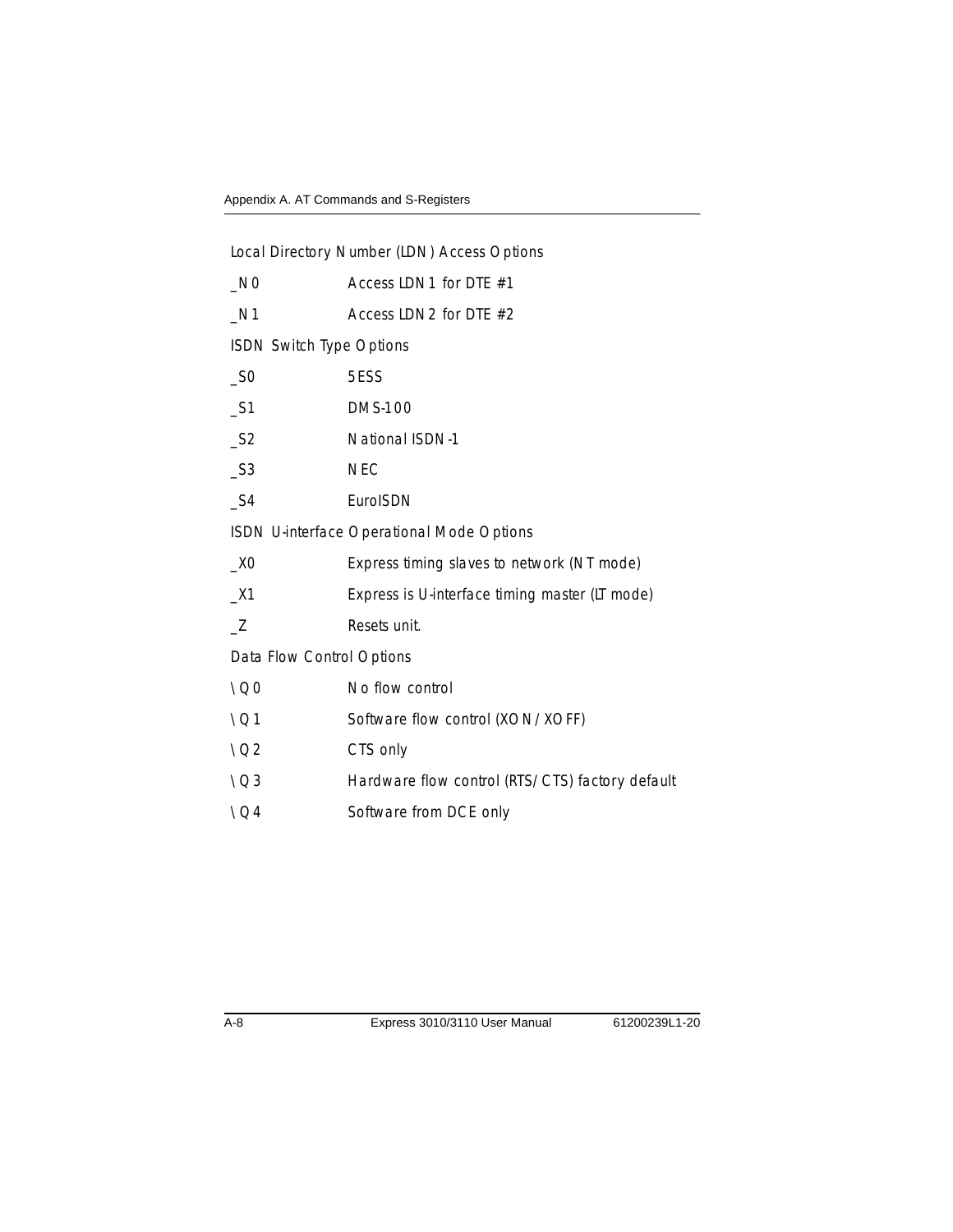## **S-REGISTER LIST**

# **NOTE**

*Defaults appear in bold type in the third column.*

| SO <sub>2</sub> | <b>AUTO ANSWER</b>                    | Determines how the Express answers an<br>incoming call.<br>$O =$ Disable (Express does not answer call).<br>1 = Enable (Express answers all calls).<br>$2 =$ Dump all calls.                                                                                  |
|-----------------|---------------------------------------|---------------------------------------------------------------------------------------------------------------------------------------------------------------------------------------------------------------------------------------------------------------|
| S <sub>2</sub>  | <b>ESCAPE</b><br><b>CHARACTER</b>     | Determines which key or character (in ASCII<br>code) defines the escape command. The<br>standard escape character is a plus (+) sign<br>(ASCII value of 43 decimal). To change the<br>character set, set S2 to the desired ASCII value.<br>Range = $0$ to 127 |
| S <sub>3</sub>  | END OF LINE<br><b>CHARACTER</b>       | Determines which key or character (in<br>ASCII code) ends a command line. The<br>standard end-of-line character is the carriage<br>return (ASCII value of 13 decimal).<br>Range = $0$ to 127                                                                  |
| S <sub>4</sub>  | LINE FEED<br><b>CHARACTER</b>         | Determines which key or character (in<br>ASCII code) advances the cursor to the next line<br>after ending a command line or after an<br>Express message. The standard character is the<br>line feed (ASCII value of 10 decimal).<br>Range = $0$ to 127        |
| S <sub>5</sub>  | <b>BACK SPACE</b><br><b>CHARACTER</b> | Determines which key moves the cursor back<br>one space to erase a character. The standard<br>character is the backspace (ASCII value of 8<br>decimal).<br>Range = $0$ to 127                                                                                 |
| S7              | <b>CONNECT</b><br><b>TIME</b>         | Determines how long the Express waits for an<br>outgoing call to be answered.<br>$15 = 15$ seconds<br>$30 = 30$ seconds<br>$60 = 1$ minute<br>$120 = 2$ minutes<br>$240 = 4$ minutes                                                                          |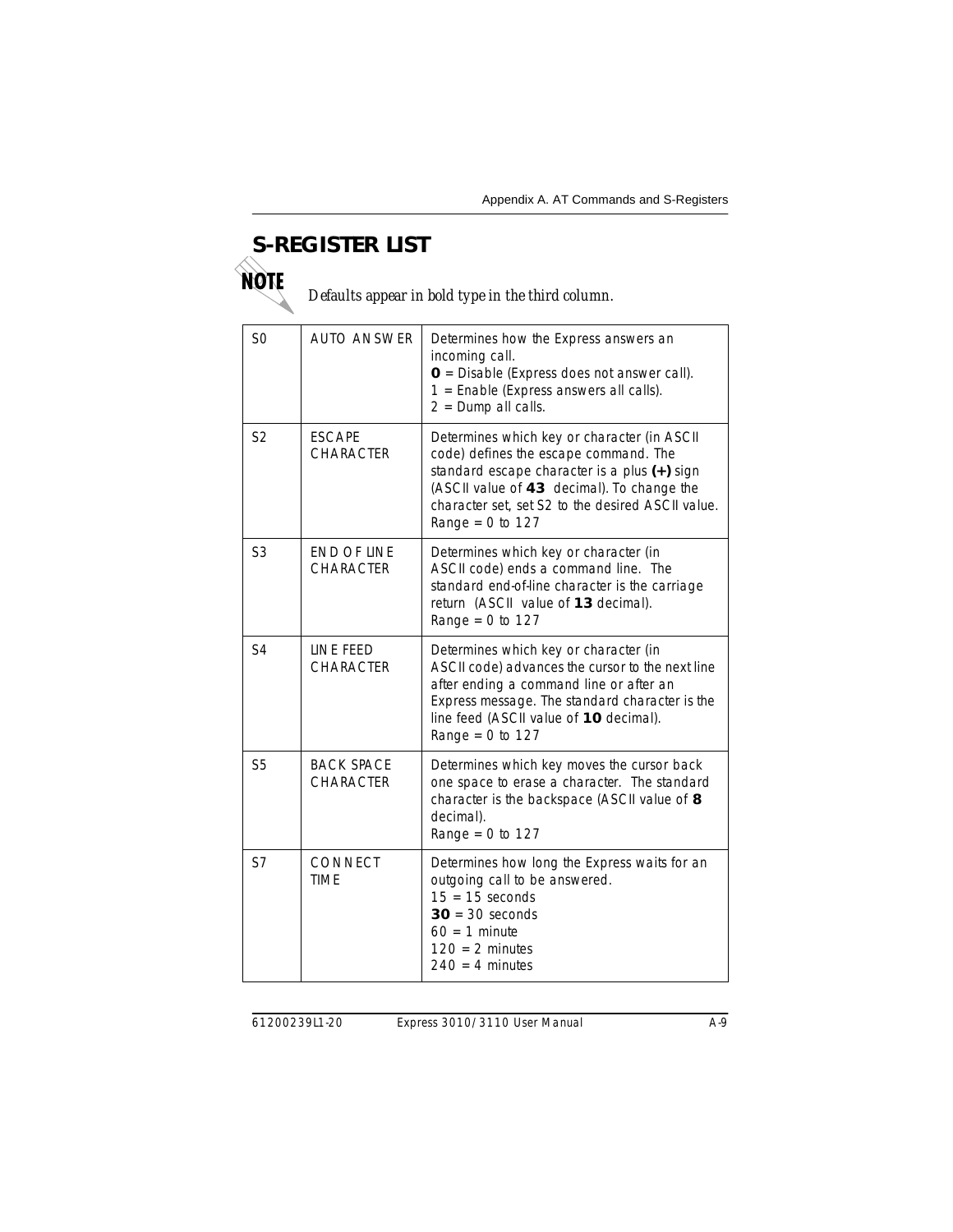Appendix A. AT Commands and S-Registers

| S <sub>12</sub> | <b>ESCAPE TIME</b>             | Determines the delay required immediately<br>before and after entering the escape command<br>for the Express to recognize and execute the<br>command.<br>Range = 0 to 127 (Default = $50$ )                                                                                                                                                                                                                                                                                                                                                                                                                                         |
|-----------------|--------------------------------|-------------------------------------------------------------------------------------------------------------------------------------------------------------------------------------------------------------------------------------------------------------------------------------------------------------------------------------------------------------------------------------------------------------------------------------------------------------------------------------------------------------------------------------------------------------------------------------------------------------------------------------|
| S13             | AutoSpid<br>Download           | $0 =$ Enabled<br>$1 = Disabled$                                                                                                                                                                                                                                                                                                                                                                                                                                                                                                                                                                                                     |
| S <sub>14</sub> | <b>MISC BITS</b>               | Miscellaneous bits (bit 8 is most significant bit).<br>Bit $2 = 1$ : Enables on screen echo of AT<br>commands.<br>Bit $2 = 0$ : Disables on screen echo of AT<br>commands.<br>Bit $3 = 0$ : Enables AT responses from the<br>Express.<br>Bit $3 = 1$ : Disables AT responses from the<br>Express.<br>Bit $4 = 1$ : Enables AT responses to be displayed<br>in text form.<br>Bit $4 = 0$ : Enables AT responses to be displayed<br>in numeric form.<br>Bit $7 = 1$ : Disable PPP ACCM spoofing.<br>Bit $7 = 0$ : Enable PPP ACCM spoofing.<br>Bit $8 = 1$ : Ring indicator uses cadence.<br>Bit $8 = 0$ : Ring indicator remains on. |
| S <sub>15</sub> | <b>ASYNC</b><br><b>BONDING</b> | Asynchronous BONDING method.<br>$O = ADTRAN$ revision O (default)<br>$1 = Multivendor option$                                                                                                                                                                                                                                                                                                                                                                                                                                                                                                                                       |
| S <sub>22</sub> | <b>MSG BITS</b>                | Miscellaneous message bits (bit 8 is most<br>significant bit).<br>Bit 5 = Bit 6 = Bit 7 = 1<br>Allows connect<br>message with baud rate.<br>Bit 5= Bit 6 = Bit 7 = 0 Connect message<br>without baud rate.                                                                                                                                                                                                                                                                                                                                                                                                                          |
| S24             | <b>V120 LLC</b>                | Enables/disables V120 lower layer<br>compatibility (LLC).<br>$O =$ Enabled<br>$1 = Disabled$                                                                                                                                                                                                                                                                                                                                                                                                                                                                                                                                        |

A-10 Express 3010/3110 User Manual 61200239L1-20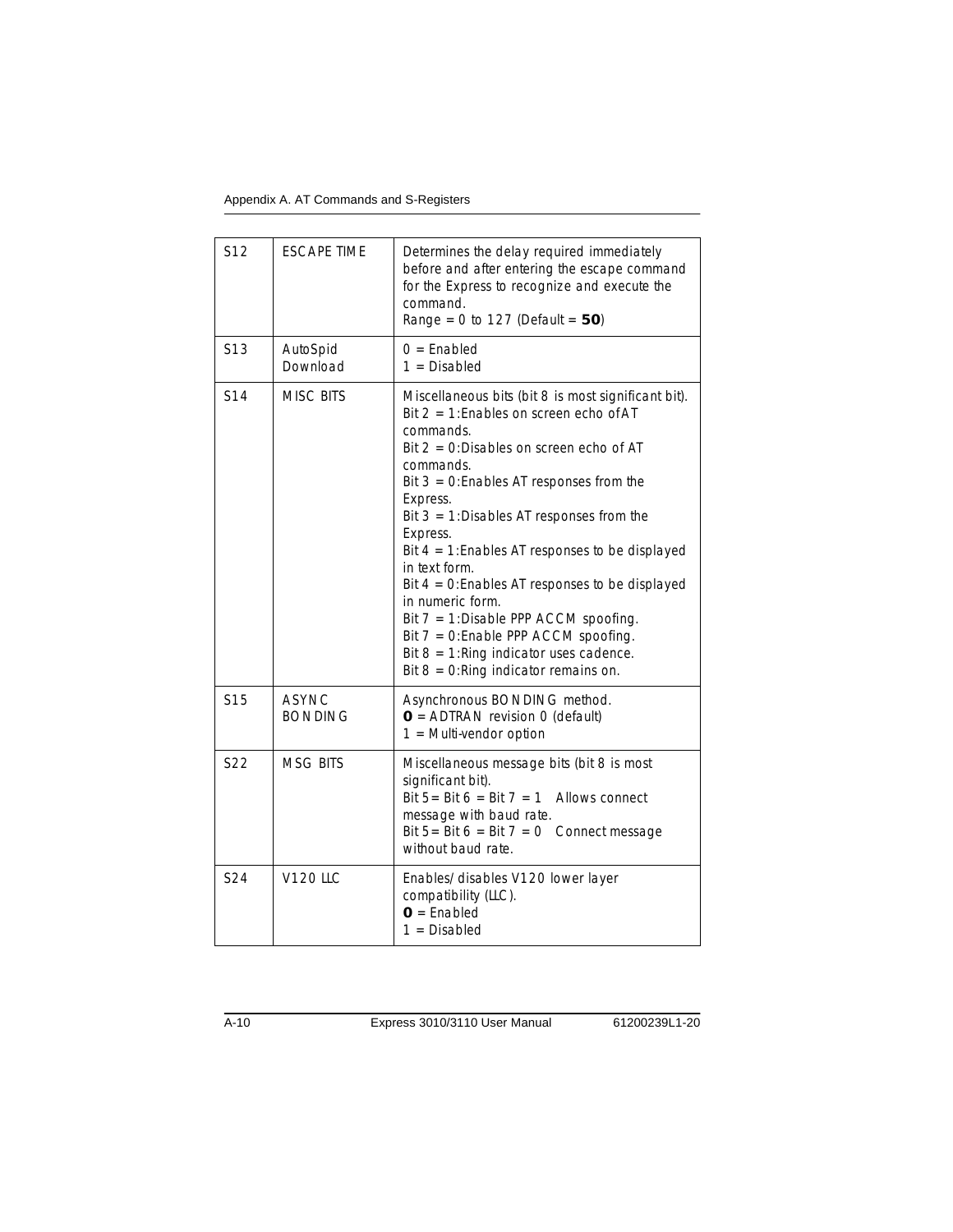Appendix A. AT Commands and S-Registers

| S <sub>25</sub> | DTR DETECT<br><b>TIME</b> | Determines time, in hundredths of a second,<br>that must elapse before the Express recognizes<br>a change in DTR.<br>Range = 0 to 255 (Default = $5$ )                                          |
|-----------------|---------------------------|-------------------------------------------------------------------------------------------------------------------------------------------------------------------------------------------------|
| S <sub>26</sub> | <b>VOICE DEFAULT</b>      | Determines the speed at which an audio call is<br>received<br>$0 = 56k$ speech/audio to DTE port<br>$1 = 64k$ speech/audio to DTE port                                                          |
| S <sub>27</sub> | PPP MODE                  | Value determines whether or not PPP will be a<br>single-link or multilink connection.<br>O=Single-link operation (default)<br>1=Multilink operation<br>2=Use compression                        |
| S30             | DTE CTS                   | Controls the operation of the DTE connector<br>CTS line.<br>$O =$ Follows RTS<br>$1 =$ Force CTS                                                                                                |
| S31             | DTE RTS                   | Controls operation of the RTS line.<br>$0=1$ ms delay<br>$17 = 18$ ms delay                                                                                                                     |
| S32             | DTE DSR                   | Controls the operation of the Data Set Ready<br>signal on the DTE connectors.<br>O=Force DSR on always<br>1=DSR off OOS + Test<br>2=DSR off Link Down                                           |
| S <sub>33</sub> | DTE CD                    | Controls the operation of the Carrier Detect line<br>on the DTE connectors.<br>O=Force CD on always<br>1=CD is active during a call (Normal<br>Operation)<br>2=Off with LOCD<br>3=Off link down |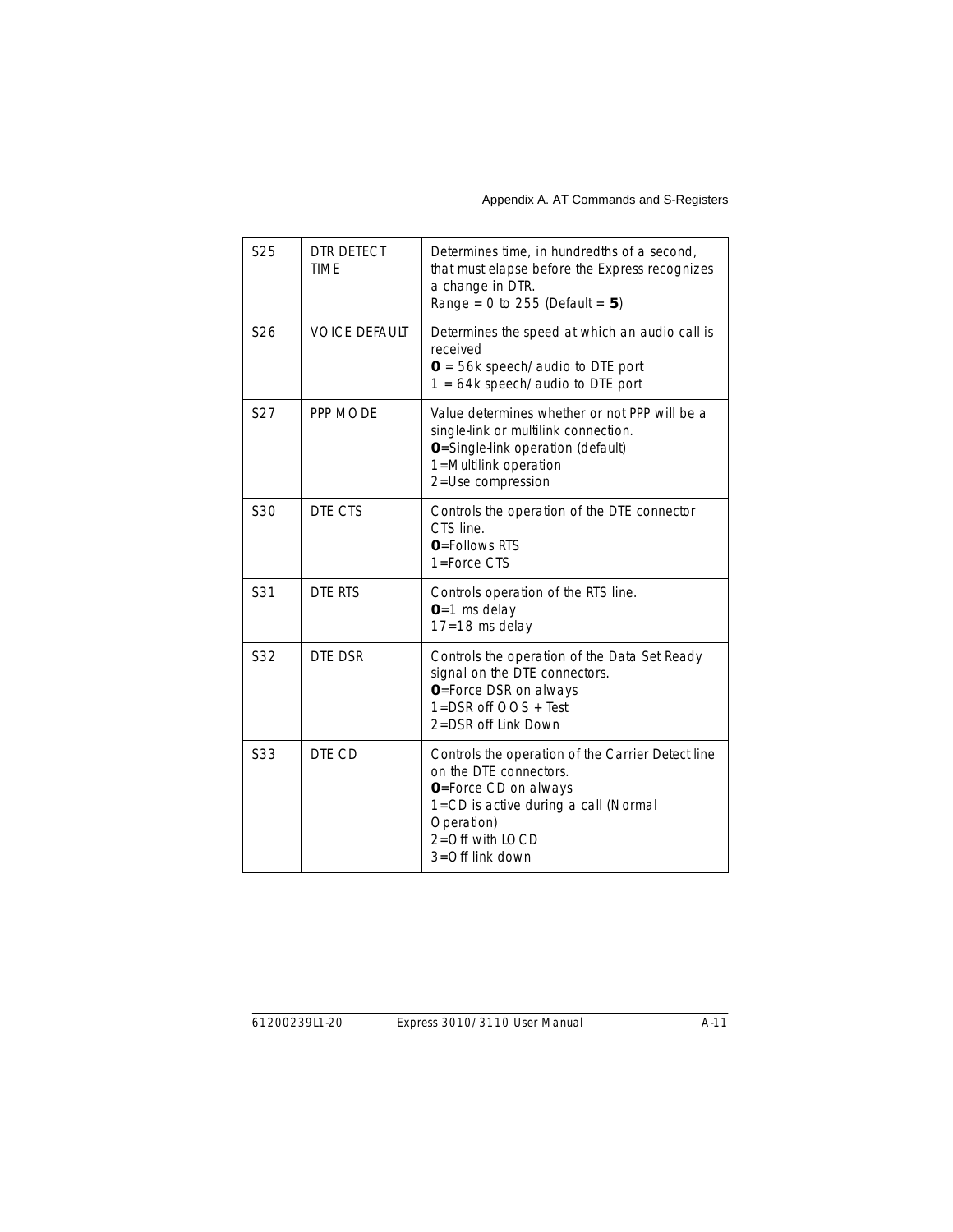Appendix A. AT Commands and S-Registers

| S34             | DTE DTR              | Determines how the Express responds to<br>changes in DTR. This is a bit-mapped register.<br><b>O</b> =Ignore DTR<br>1=Force AT command mode when DTR is off<br>2=Dump incoming call when DTR is off<br>4=Hang up incoming call when DTR is off<br>8=Hang up outgoing call when DTR is off<br>16=Answer incoming call when DTR is on<br>32=Dial SNO when DTR is on<br>64=Dial SNO when DTR transitions from off to<br>on |
|-----------------|----------------------|-------------------------------------------------------------------------------------------------------------------------------------------------------------------------------------------------------------------------------------------------------------------------------------------------------------------------------------------------------------------------------------------------------------------------|
| S46             | V <sub>25</sub> MODE | Selects the type of V.25 bis dialing used.<br>O=Asynchronous V.25<br>$1 = HDC V.25$<br>2=BISYNC V.25<br>3=HDLC with flags V.25                                                                                                                                                                                                                                                                                          |
| S <sub>50</sub> | <b>LINE MODE</b>     | Selects the operating mode of the Express.<br><b>O</b> =Dial service (switched service)<br>1=Leased service (nonswitched service)                                                                                                                                                                                                                                                                                       |
| S <sub>51</sub> | <b>LINE CLOCK</b>    | Selects the clock mode in leased mode.<br><b>O</b> =Slave (default)<br>1=Master (Leased line only, limited distance<br>MODEM application only)                                                                                                                                                                                                                                                                          |
| S <sub>52</sub> | <b>SWITCH TYPE</b>   | Selects the network switch type for dial service.<br>O=AT&T 5ESS<br>1=Northern Telecom DMS-100<br>2=National ISDN-1<br>$3 =$ NEC<br>4=EuroISDN (BT) (3110 only)                                                                                                                                                                                                                                                         |
| S <sub>53</sub> | <b>CALL TYPE</b>     | Call type (Dial service only).<br>$O = Spech$<br>$1 =$ Audio<br>2=56 Kbps data<br>$3 = 64$ Kbps data                                                                                                                                                                                                                                                                                                                    |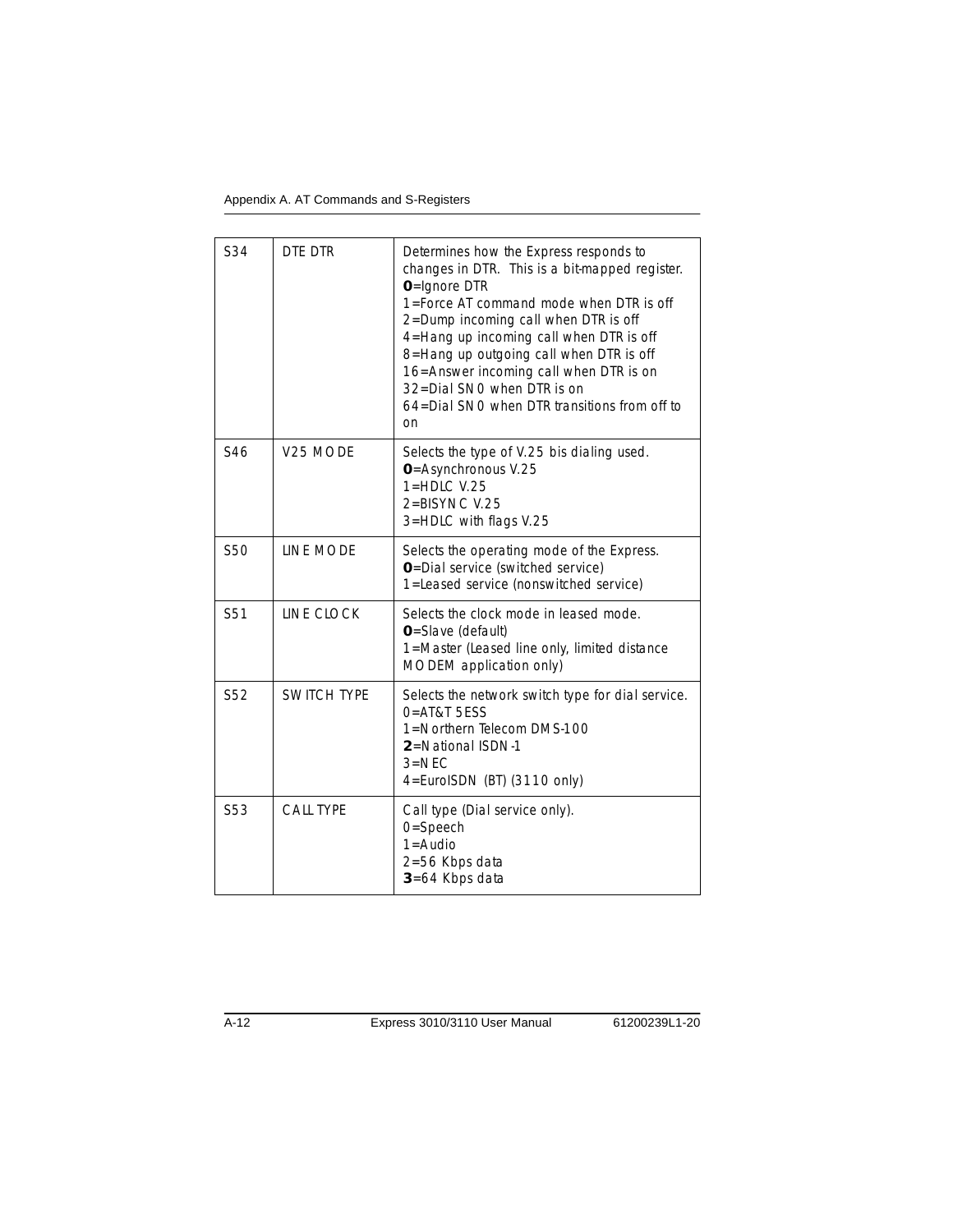Appendix A. AT Commands and S-Registers

| S54             | <b>PROTOCOL</b><br><b>TYPE</b> | Rate adaption protocol type.<br>1=Clear Channel<br>$2 =$ Bonding<br>$5 = V.110$<br>$6 = V.120$<br>11=Fallback<br>$12 = PPP$                                                                                                                          |
|-----------------|--------------------------------|------------------------------------------------------------------------------------------------------------------------------------------------------------------------------------------------------------------------------------------------------|
| S <sub>55</sub> | DIAL MODE                      | Selects dialing interface.<br>$0 =$ None<br>$2 = AT$ commands<br>3=V.25 bis dialing                                                                                                                                                                  |
| S <sub>56</sub> | <b>ECHO TONE</b>               | Enables an echo tone which suppresses the<br>echo cancellers in a voice circuit. Can be used<br>to trick the switch to allow sending data over a<br>line optioned for voice ISDN service.<br>$O =$ None<br>$1 =$ Answer<br>2=Originate<br>$3 =$ Both |
| S58             | CALL<br><b>SCREENING</b>       | Allows the Express to screen incoming calls.<br>O=Answer any call<br>1=Answer only calls from numbers matching<br>those stored in SNO through SN9.                                                                                                   |
| S59             | <b>CHANNEL RATE</b>            | Sets the available network bandwidth when the<br>Express is in leased mode.<br>$1 = 64$ kbps<br>$2=128$ kbps                                                                                                                                         |
| <b>SS60</b>     | SPID1 LOC                      | SPID string location.                                                                                                                                                                                                                                |
| SS61            | SPID <sub>2</sub> LOC          | SPID string location.                                                                                                                                                                                                                                |
| SS62            | LDN1 LOC                       | ISDN phone number string location.                                                                                                                                                                                                                   |
| SS63            | LDN2 LOC                       | ISDN phone number string location                                                                                                                                                                                                                    |
| S65             | <b>AUTOSPID</b>                | Sets the AutoSpid determination feature.<br>O=Disable (default)<br>$1 =$ Enable                                                                                                                                                                      |
|                 |                                |                                                                                                                                                                                                                                                      |

61200239L1-20 Express 3010/3110 User Manual A-13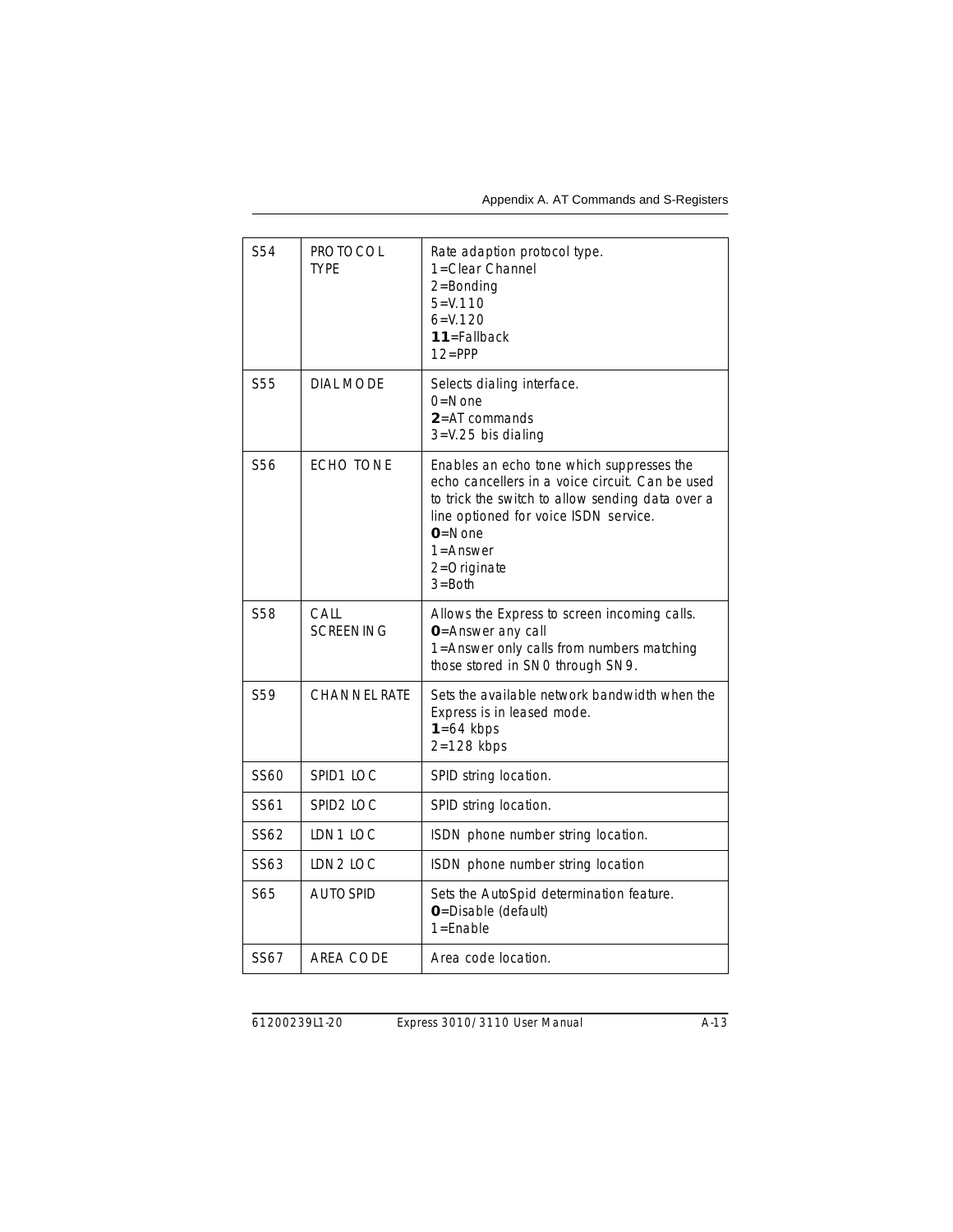Appendix A. AT Commands and S-Registers

| S70        | DTE MODE         | Selects asynchronous or synchronous mode on<br>the DTE connector.<br>0=Asynchronous<br>$1 =$ Synchronous                                                                                                                                                         |  |
|------------|------------------|------------------------------------------------------------------------------------------------------------------------------------------------------------------------------------------------------------------------------------------------------------------|--|
| S71        | DTE RATE         | Selects the DTE connector bit rate.<br>$3 = 1200$<br>$6 = 2400$<br>$8 = 4800$<br>$11 = 9600$<br>$15 = 19200$<br>$17 = 38400$<br>$18 = 48000$<br>$19 = 56000$<br>$20 = 57600$<br>$21 = 64000$<br>$22 = 112000$<br>$23 = 115200$<br>$24 = 128000$<br>$25 = 230400$ |  |
| S72        | <b>DATA BITS</b> | Selects the number of asynchronous data bits.<br>$\mathbf{0} = 8$ bits<br>$1 = 7$ bits                                                                                                                                                                           |  |
| S73        | DTE PARITY       | Selects the number of asynchronous parity bits.<br>$O =$ None<br>$1 = \text{Odd}$<br>$2 = Even$                                                                                                                                                                  |  |
| S74        | DTE STOP         | Selects the number of asynchronous parity bits.<br>$O =$ None<br>$1 = Odd$<br>$2 = E$ ven                                                                                                                                                                        |  |
| <b>S75</b> | DTE FLOW         | Selects asynchronous flow control.<br>$O = None$<br>1=XON/OFF from DTE controls DCE<br>2=XON/OFF from DCE controls DTE<br>3=Hardware<br>12=Software                                                                                                              |  |

A-14 Express 3010/3110 User Manual 61200239L1-20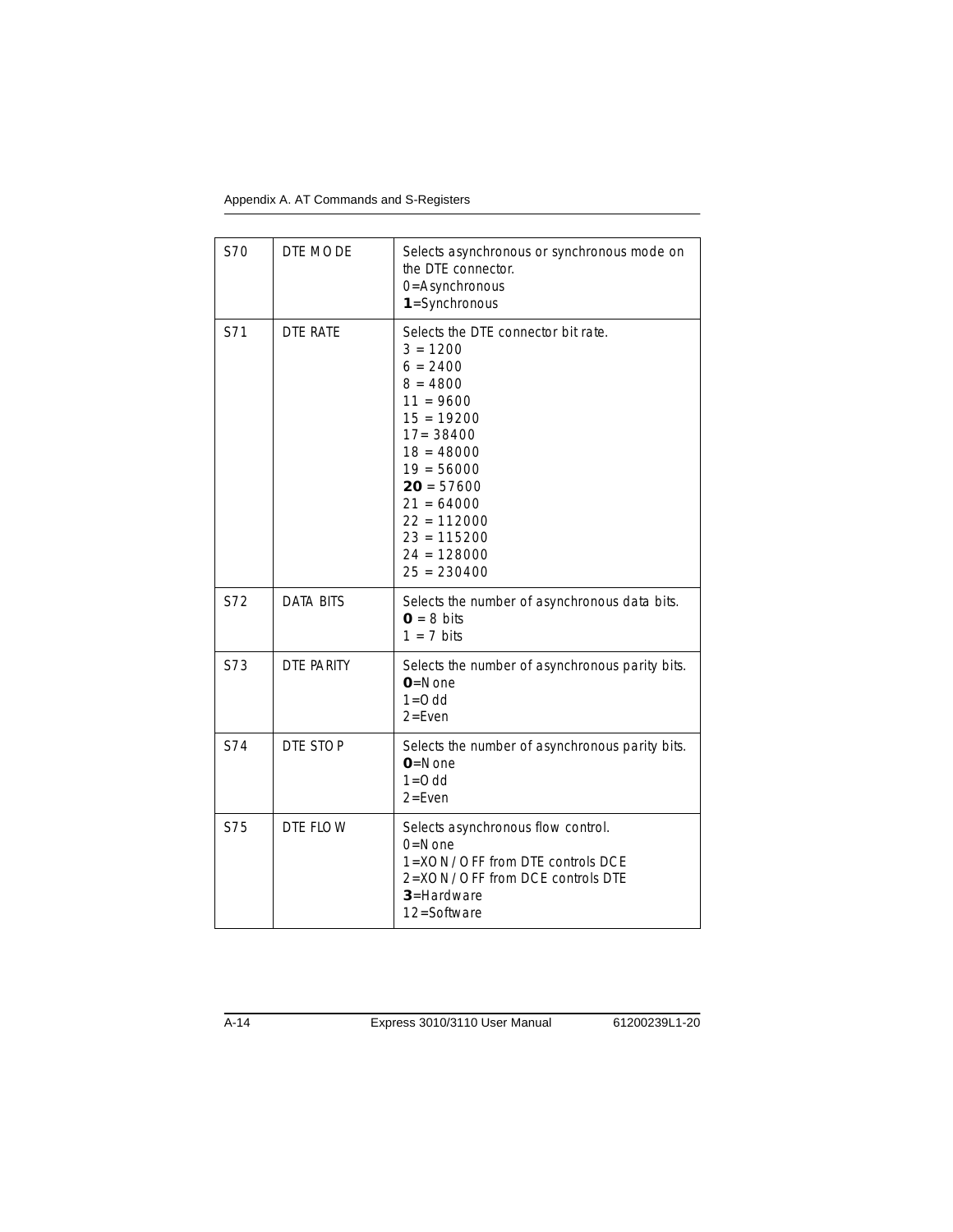Appendix A. AT Commands and S-Registers

| S76         | DTE CLOCK                                          | Selects DTE connector transmit clock timing<br>source.<br>O=Normal (Express supplies timing)<br>1=External (DTE supplies timing) |  |  |
|-------------|----------------------------------------------------|----------------------------------------------------------------------------------------------------------------------------------|--|--|
| S77         | <b>REMOTE</b><br><b>NUMERIC</b><br><b>PASSWORD</b> | Numeric password string for remote<br>configuration.                                                                             |  |  |
|             |                                                    | The following are the string locations for stored numbers $0 - 9$ :                                                              |  |  |
| <b>SS80</b> | SNO LOC                                            | Stored number 0 string                                                                                                           |  |  |
| <b>SS81</b> | SN1 LOC                                            | Stored number 1 string. Used for second<br>number dialed in a multilink connection.                                              |  |  |
| <b>SS82</b> | SN <sub>2</sub> LOC                                | Stored number 2 string                                                                                                           |  |  |
| SS83        | SN3 LOC                                            | Stored number 3 string                                                                                                           |  |  |
| <b>SS84</b> | SN4 LOC                                            | Stored number 4 string                                                                                                           |  |  |
| <b>SS85</b> | SN5 LOC                                            | Stored number 5 string                                                                                                           |  |  |
| <b>SS86</b> | SN6 LOC                                            | Stored number 6 string                                                                                                           |  |  |
| <b>SS87</b> | SN7 LOC                                            | Stored number 7 string                                                                                                           |  |  |
| <b>SS88</b> | SN8 LOC                                            | Stored number 8 string                                                                                                           |  |  |
| <b>SS89</b> | SN9 LOC                                            | Stored number 9 string                                                                                                           |  |  |
| <b>S90</b>  | CONFERENCE<br>ID                                   | NI-1 feature identification number for<br>conferencing. See the ISDN service provider<br>for this ID.                            |  |  |
| S91         | <b>TRANSFER ID</b>                                 | NI-1 feature identification number for<br>transferring. See the ISDN service provider for<br>this ID.                            |  |  |
| S92         | <b>MESSAGE</b><br><b>WAITING ID</b>                | NI-1 feature identification number for message<br>waiting indicator. See the ISDN service<br>provider for this ID.               |  |  |
| S93         | <b>CALL TYPE</b><br><b>ROUTING</b>                 | Determines how incoming call is routed when<br>connected to a point-to-point ISDN line.<br>O=Route all call types to DTE         |  |  |

61200239L1-20 Express 3010/3110 User Manual A-15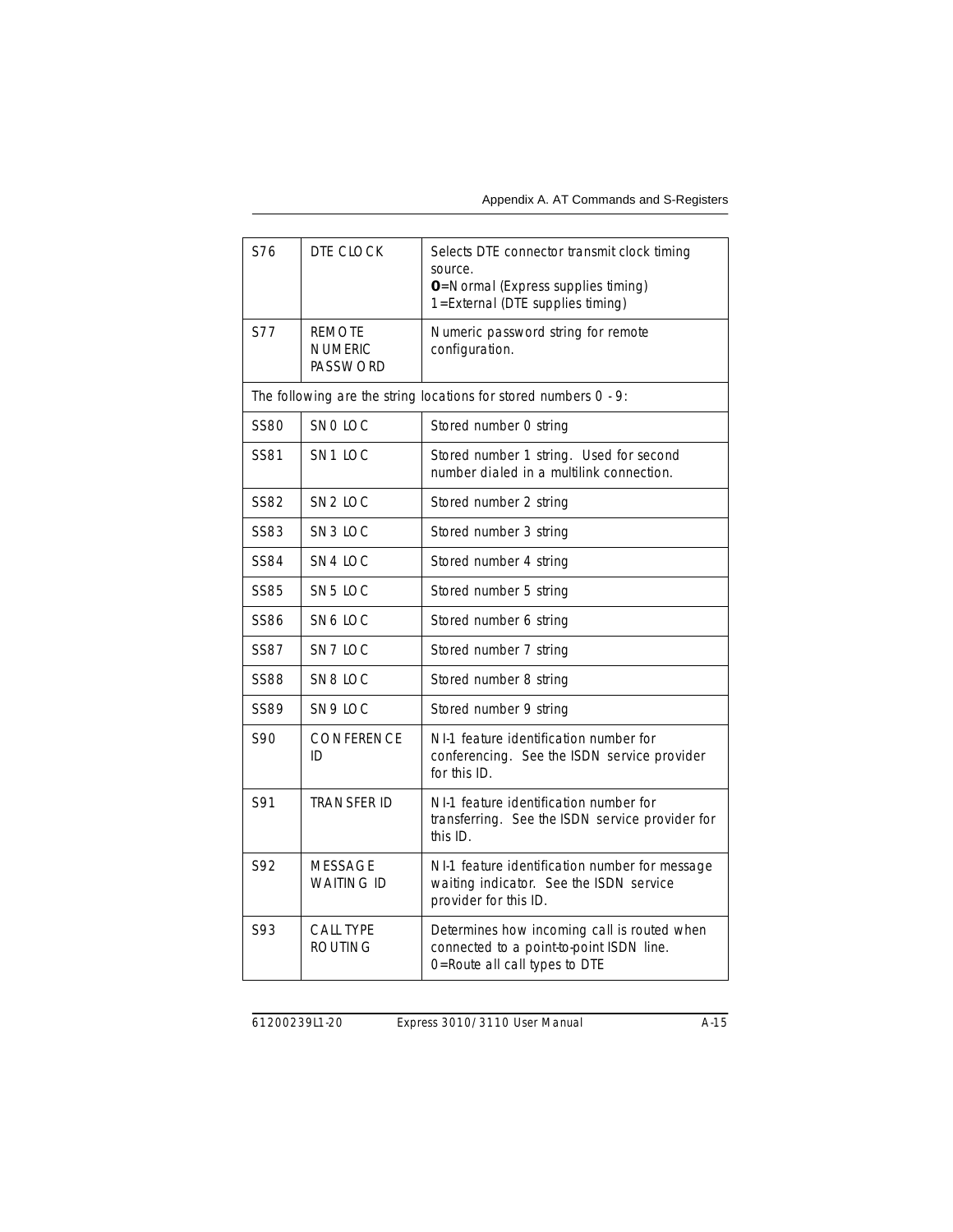## **S-REGISTER STRING LIST**

| <b>SS60</b>  | <b>SPID1 LOC</b>                                   | SPID string location.                                                               |  |  |
|--------------|----------------------------------------------------|-------------------------------------------------------------------------------------|--|--|
| <b>SS61</b>  | <b>SPID2 LOC</b>                                   | SPID string location.                                                               |  |  |
| <b>SS62</b>  | LDN1 LOC                                           | ISDN phone number string location.                                                  |  |  |
| <b>SS63</b>  | <b>LDN2 LOC</b>                                    | ISDN phone number string location                                                   |  |  |
| <b>SS67</b>  | <b>AREA CODE</b>                                   | Area code location.                                                                 |  |  |
| <b>SS77</b>  | <b>REMOTE</b><br><b>NUMERIC</b><br><b>PASSWORD</b> | Numeric password string for remote configura-<br>tion.                              |  |  |
| <b>SS80</b>  | <b>SNOLOC</b>                                      | Stored number 0 string                                                              |  |  |
| <b>SS81</b>  | <b>SN1LOC</b>                                      | Stored number 1 string. Used for second number<br>dialed in a multilink connection. |  |  |
| <b>SS82</b>  | <b>SN2LOC</b>                                      | Stored number 2 string                                                              |  |  |
| <b>SS83</b>  | <b>SN3 LOC</b>                                     | Stored number 3 string                                                              |  |  |
| <b>SS84</b>  | <b>SN4 LOC</b>                                     | Stored number 4 string                                                              |  |  |
| <b>SS85</b>  | <b>SN5 LOC</b>                                     | Stored number 5 string                                                              |  |  |
| <b>SS86</b>  | SN <sub>6</sub> LOC                                | Stored number 6 string                                                              |  |  |
| <b>SS87</b>  | SN7LOC                                             | Stored number 7 string                                                              |  |  |
| <b>SS88</b>  | <b>SN8LOC</b>                                      | Stored number 8 string                                                              |  |  |
| <b>SS89</b>  | SN9 LOC                                            | Stored number 9 string                                                              |  |  |
| <b>SS130</b> | <b>CROLOC</b>                                      | Call Reject List Number 0                                                           |  |  |
| <b>SS131</b> | <b>CR1 LOC</b>                                     | Call Reject List Number 1                                                           |  |  |
| <b>SS132</b> | <b>CR2 LOC</b>                                     | Call Reject List Number 2                                                           |  |  |
| <b>SS133</b> | <b>CR3 LOC</b>                                     | Call Reject List Number 3                                                           |  |  |
| <b>SS134</b> | <b>CR4 LOC</b>                                     | Call Reject List Number 4                                                           |  |  |
| <b>SS135</b> | <b>CR5 LOC</b>                                     | Call Reject List Number 5                                                           |  |  |
| <b>SS136</b> | CR <sub>6</sub> LOC                                | Call Reject List Number 6                                                           |  |  |
| <b>SS137</b> | <b>CR7LOC</b>                                      | Call Reject List Number 7                                                           |  |  |
| <b>SS138</b> | <b>CR8 LOC</b>                                     | Call Reject List Number 8                                                           |  |  |
| <b>SS139</b> | <b>CR9 LOC</b>                                     | Call Reject List Number 9                                                           |  |  |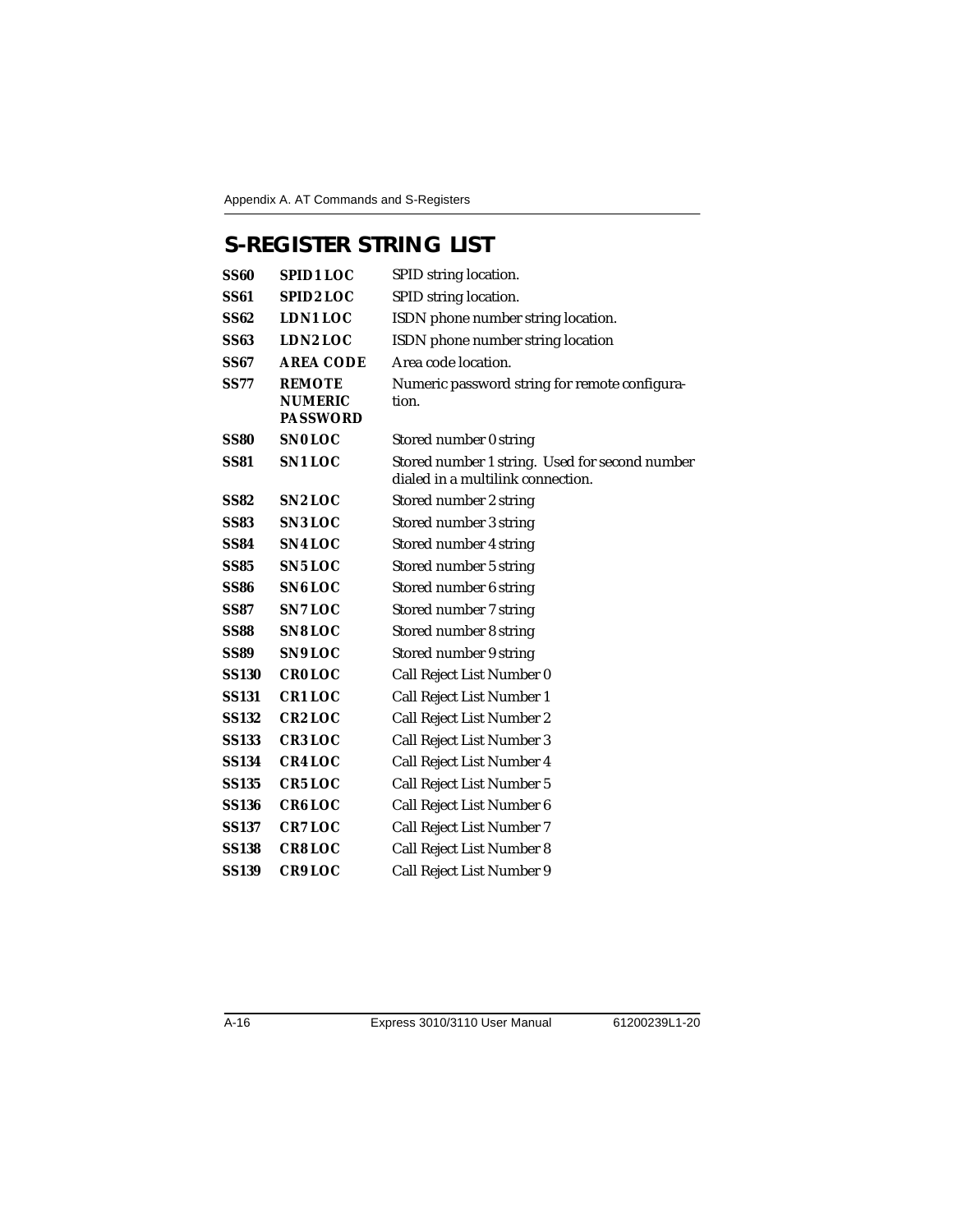Appendix B **LEDS** 

## **LEDS**

The Express 3010 front panel contains five LEDs associated with the DTE port and the ISDN interface as shown in Figure B-1 and described below.



**Figure B-1. Front Panel LEDs**

| LED         | Color                                                       | <b>Description</b>                       |  |
|-------------|-------------------------------------------------------------|------------------------------------------|--|
| TD          | Green                                                       | Transmit Data (TxD)                      |  |
| <b>RD</b>   | Green                                                       | Received Data (RxD)                      |  |
| $1$ or $2$  | <b>Slow Green</b><br>Attempting SPID registration.<br>Flash |                                          |  |
|             | <b>Fast Green Flash</b>                                     | Attempting TEI registration.             |  |
|             | Solid Green                                                 | POTS 1 or 2 in use.                      |  |
|             | Off                                                         | Ready. No data traffic.                  |  |
|             | Amber Flash                                                 | B channel 1 or 2 passing data.           |  |
|             | Solid Amber                                                 | Remote test originate.                   |  |
| PWR/        | Green (On                                                   | Link Established. Calls can be placed.   |  |
| <b>LINE</b> | Solid)                                                      | No Power.                                |  |
|             | Off                                                         | Link is not established. Calls cannot be |  |
|             | Flashing                                                    | placed.                                  |  |

61200239L1-20 Express 3010/3110 User Manual B-1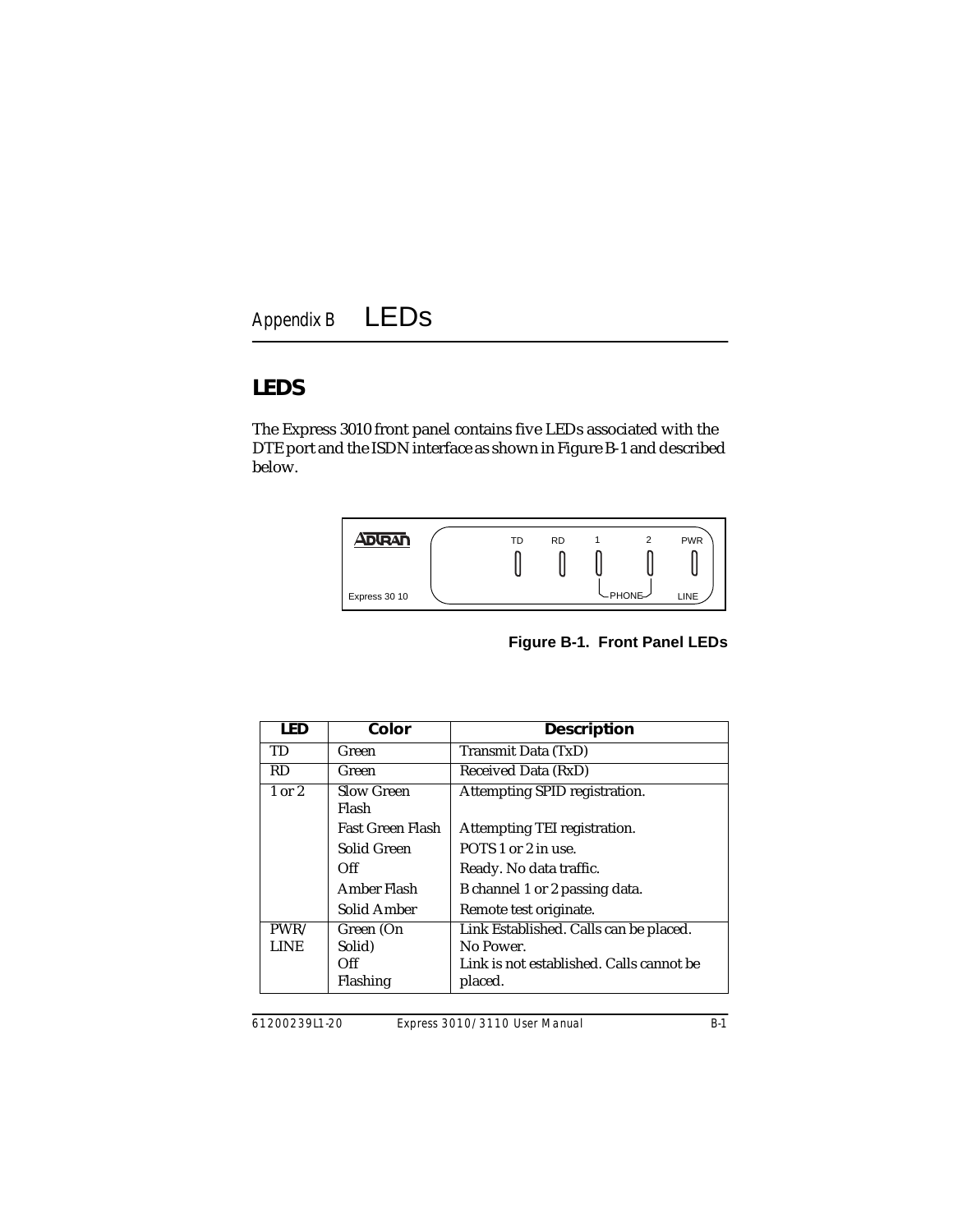Appendix B. LEDs

B-2 Express 3010/3110 User Manual 61200239L1-20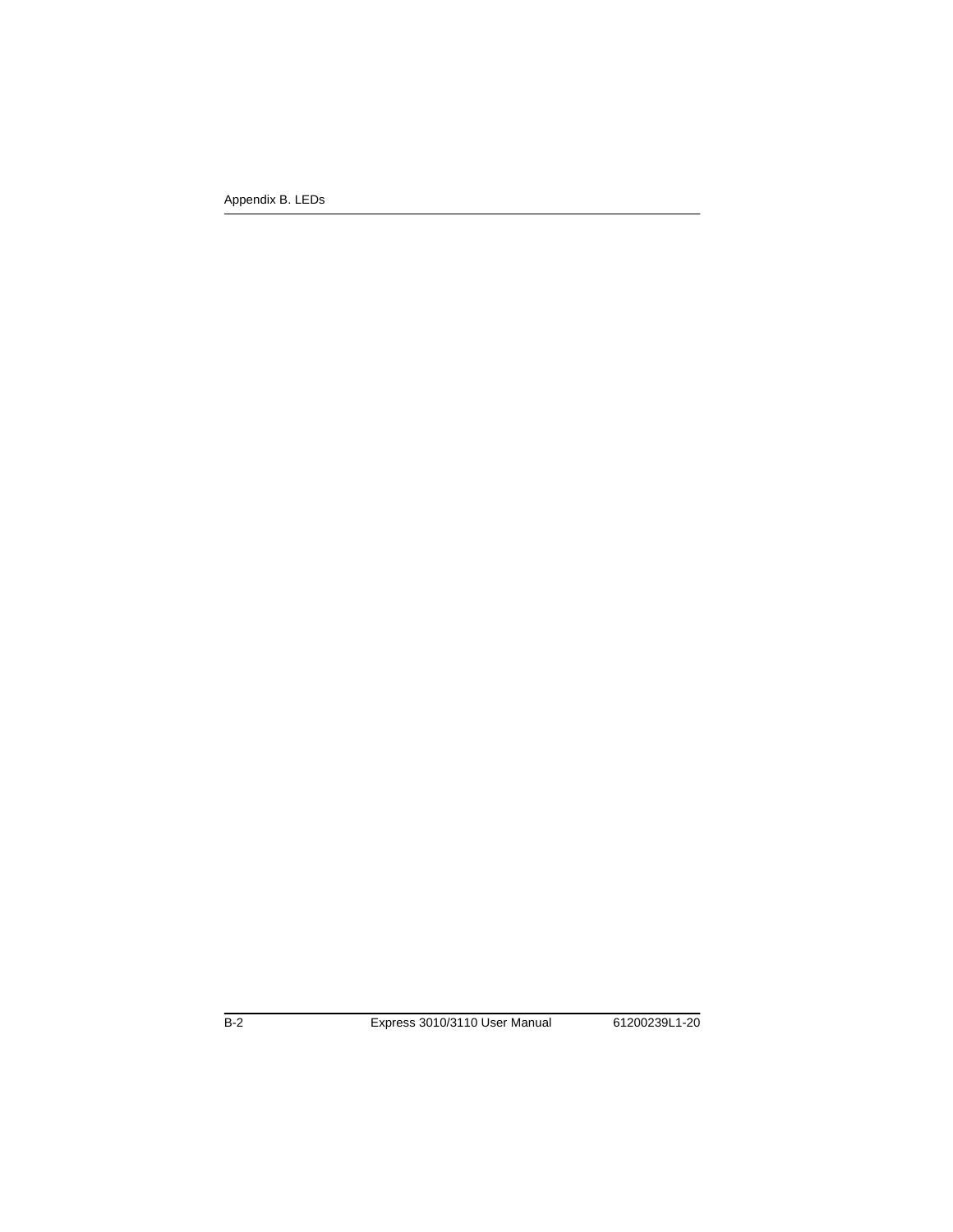# Appendix C Status Buffer Messages

## **2047 BERT orig**

Test remote originated 2047 BERT (bit error rate test) pattern.

## **2047 loopbk ansr**

Test remote answered 2047 BERT pattern.

## **Answer**

The Express answered a call on either the first or second channel. The calling phone number is displayed if available.

### **ACCESS\_INFO\_DISCARDED**

The network was unable to deliver access information to the far end.

## **Area Code Req'd**

Area code required for Auto Spid determination.

#### **AutoSpid Active**

Unit is attempting automatic detection of switch type and SPID numbers.

## **AutoSpid Disable**

The user has stopped the automatic SPID detection process.

## **AutoSpid Failed**

Automatic determination of switch type and SPID numbers failed.

61200239L1-20 Express 3010/3110 User Manual C-1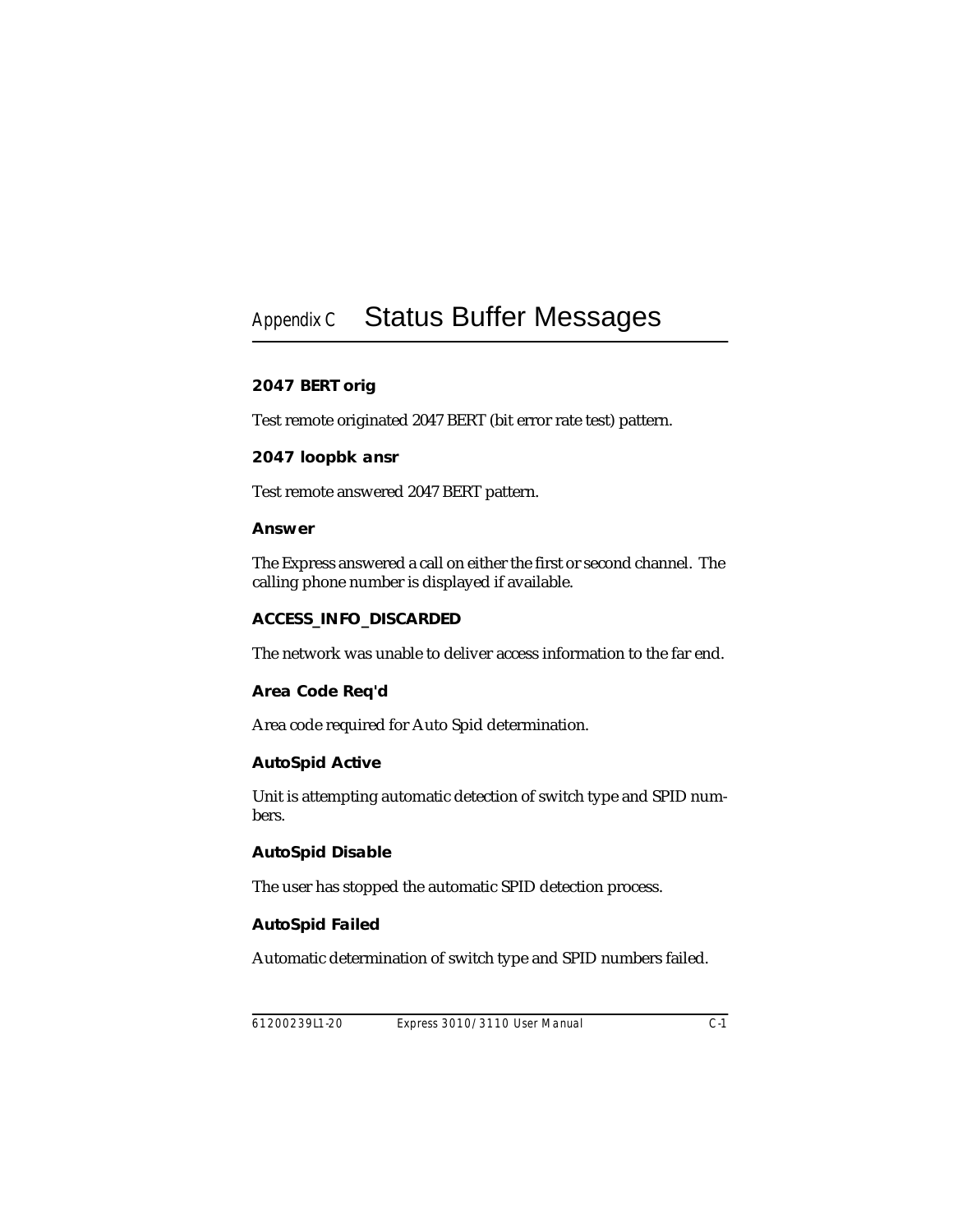## **AutoSpid Passed**

Automatic determination of switch type and SPID numbers succeeded.

## **AutoSwitch YYY**

Switch type YYY detected during AutoSpid determination. (YYY can be DMS, NI-1, or AT&T.)

## **Back to online**

Express went back online.

## **Bad async BPS**

The Bonding protocol determined that the selected asynchronous bit rate is not supported.

## **Bad AT numeric**

User issued an AT command with an argument that was out of range.

## **Bad call type**

Express placed a call with an improper call type.

## **Bad DTE Baud**

The DTE bit rate does not match a valid bit rate for the protocol selected.

#### **BAD\_INFO\_ELEM**

Call control error.

## **Bad phone number**

Express 3010 attempted to call an invalid phone number.

C-2 Express 3010/3110 User Manual 61200239L1-20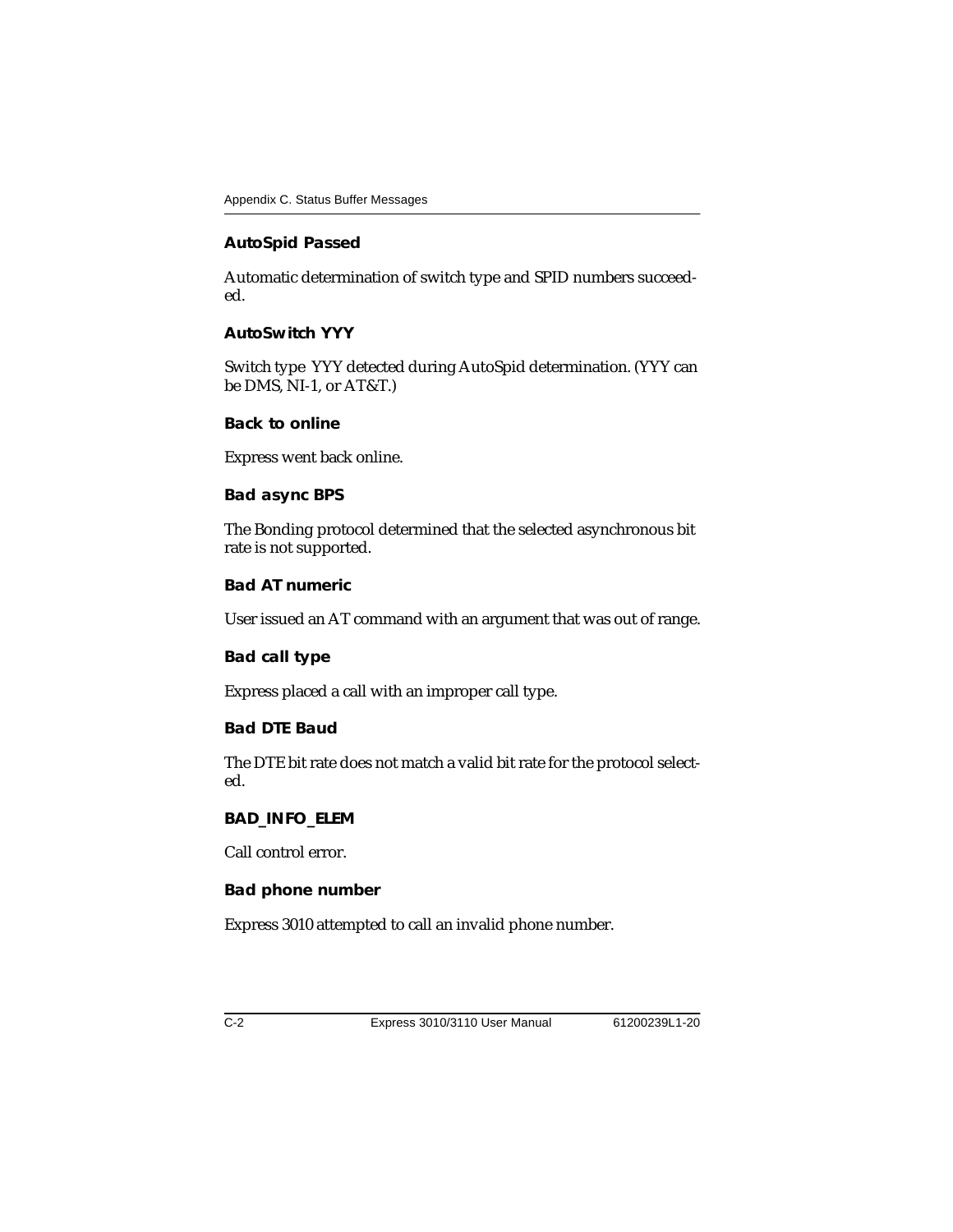#### **BEAR\_CAP\_NOT\_AVAIL**

The bearer channel requested is not available.

## **BEARER\_CAP\_NOT\_AUTH**

Bearer capability requested is not authorized.

#### **Bearer Mode?**

Incoming call is not of a type the Express 3010 can accept.

#### **Bearer Info Cap?**

Incoming call information transfer capability is not known.

#### **BONDING (+/-XXX)**

The amount of bytes or corrected delay between the B2 and B1 Bearer channels (XXX can range from -8000 to +8128).

#### **BPS mismatch**

Bonding negotiation found a bit rate mismatch.

#### **Break to AT cmd**

User issued a break-in request.

#### **Break ignored**

User issued an extra break-in request.

#### **BUSY**

The called number is busy.

## **B-X disconnected**

B-channel disconnected. X can be 1 or 2 representing the appropriate B-channel.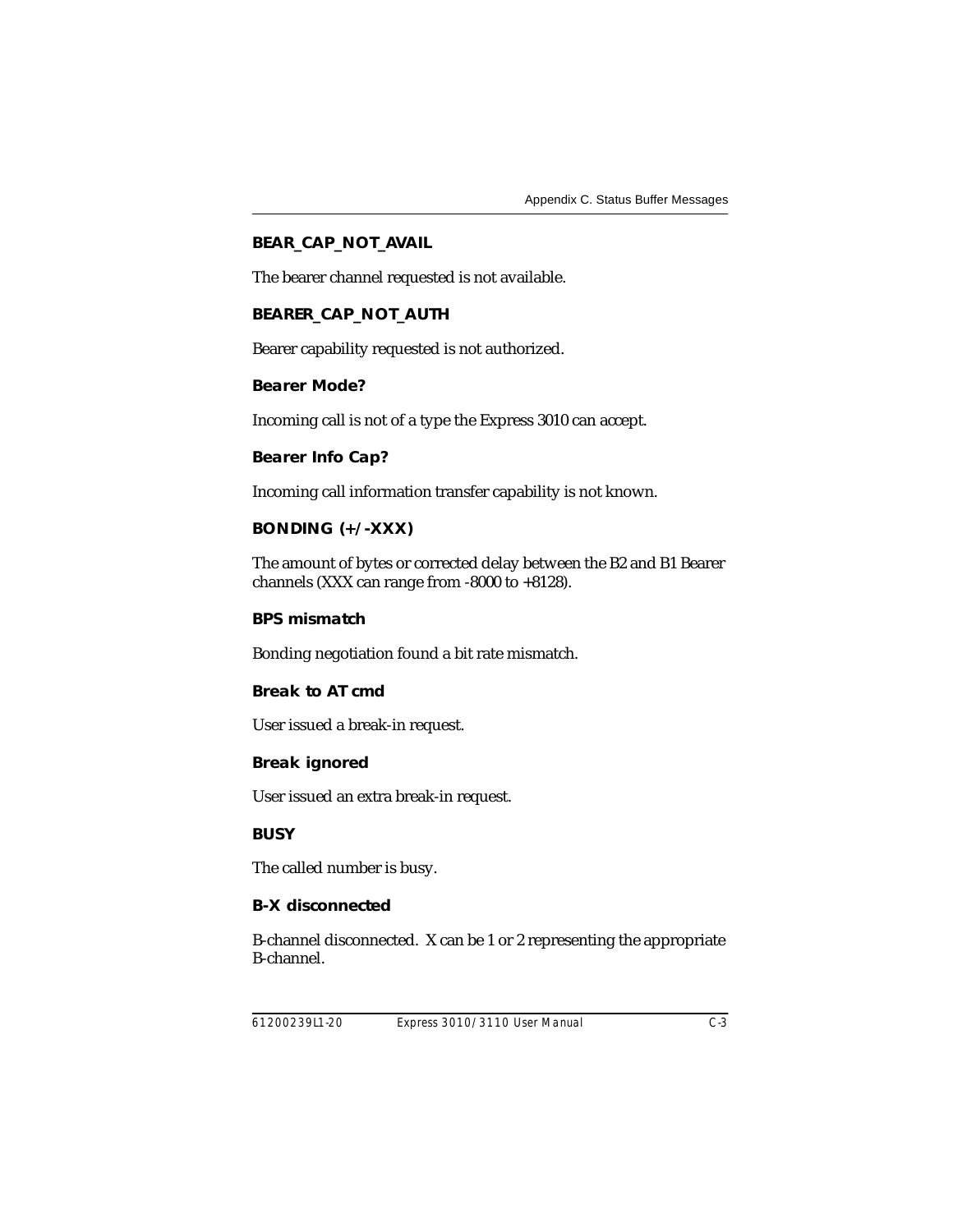#### **CallID 1 in use**

The Express 3010 tried to place a call using SPID 1 when SPID 1 was already in use.

#### **CallID 2 in use**

The Express tried to place a call using SPID 2 when SPID 2 was already in use.

#### **Call lost**

Held call could not be retrieved.

#### **Call not ringing**

User executed an answer command (ATA) but there was not a call present.

#### **CALL\_REJECTED**

The call has been rejected by the ISDN network.

#### **Can't go online**

Express 3010 cannot go back on line. Unknown AT command user issued an unknown AT command.

#### **CHAN\_DOES\_NOT\_EXIST**

The user asked for a bearer channel that is not present.

#### **CHAN\_NOT\_IMPLEMENTED**

The network or far end does not support the bearer capability requested.

## **CHANNEL\_UNACCEPTABLE**

The channel requested has not been subscribed.

C-4 Express 3010/3110 User Manual 61200239L1-20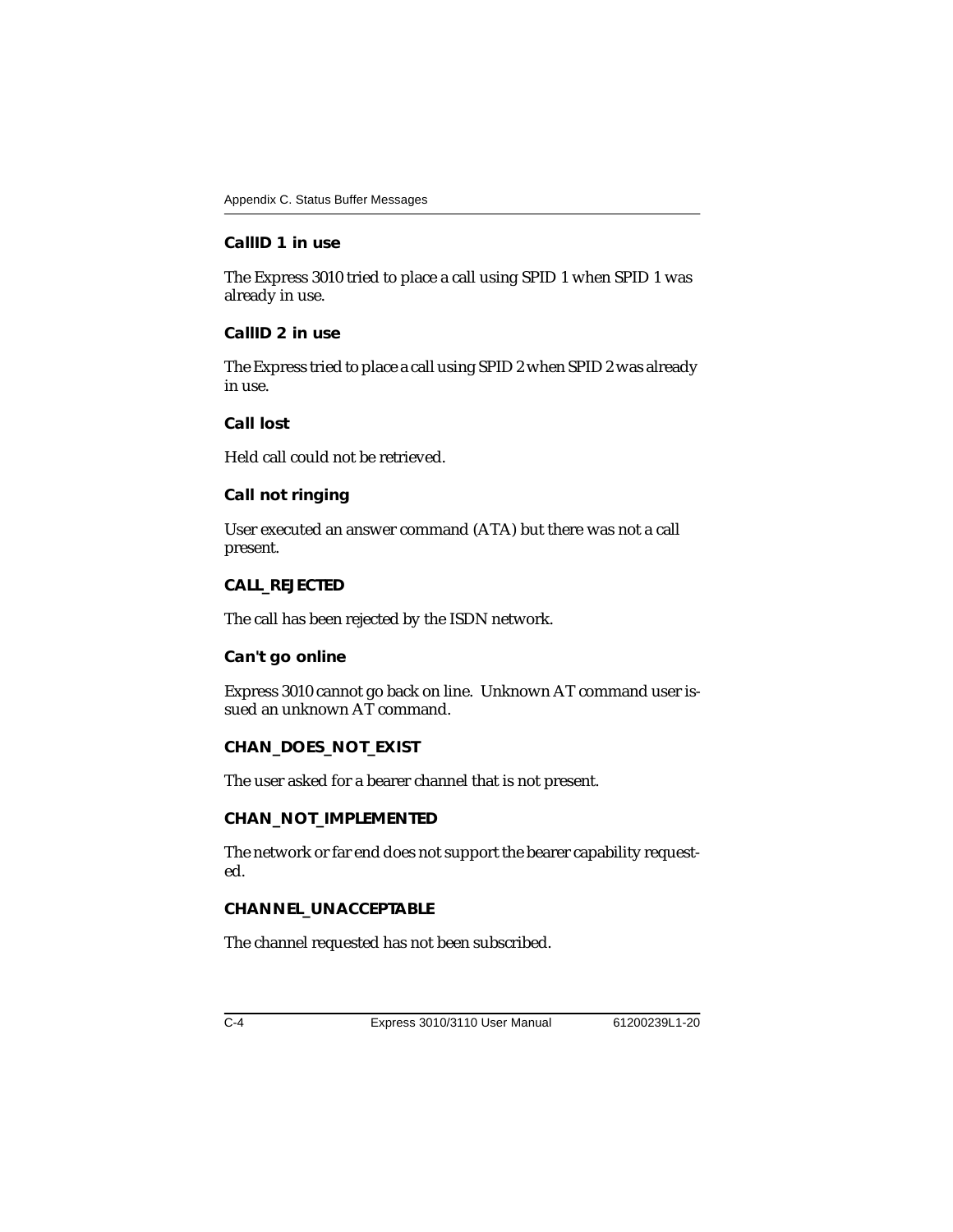#### **CID>0 rcvd**

Received an incoming call from a third party during negotiations with a far-end BONDING unit on the use of the second Bearer channel.

#### **Connect Timeout**

Call attempt does not connect in x amount of time.

## **DEST NOT ISDN**

The number called is not ISDN (warning only).

#### **DEST\_OUT\_OF\_ORDER**

The called number is out of order.

## **Dial**

The Express 3010 placed a call on either the first or second channel. The number called is displayed following the message.

## **Disconnect**

The call on either the first or second channel was disconnected from the network. The far-end phone number is displayed if available. Ensure flow control setting match on both terminal adapters.

#### **Disconnect Req**

Far-end unit disconnected during BONDING negotiation.

#### **DTR not up**

Express 3010 tried to place a call in a dialing mode that requires DTR to be in an active state, but it is not.

#### **Dump call**

The Express 3010 could not accept an incoming call because it was already involved in a call.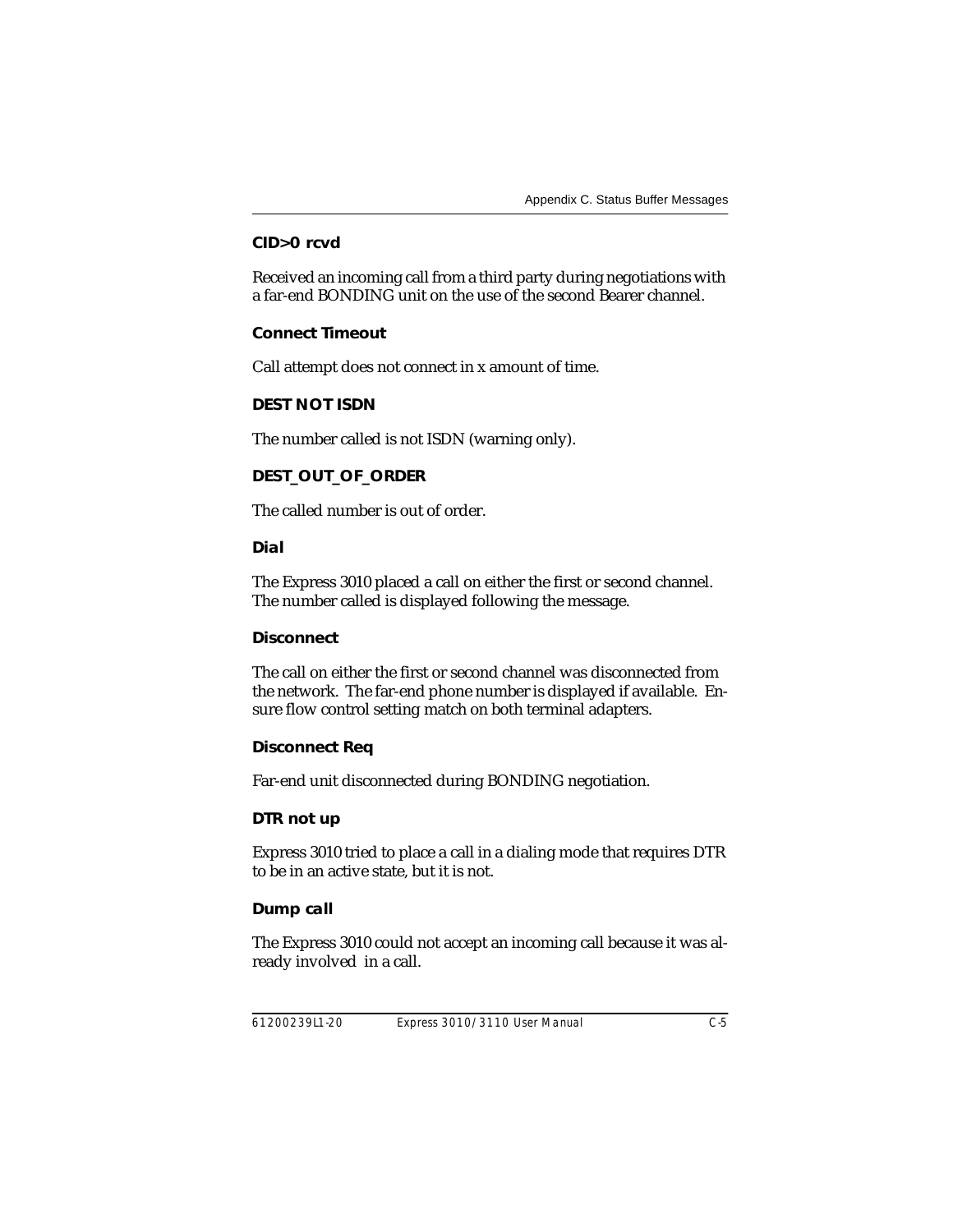#### **Dump**

An incoming call on either the first or second channel was discarded by the Express 3010. The calling number is displayed if available.

#### **ED\_MISMATCH**

Call is connected to different end point device. Call ISP.

## **FACILITY\_NOT\_IMPLEMENT**

The network does not support the requested supplementary service.

#### **FACILITY\_NOT\_SUBSCRIBED**

The channel type requested has not been subscribed.

## **FACILITY\_REJECTED**

A facility requested by the user cannot be provided by the network.

#### **Factory Reset 0**

Unit defaulted to factory configuration.

#### **FlowCtl mismatch**

Bonding negotiation determined a flow control mismatch.

#### **FlowCtl required**

Bonding negotiation determined that flow control needs to be optioned on.

#### **Hangup**

The call on either the first or second channel was disconnected by the Express 3010. The far-end phone number is also displayed.

### **Hold**

Voice call is on hold.

C-6 Express 3010/3110 User Manual 61200239L1-20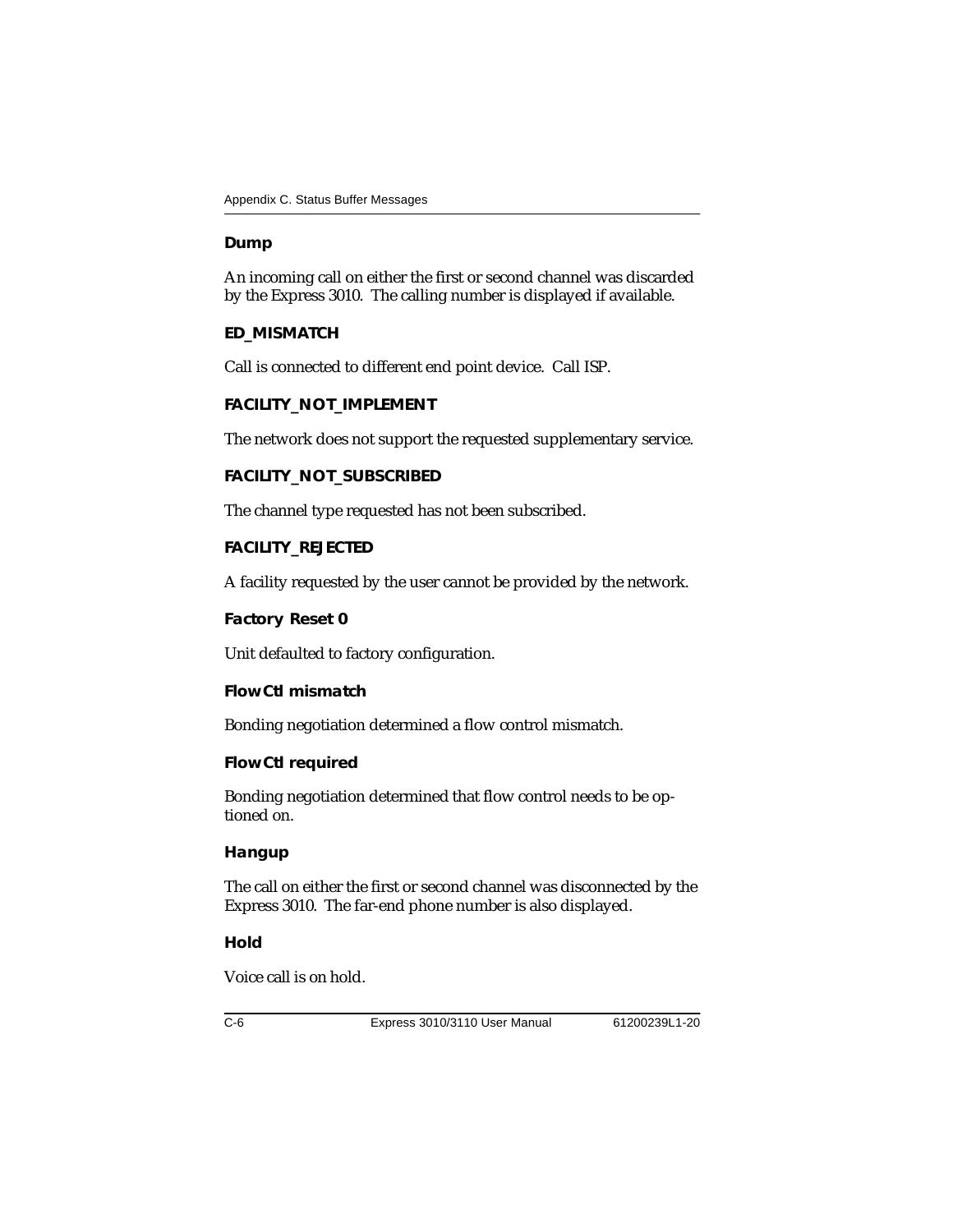## **ID = XXXX**

Calling party number.

## **INCOMING\_CALL\_BARRED**

The network will not allow an incoming call.

## **INCOMPATIBLE\_DEST**

The called number cannot accept the type of call that has been placed.

## **INTERWORKING\_UNSPEC**

A non-ISDN network sent an unspecified message.

## **Inv Password**

Remote configuration failed due to incorrect password.

## **INVALID\_CALL\_REF**

Call control error.

#### **INVALID\_ELEM\_CONTENTS**

Call control error.

## **INVALID\_MSG\_UNSPEC**

Invalid message: protocol error.

## **INVALID\_NUMBER\_FORMAT**

The dialed number has an invalid format.

## **L1 not up**

The network interface is not active.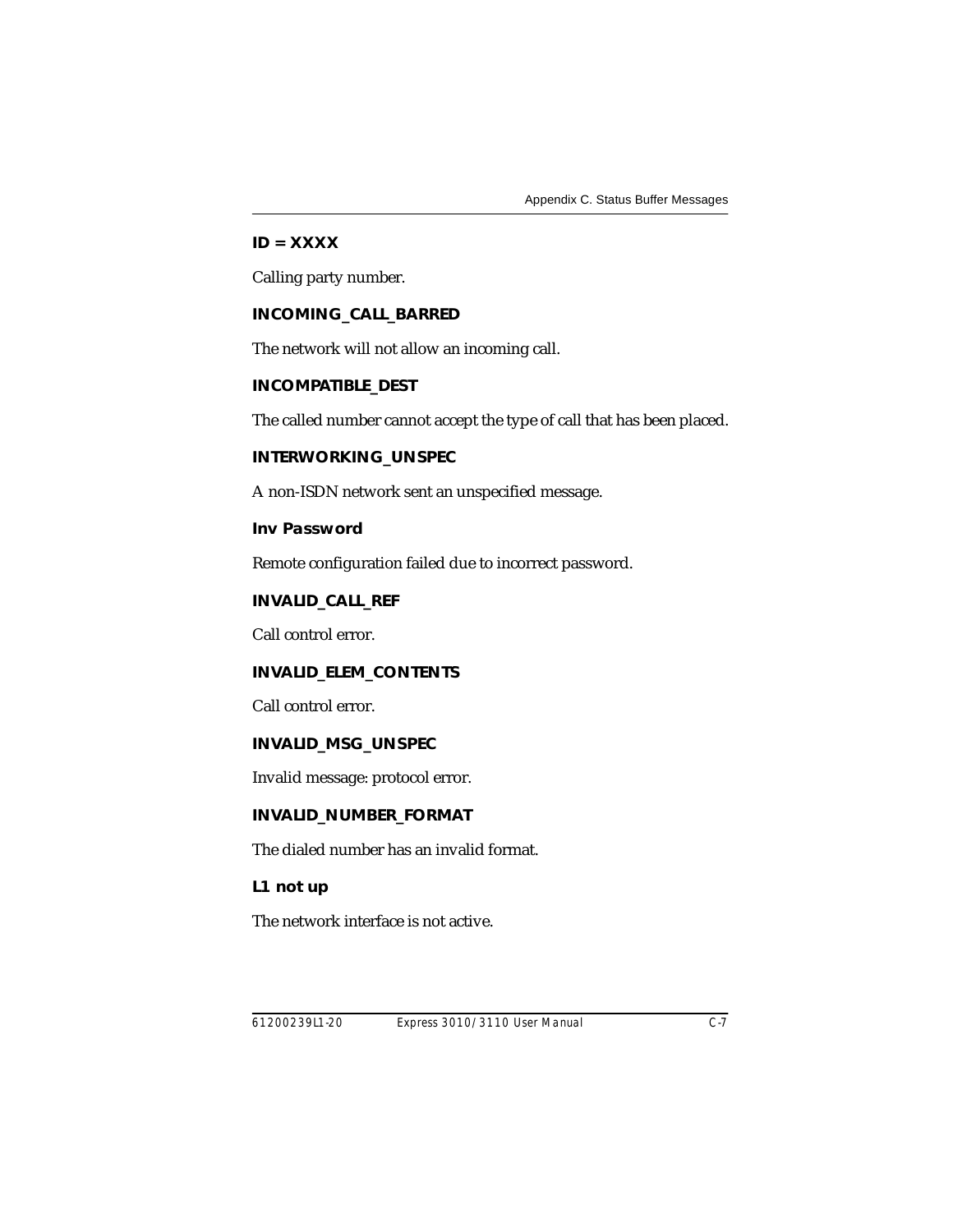#### **L2 not up**

The data link layer interface is not active.

#### **L3 not up**

The call control interface is not active.

#### **L2 #2 not up**

The data link layer interface for a second call (BONDING) is not active.

## **L3 #2 not up**

The call control layer interface for a second call (BONDING) is not active.

## **LDN TOO LONG**

The local directory number entered has too many digits.

#### **Login failed**

Unable to connect to remote unit on remote configuration attempt.

#### **MANDATORY\_IE\_LEN\_ERR**

Mandatory information element length error.

#### **MANDATORY\_IE\_MISSING**

Mandatory information element missing.

## **MULTILINK PPP UP**

Unit connected with Multilink PPP.

## **Need 64K call**

The BONDING protocol requires the Express 3010 to be configured for 64K data call types.

C-8 Express 3010/3110 User Manual 61200239L1-20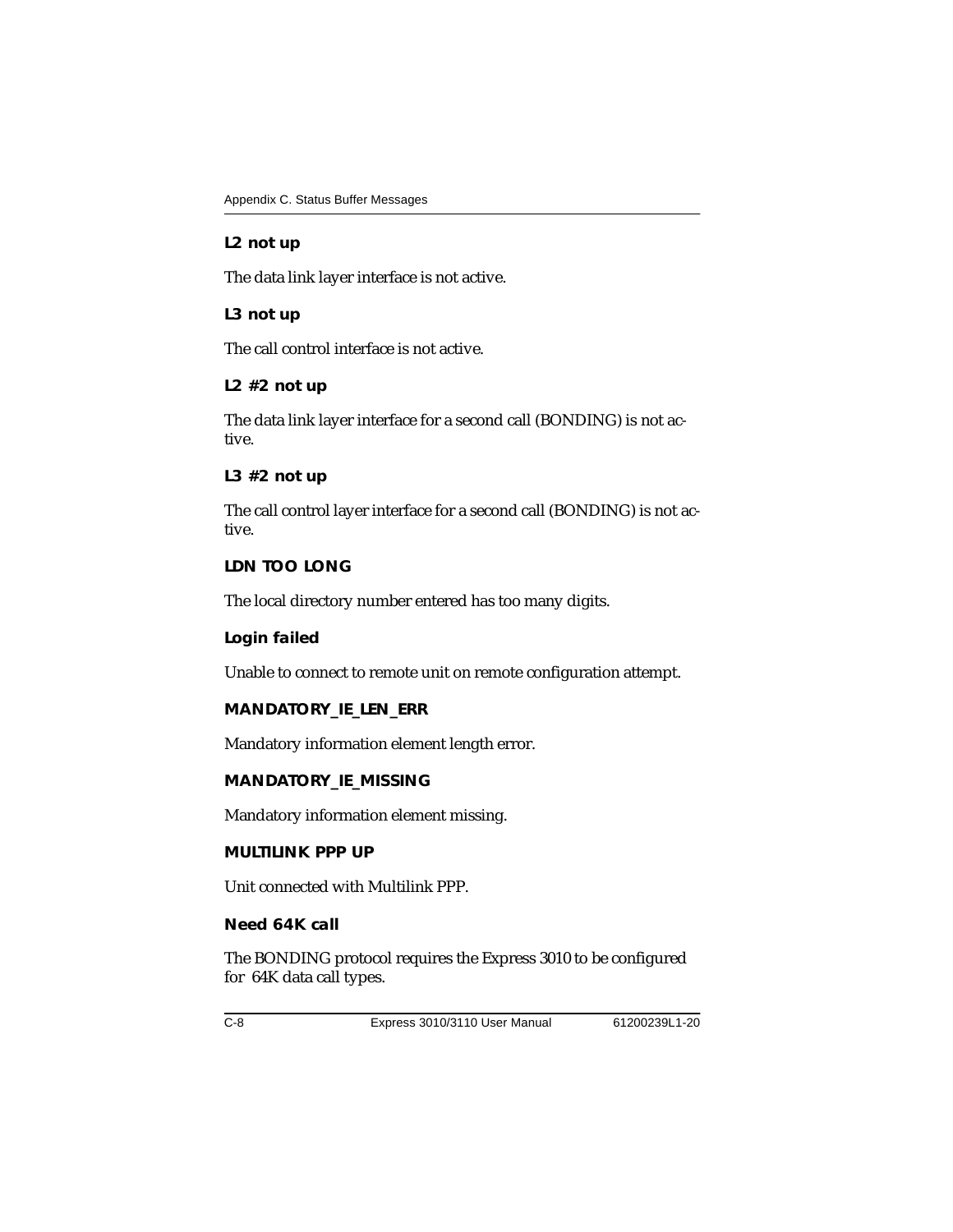### **NETWORK BUSY**

The ISDN switch is busy and unable to process a call.

#### **NETWORK\_CONGESTION**

The phone network is currently congested.

## **NETWORK\_OUT\_OF\_ORDER**

The phone network is out of order.

## **No calling ID**

Calling party number not provided.

#### **NO\_CIRCUIT\_AVAILABLE**

The requested bearer channel is not available.

## **NONEXISTENT\_MSG**

Nonexistent/undefined message received from network.

### **NO\_ROUTE**

## **NO\_ROUTE\_DEST**

The phone network was unable to find a route to the destination number.

#### **No Sreg number**

Attempted to change an S-register but did not specify a specific S-register (example: ATS=1).

## **No Sreg value**

Attempted to change an S-register but did not specify a value (example: ATS= ).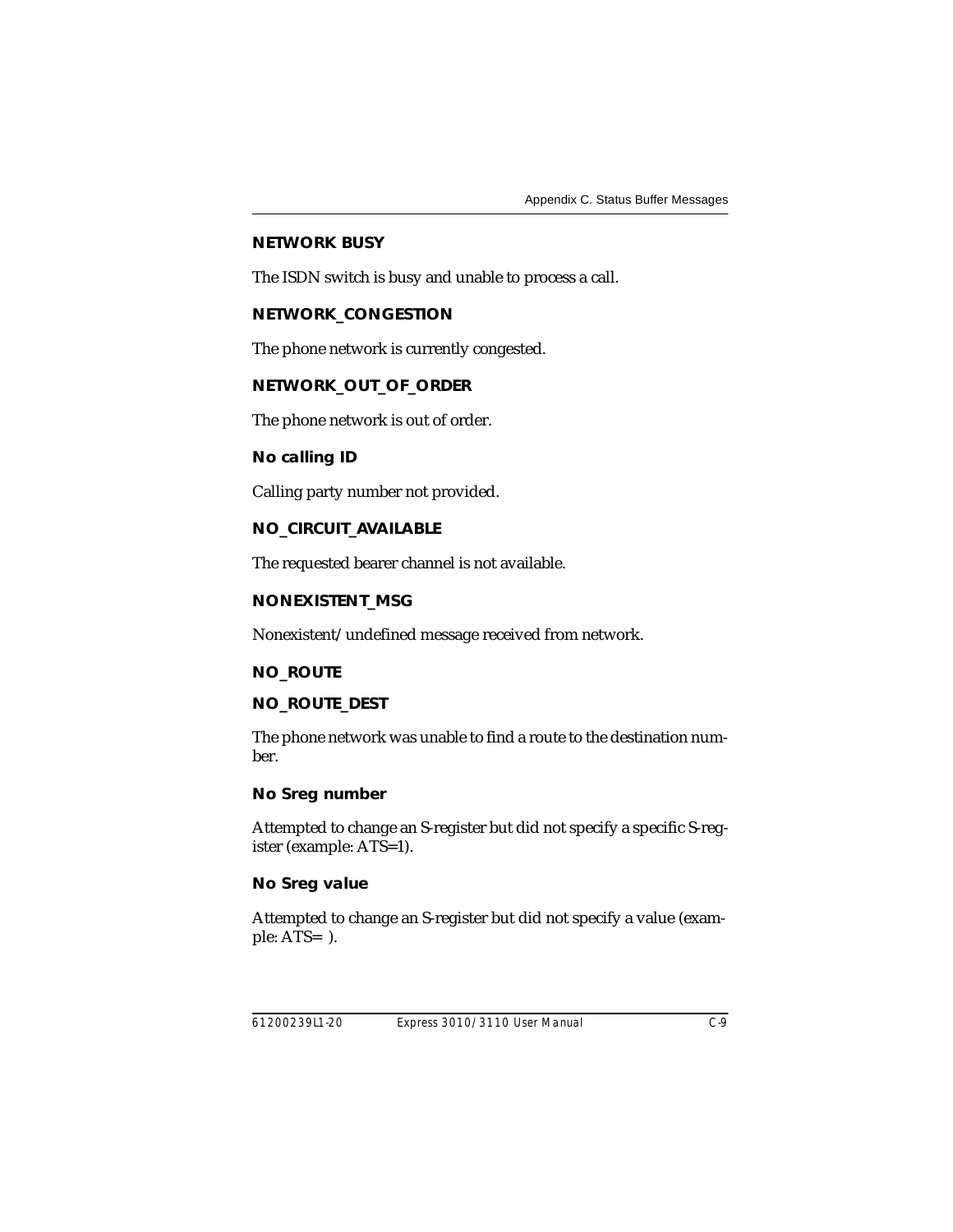#### **No String Space**

Stored number string space is full.

#### **NO\_USER\_RESPONDING**

The dialed number is not responding.

#### **NORMAL\_CLEARING**

The network is disconnecting the current call.

## **NOT end2end ISDN**

The path that the call was routed over is not ISDN from end-to-end (warning only).

## **NUMBER\_CHANGED**

The number dialed has been changed.

#### **OUTGOING\_CALL\_BARRED**

The network will not allow the outgoing call to be placed.

#### **Phone # Req'd**

Phone number required for AutoSpid determination.

## **PPP COMPRESSION UP**

Unit connected with compression.

## **PPP LINK LOOPBACK**

Network link is looped backed.

## **PPP Timeout**

PPP negotiation failed.

C-10 Express 3010/3110 User Manual 61200239L1-20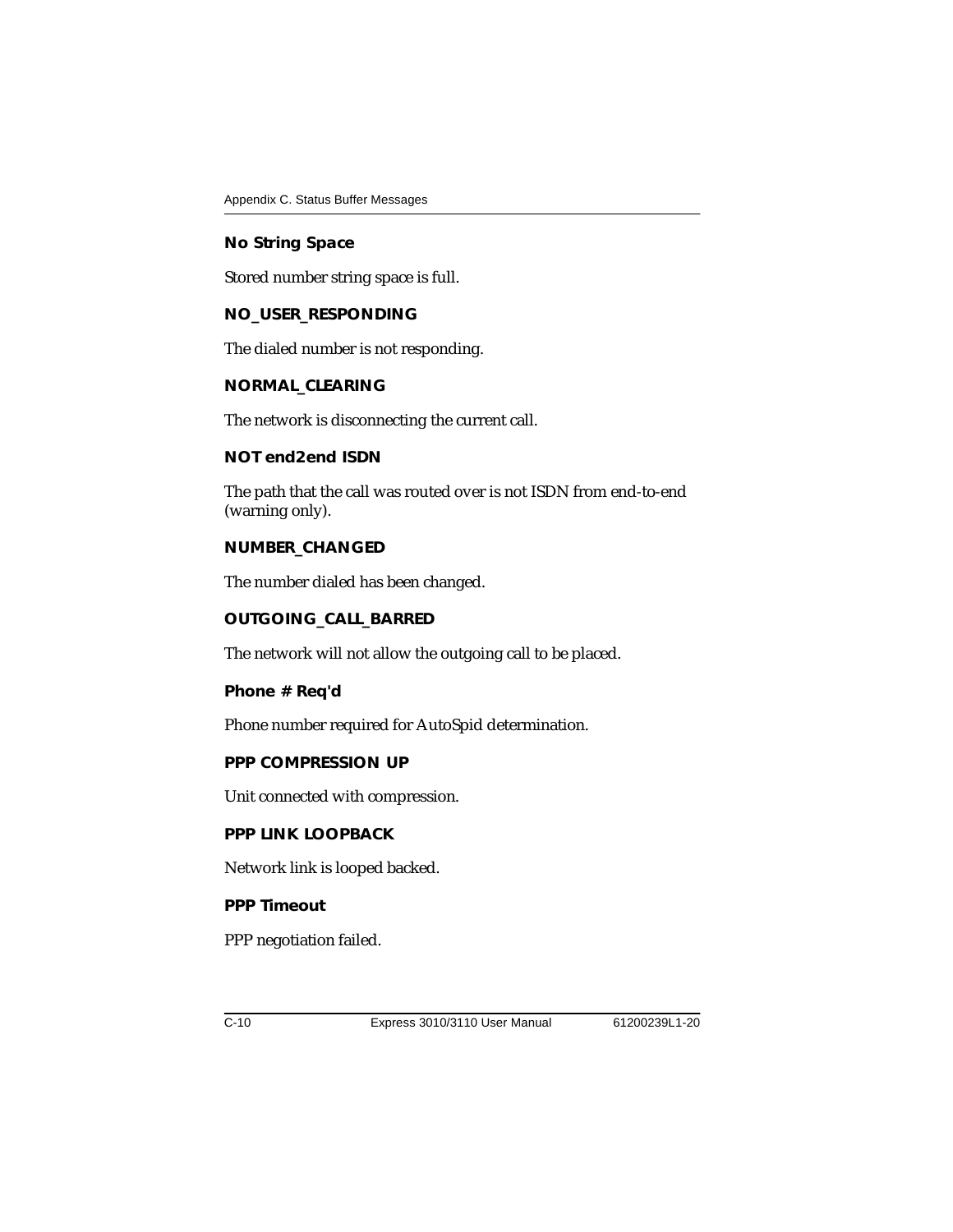#### **PROTOCOL\_ERROR**

Call control error.

#### **PUMPIO: dpump-quit**

Rate adaption stopped due to DTE error.

## **Rcv Cause XXX**

Undefined cause message received.

## **REQ\_CHANNEL\_NOT\_AVAIL**

The channel type requested is currently not available.

#### **Remote not ISU**

Bonding negotiation determined the far-end unit is not another ISU product.

## **RESOURCE\_UNAVAIL**

The requested resource is unavailable.

#### **RESP\_TO\_STAT\_ENQ**

Response to status enquiry.

## **Restarting Rate**

Unit restarts DTE rate.

#### **Retrieve**

Voice call is retrieved from a holding state.

## **Ring**

An incoming call on either the first or second channel (third channel if call waiting) entered the Ring state. The calling phone number is displayed if available.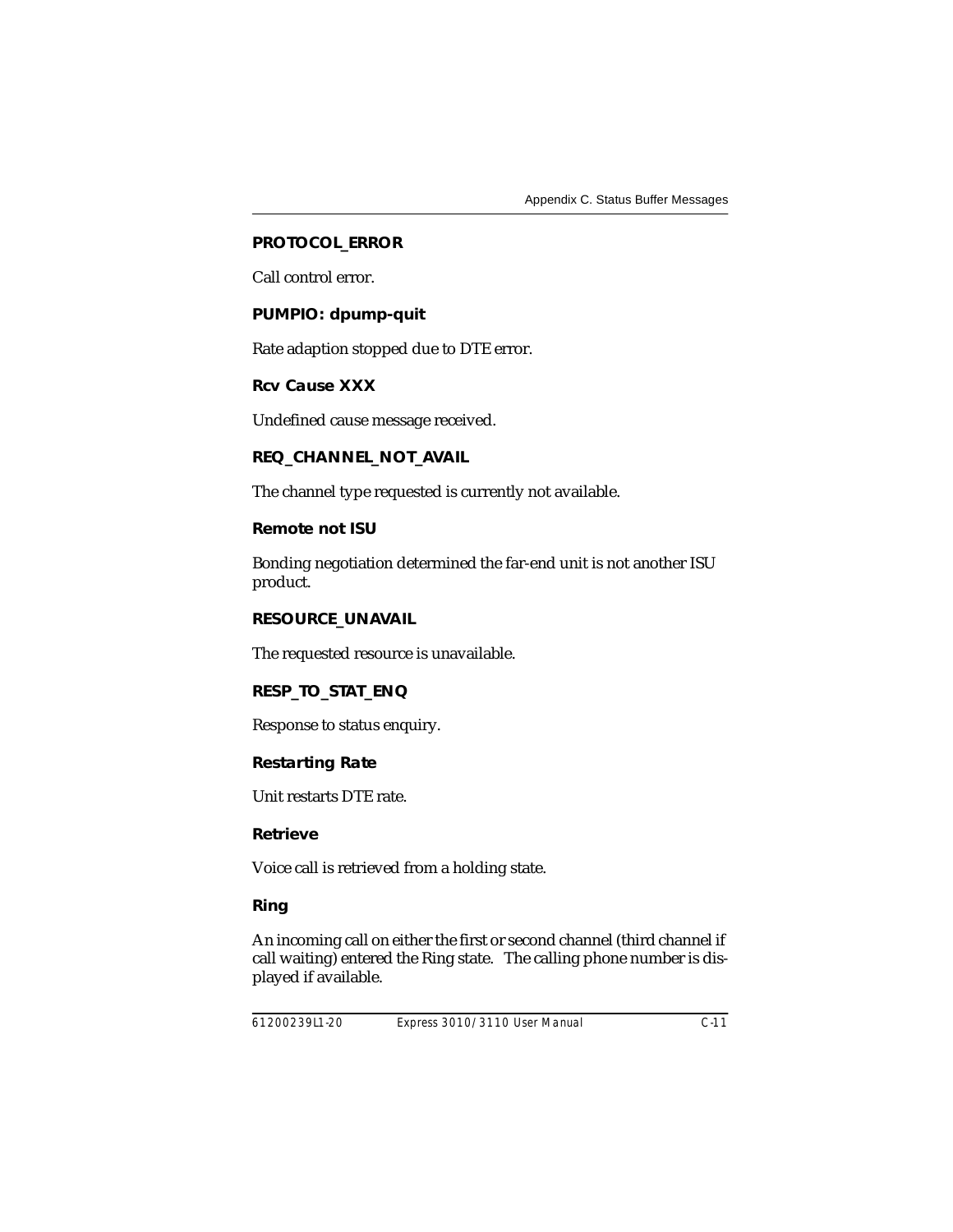## **S cmd not = or ?**

Proper syntax not used.

#### **SERVICE\_NOT\_AVAIL**

The requested service is not available.

## **SOURCE NOT ISDN**

The incoming calling party is not ISDN (warning only).

#### **TANULL expired**

Bonding timer TANULL expired. Received call from non-BONDING equipment.

## **TEMPORARY\_FAILURE**

The network has temporarily failed; try the call again.

#### **TIMER\_EXPIRY**

Call control error.

#### **TXADD01 expired**

Bonding timer TXADD01 expired.

## **TXDEQ expired**

B-channel delay equalization during bonding failed.

## **TXFA1 expired**

Bonding timer TXFA1 expired.

## **TXFA2 expired**

Bonding timer TXFA2 expired.

C-12 Express 3010/3110 User Manual 61200239L1-20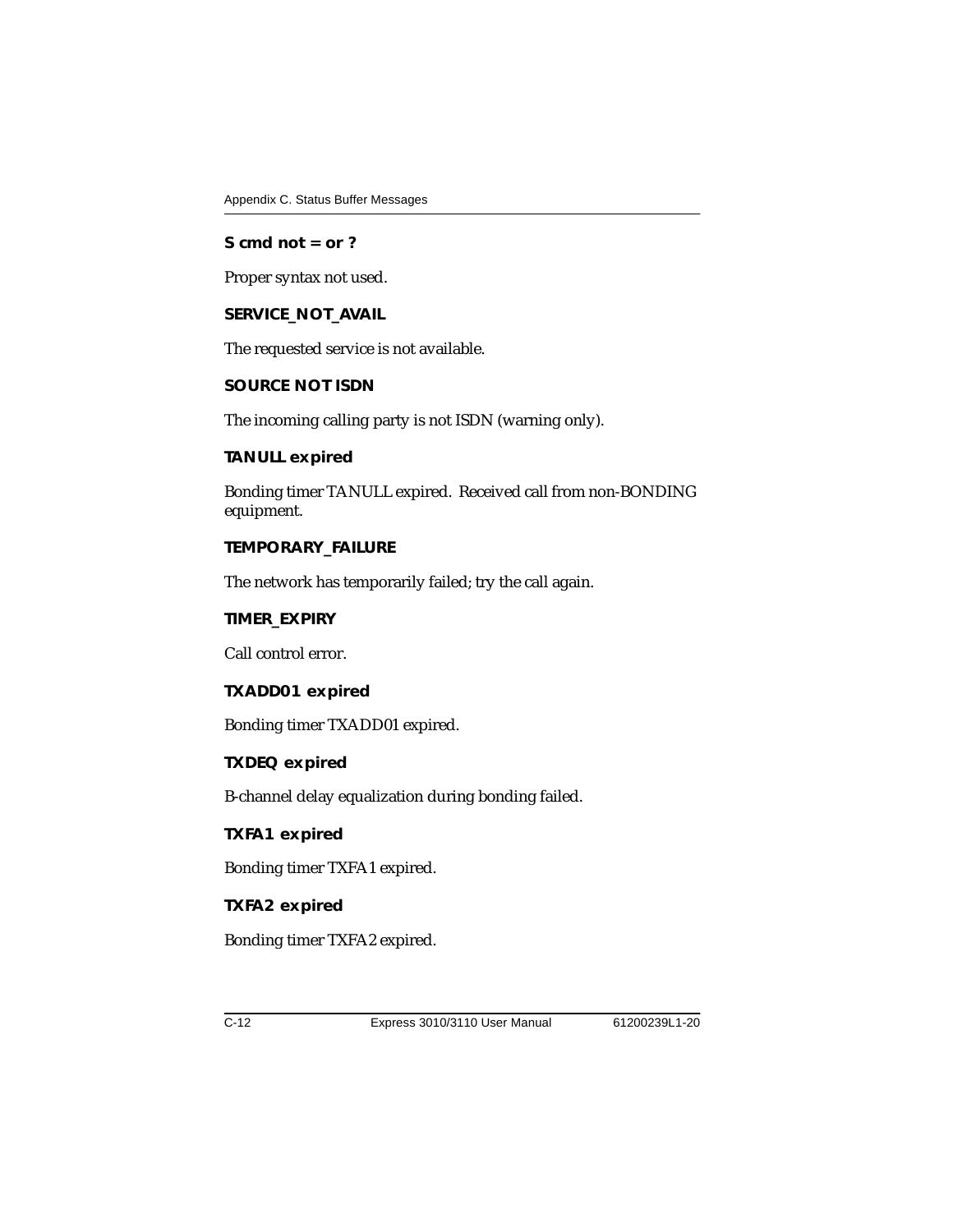## **TXINIT expired**

Bonding timer TXINIT expired; called non-BONDING equipment.

## **UNASSIGNED\_NUMBER**

The phone number dialed does not exist.

## **Unknown AT cmd**

User issued an unknown AT command.

## **USER\_ALERT\_NO\_ANS**

Ringing call is not answered.

## **USER\_BUSY**

The dialed number is busy.

## **V120 connected**

The V.120 rate adaption successfully connected to the far-end unit.

## **V120 Timeout**

V.120 negotiation failed.

## **WRONG\_MESSAGE**

Call control error.

## **WRONG\_MSG\_FOR\_STATE**

Call control error.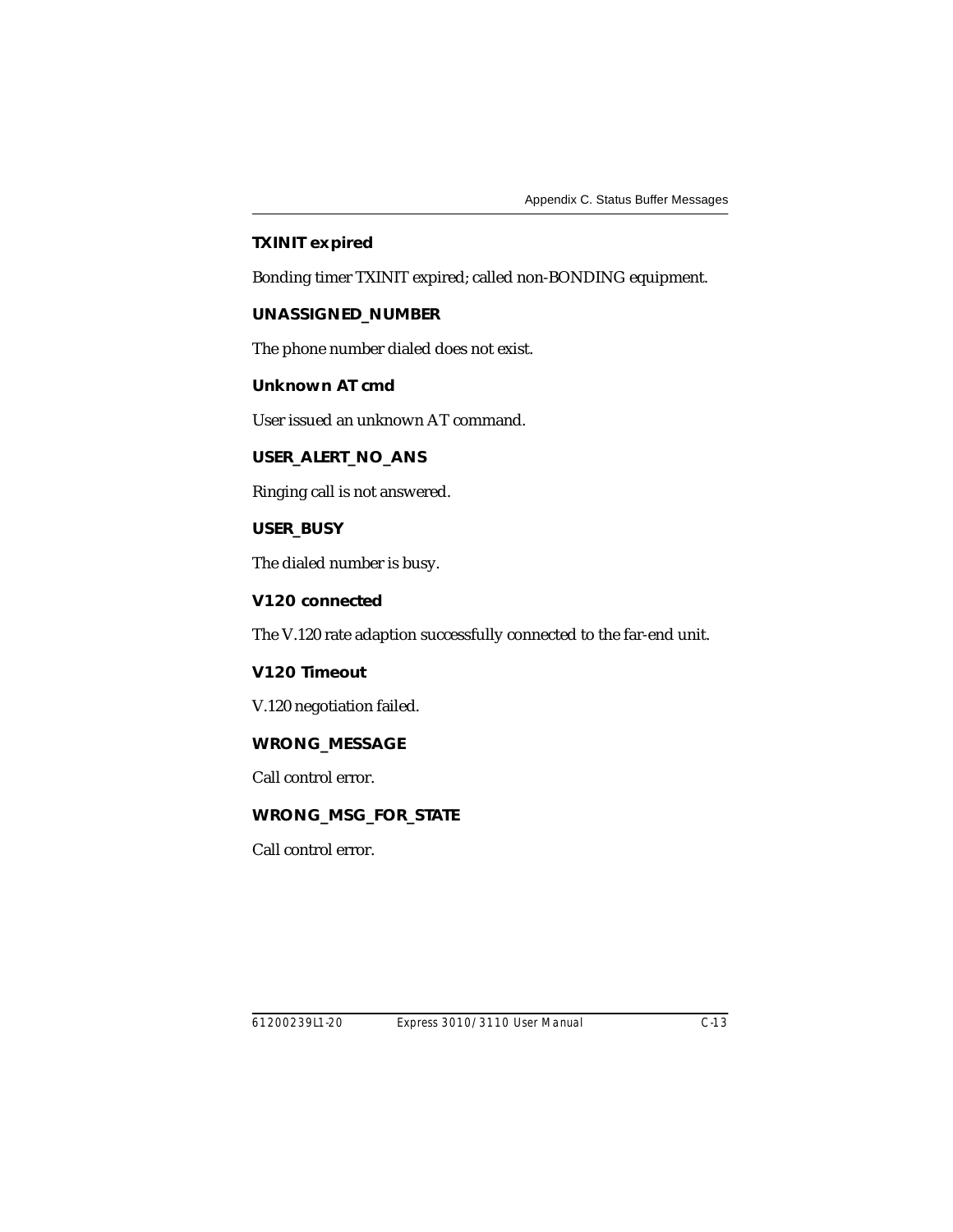Appendix C. Status Buffer Messages

C-14 Express 3010/3110 User Manual 61200239L1-20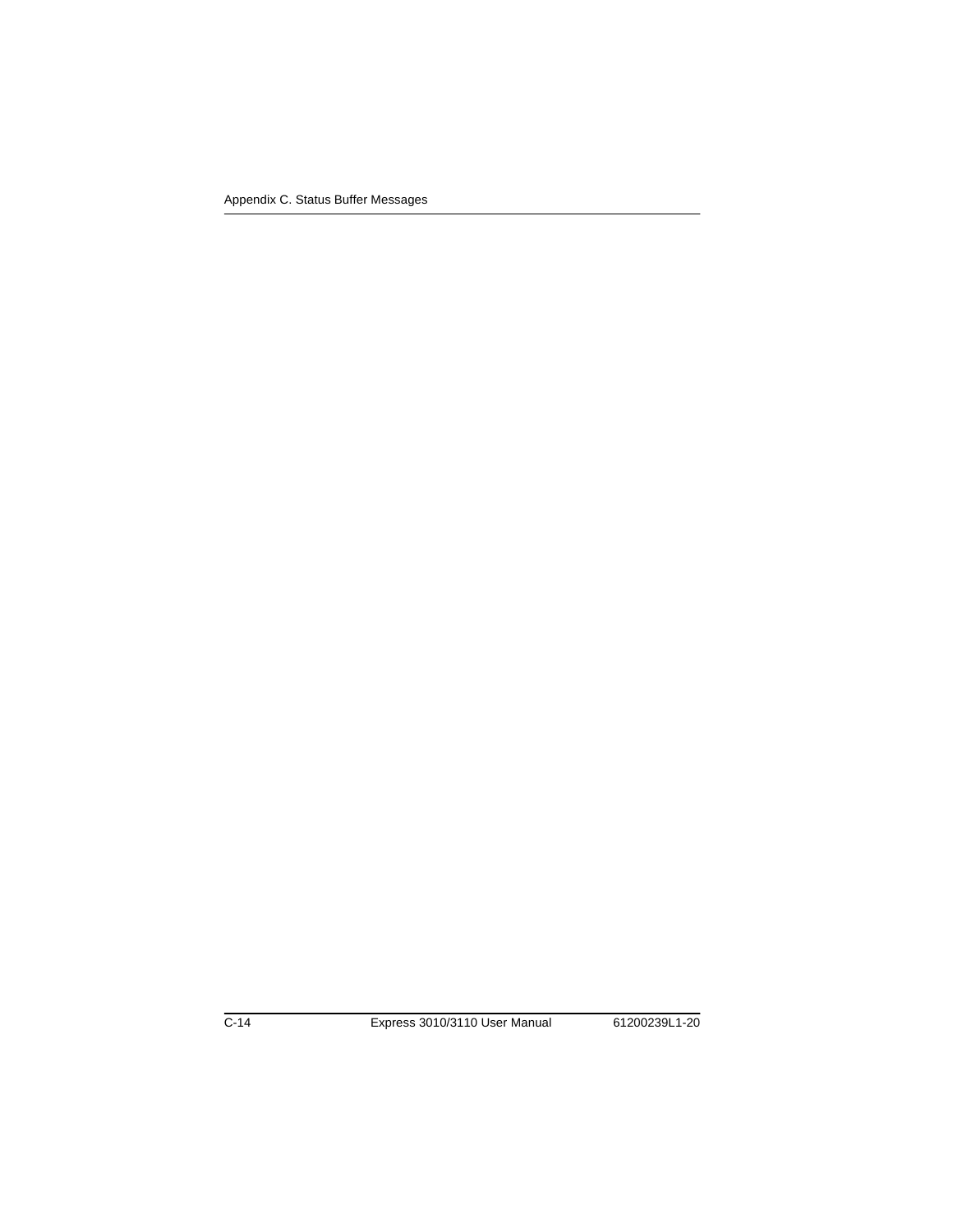## Appendix D Loop Status Messages

This appendix lists the status line messages and their definitions. Messages shown entirely in capital letters are generated by the ISDN network. Messages with lower case letters are generated by the Express 3010.

## **AutoSpid X**

The SPID is being attempted by the AutoSpid determination. X starts at 0 and counts up for each SPID tried.

## **Call Connect B1**

Bearer channel 1 is connected and is active.

## **Call Connect B2**

Bearer channel 2 is connected and is active.

## **Call Connect B1/B2**

Bearer channels 1 and 2 are active.

#### **Disconnecting**

The current phone call is being disconnected (hung up).

## **Getting TEI #1**

The Express 3010 is receiving its first TEI from the network.

## **Getting TEI #2**

The Express 3010 is receiving its second TEI from the network.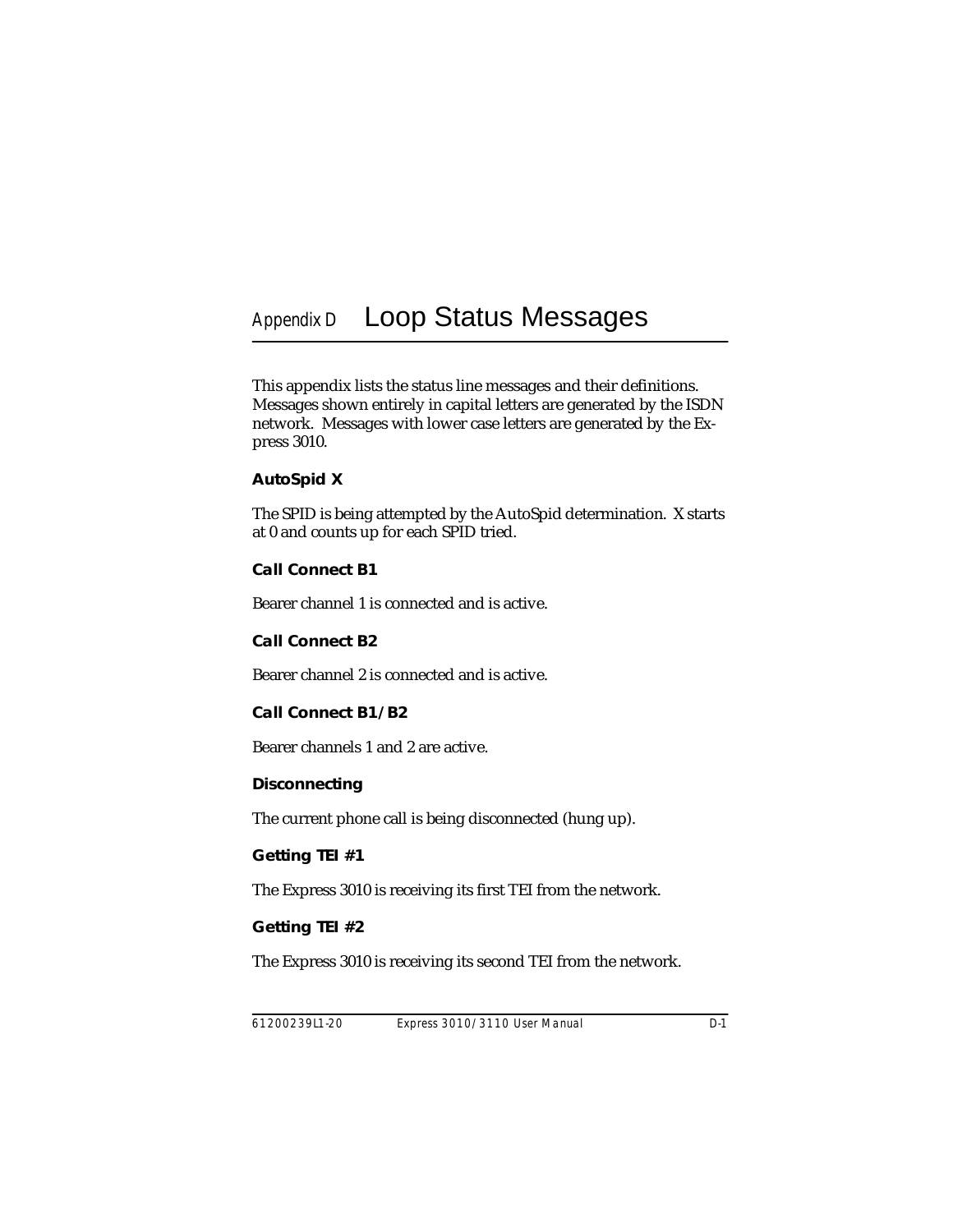#### **Link Down**

The network interface is not in sync.

#### **Network Loopback**

The Express 3010 has been commanded to perform an ISDN loopback toward the network.

#### **Ready**

The unit is ready to make or accept a call.

#### **Register SPID #1**

The Express 3010 is registering its first SPID with the network.

## **Register SPID #2**

The Express 3010 is registering its second SPID with the network.

#### **Ringing**

The phone number just dialed is ringing.

#### **xxxxx nnnn**

A rate adaption is running at the bit rate specified by nnnn.

## **xxxxx Quitting**

A rate adaption protocol is turning off.

## **xxxxx Ready**

A rate adaption protocol is ready.

## **xxxxx Setup**

A rate adaption protocol is setting up.

D-2 Express 3010/3110 User Manual 61200239L1-20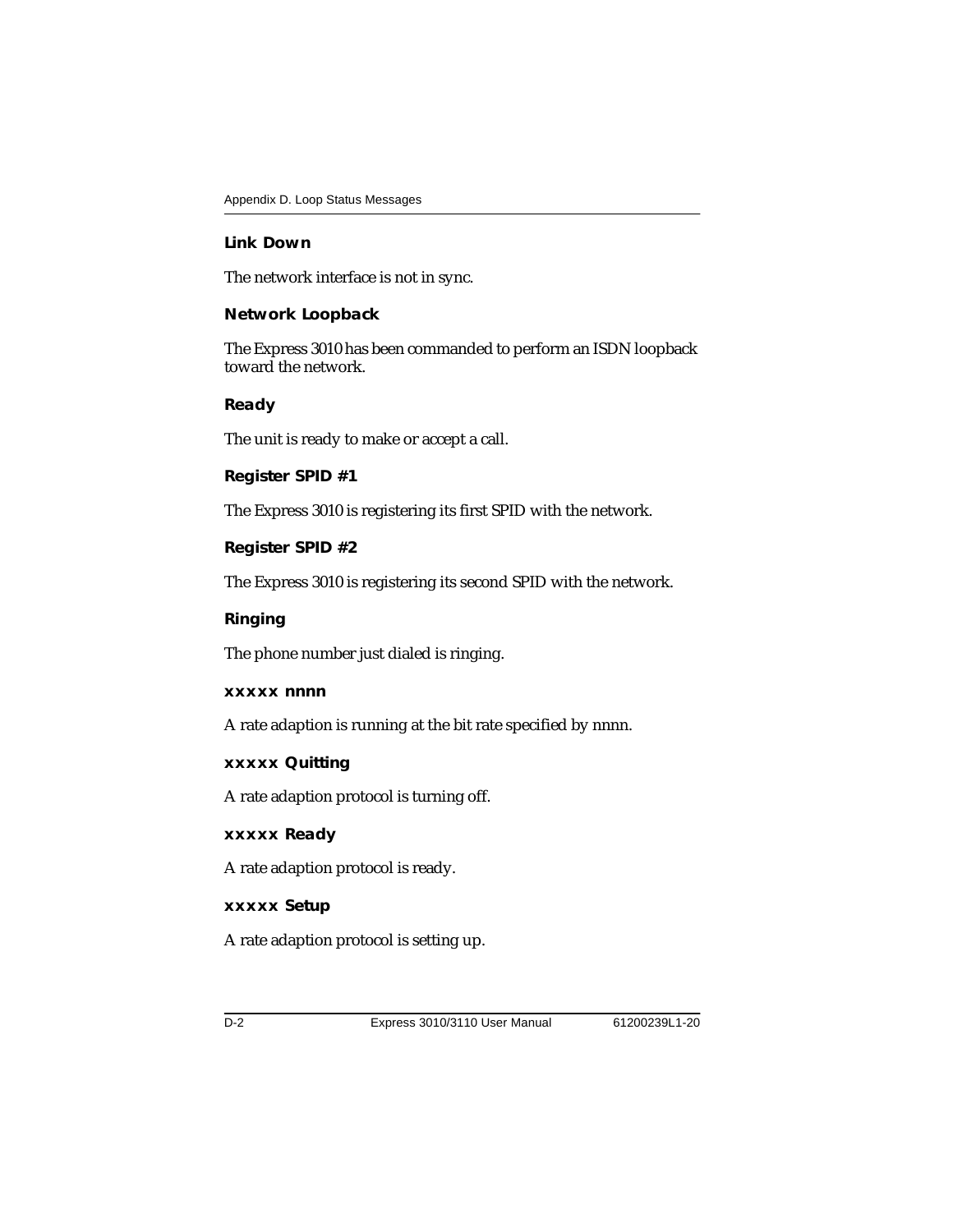## **YYYY**

ISDN switch-type selected.

## **xxxxx can be any of the following:**

## **Bonding**

Bandwidth on demand industry users group protocol.

#### **PPP**

Point-to-point rate adaption protocol.

## **V120**

V.120 rate adaption protocol.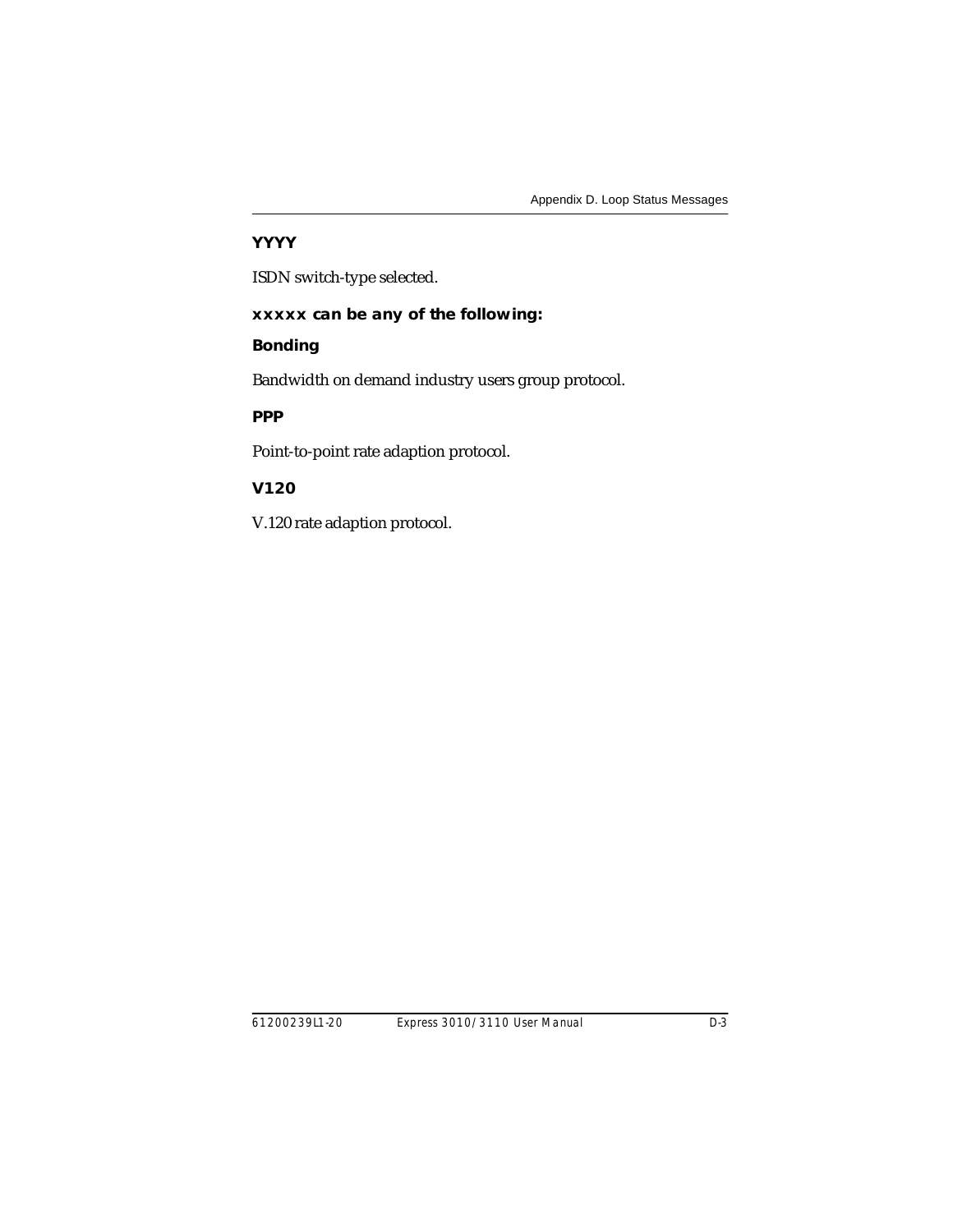Appendix D. Loop Status Messages

D-4 Express 3010/3110 User Manual 61200239L1-20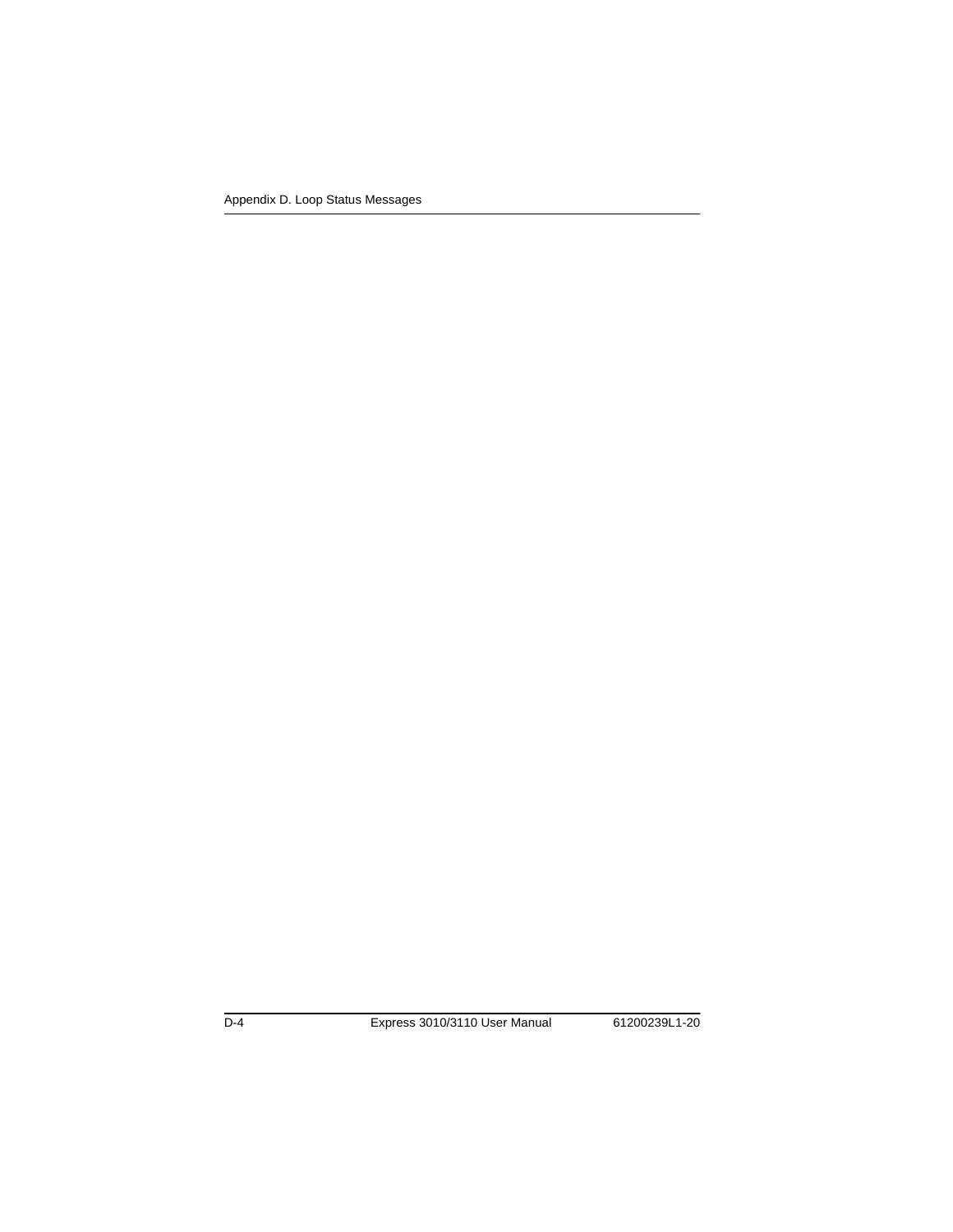# Appendix E Connector Pinouts

The EIA-232 interface is shown in Figure E-1.



**Figure E-1. EIA-232 Interface**

| Pin                    | <b>Name</b> | I/O      | <b>Description</b>             |  |
|------------------------|-------------|----------|--------------------------------|--|
| 1                      | Shield      | I/O      | Shield for cable               |  |
| $\overline{2}$         | TD          |          | <b>Transmitted Data</b>        |  |
| 3                      | <b>RD</b>   | Ω        | <b>Received Data</b>           |  |
| 4                      | <b>RTS</b>  |          | <b>Request to Send</b>         |  |
| 5                      | <b>CTS</b>  | $\Omega$ | Clear to Send                  |  |
| 6                      | <b>DSR</b>  | $\Omega$ | Data Set Ready                 |  |
| 7                      | SG          | I/O      | <b>Signal Ground</b>           |  |
| 8                      | CD          | O        | <b>Carrier Detect</b>          |  |
| 15                     | ТC          | O        | <b>Transmit Clock</b>          |  |
| 17                     | RC          | Ω        | <b>Receive Clock</b>           |  |
| 20                     | <b>DTR</b>  |          | Data Terminal Ready            |  |
| 22                     | RI          | O        | <b>Ring Indicator</b>          |  |
| 24                     | <b>ETC</b>  |          | <b>External Transmit Clock</b> |  |
| $I = Input$ O = Output |             |          |                                |  |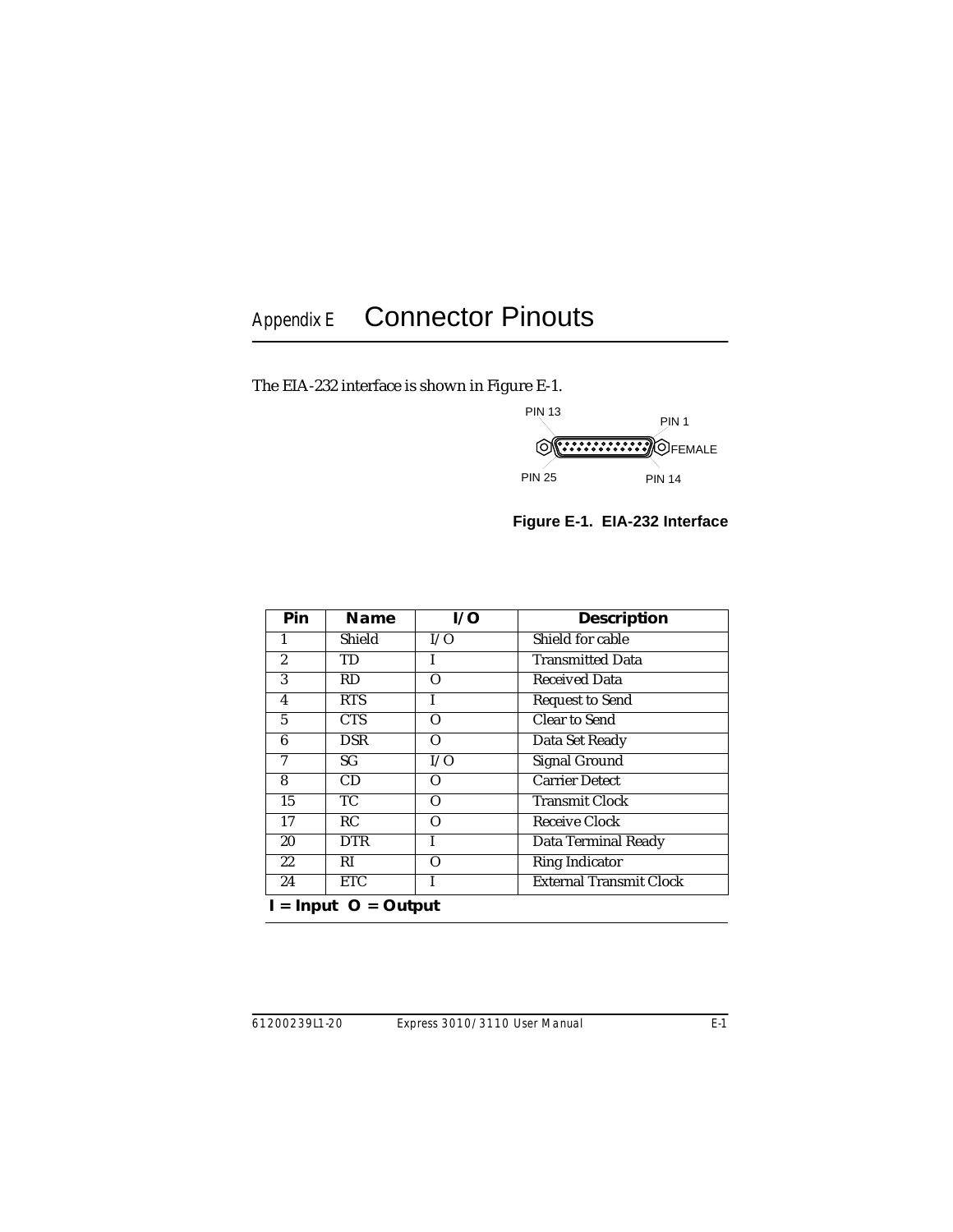The RJ-11 POTS ports apply to the Express only.

| <b>POTS 1 Interface</b> | Pin <sub>1</sub>     |
|-------------------------|----------------------|
|                         | Pin 2                |
| PIN 1 PIN 6             | Pin 3 R1             |
|                         | Pin 4 T1             |
|                         | Pin 5                |
|                         | Pin <sub>6</sub>     |
| <b>POTS 2 Interface</b> | Pin <sub>1</sub>     |
|                         | Pin 2                |
| PIN 1 PIN 6             | Pin 3 R2             |
|                         | Pin 4 T <sub>2</sub> |
|                         | Pin 5                |
|                         | Pin <sub>6</sub>     |
|                         |                      |



**Figure E-2. Express 3010 Ground Pinouts**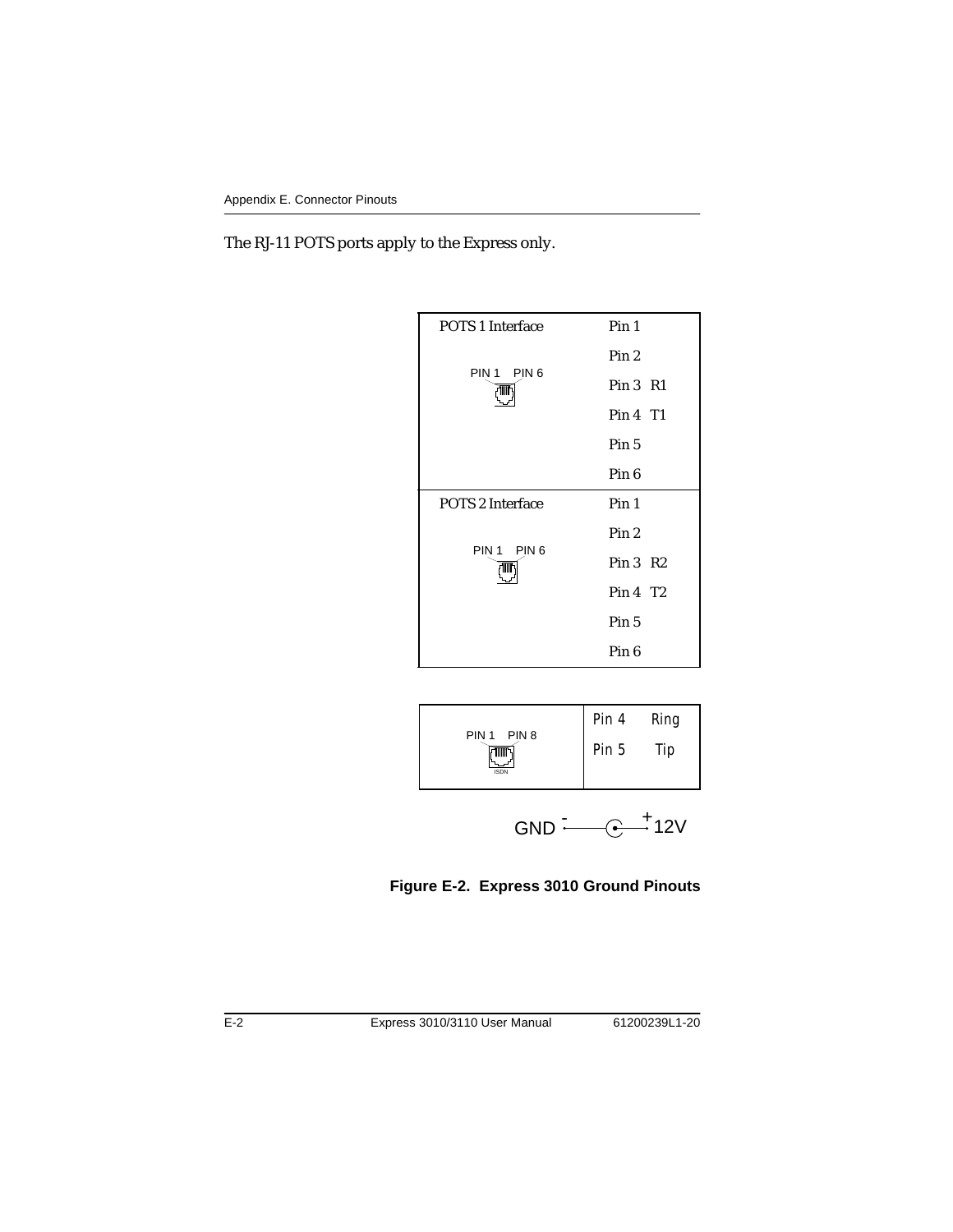# Index

#### **Numerics**

112K sync 3-17 128K sync 3-17 230.4 operation difficulty with 6-4 56K sync 3-16 64K sync 3-16 **A** analog modem connect internal 5-2 answer any 3-4 answer call 3-7 answer if SN0 .. 9 3-4 application Internet/remote access 2-1 application configuration 3-1 area code entering 3-1 AT commands 3-6, A-1 dialing a call A-3 using A-2 auto answer 3-4 disabled 3-4 dump all calls 3-4 enabled 3-4 auto-detection of SPIDs/switch type 2-6, 3-2, 6-3 **B** B1 and B2 LEDs flash green 6-2 Off 6-1 basic rate ISDN line 1-2 basic telephone service 2-5 bit rate 3-8 BONDING mode 1 3-10, 3-12

# **C**

call ID format determining 3-5 call routing 3-5 call screening 3-4 answer any 3-4 answer if SN0 .. 9 3-4 determining call ID format 3-5 call type 3-2 call waiting 2-5 capability package U 1-2 CCITT V.110 3-10 CCITT V.120 3-10 CCP 3-13 clear channel 3-10, 3-11 compression 1-1 compression central protocol 3- 13 computer connection 1-2 conference calling 2-5 configuration application 3-1 for both leased and switched operation 3-8 for V.25 bis in-band dialing 3-23 menu 2-8 profiles 3-14 quick setup 3-14 using AT commands A-2 connecting internal analog modem 5-2 connection problems 6-2 connection requirements 1-2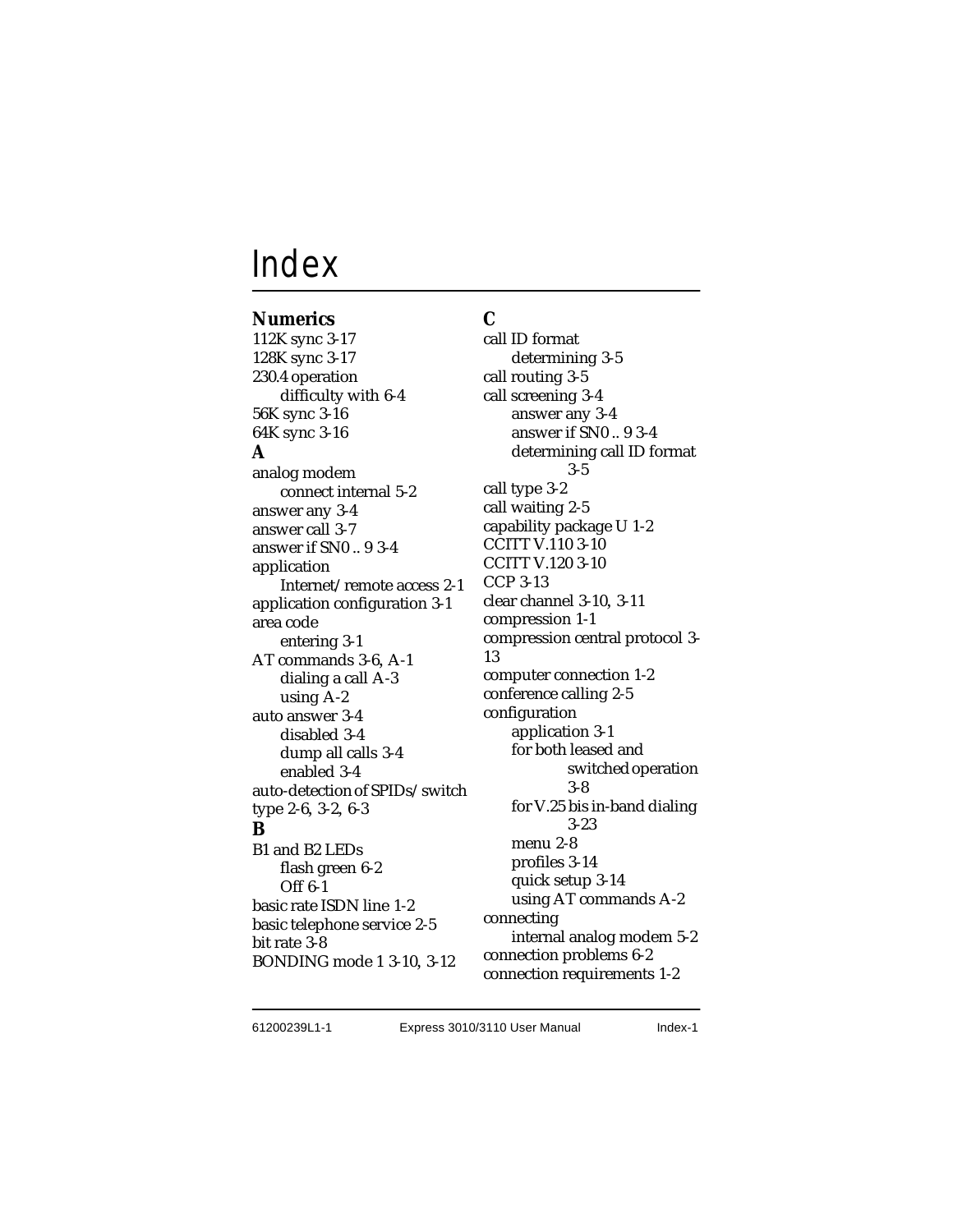#### connector pinouts E-1 **D** default 3-15 dial 112K sync 3-17 dial 128K sync 3-17 dial 56K sync 3-16 dial 64K sync 3-16 dial bond asyn 3-19 dial number 3-6 dial options 3-6 AT commands 3-6 V.25 bis 3-6 dial V120 asyn 3-19 dialing 1-4 sync V.25 3-23 sync V.25 bisync 3-24 sync V.25 HDLC 3-24 V.25 bis 3-23 V.25 bis in-band 3-23 dialing a call with AT commands A-3 dialing options 3-23 VT 100 answer call 3-7 dial number 3-6 hang up line 3-6 redial last number 3-7 store/review number 3-7 VT 100 terminal 3-7 dial-up connection problems 6-2 dial-up networking difficulty with 6-4 dip switches 2-2 DTE options 3-8 DTR options 3-9 **E** EIA-232 interface E-1 ExpertISDN 1-1, 2-6 Express

Express 3x10 series 2-1 connecting computer to 1-2 features 1-1 ground pinouts E-2 installation 2-1 overview 1-1 package contents 1-3 recommended operating protocols 1-4, 1-5 EZ-ISDN 1 1-2 **F** factory default 3-15 fallback 3-10, 3-12 features Express 3x10 series 1-1 flow control (async.) 3-10 front panel B-1 front panel LEDs B-1 **G** general requirements 1-2 generic data S 1-2 ground pinouts E-2 **H** hang up line 3-6 hardware installation 2-3 for Macintosh 2-4 help 2-7 HyperTerminal 4-1 **I** installation 2-1 hardware 2-3 Macintosh 2-4 installing analog modem 5-1 Express 3x10 series 2-1 internal analog modem 5-1 connecting 5-2 Internet 128K 3-20 Internet 64K 3-20 Internet/remote access applica-

not detected 6-3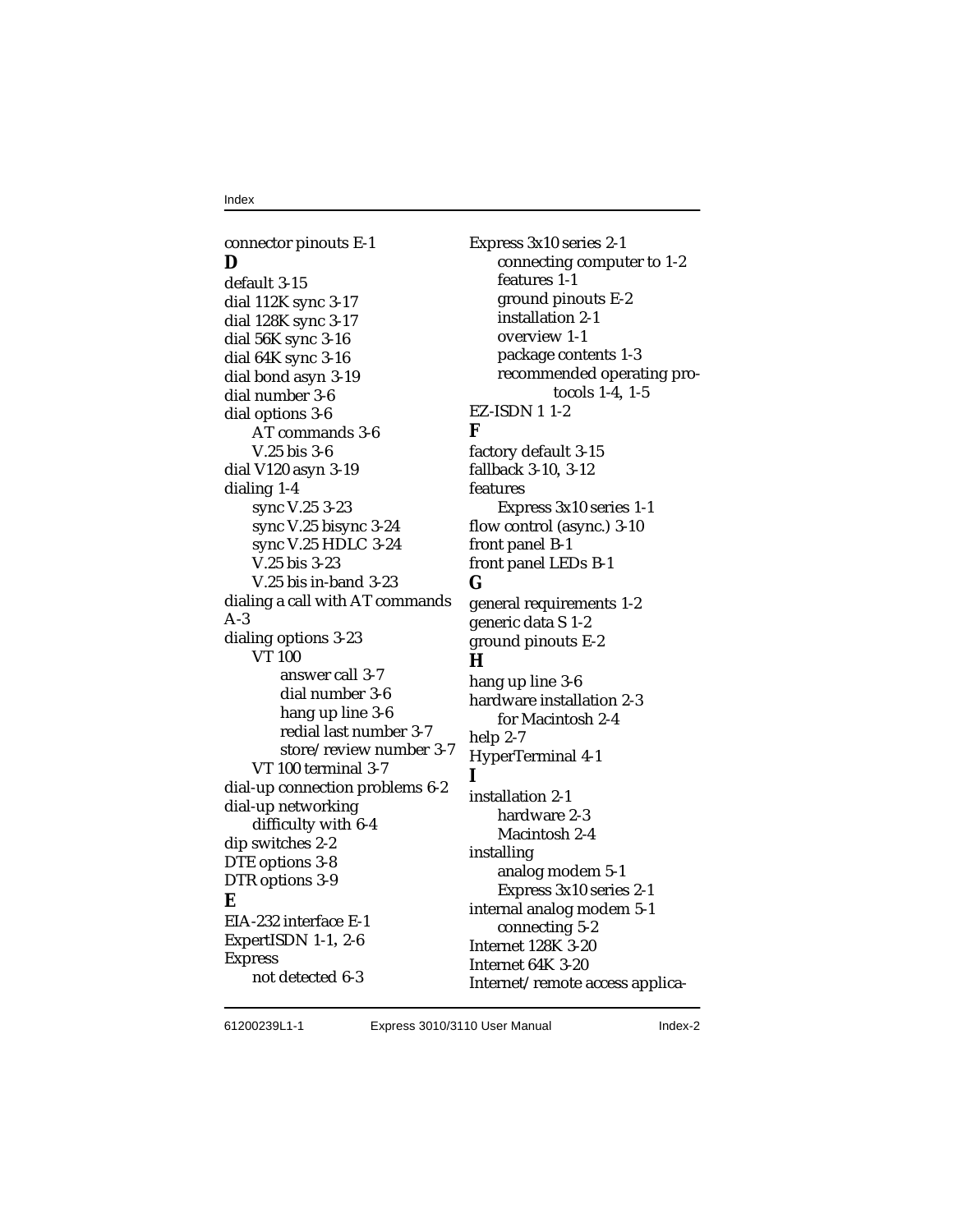Index

tion 2-1 ISDN line basic rate 1-2 ISDN phone number 3-2 **L** ldm 128 master 3-18 LDN 3-2 leased 128k 3-18 leased and switched digital service configuring for 3-8 leased V120 3-22, 3-23 LEDs B-1 front panel B-1 link down 6-3 local directory number 3-2 loop status messages D-1 loopback disable 3-26 loopback protocol 3-26 lpbk proto timeout=1min 3-26 LZS technology 1-1 **M** Macintosh installation 2-4 requirements 1-2 MPPP 3-13 multilink point-to-point protocol 3-13 **N** NEBE/FEBE 3-26 network options configuring 3-1 networking difficulty 6-4 **O** on-line help 2-7 operating protocols 1-4 options for leased and switched service 3-8 overview 1-1 **P** profiles

package contents 1-3 password 3-1 PC requirements 1-2 phone number allocation 2-6 pinouts E-1, E-2 power/line LED flash green 6-2 flashes green 6-1 off 6-1 PPP 3-10, 3-11 and STAC compression 3-13 PPP aysnc-sync 3-10 PPP mode setting 3-11 product overview 1-1 dial 112K sync 3-17 dial 128K sync 3-17 dial 56K sync 3-16 dial 64K sync 3-16 dial bond asyn 3-19 dial V120 asyn 3-19 factory default 3-15 Internet 128K 3-20 Internet 64K 3-20 ldm 128 master 3-18 leased 128k 3-18 leased V120 3-22, 3-23 remote 128K 3-21 remote 64K 3-21 protocol options BONDING mode 1 3-12 clear channel 3-11 fallback 3-12 multilink PPP 3-13 PPP 3-11 setting 3-10 V.110 3-12 V.120 3-12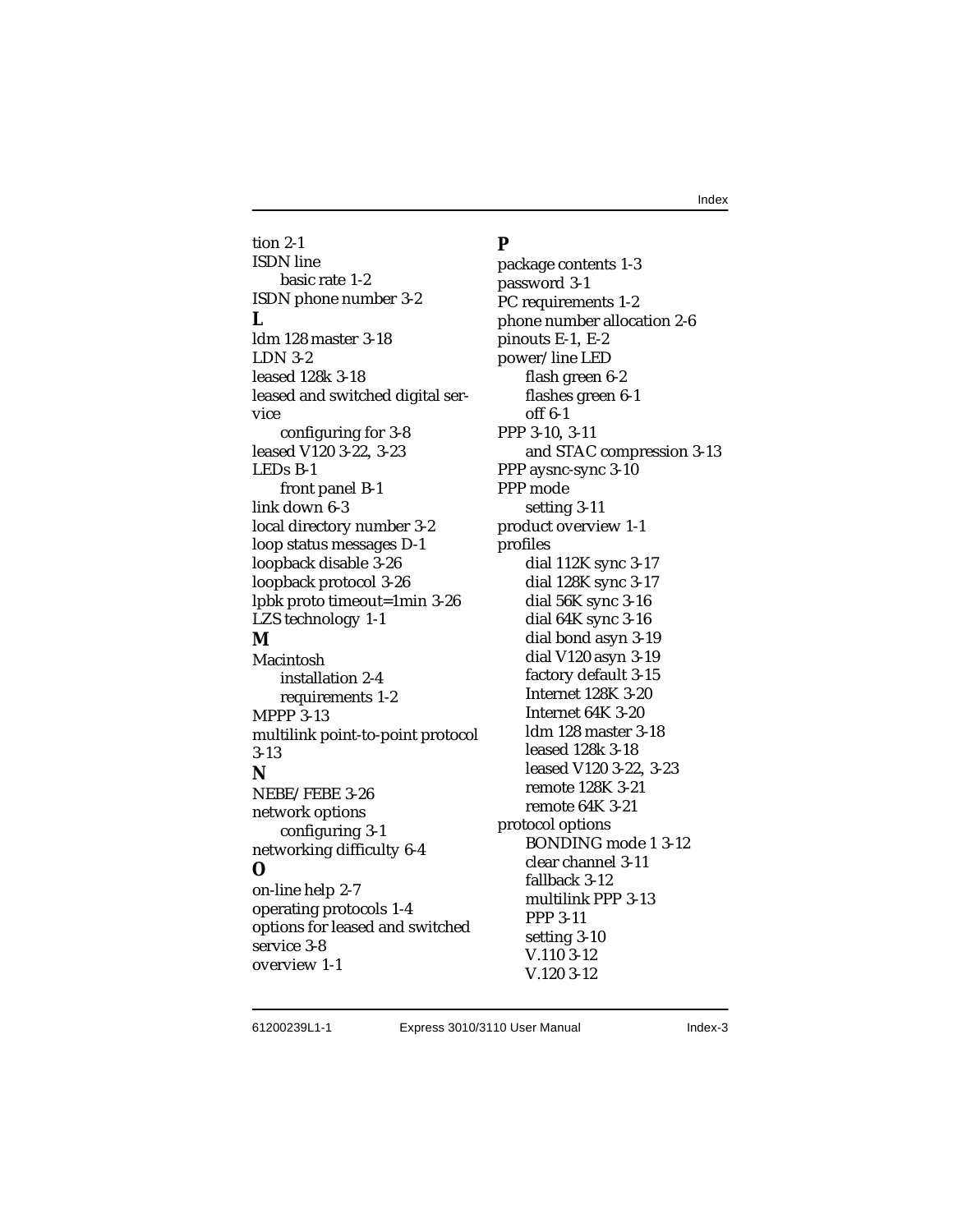protocols options 1-4 recommended 1-4 **Q** quick setup dial 112K sync 3-17 dial 128K sync 3-17 dial 56K sync 3-16 dial 64K sync 3-16 dial bond asyn 3-19 dial V120 asyn 3-19 factory default 3-15 Internet 128K 3-20 Internet 64K 3-20 ldm 128 master 3-18 leased 128k 3-18 leased V120 3-22, 3-23 remote 128K 3-21 remote 64K 3-21

## **R**

rear panel dip switches 2-2 redial last number 3-7 remote 128K 3-21 remote 64K 3-21 requirements general 1-2 Macintosh 1-2 PC 1-2 requirements for computer connection 1-2 **S** setting PPP mode 3-11 setting protocol options 3-10 single phone number operation 2- 6 software installation for Macintosh 2-5 installation for Windows users 2-4 upgrading 4-1

SPID 3-3 SPIDs auto-detect 2-6 auto-detection 2-6 SPIDs remains at link down 6-3 S-registers A-1 changing A-2 changing a string A-3 reading A-2 reading a string A-2 using A-2 STAC compression 3-13 status buffer 2-9, 3-25 store/review number 3-7 supplementary voice service 2-5 switch protocol 3-2 switch settings 2-2 switch type auto-detection of 2-6 sync V.25 bisync dialing 3-24 sync V.25 dialing 3-23 sync V.25 HDLC dialing 3-24 **T** telephone number allocation 2-6 telephone service 2-5 terminal emulation 2-7 terminal status buffer 2-9 test options 3-25 loopback disable 3-26 loopback protocol 3-26 lpbk proto timeout=1min 3-26 NEBE/FEBE 3-26 test remote 3-25 test remote 3-25 transmit clock (sync.) 3-8 troubleshooting 6-1 **U** using help 2-7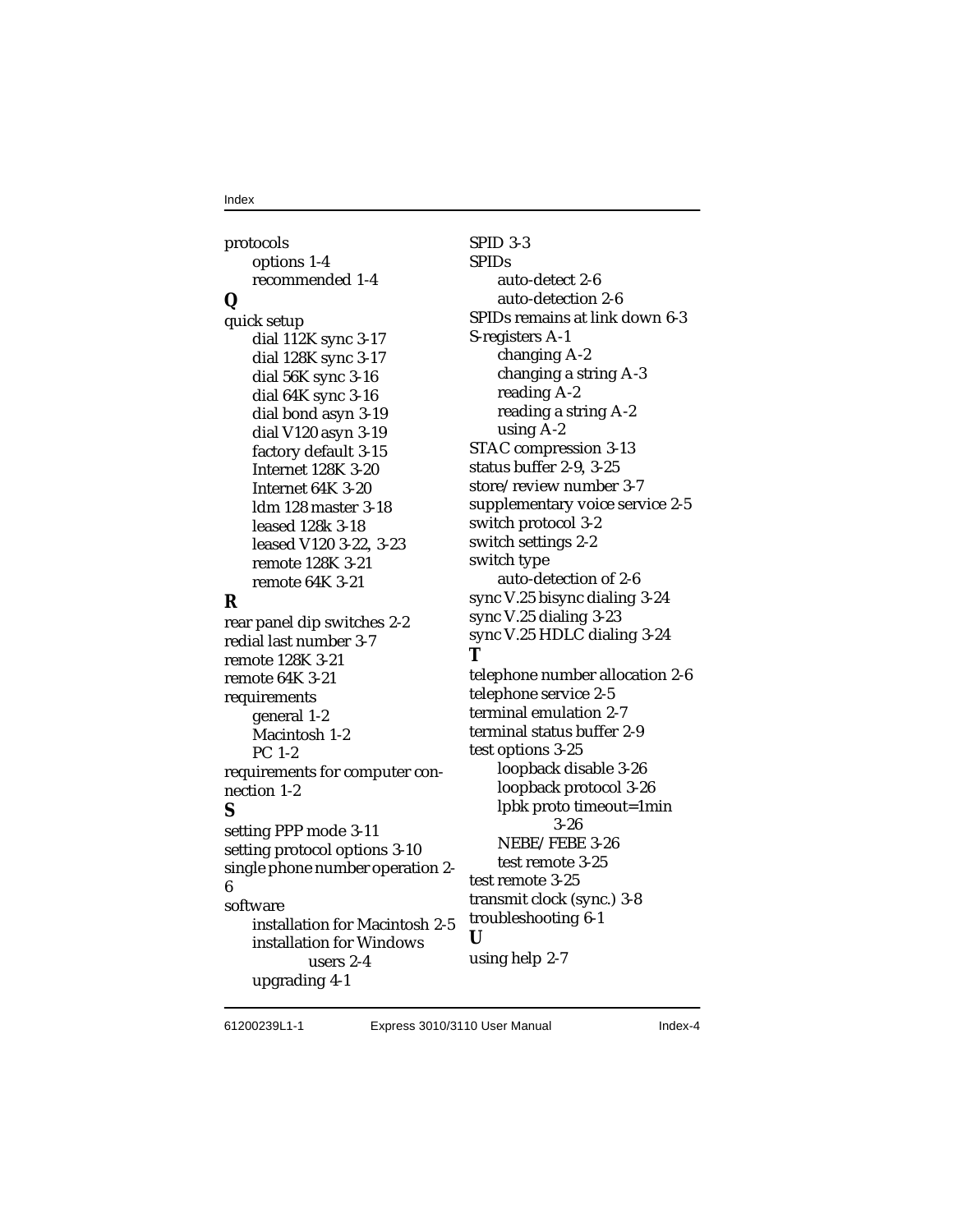## **V**

V.110 3-10, 3-12 V.120 3-10, 3-12 V.25 bis 3-6 configuring for 3-23 in-band dialing 3-23 sync V.25 bisync dialing 3-24 sync V.25 dialing 3-23 sync V.25 HDLC dialing 3-24 V120 asyn 3-19 verify switch settings 2-2 VT 100 configuration 2-8

dial stored number 3-7 dialing options 3-23 answer call 3-7 dial number 3-6 hang up line 3-6 redial last number 3-7 store/review number 3-7 status buffer 2-9 terminal emulation 2-7 terminal status buffer 2-9 **W**

Windows installation 2-3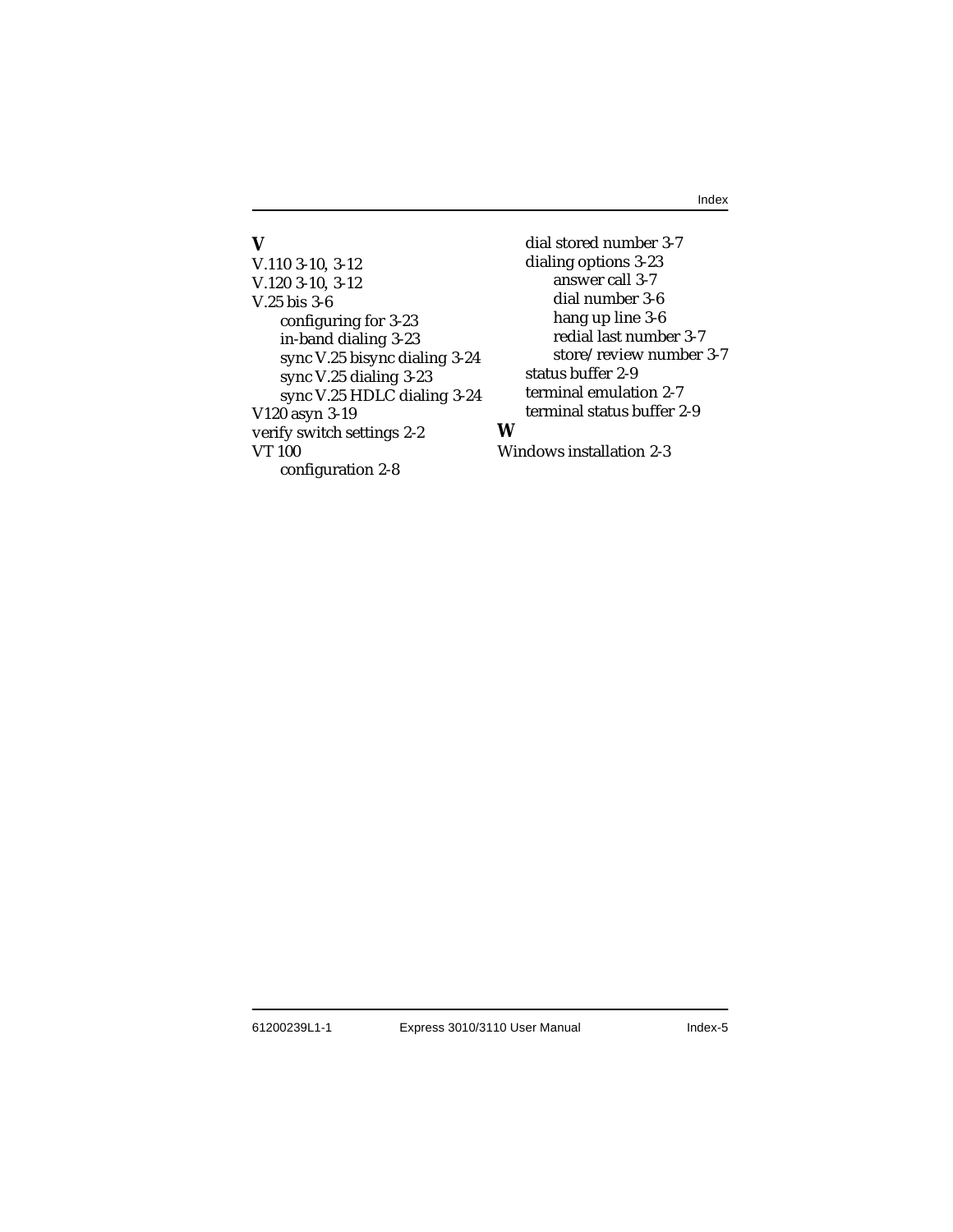Index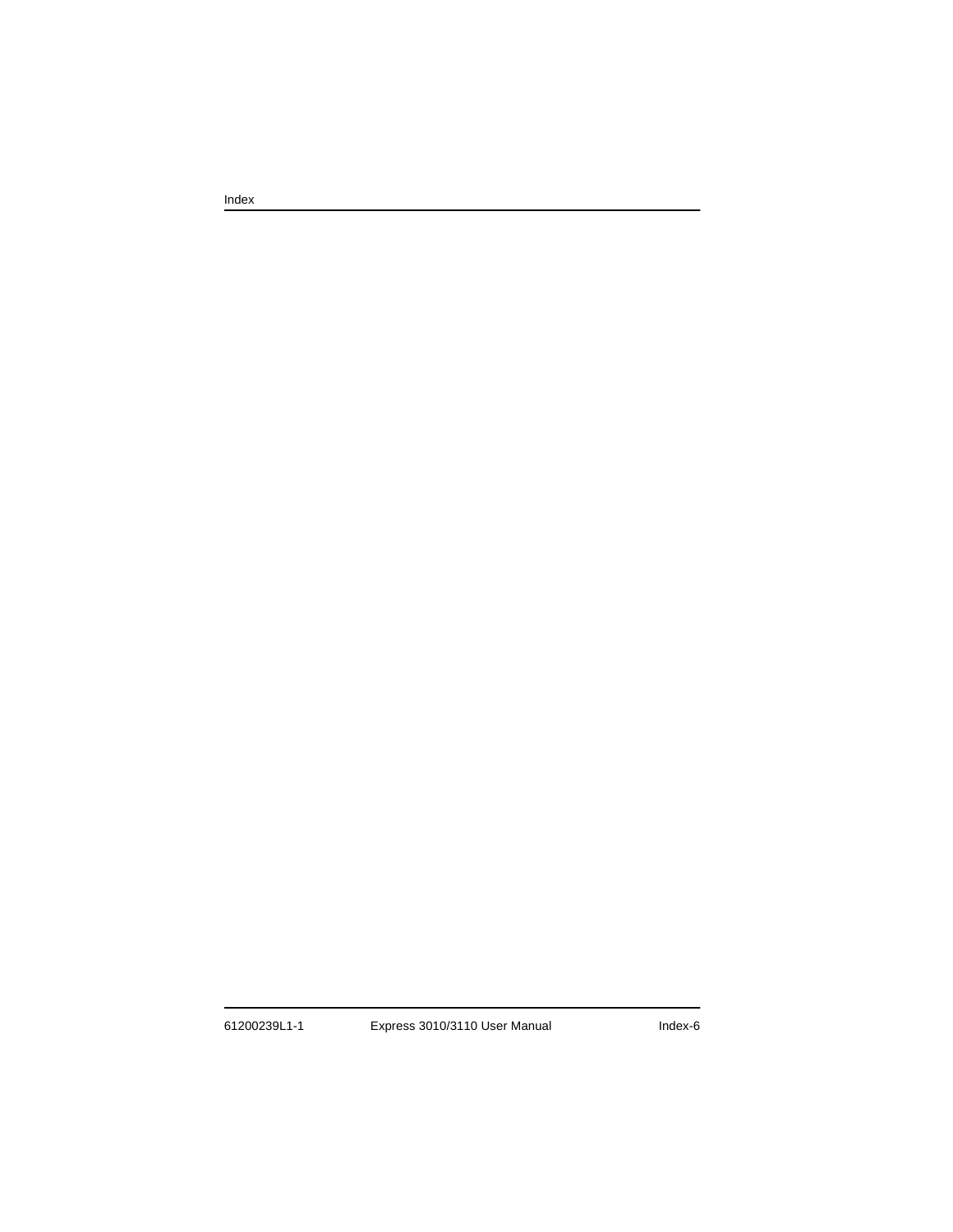# **Returning the unit to ADTRAN**

ADTRAN will replace or repair this product within five years from the date of shipment if it does not meet its published specifications or fails while in service (refer to ADTRAN Equipment Warranty and Repair and Return Policy and Procedure).

For service, RMA requests, or further information, contact the ADTRAN Customer and Product Service (CAPS) Department.

A Return Material Authorization (RMA) is required prior to returning equipment to ADTRAN.

Telephone numbers, addresses, and product support information are provided on the last page of this manual.